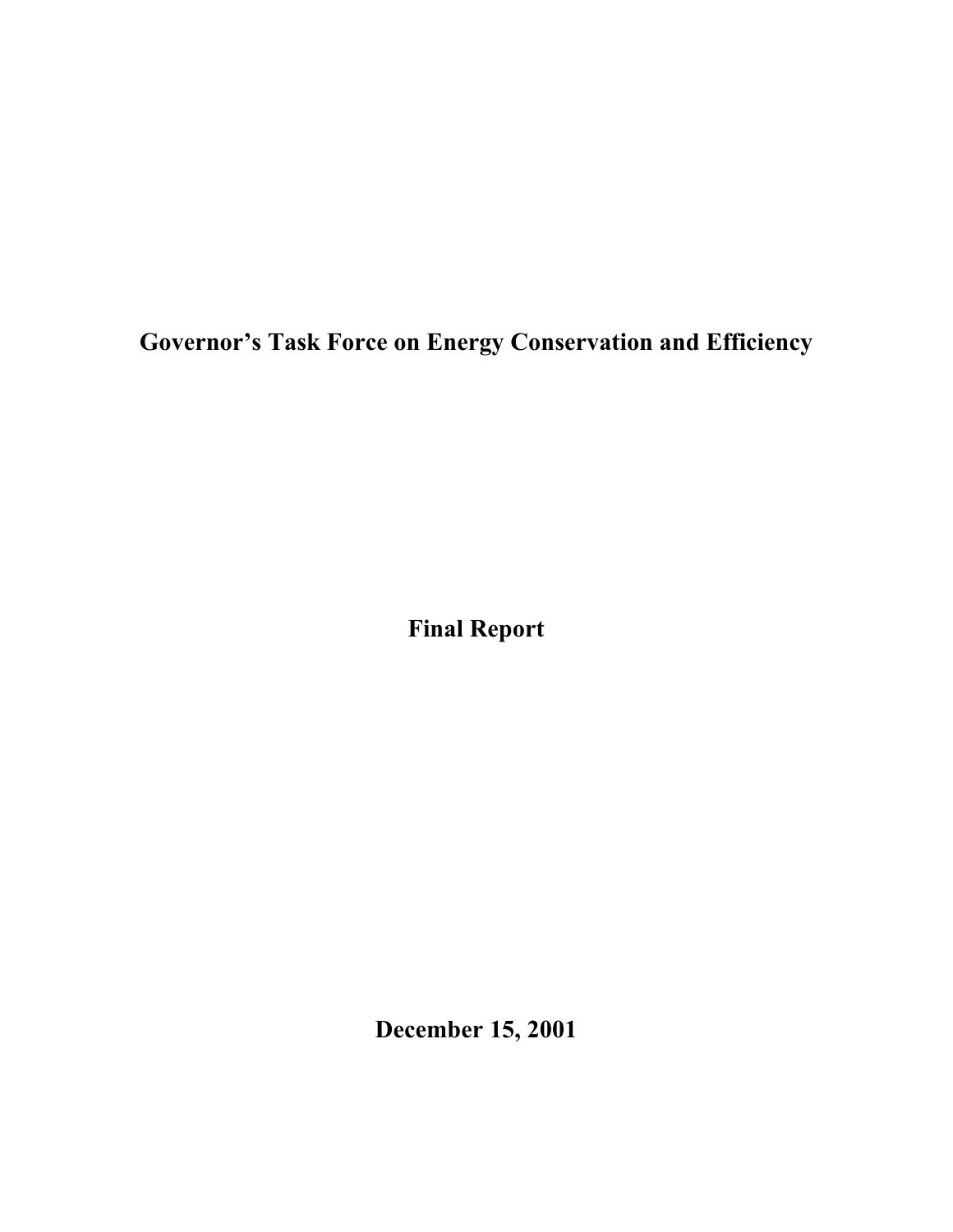#### **ACKNOWLEDGMENTS**

The Task Force would like to express its gratitude to Ms. Geraldine A. Nicholson, the Assistant Director of the Maryland Energy Administration, for her leadership and enormous effort in regards to the Task Force. Ms. Nicholson's dedication and consensus building have been invaluable. Also, Christina Mudd, Maryland Energy Administration Staff, Nat Bottigheimer, Maryland Department of Transportation, Maryland Department of Natural Resources, Exeter Associates and Princeton Energy Research, Inc., are to be commended for their diligence in producing the *Maryland Energy Efficiency and Conservation Baseline*.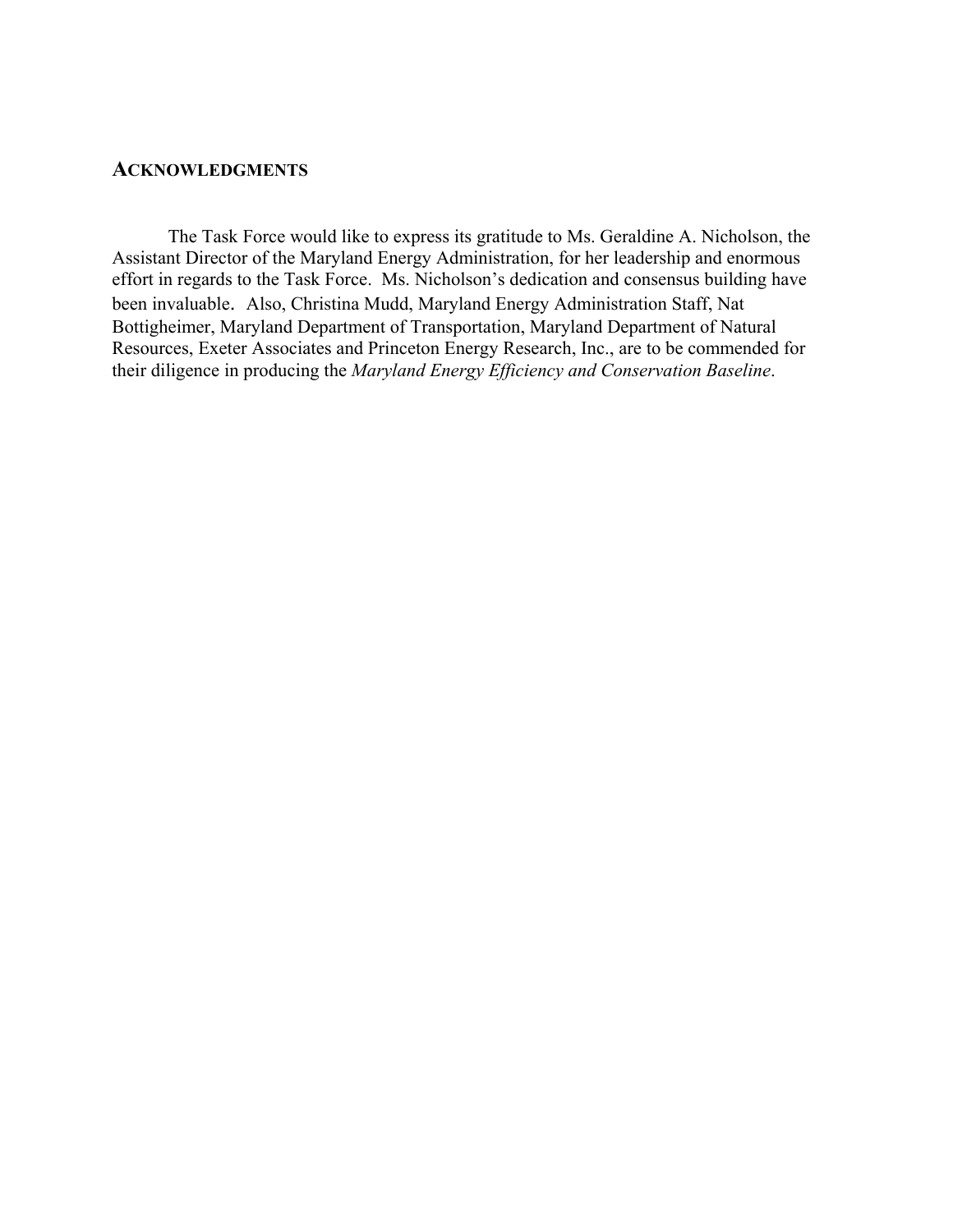# **EXECUTIVE SUMMARY**

Through Executive Order, Governor Parris Glendening created the Task Force on Energy Conservation and Efficiency and charged the Task Force with investigating barriers to energy efficiency and conservation in the State of Maryland. As discussed in the Executive Order, energy efficiency and conservation are of the utmost importance to Maryland for a myriad of economic and environmental reasons. Energy efficiency programs can produce significant benefits, including improving electric system reliability by reducing strain on our electric grid, recirculating funds through the Maryland economy, saving money, improving human health, enhancing the environment (especially the Chesapeake Bay), diversifying energy use, promoting sustainability and reducing sprawl and promoting smart growth.

The paramount goal of the Task Force was to develop a long-term strategy to overcome these barriers and achieve energy reduction in Maryland. Relying on a newly created baseline of current energy use in Maryland's residential, commercial, industrial and transportation sectors that identified opportunities for energy savings in these sectors, as well as the vast wealth of knowledge of Task Force members and expert speakers, the Task Force formulated a list of recommendations. These recommendations are presented below. With legislatively mandated rate caps on electricity prices coming off starting July of 2002 for the larger energy use customers, and starting in 2004 for residential customers, the time to move forward with these energy efficiency and conservation measures is now. As President Theodore Roosevelt said, "Nine-tenths of wisdom consists in being wise in time."

The Task Force recommends:

- 1. Maryland establish a public benefits program addressing electricity and natural gas for residential customers, and electricity in small and medium commercial and industrial customers to provide comprehensive energy efficiency and conservation benefits through investments and programs. The General Assembly should enact a public benefits program similar to those in effect in the northeastern states. The State should also pursue energy efficiency through codes and standards and extensions of existing tax credits.
- 2. Energy efficiency programs be targeted to residential, and small and medium commercial and industrial customers, as highlighted by the *Maryland Energy Efficiency and Conservation Baseline*
- 3. A public benefits program be funded by a wires surcharge on residential, and small and medium commercial and industrial customers that begins at a rate of 0.25 mills/kWh in year one, and ramps up to 0.5 mills/kWh in year two, 1.0 mill/kWh in year three, and 1.5 mills/kWh in year four. A comparable surcharge should be collected from residential natural gas customers. The amount of money generated by the surcharge shall be in accordance with the program plan and budget submitted by the program administrator and approved by the Public Service Commission.
- 4. Maryland, in addition to using funds from the surcharge, should further utilize general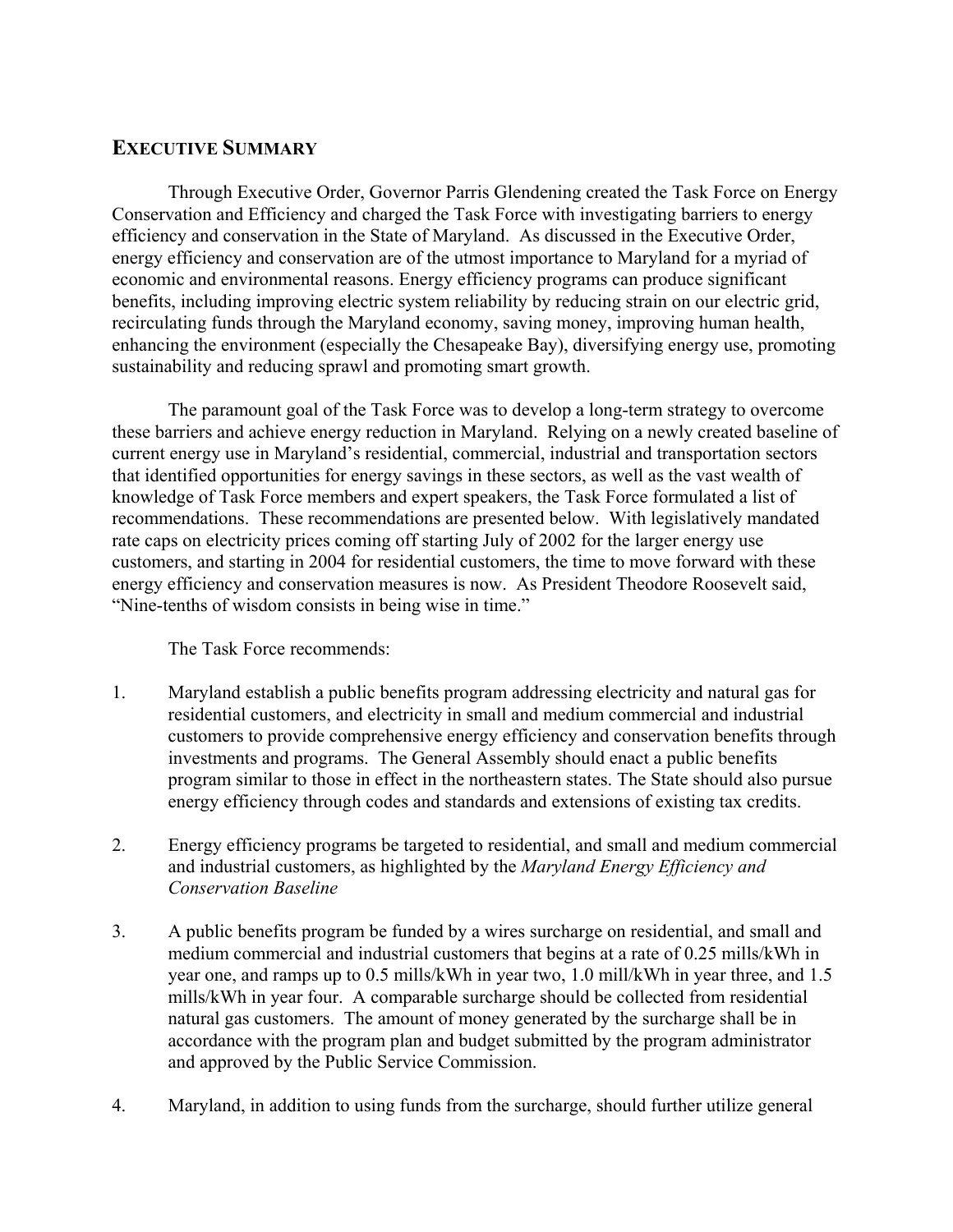state funds in the form of tax credits, including extending the Clean Energy Incentive Act sales tax credit to additional Energy Star appliances and the Green Buildings Tax Credits to residential buildings. Further, the state should ensure that energy equipment standards and building codes promote higher energy efficiency. Education and training for local government officials in code enforcement should be a fundamental component of the program.

- 5. Resource acquisition programs, such as rebates, should be demonstrated as cost-effective based on a test that reflects the new electricity market structure. Market transformation programs (e.g., education programs) should be demonstrated to be effective based upon previous experience in Maryland and other states.
- 6. Energy efficiency services be provided to the extent possible by the private sector, contracted through a competitive bid and proposal process developed by the program administrator. While the non-regulated affiliates of the utilities are encouraged to participate, no utilities are required to offer direct efficiency services. Ten percent of the funds in each program year will be reserved for administrative expenses.
- 7. The Maryland Energy Administration be designated as the current program administrator.
- 8. The Governor and General Assembly should eventually transfer energy efficiency program administration to a newly created agency. This new department will coordinate and oversee all energy efficiency and conservation activities, including low-income energy efficiency programs in the existing Universal Service Program and the federalfunded Weatherization Assistance Program. The new department should have independent procurement authority as provided in state law.
- 9. The Maryland Energy Administration file program proposals for the energy efficiency section of the Constellation, Allegheny, and PEPCO/Conectiv settlements. The Public Service Commission should hold a proceeding to determine the process to ensure energy efficiency programs are offered to those customers not covered by previous agreements.
- 10. The Maryland Department of Transportation (MDOT) staff conduct a study of the energy conservation and efficiency opportunities that may be available through non-traditional, demand-management measures. Measures included in the study should range from measures the MDOT has begun reviewing--such as variable pricing--to untested measures such as emission fees, vehicle miles traveled fees, pay-at-the pump insurance, etc. The Task Force further recommends that the MDOT assess what state-level institutional mechanisms would be best suited to the task of accessing the conservation and efficiency opportunities that may be available through these measures.
- 11. The MDOT conduct this study in consultation with a small advisory body that reflects a cross-section of public interest and technical expertise in the discipline of transportation demand management. The MDOT may select the members of this advisory body, but the MDOT's selections should, to the extent possible, reflect representation of the following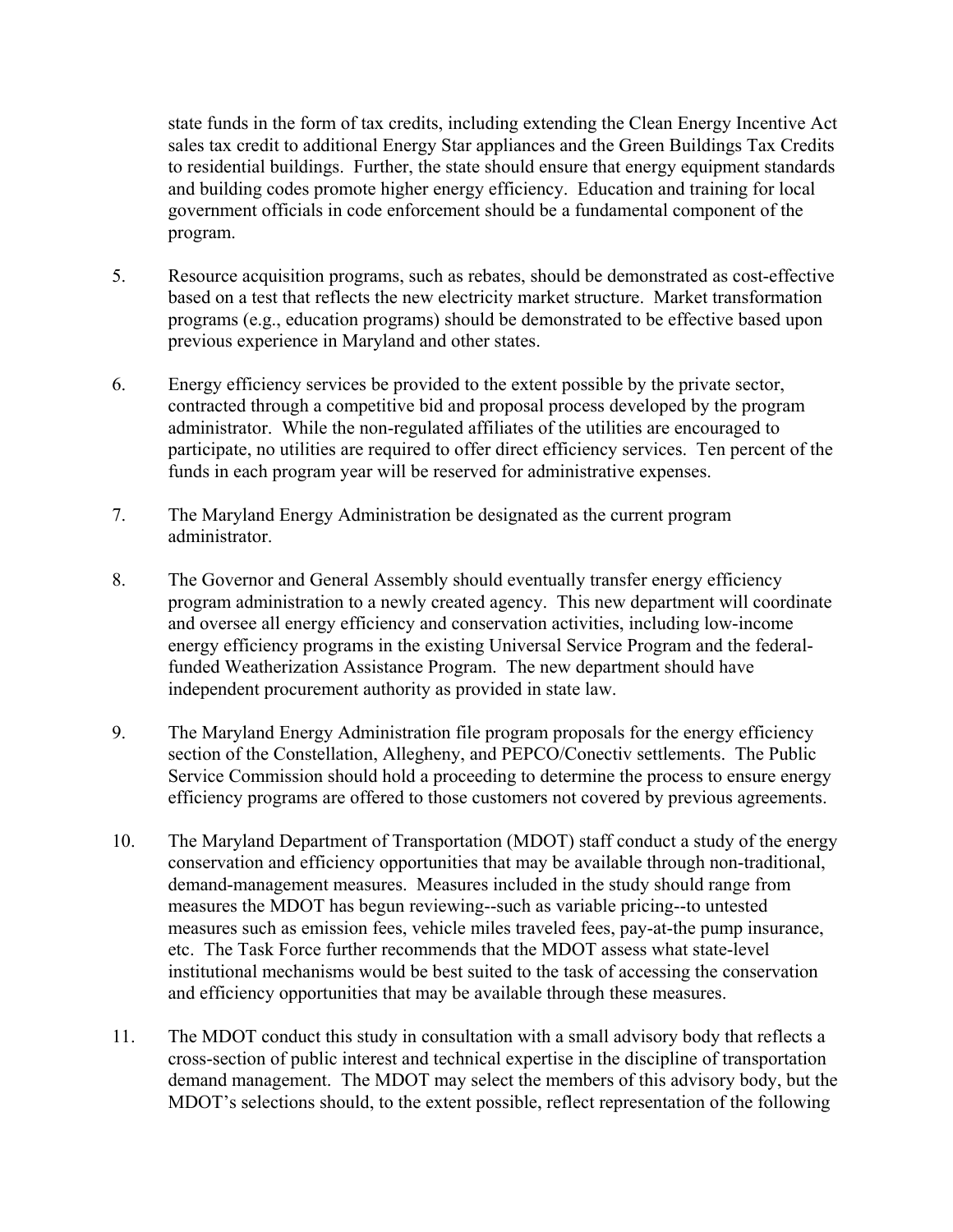viewpoints: environmental; energy efficiency; economic growth and development; economic efficiency; smart growth; and academic/technical expert.

- 12. The state should recommend adoption of programs that promote the use of rated structures that could include metering and submetering of water-use, which can produce sizable water and energy savings.
- 13. Promotion of clean distributed generation and renewables are beneficial to the state and should be encouraged where commercially viable.
- 14. The public benefits programs proposal should closely coordinate with the research and development activities undertaken at the universities within Maryland.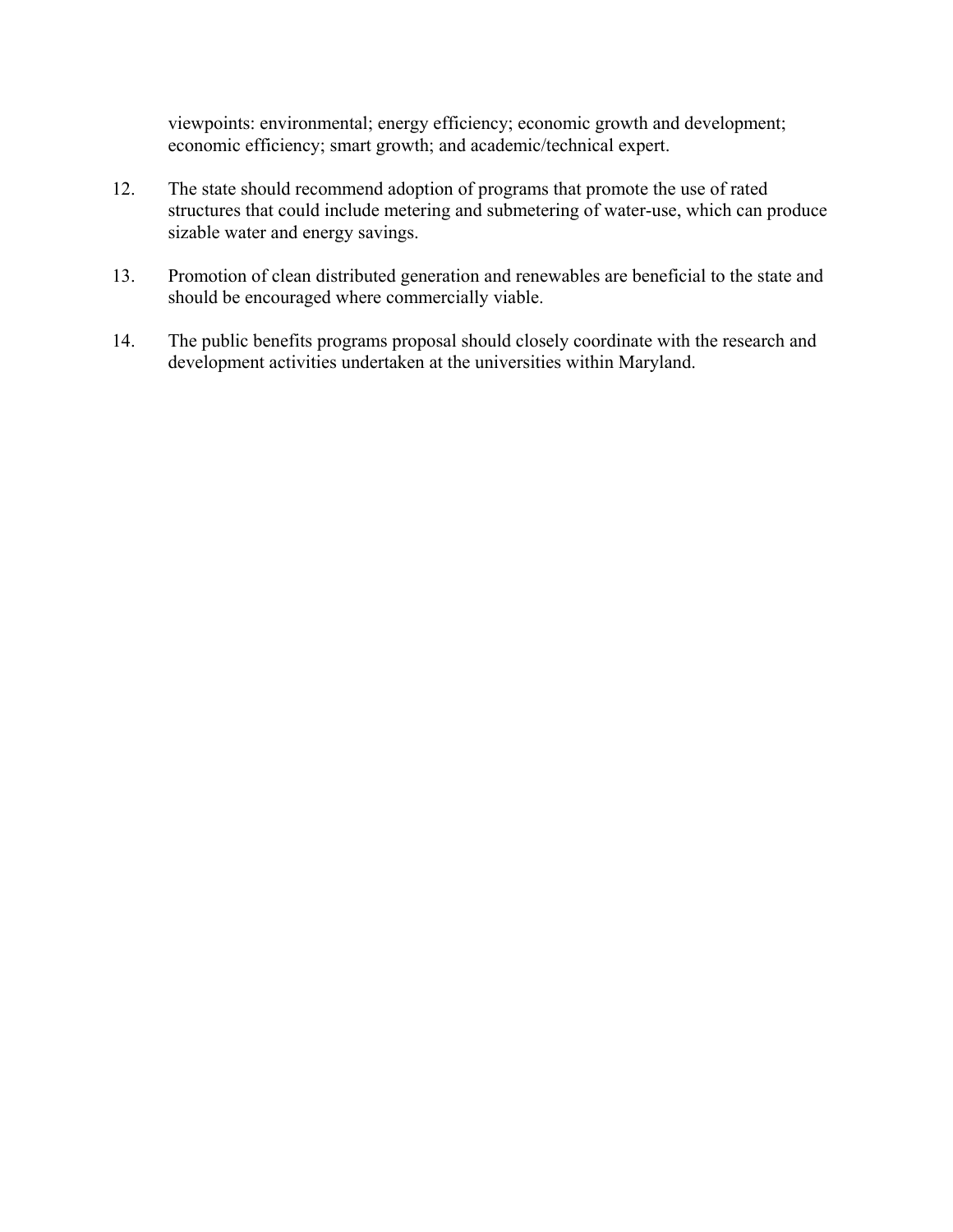## **TABLE OF CONTENTS**

## **EXECUTIVE SUMMARY**

| <b>SECTION 1-</b>     |                                                                                                                               |  |
|-----------------------|-------------------------------------------------------------------------------------------------------------------------------|--|
| 11                    |                                                                                                                               |  |
| 111                   |                                                                                                                               |  |
| 1.1.2                 |                                                                                                                               |  |
| 1.1.3                 | $Cost \text{-} Effectiveness \dots \dots \dots \dots \dots \dots \dots \dots \dots \dots \dots \dots \dots \dots \dots \dots$ |  |
| 1.1.4                 |                                                                                                                               |  |
| 1.1.5                 |                                                                                                                               |  |
| <b>SECTION 2 -</b>    |                                                                                                                               |  |
| 21                    |                                                                                                                               |  |
| 2.2                   |                                                                                                                               |  |
| 2.3                   |                                                                                                                               |  |
| 2.3.1                 |                                                                                                                               |  |
| 2.3.2                 |                                                                                                                               |  |
| 2.4                   |                                                                                                                               |  |
| 2.5                   |                                                                                                                               |  |
| 2.5.1                 |                                                                                                                               |  |
| 2.5.2                 |                                                                                                                               |  |
| 2.6                   |                                                                                                                               |  |
| 2.7                   |                                                                                                                               |  |
| 2.7.1                 |                                                                                                                               |  |
| 2.7.2                 |                                                                                                                               |  |
| 2.6                   |                                                                                                                               |  |
| $I$ ter or $T$ in Eq. |                                                                                                                               |  |

## **LIST OF TABLES**

| $\mathbf{1}$ .   |                                                                                |  |
|------------------|--------------------------------------------------------------------------------|--|
| 2.               |                                                                                |  |
| 3 <sub>1</sub>   |                                                                                |  |
| $\overline{4}$ . |                                                                                |  |
| 5.               |                                                                                |  |
| 6.               |                                                                                |  |
| 7.               | Summary of Likely Program Opportunities for the Maryland Commercial Sector  26 |  |
| 8.               |                                                                                |  |
| 9.               |                                                                                |  |
| 10.              |                                                                                |  |
|                  |                                                                                |  |
|                  | <b>APPENDIX B - MARYLAND ENERGY EFFICIENCY AND CONSERVATION BASELINE  B-1</b>  |  |
|                  | <b>APPENDIX C - BACKGROUND AND HISTORY OF ENERGY CONSERVATION EFFORTS  C-1</b> |  |
|                  |                                                                                |  |
|                  |                                                                                |  |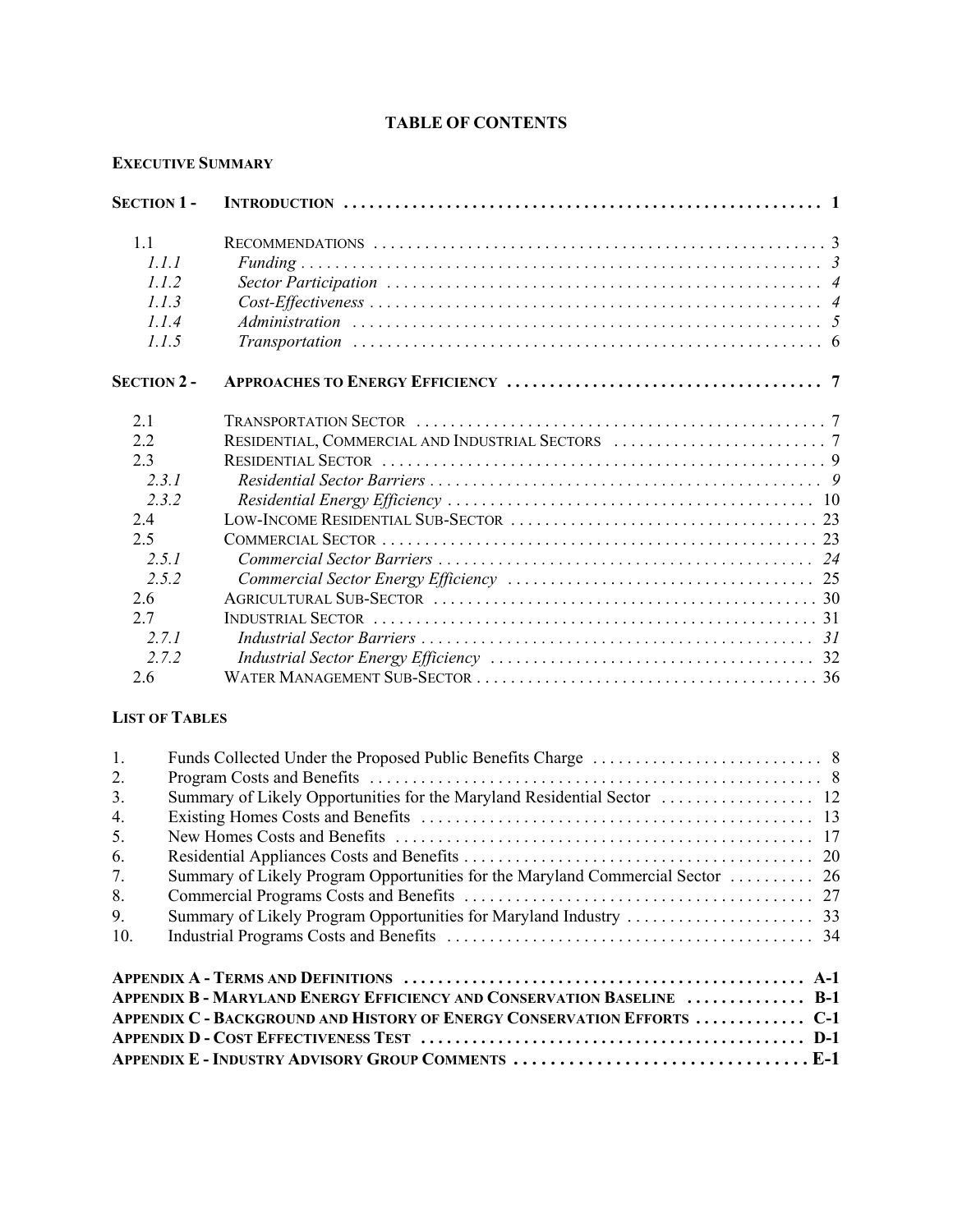### **INTRODUCTION**

As directed by Governor Parris N. Glendening in Executive Order No. 01.01.2001.07 when establishing the Task Force on Energy Conservation and Efficiency (Task Force), $<sup>1</sup>$  the</sup> Task Force is to provide a report which recommends strategies to overcome institutional and market barriers to increasing energy efficiency in Maryland. Additionally, the Task Force must "determine the most effective elements of an energy conservation program, including removing bureaucratic restraints, providing technical assistance, increasing conservation incentives and creating public awareness." Many of these recommendations are based upon the findings of the energy baseline for the State of Maryland developed as part of this Executive Order. Stated within the preamble of the Executive Order, Governor Glendening declared as a matter of policy that "...in order to develop and design a statewide energy efficiency initiative, it is necessary to assess the current trends in energy use which will allow the State to identify cost-effective opportunities for energy efficiency and conservation in all sectors."2 To this end, the Task Force developed the *Maryland Energy Efficiency and Conservation Baseline* (see Appendix B). The appendix provides an initial energy conservation and efficiency baseline analysis for four sectors of the Maryland economy: commercial businesses, industrial manufacturing, residential consumers, and transportation.

Maryland's demand for energy increased by 11 percent from 1990 to 1999, an average annual rate of 1.1 percent. While economic growth has outpaced the increasing demand for energy, growing at 2.6 percent annually over the past ten years, the current rate of energy growth is unsustainable over the long term. The challenge is to continue our economic growth while decreasing the overall rate of increase in demand for energy. The objective is to attain the same standard of living or produce the same, or greater, level of services and products with less energy. The key to achieving this objective is energy efficiency.

In addition, the contributions to Maryland's economy and environment from an aggressive energy efficiency program are direct and numerous. By reducing the overall demand for energy, Maryland will enhance national security by lessening the dependence on imported petroleum products. Reductions in the rate of growth in electrical demand will help assure electric grid system adequacy as well as promote reliable and reasonably priced electricity. Investments in energy efficiency promote state-based jobs and infrastructure development by recirculating money that would be spent on energy acquisition costs. Further, a stable and reasonably priced electricity market is crucial for Maryland's continued growth as a high technology economy.

<sup>&</sup>lt;sup>1</sup>Governor of Maryland – Parris N. Glendening, State of Maryland Executive Orders and Proclamations – 2001, Executive Order 01.01.2001.07: Task Force on Energy Conservation and Efficiency, June 1, 2001

 $2$ Ibid.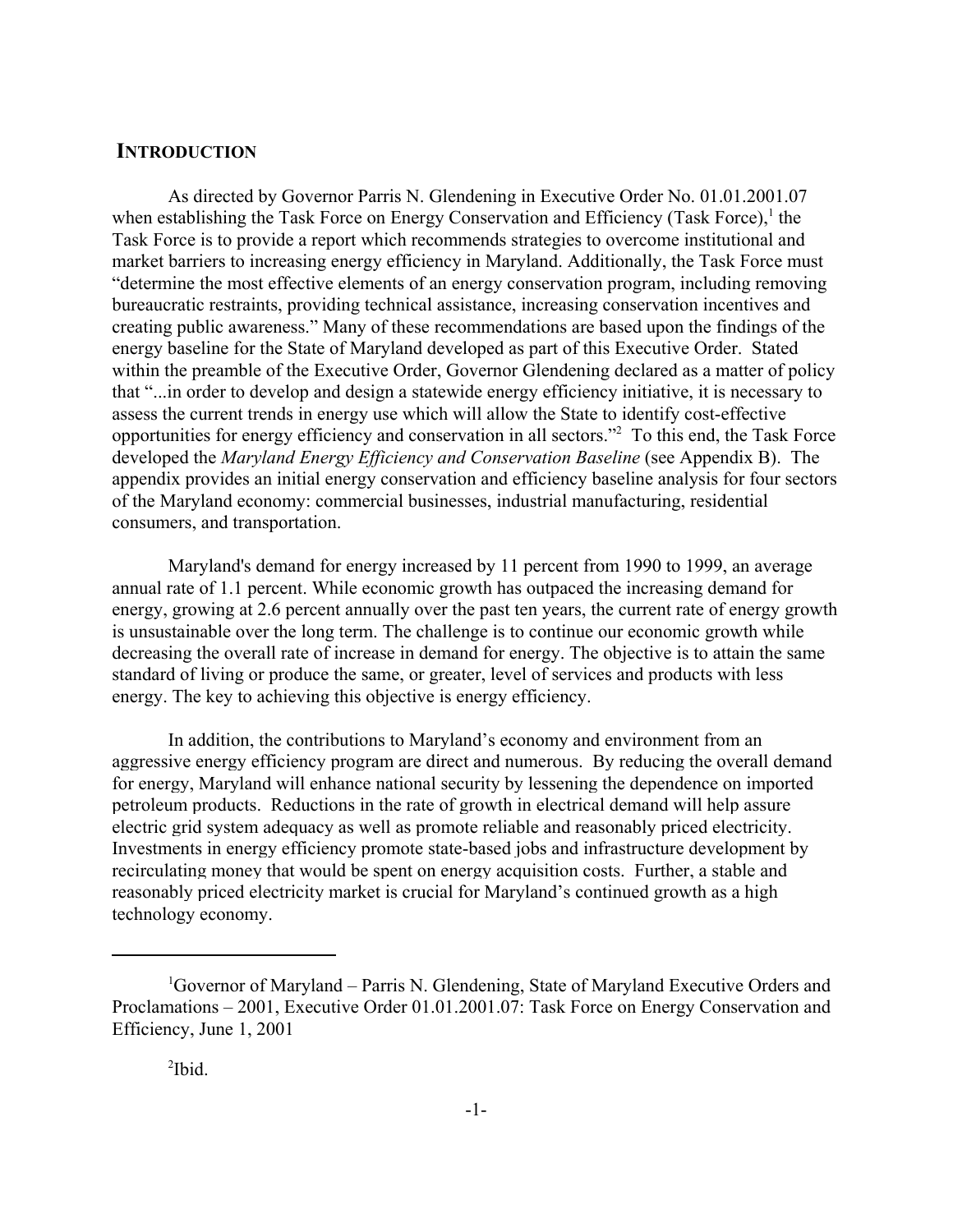Beyond the direct economic benefits of energy efficiency, the reduction in emissions of environmental pollutants is a prime incentive for increasing energy conservation actions. Environmental pollutants degrade the health and quality of life of Maryland's citizens. Pollutant prevention is a more cost-effective strategy than pollution remediation. Reduction of emissions will protect the health of people suffering from asthma and other respiratory conditions and can reduce further cases. For future generations, reduced energy usage and its consequent reduced emissions of pollutants will preserve and enhance Maryland's natural resources, in particular, the national estuarine treasure, the Chesapeake Bay. Programs can also serve to diversify energy use, promote sustainability, reduce sprawl and promote smart growth. Energy efficiency investments now are wise for Maryland's economy and environment, and therefore its citizens and its future.

For example, nationwide, energy use is responsible for approximately 85% of sulfur dioxide emissions that contribute to acid rain and fine particulate matter, 95% of smog-forming nitrogen oxide emissions, and 82% of global warming emissions. Approximately one-quarter of the nitrogen entering the Chesapeake Bay comes from nitrogen oxides released into the air by smokestacks and tail-pipes. Reducing these energy-related emissions would help Maryland to meet the goals of the Chesapeake Bay Agreement. Additionally, investments in energy conservation and efficiency tend to increase employment by keeping more money in a state's economy and shifting expenditures away from energy consumption into other sectors that provide more employment per million dollars spent.

There are significant barriers to consumer investment in energy efficiency, including, but not limited to, lack of awareness, "first-cost" problems and energy price volatility. While the market does provide many opportunities for energy efficiency investments, targeted programs can help promote greater use of energy efficient products by providing resources for overcoming market barriers. The Task Force recognizes that energy efficiency opportunities are being lost in Maryland. Due to the lack of a comprehensive public benefits program, similar to those that exist in the surrounding states of New Jersey, Delaware, Pennsylvania, the District of Columbia, and most of New England, Maryland is at risk of not protecting the future for our taxpayers, consumers and ratepayers.

In contrast to the current situation, Maryland has had a long commitment to energy efficiency to conserve natural resources, enhance environmental quality, reduce peak demand of electricity, and save consumers money on energy expenditures. Prior to the enactment of Electric Competition Act of 1999, electric utilities delivered energy efficiency programs through demand- side management (DSM) programs and policies. Utility expenditures for conservation programs for the period 1991-2000 were in excess of \$500 million dollars. That equates to over \$50 million annually. Now with the generation and distribution of electricity provided through separate corporate entities, the rationale for utilities as the delivery mechanism of energy efficiency no longer applies. However, the benefits to the state's economy and environment from the efficient use of energy through lower power plant emissions and the recirculation of funds through the economy by energy efficient investments still exist.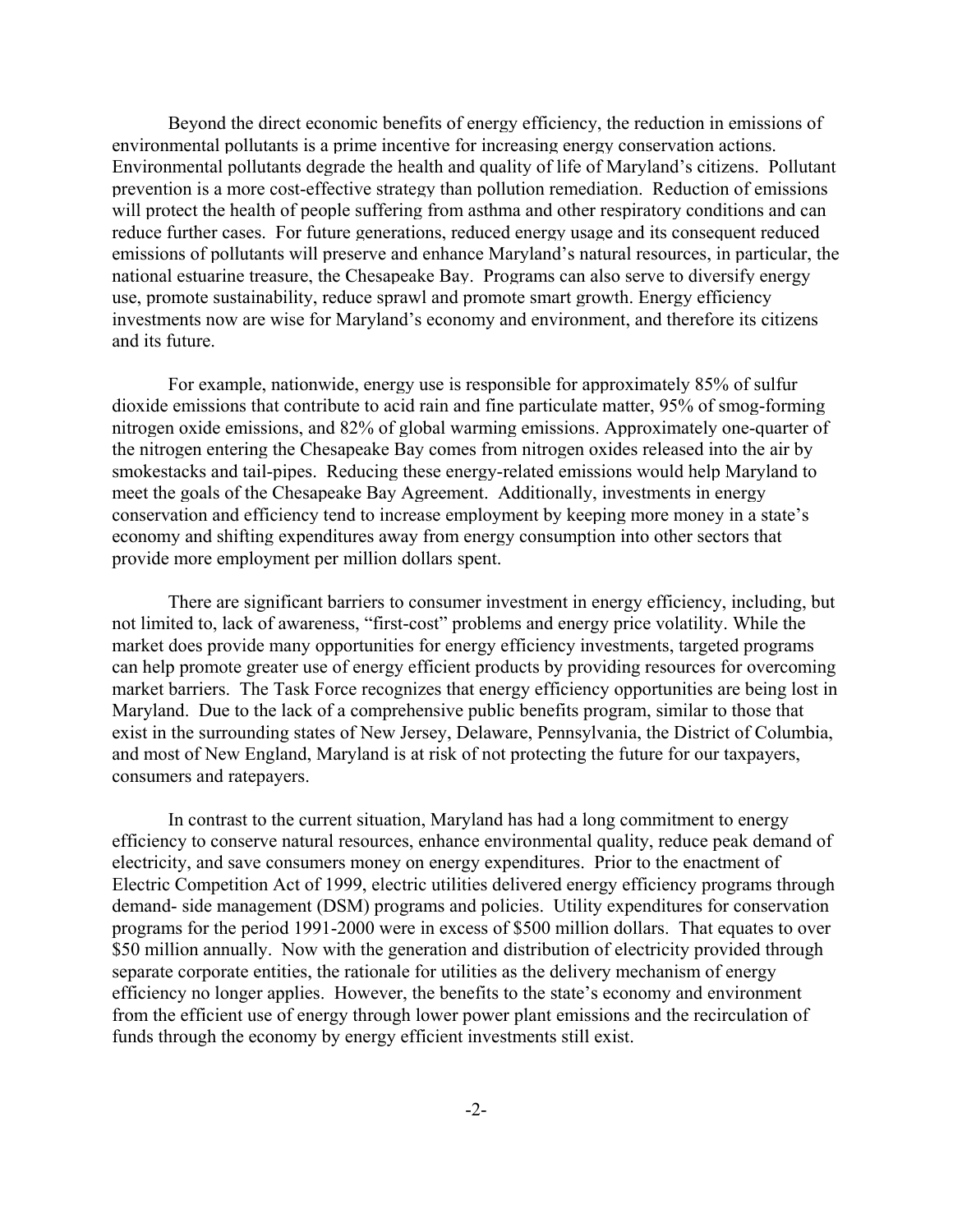The 1999 Act expressed the General Assembly's desire to maintain the benefits of energy efficiency and conservation. It specifically requested the Public Service Commission (PSC), in conjunction with the Maryland Energy Administration (MEA), to report on an approach to maintain that commitment in a restructured electric market. The PSC's report to the General Assembly endorsed the importance of energy efficiency for environmental quality, the state's economy, individual consumers, and system reliability and adequacy. The PSC has authority and responsibility under current Maryland law to order energy efficiency activities by companies under their jurisdiction and to authorize pre-existing programs as agreed to in various settlements as part of utility stranded cost litigation.

## **1.1 RECOMMENDATIONS**

#### **1.1.1 FUNDING**

The Task Force members agree that all ratepayers benefit from the implementation of an energy efficiency program, either directly or indirectly, and therefore reached consensus on the need for a public benefits fund, used in conjunction with energy codes and standards, and tax credits, to increase energy efficiency in Maryland. A majority of the Task Force recommends a funding authorization ceiling of 1.5 mills/kwh in the fourth year of the program, with a ramp-up that starts at 0.25 mills/kWh in year one, 0.5 mills/kWh in year two, and 1 mill/kWh in year three.<sup>3</sup> For example, this equates to a cap of \$0.20 per month in year one and \$1.13 per month for the average residential ratepayer in year four. The kWh charge will be applied to all residential customers and commercial and industrial customers that consume less than 1,000,000 kWh per year. A comparable natural gas charge (estimated to be \$0.0024 cents per million BTU in year one, \$0.0048 in year two, \$0.0096 in year three, and \$0.0144 in year four) will be applied to residential consumers. Year one of the program would be designated for program development. Electricity and residential natural gas customers should be included in a comprehensive program, and as mentioned previously, natural gas customers should be charged at a rate that makes the contribution by the average residential household the same regardless of their mix of electricity to gas.

The competitive market should be encouraged to provide energy efficiency services through tax credits that stimulate the purchase of more energy efficient appliances and programs that are bid out into the market. Programs bid out to the marketplace by the program administrator, through a competitive bid selection process, will facilitate the development of a private sector market for energy efficiency services in the residential sector and for small and medium commercial and industrial businesses.

While the Task Force acknowledges the constraints on the state's budget at this time, should funds become available, the Task Force recommends that funding for energy efficiency programs should also be incorporated from general funds in the form of an extension of existing

 $3$  One mill is equal to  $1/10$  (\$0.001) of one cent.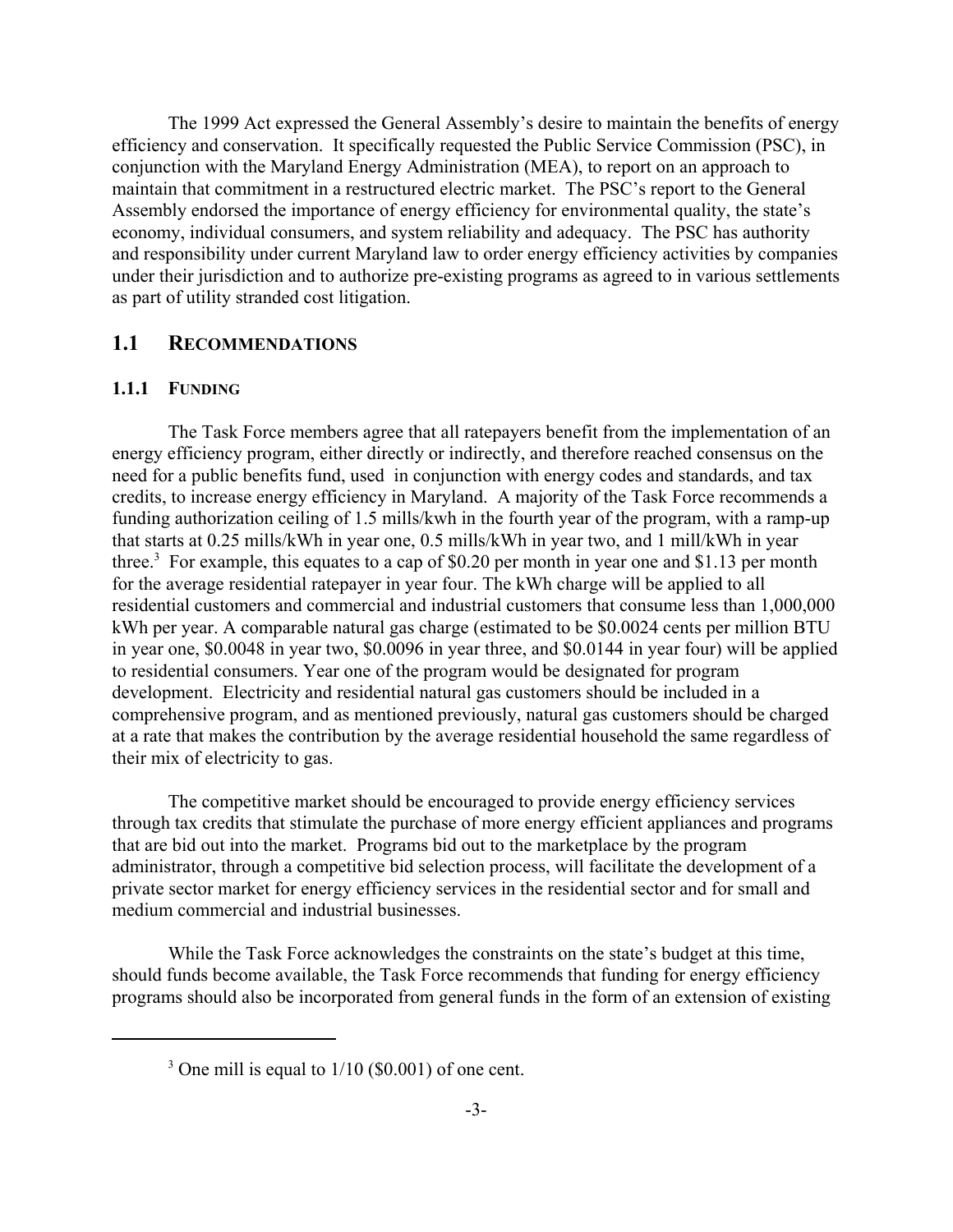tax credits. The General Assembly has made significant strides in furthering energy efficiency through, for instance, the Maryland Clean Energy Incentive Act which offers sales tax relief on Energy Star air conditioners, clothes washers and refrigerators. This tax credit could be extended to other Energy Star appliances. Additionally, the Green Buildings Tax Credit for commercial green buildings could be extended to residential buildings. Furthermore, energy efficiency equipment standards and building codes should be considered because they will lead to permanent market transformation. Both measures offer incentives that decrease energy bills, freeing-up income for other purchases and stimulating the economy.

#### **1.1.2 SECTOR PARTICIPATION**

The Task Force recommends that energy efficiency programs be targeted to the residential, small and medium commercial, and small and medium industrial sectors, as indicated by the *Maryland Energy Efficiency and Conservation Baseline* (Appendix B). The Maryland Energy Administration should work closely with the utilities to determine how best to identify these accounts. Existing low-income energy efficiency programs contained in the Universal Service Program, federally-funded Low-Income Home Energy Assistance Program, and the Weatherization Assistance Program should be coordinated with the programs discussed herein. In addition, these programs should work more closely with community housing organizations to promote energy efficiency opportunities. The programs presently administered by separate departments should eventually be incorporated into a state-wide energy efficiency program. Water conservation programs are currently being considered by the Water Conservation Task Force. Their recommendations should be incorporated, as they will also conserve energy across all sectors.

#### **1.1.3 COST-EFFECTIVENESS**

The Task Force recommends that the resource acquisition<sup>4</sup> programs be demonstrated as cost-effective based on a cost-effectiveness test that reflects the new market structure (see Appendix D). The Task Force also recommends that information and education programs be targeted, but notes that determining the cost-effectiveness of these types of programs is difficult. The effectiveness of market transformation<sup>5</sup> programs which include energy efficiency education programs--a central component of any statewide energy efficiency initiative-- are more difficult to quantify in the short term. Cost-effectiveness guidelines for resource acquisition programs

<sup>&</sup>lt;sup>4</sup>Resource acquisition programs utilize market intervention strategies that target specific market participants, usually via a cost savings mechanism (i.e., rebate or incentive), to ensure that energy efficient products are quickly adopted for a short term effect.

<sup>&</sup>lt;sup>5</sup>Market transformation programs use broad-based marketing strategies where program participants are not always specifically identified and the objective is to reduce market barriers over the long term.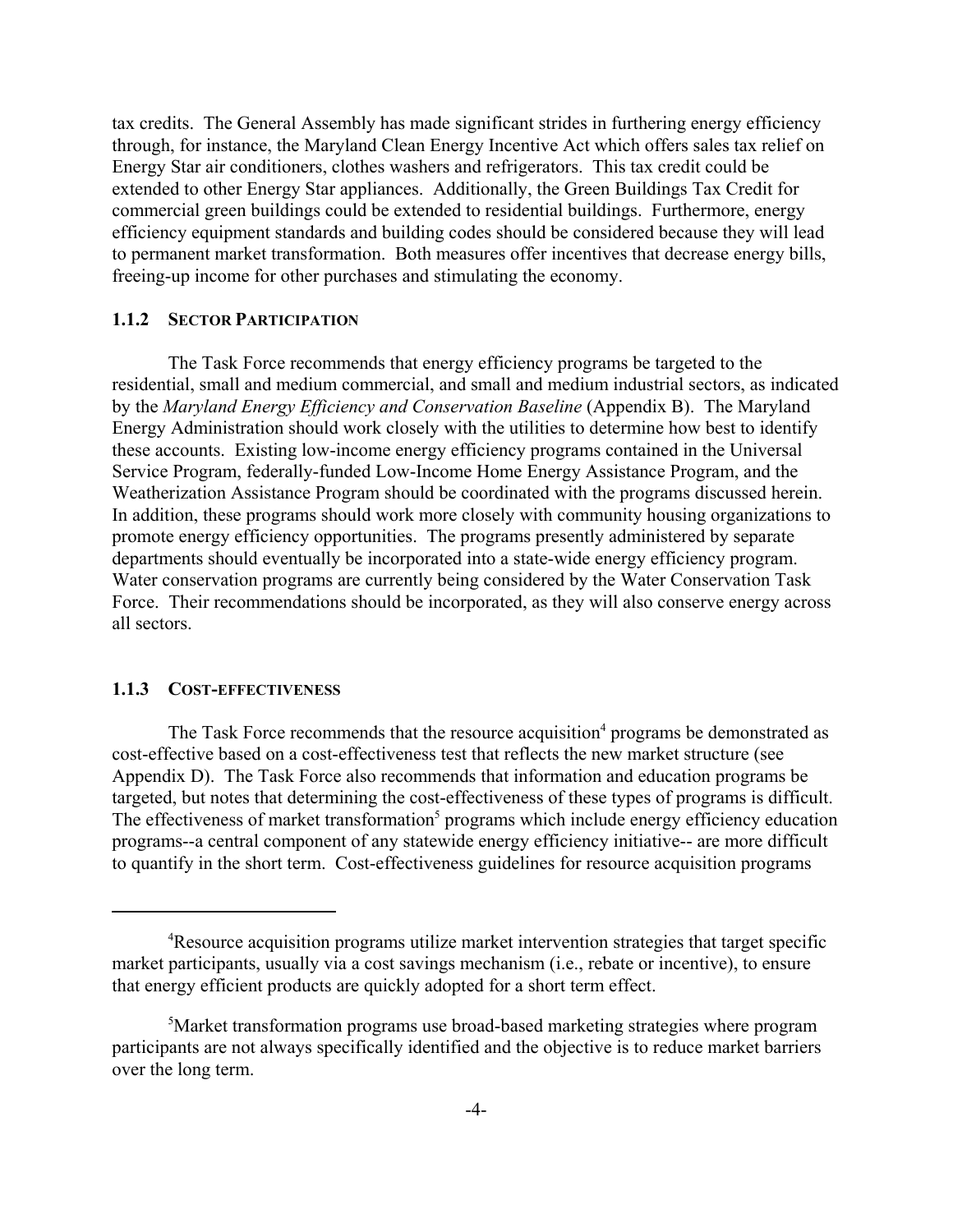should be established prior to initiation of the program. Any programs that are no longer costeffective should be discontinued. Programs should also be monitored and evaluated annually.

#### **1.1.4 ADMINISTRATION**

An energy efficiency and conservation investment program or public benefits program should be administered by the appropriate state government authority. This would include oversight by the General Assembly, appropriate Executive departments and the Public Service Commission (PSC). The Task Force agrees with the conclusion of the PSC in its report to the General Assembly on energy efficiency programs: that the Maryland Energy Administration is the appropriate existing state agency to oversee the energy efficiency and conservation program. To maximize the benefits of various energy related programs, including a public benefits program, the Task Force recommends eventually consolidating all state energy activities in a cabinet level department. In order to facilitate development of the competitive market, the agency overseeing the public benefits programs should have independent procurement authority as provided in state law.

The Task Force recommends that the energy efficiency and conservation program be administered by the Maryland Energy Administration now, with future consideration of a cabinet level department as mentioned above, to coordinate all energy efficiency, conservation and other related activities. An agency that administers a public benefits program should have independent procurement authority.

Utilities should not be required to offer energy efficiency and conservation services through government mandates. Any surcharge mechanism established to develop an energy efficiency fund should be a direct pass-through collection mechanism in line with existing Public Service Commission surcharges and should not impose additional costs on utilities. The Task Force recommends that utilities and their unregulated affiliates be encouraged to participate in the energy efficiency programs, but that they not be required to provide direct program services.

As a result of settlements of "stranded cost" proceedings in response to electric utility restructuring (Constellation and Allegheny) and corporate reorganization (Potomac Electric Power Company (PEPCO)/Conective), agreements were reached among the parties for limited energy efficiency programs. According to the Constellation Energy and Allegheny Power agreement, an energy efficiency program for residential consumers funded by a 1 mill/kwh surcharge, as approved by the PSC, was deemed appropriate. In the case of the PEPCO/Conective merger, the tentative agreement provides a one million dollar fund for energy efficiency programs developed by MEA and approved by the PSC. As an initial step to examine energy efficiency opportunities prior to the enactment of a wires charge, the Task Force recommends that the Maryland Energy Administration file program proposals to implement the energy efficiency sections of the Constellation, Allegheny, and PEPCO/Conectiv settlements. The Task Force further recommends that the Public Service Commission hold a proceeding to examine the most expeditious manner to extend energy efficiency to those customers not covered by previous agreements. The Task Force recommends that the General Assembly enact an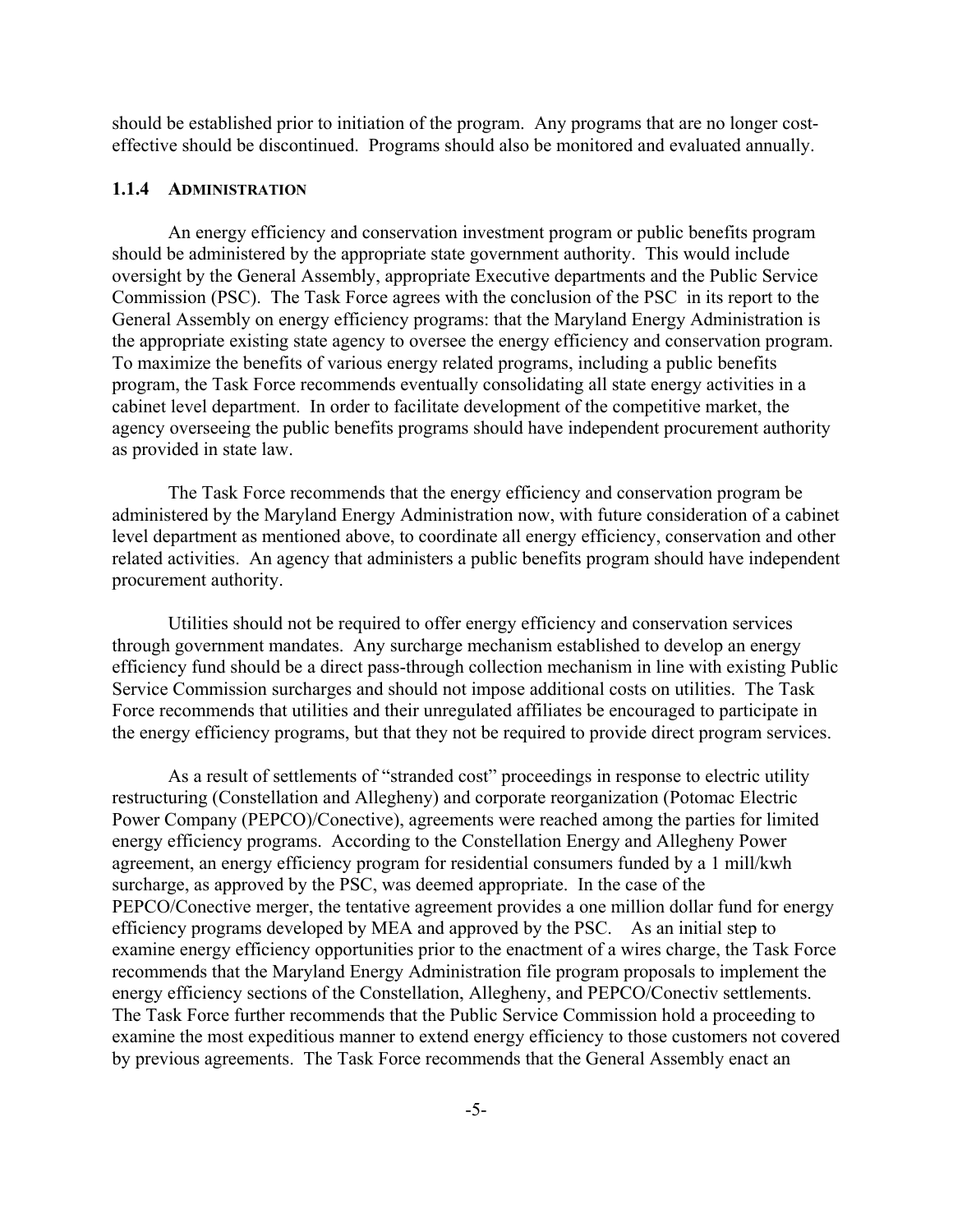energy efficiency program as described above (similar to those in effect in some northeastern states) utilizing a wires charge for the residential, and small and medium commercial and industrial sectors.

#### **1.1.5 TRANSPORTATION**

The Task Force recommends that the Maryland Department of Transportation (MDOT) conduct a study of the energy conservation and efficiency opportunities that may be available through non-traditional, demand-management measures. Measures reviewed should range from measures the MDOT has been considering, such as variable pricing, to untested measures (e.g., emission fees, vehicle miles traveled fees, pay-at-the-pump insurance, etc.).

The Task Force further recommends that the MDOT assess what state-level institutional mechanisms would be best suited to accessing the conservation and efficiency opportunities that may be available through these measures.

Finally, the Task Force recommends that the MDOT conduct this study in consultation with a small advisory body that reflects a cross-section of public interest and technical expertise in the discipline of transportation demand management. MDOT may select the members of this advisory body, but the MDOT's selections should, to the extent possible, reflect representation of the following viewpoints: environmental, energy efficiency, economic growth and development, economic efficiency, smart growth, and academic/technical expertise.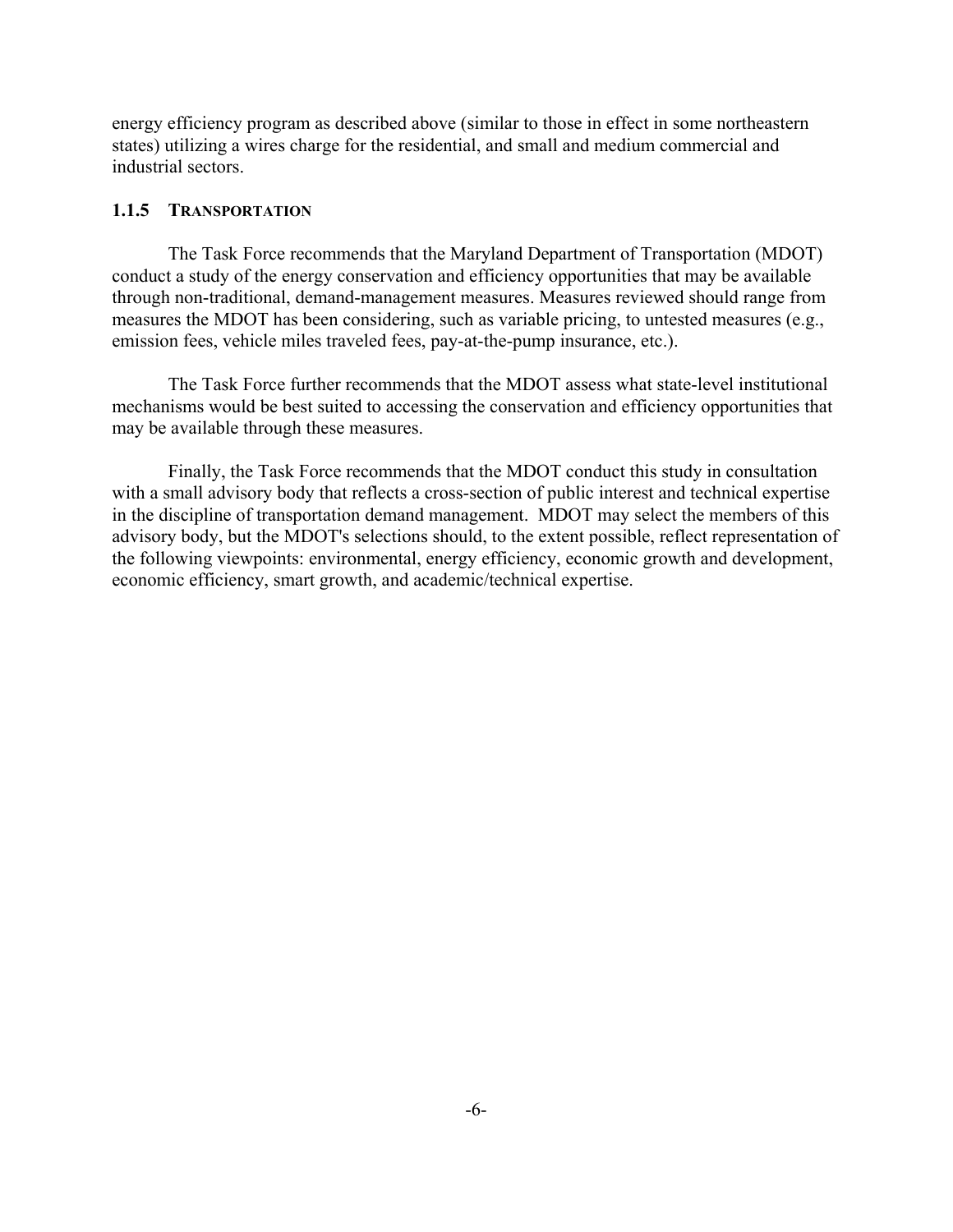# **2. APPROACHES TO ENERGY EFFICIENCY**

## **2.1 TRANSPORTATION SECTOR**

Transportation-related efficiency and conservation initiatives, already in place in Maryland to decrease vehicle miles traveled and energy useage in the transportation sector, include doubling transit ridership by 2020 and related transit initiatives; commuter choice and tax credit promotions; transit oriented development; live near your work initiative; a tax credit for hybrid electric vehicles; intelligent transportation systems; and many green energy programs to promote alternative fuels. Demand-side management initiatives discussed by the Task Force include variable pricing; cost recovery on Vehicle Emission Inspection Program (VEIP); MPG Standard; Pay at the Pump Insurance; and gas tax increases.

## **2.2 RESIDENTIAL, COMMERCIAL AND INDUSTRIAL SECTORS**

The approaches to energy efficiency described below were developed through a careful analysis of energy use and energy efficiency opportunities in the State of Maryland as presented in *The Maryland Energy Efficiency and Conservation Baseline (Baseline*). The *Baseline* presents energy consumption data, broken down by sector and end use, as well as economic and demographic data for the state. The data compiled in the *Baseline* allowed the Task Force and the Maryland Energy Administration staff to draw certain conclusions about the need for energy efficiency programs in each of the selected sectors, residential, commercial and industrial.

As recommended by the Task Force, a user fee will be assessed on a per kilowatt hour (kWh) basis on electricity for the residential, commercial and industrial sectors.<sup>6</sup> A comparable charge to the kWh charge will be assessed on residential natural gas consumers. Table 1 provides a breakdown of the funds to be collected in years one through four from these charges. The table assumes that the collections are carried out as recommended by the Task Force for a 0.25 mill charge in year one, a 0.5 mill charge in year two, a 1.0 mill charge in year three, and a 1.5 mill charge in year four.<sup>7</sup>

Since the fees collected for the implementation of energy efficiency programs will be collected directly from electricity users in the residential, commercial and industrial sectors, the energy efficiency programs developed under this initiative have been designed to benefit these sectors directly.

<sup>6</sup> Commercial and industrial users consuming more than 1,000,000 kWh per year have been classified as large users and will be exempted from the electricity charge.

<sup>&</sup>lt;sup>7</sup>One mill is equal to  $1/10$  (\$0.001) of one cent.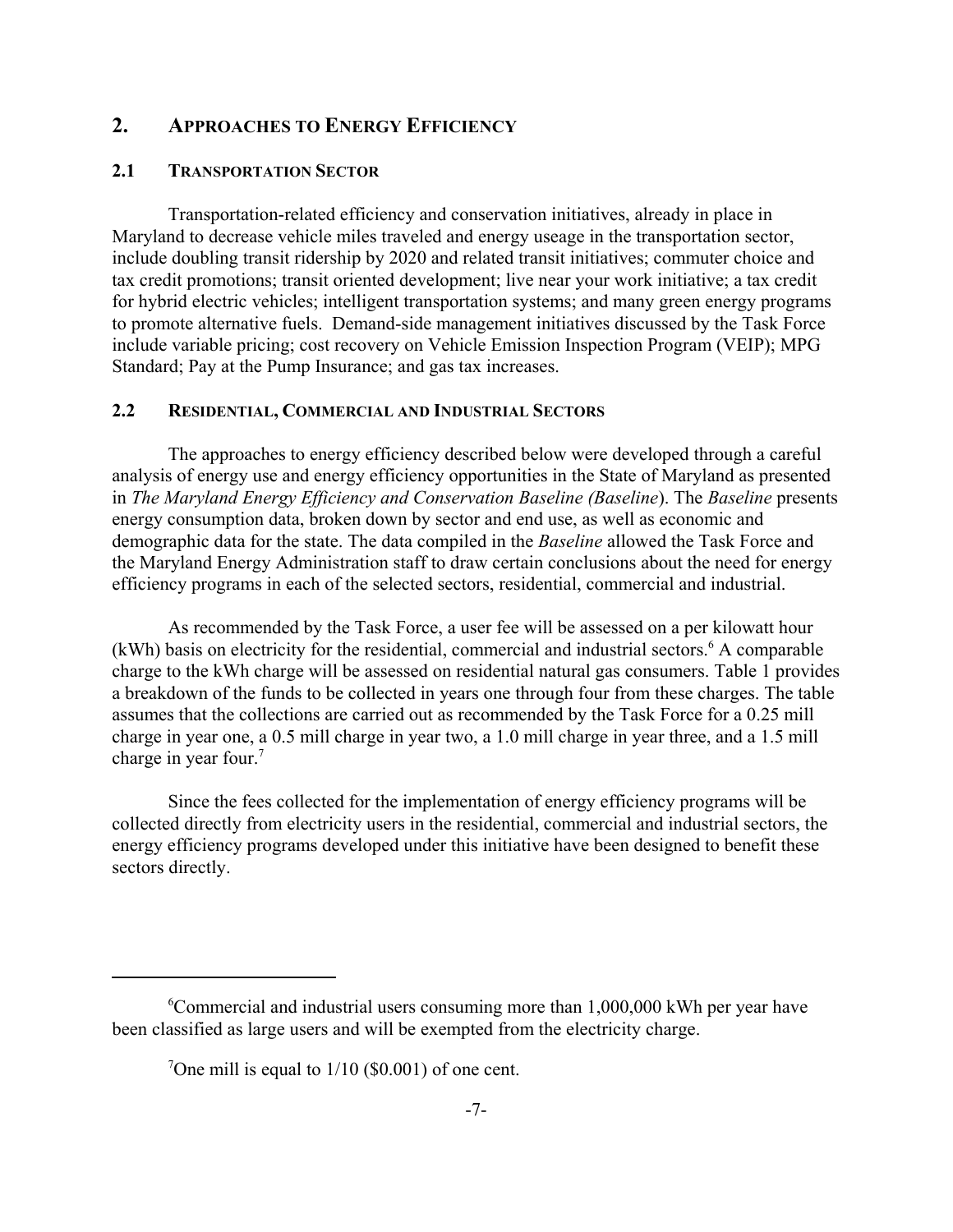|                   | mi∐s⁄kWh |    | Residential | ResidentialGas<br>(mmBtu)* |   | Commercial&<br>Industrial |   | Streetlighting | Total           |
|-------------------|----------|----|-------------|----------------------------|---|---------------------------|---|----------------|-----------------|
| 1999 M W H Sales  |          |    | 20,989,136  | 78,996,981                 |   | 29,561,716                |   | 316,151        | 129863984       |
| Year1             | 0.25     |    | 5,247,284   | 1,928,637                  |   | 2,473,368                 |   | 63,230         | 9,712,520<br>\$ |
| Year <sub>2</sub> | 0.5      | \$ | 10,494,568  | 3,857,274                  | ጥ | 4,946,737                 | S | 126,460        | \$19,425,040    |
| Year <sub>3</sub> |          | \$ | 20,989,136  | 7,714,549                  |   | 9,893,474                 |   | 252,921        | \$38,850,080    |
| Year4             | 1.5      | S  | 31,483,704  | 11,571,823                 |   | 14,840,21                 | ጦ | 379,381        | \$58,275,120    |

**Table 1: Funds Collected Under the Proposed Public Benefits Charge**

\* An equitable charge on gas has been determined to be \$0.0244/mmBtu for .25 mill/kWh

An outline of the expenditures by sector is presented in Table 2. More detailed information will be provided in conjunction with specific energy efficiency programs.<sup>8</sup> The sample budget represents the funding level in the second year of the statewide effort. The second year will be the first full year of program implementation. Year one will include mostly start-up expenses, detailed market analysis, and pilot programs.

### **Table 2: Program Costs and Estimated Energy Savings**

|                          |   |                      | Number of participants |                       |                        |
|--------------------------|---|----------------------|------------------------|-----------------------|------------------------|
| <b>Energy Efficiency</b> |   | <b>Year 2 Budget</b> | (homes, businesses,    | <b>Annual Energy</b>  | <b>Annual Economic</b> |
| <b>Programs</b>          |   | (0.5 mil charge)     | etc.                   | <b>Savings (Tbtu)</b> | <b>Savings \$</b>      |
| <b>Residential</b>       |   | 11,700,178           | 258,315                | 1.18                  | 20,694,139             |
| Commercial               | Φ | 3,255,200            | 2,290                  | 0.05                  | 861,420                |
| Industrial               | D | 2,297,900            | 260                    | 0.03                  | 486,087                |
| <b>GRAND TOTAL</b>       | ¢ | 17,253,278           | 260,865                | .25                   | 22,041,646             |

The following recommendations are based on *The Maryland Energy Efficiency and Conservation Baseline* (see Appendix B) and The Energy Conservation and Efficiency Task Force discussions.

<sup>&</sup>lt;sup>8</sup>The economic benefits presented in this table only represent direct benefits to participants in the program. Indirect reliability, health, environmental, and economic benefits have not been included.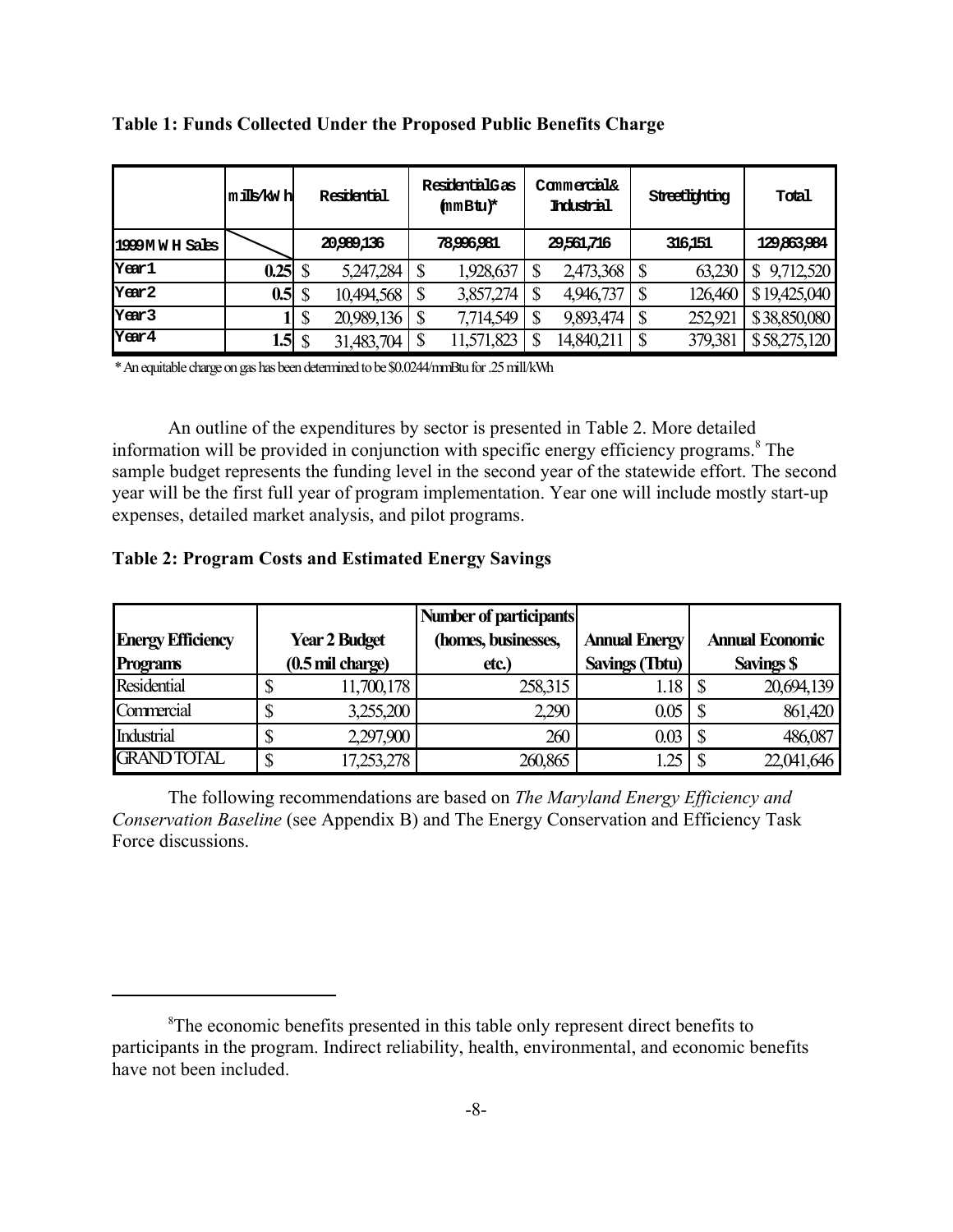## **2.3 RESIDENTIAL SECTOR**

#### **2.3.1 RESIDENTIAL SECTOR BARRIERS**

With average energy expenditures in the range of \$1400 per year, most Maryland homeowners have a strong interest in improving the energy efficiency of their residences. Nevertheless, a number of barriers keep them from doing so. These barriers, mentioned below, were discussed in Task Force meetings, as well as the recent DOE report, *Scenarios for a Clean Energy Future*. 9

*Lack of information limits the ability to evaluate options.* Information on energy efficiency and cost impact is not easily available or understandable to the consumer and sales personnel. Although the total energy bill is a significant part of the household budget, adequate information is not readily available to a utility customer as to how much energy is used by a particular appliance, and hence they cannot set priorities or evaluate options properly.

*Inability to recognize lifecycle economics.* The incremental energy cost of operating a device or building usually appears to be only a small fraction of its total cost. Energy use of the entire life of the device or building is not usually considered, so energy efficiency is rarely a determining characteristic in the decision to own or use the item. For example, for most existing refrigerators the lifetime energy cost will exceed the initial purchase price. (A 1993 vintage refrigerator uses about 800 kWh/year, down about half from the typical 1973 model, but nearly twice the best currently available.)

*Financial concerns.* Energy efficiency options may (but do not always) have a higher initial cost. Even though that expense can be recovered over the product lifetime, the lack of capital may push consumers to the choice that is initially cheaper, or postpone the purchase of a more efficient replacement item.

*Split incentives.* This particular problem occurs when the person making the decision to purchase or operate an piece of equipment or building is not the same as the person paying the energy bill for it. For example, a landlord who pays the energy bill has no control over his tenant's energy use. On the other hand, a renter who pays the bill is at the mercy of the building owner whose interest in energy efficiency may be only indirect, such as remaining competitive or increasing resale value. Because about one-third of households are renters, this barrier is significant. In the construction of new homes, the builder makes many choices that affect energy efficiency. However, his concern is primarily being cost competitive; the owner will be the one paying the energy bills.

For manufacturers, builders, designers, and supplier, additional major barriers are:

<sup>9</sup> DOE, Interlaboratory Working Group. *Scenarios for a Clean Energy Future*. ORNL/CON-476 and LBNL-44029, November 2000.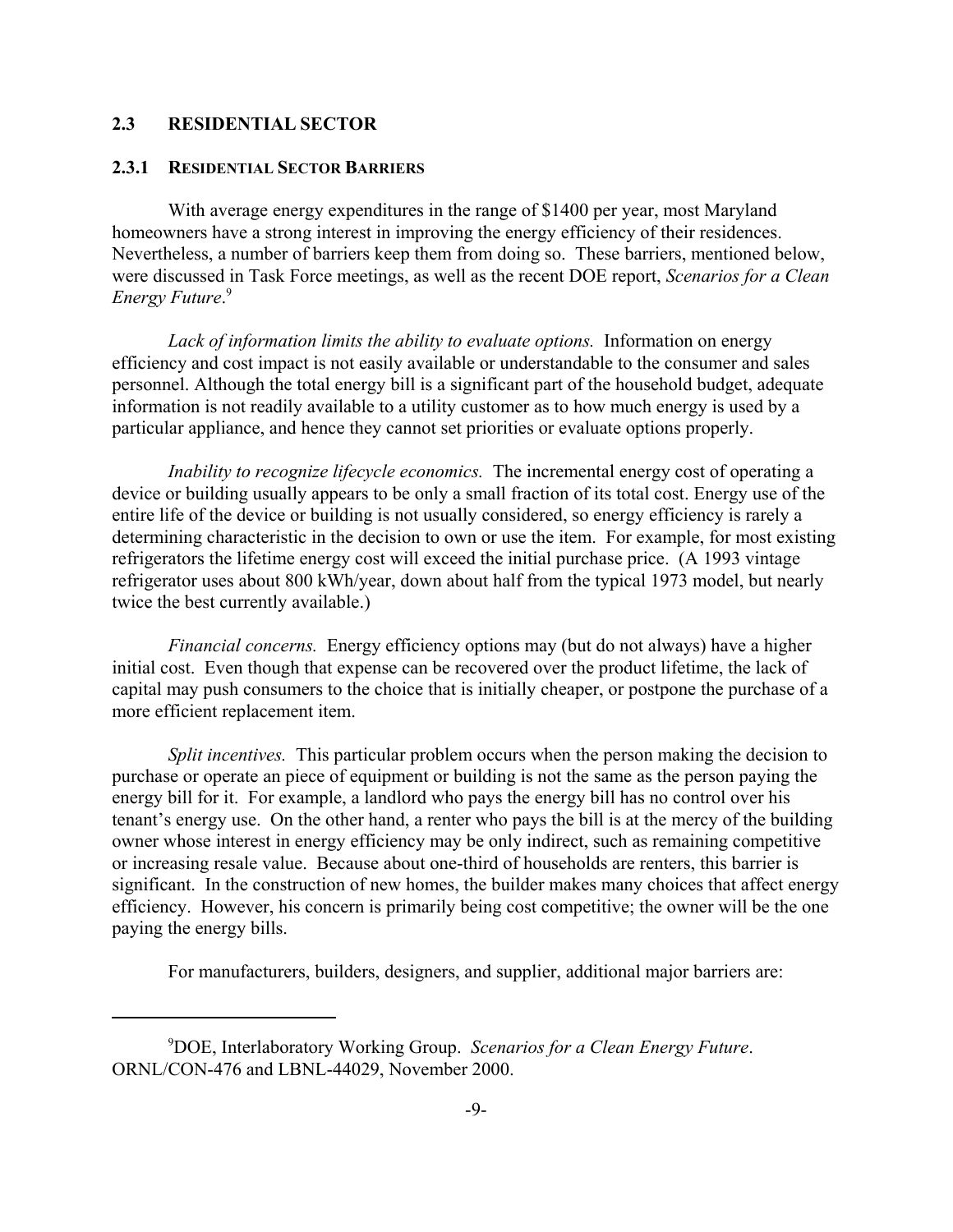*Industry Fragmentation.* The residential building industry is highly fragmented, consisting of many small builders and a complex chain of suppliers. In 1997 there were an estimated 92,521 establishments involved in new single-family construction nationwide. Of those, 94% built fewer than 25 houses, accounting for 39% of the total housing starts during the year.<sup>10</sup> These small builders often do not have the resources to do research and development or to learn about more innovative techniques. There are no financial incentives for them to build more energy efficient houses.

*Inability to capture all benefits of Research and Development.* Expenditures on R&D by the residential construction industry are low. Innovations that are made by one firm can be easily copied by others, resulting in the loss of any competitive advantage. This reduces the firm's incentive to perform R&D.

*Reluctance to change.* It is normal in the construction industry, as elsewhere, to want to "stick with what you know" and with practices that have worked in the past. Change requires extra effort and probably additional investment, and may raise questions of reliability. Customers may not even recognize the improvements.

*Design and production cycles.* Industry is reluctant to make changes in production facilities until the existing product investment has been recovered. This can mean a delay in the introduction of a new product.

*Perverse fee structures.* Fees for architects and engineers that depend on the capital cost of a project discourage innovation. Not only is there no compensation for the extra effort to design a more efficient heating or cooling system, for example, but the lower cost due to its smaller capacity would actually reduce the fee.

## **2.3.2 RESIDENTIAL ENERGY EFFICIENCY**

Many proven methods exist to overcoming these barriers. Better consumer information and associated education/awareness outreach, energy labeling (including the Energy Star label), and efficiency standards help to overcome consumer's inability to evaluate options. Better consumer information helps customers make more informed choices and can overcome the inability to recognize lifecycle costs. Energy efficiency standards mandate market shifts that assist in eliminating this problem. Creative financing schemes that take into account the lower operating cost associated with higher efficiency help alleviate the higher initial costs. Programs for builders and purchasers of Energy Star new homes or the Home Energy Rating System can assist with this effort.

The split incentives issue between builders and homeowners can be reduced through

<sup>10</sup>U.S. Census Bureau, *1997 Economic Census– Construction Sector, Special Study, Housing Starts Statistics – A Profile of the Homebuilding Industry*, July 2000.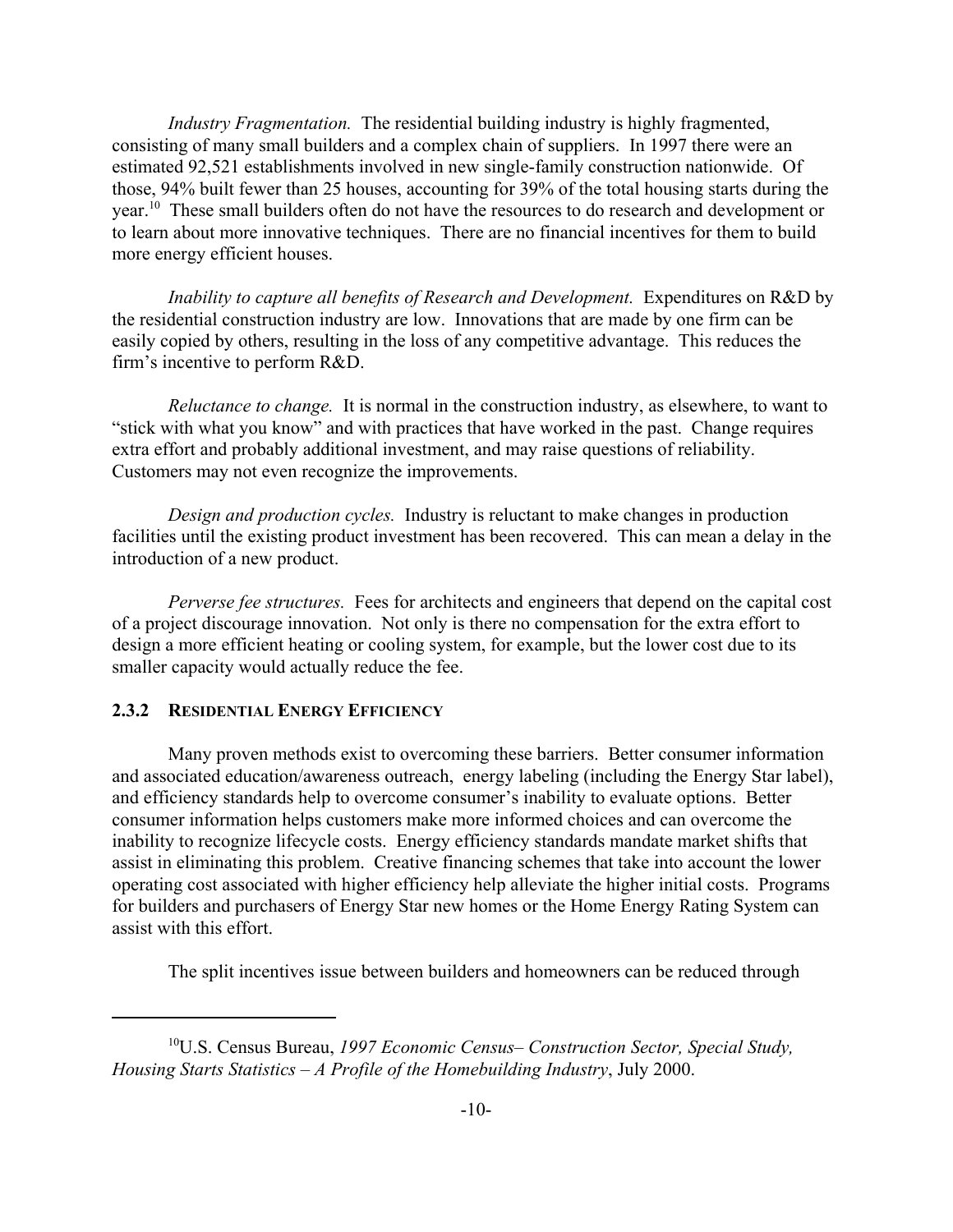minimum efficiency standards, such as the Maryland Building Performance Standards for new homes, and encouraging home builders to build energy efficient homes at the same time that consumers demand energy efficient homes. Over the past several years, the home building market in Maryland has been very active, allowing builders to drive the market. Builder education presenting the value of energy efficient construction is a critical component to any new homes initiative in the state. Championing the efforts of builders that build to the Energy Star Standard or other green buildings standards will demonstrate the sales and business benefits of building more energy efficient homes. While new homes make up only one percent of the total housing market in Maryland, improving the energy efficiency for the entire life of a home, 50 or more years, can provide significant energy efficiency benefits.

Table 3 provides a summary of selected energy efficiency opportunities as described in the residential sector of the *Baseline*. In total, these program opportunity areas represent maximum potential cumulative energy savings of nearly 400 TBtu after ten years. Many current programs are proving to be effective in reducing energy use in the residential sector in other states engaged in comprehensive energy efficiency programs. By modeling programs after these efforts or creating new programs that complement or leverage existing state and federal strategies, there is a vast potential for efficiency improvements waiting to be tapped.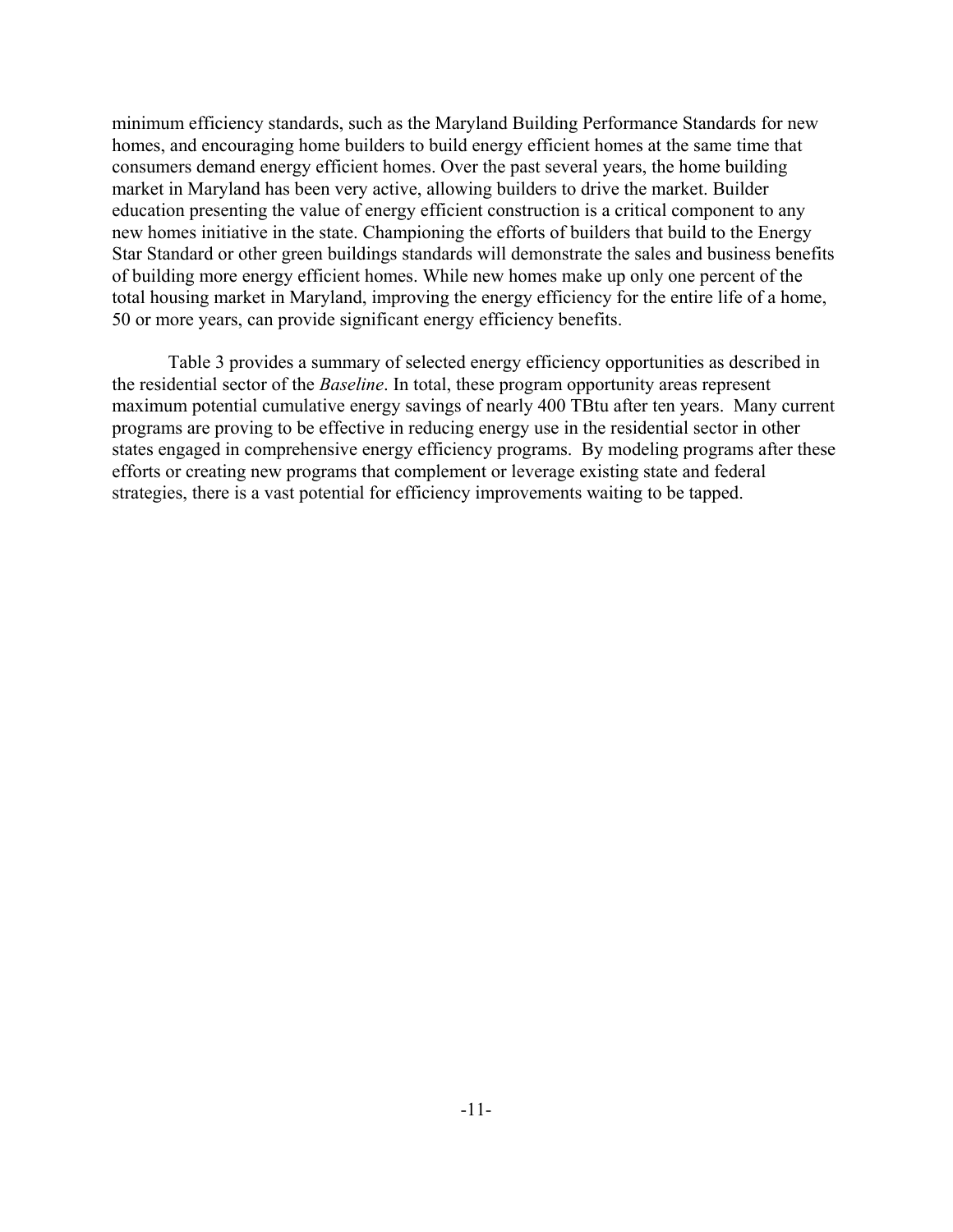| Program<br><b>Opportunity Area</b>                 | 1999<br>Primary<br><b>Energy</b><br>(TBtu) | Cumulative<br><b>Energy Savings</b><br>after 3 years<br>(Tbtu)<br>Min - Max | <b>Cumulative</b><br><b>Energy Savings</b><br>after 10 years<br>(Tbtu)<br>Min - Max | Approach                                                                                              |
|----------------------------------------------------|--------------------------------------------|-----------------------------------------------------------------------------|-------------------------------------------------------------------------------------|-------------------------------------------------------------------------------------------------------|
| Lighting                                           | 21.2                                       | $0.1 - 1.4$                                                                 | $2.0 - 20.0$                                                                        | Replace incandescents with<br>CFLs, dimmers, sensor controls,<br>task lighting.                       |
| Space Heating                                      | 117.4                                      | $0.3 - 2.8$                                                                 | $4.0 - 40.4$                                                                        | Replace aging equipment with<br>high efficiency and Energy Star<br>models.                            |
| Space Cooling                                      | 35.8                                       | $0.3 - 3.1$                                                                 | $4.5 - 44.7$                                                                        | Replace aging equipment with<br>high efficiency and Energy Star<br>models.                            |
| Water Heating                                      | 53.7                                       | $0.3 - 3.2$                                                                 | $4.7 - 47.1$                                                                        | Replace aging equipment with<br>high efficiency and Energy Star<br>models.                            |
| Refrigeration<br>(Refrigerator and<br>Freezer)     | 32.2                                       | $0.04 - 0.4$                                                                | $0.5 - 5.2$                                                                         | Replace aging equipment with<br>high efficiency and Energy Star<br>models.                            |
| Cleaning Appl.<br>(Washer/Dryer and<br>Dishwasher) | 17.6                                       | $0.06 - 0.7$                                                                | $1.0 - 9.7$                                                                         | Replace aging equipment with<br>high efficiency and Energy Star<br>models.                            |
| Cooking<br>(Stove/Oven/Range and<br>Microwave)     | 16.5                                       | $0.03 - 0.4$                                                                | $0.5 - 5.3$                                                                         | Replace pilot ignition with<br>electronic ignition system, higher<br>efficiency microwaves.           |
| Home Insulation                                    | 358.5<br>(entire sector)                   | $0.4 - 4.3$                                                                 | $6.3 - 63.2$                                                                        | Upgrade insulation from R-11,<br>typical of pre-1970 homes, to R-<br>38 or R-49.                      |
| Window<br>Replacement                              | 358.5<br>(entire sector)                   | $0.3 - 2.7$                                                                 | $3.9 - 39.0$                                                                        | Replace single pane windows<br>with double or triple pane with<br>Low-E coatings.                     |
| Duct Repair                                        | 358.5<br>(entire sector)                   | $0.4 - 4.2$                                                                 | $6.1 - 61.1$                                                                        | Repair older homes that have<br>leaking ducts or retrofit entire<br>system.                           |
| Energy Star and<br><b>EEM Homes</b>                | 358.5<br>(entire sector)                   | $0.07 - 3.4$                                                                | $1.0 - 50.2$                                                                        | Encourage construction and<br>financing of sound energy<br>efficient whole-home integrated<br>design. |
| Total                                              |                                            | $2.4 - 26.6$                                                                | $34.6 - 385.7$                                                                      |                                                                                                       |

**Table 3: Summary of Likely Program Opportunities for the Maryland Residential Sector**

Source: Table 2.12 of the *Maryland Energy Efficiency and Conservation Baseline*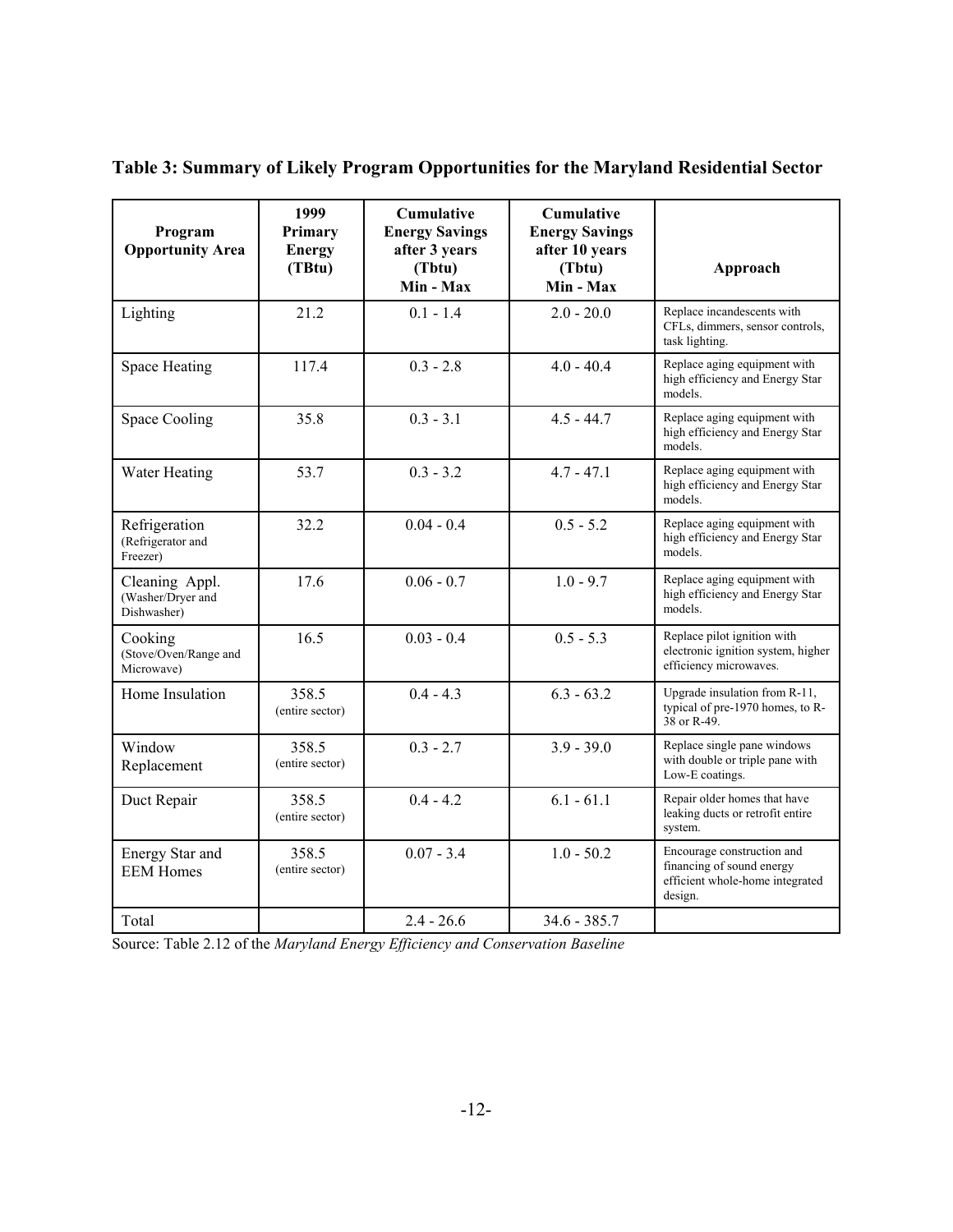#### **Programs for Existing Homes**

Programs to encourage energy efficiency in existing homes are perhaps the most difficult to implement. The energy efficiency rating of a home built in 1950 is very different than that of a home built in 1980. Programs and measures designed to improve upon the energy efficiency of a home will vary in cost and complexity depending on the age and condition of the home. According to the *Baseline*, more than 40 percent of Maryland homes were built before 1950, which most likely means that without significant retrofits the home is lacking sufficient insulation, has old, drafty windows and leaking ducts. The age of the housing stock has significant implications for residential energy efficiency.

The *Baseline* demonstrated that there are five main areas of focus that will provide over 75 percent of the possible efficiency gains: heating, cooling, insulation, ducts, and windows. Heating and cooling improvements included the replacement of inefficient systems. Experience shows that even with substantial subsidies, most home owners are not likely to replace HVAC equipment that is still functioning. For this reason, our programs emphasize the operation and maintenance of HVAC equipment and duct systems and the replacement of windows and insulation. Table 3 outlines the potential direct costs and benefits of implementing energy efficiency programs for existing homes in the residential sector. The cost estimates are based on the first year of programs, at which time there will be a \$0.0005/kWh charge applied to residential users.

|                            | <b>Year 2 Budget</b> |                            | <b>Number of Homes</b><br><b>Annual Energy</b> |                       | <b>Annual Economic</b> |  |
|----------------------------|----------------------|----------------------------|------------------------------------------------|-----------------------|------------------------|--|
| <b>Program Description</b> |                      | $(0.5 \text{ mil charge})$ | Participating                                  | <b>Savings (Tbtu)</b> | <b>Savings \$</b>      |  |
| Hot Water Heater           |                      |                            |                                                |                       |                        |  |
| <b>Insulation</b>          |                      | 258,500                    | 10,000                                         | 0.01                  | 149,957<br>S           |  |
| HVAC Tune-Up               | ۰D                   | 390,500                    | 7,000                                          | 0.03                  | 578,382<br>\$          |  |
| Retrofits                  |                      | 952,188                    | 5,000                                          | 0.05                  | 958,110<br>\$          |  |
| <b>Energy Check-</b>       |                      |                            |                                                |                       |                        |  |
| <b>Up/HERS Program</b>     | \$                   | 1,685,750                  | 14,000                                         | 0.36                  | 6,295,750              |  |
| <b>SUBTOTAL</b>            |                      |                            |                                                |                       |                        |  |
| <b>EXISTING HOMES</b>      | \$                   | 3,286,938                  | 36,000                                         | 0.45                  | 7,982,199              |  |

#### **Table 4: Existing Homes Costs and Energy Savings**

## I. Operations and Maintenance (Hot Water Heaters and HVAC)

Operations and Maintenance Programs offer the ability to reduce energy consumption with little or no client investment. These programs require consumer education initiatives and partnerships with community organizations and vendors of technologies and services.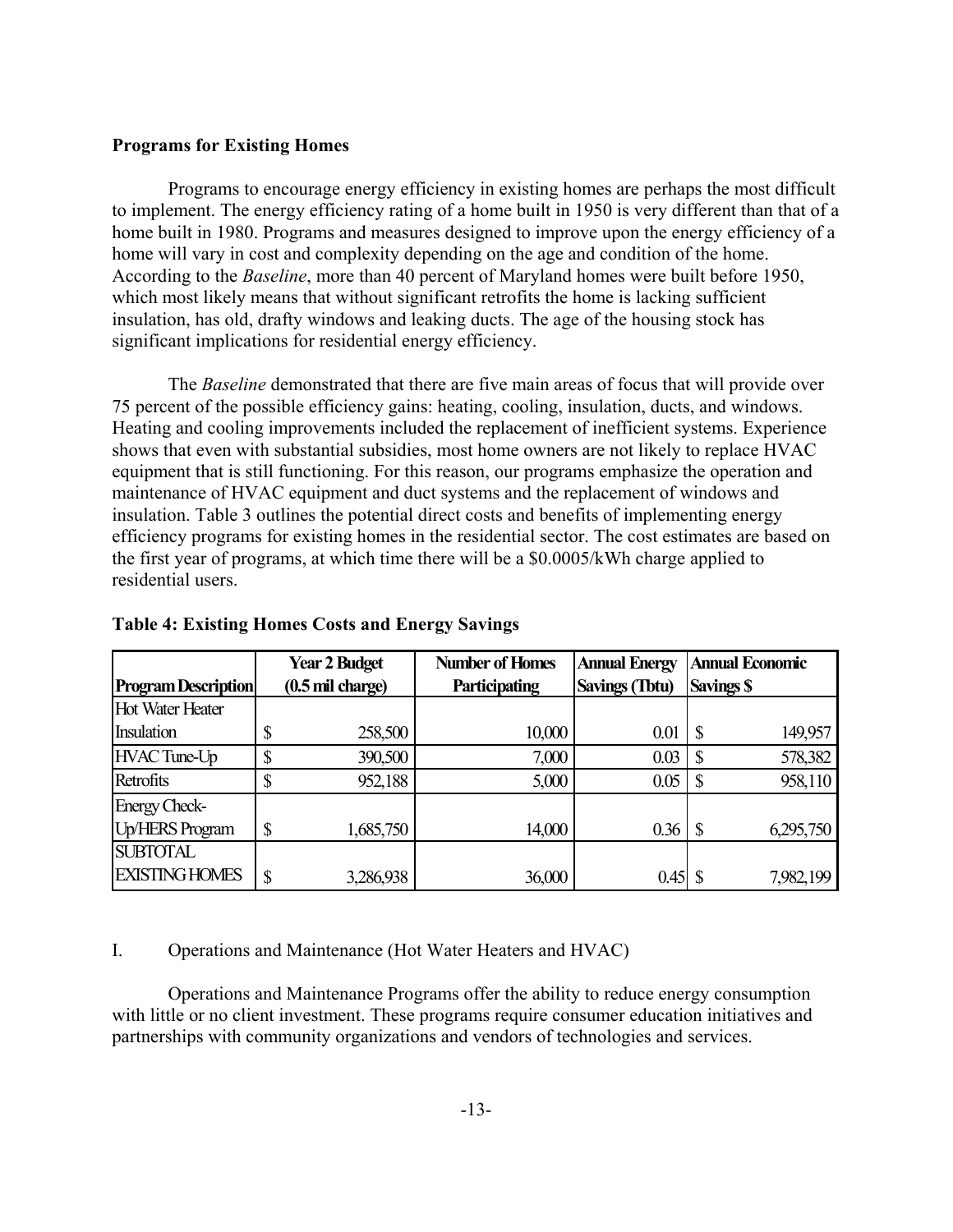Barriers addressed by this program include a lack of consumer education, lack of training and experience by HVAC technicians, and split incentives of owners and renters. The strategy to encourage improved operations and maintenance of water heating and HVAC systems include a combination of marketing, training, and direct incentives. The following programs may be included:

- To encourage the insulation of hot water heaters, local governments and community organizations will be supplied with water heater insulation blankets and pipe insulation to give away to their residents. Distributed with the insulation will be a small, easy-to-read pamphlet of energy saving tips for the home. The goal is to distribute yearly 10,000 water heater blankets, pipe insulation, and pamphlets.
- A media campaign will be designed to encourage consumers to have their HVAC system tuned up. The media campaign will have a dual focus. Part of the media campaign will be designed to create sales and marketing materials for use by HVAC contracts. These pieces will emphasize the value of energy efficient HVAC systems and will stress the importance of tune-ups and repairs. The second component to the media campaign will be much broader, focused on informing consumers and promoting the HVAC tune-up program.
- HVAC companies will be encouraged to enter into a formal partnership with the administrator. All HVAC partners will be provided with free software and training for HVAC technician certification. Included in the training will be information on the appropriate sizing of heating and cooling equipment and the latest developments in energy efficient heating and cooling systems for the residential sector.
- To encourage HVAC service companies to expand their service offerings, training for technicians in performing duct tests and duct sealing will be offered. Additionally, HVAC service companies interested in performing duct tests will be able to purchase the duct test equipment with a 50 percent cost share.

## II. Retrofits

Chapter II, the Residential Sector, of the *Baseline* shows the large potential for energy savings with retrofits in insulation and windows. Unless seeking to improve upon the energy efficiency of their home, homeowners rarely look to replace these products without some incentive or guidance. Also, both windows and insulation are well suited to stimulate "real" energy savings due to the lack of a secondary market for used products. These programs will encourage residential customers to take steps beyond the simple weatherization of the home by assisting homeowners with the up-front capital costs associated with these retrofits.

The barriers to retrofit a home with more efficient windows and insulation are the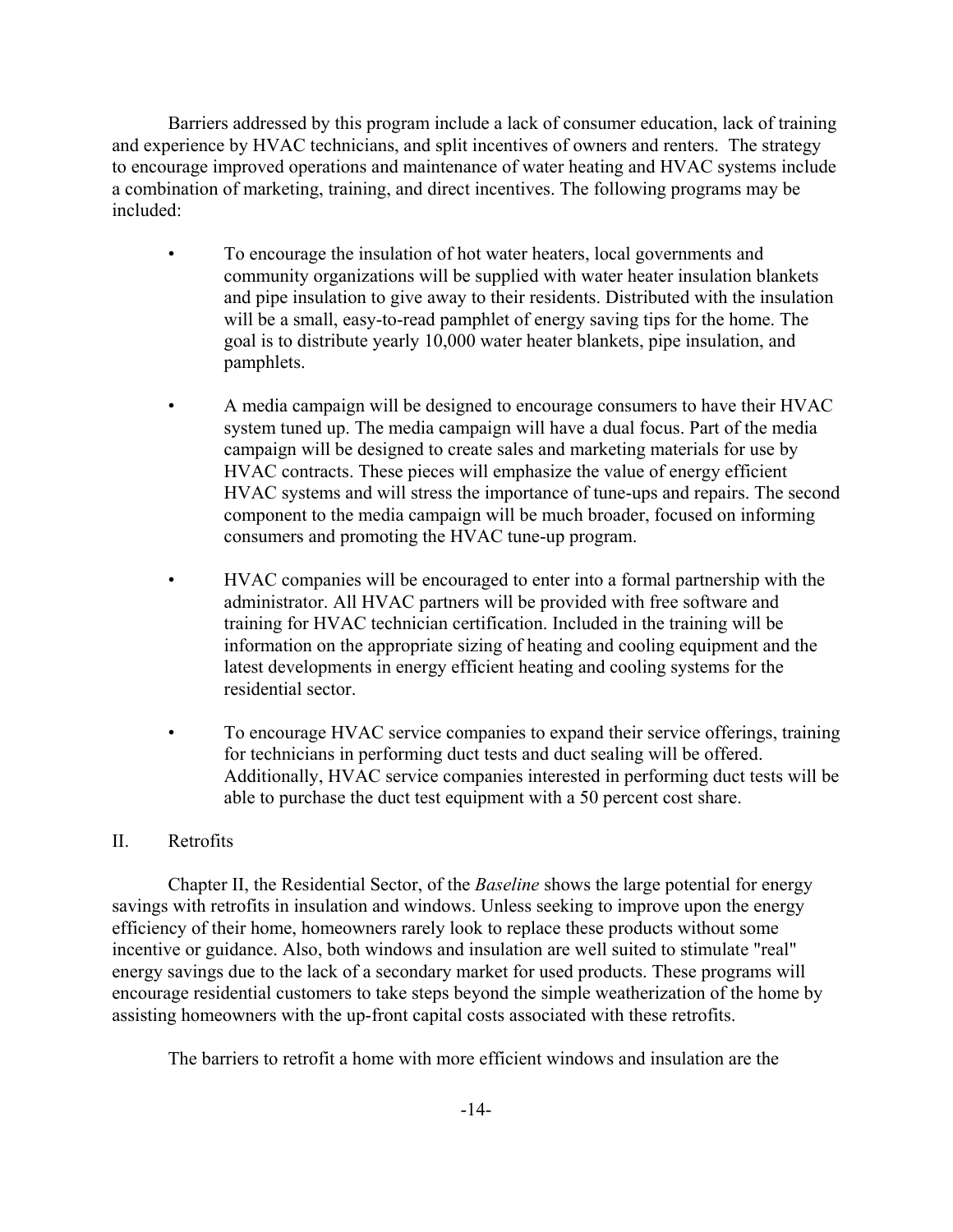availability of information and funds. There are also significant split incentive barriers when the renter pays the utility bill and the owner provides maintenance on the home. Also, a third party installer is most often the purchaser of equipment, whereas the homeowner is the beneficiary of lower utility bills.

The strategy for residential retrofits is to inform consumers who are buying new or replacement windows to upgrade to Energy Star qualified products. Economic incentives for contractors and homeowners will help overcome the split incentives barrier. The program might be designed as follows:

- A "split-incentive" program will be put into place where a sales tax credit is available for Energy Star windows, attic insulation of R-38 or higher, and wall cavity insulation of R-11 or higher. The sales tax credit will encourage contractors to purchase Energy Star windows. An additional rebate will be available to the homeowner in the amount of ten percent of the costs of installation with a maximum of \$200 per household. The installer incentive will encourage homeowners to install Energy Star windows. Of course, the homeowners would also benefit from the sales tax exemption if they purchase their windows directly instead of working through a contractor/installer. This type of double incentive program would address directly the split incentive barriers.
- A marketing campaign for residential customers will highlight the importance and potential savings of energy efficienct windows and insulation.

#### III. Energy Check-Up and Home Energy Certification Program

An energy rating measures the energy efficiency of a home by evaluating all of the components of the home, including structure, insulation, heating and cooling systems, air tightness, windows, lighting, and appliances. An energy rating determines how much energy is needed to operate the home on a scale of 0-100 with 100 being the most energy efficient. Home Energy Rating Systems (HERS) provide a standardized evaluation of a home's energy efficiency and expected energy costs. The evaluation is conducted in accordance with uniform standards and includes a detailed home energy use assessment, conducted by a state-certified rater using an advanced set of nationally accredited energy and economic analysis procedures and verified software tools. This process is important to ensure Maryland residents get the most cost-effective energy efficiency measures recommended, as well as to ensure these products are properly installed in their homes. At this time Maryland has very few certified energy raters and there is virtually zero awareness of the opportunities provided through energy ratings. A home energy rating can qualify a homeowner or homebuyer for an Energy Efficient Mortgage (EEM) or an Energy Improvement Mortgage (EIM).

The strategy for developing a Home Energy Rating System program is to create a pool of qualified raters and energy efficiency experts while simultaneously creating a market for the rater's services. The program will provide field technical training and support for new raters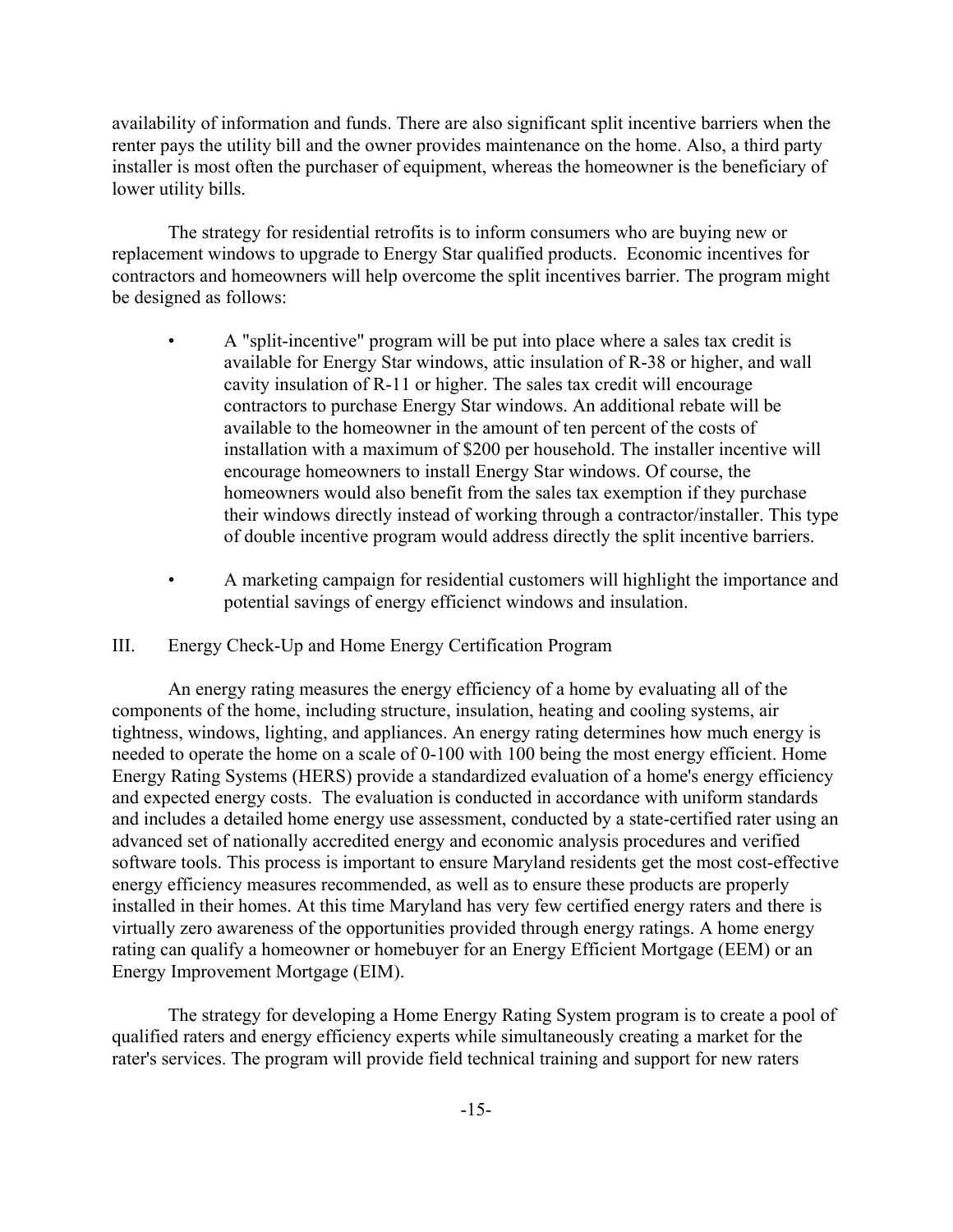while providing incentives for homeowners interested in completing an energy rating. A HERS program should incorporate the following:

- An energy rating training program which will provide training for rater certification at a low cost to raters.
- Provide zero interest loans for rating equipment payable over three years. Rating equipment (blower door tests, software, etc.) is estimated to be \$7500/rater. The loan will be forgiven if the rater completes 40 home ratings/year.
- In the existing home market place, encourage the use of the Energy Check-Up model of training home inspectors to conduct an energy audit to the Residential Energy Services Network (RESNET) standards. This model helps home inspectors to add energy audit information to their normal home inspection reports at a cost of \$75 per home. An Energy Check-Up is a lower cost energy audit than a full HERS audit.
- An incentive structure that underwrites part of the costs of energy ratings and energy audits will encourage homeowners to seek this service. A rebate of \$75 will be made available to homeowners. This amount will cover the entire cost of the energy Check-Up audit and about one-quarter of the cost of a full rating with blower door test.
- A marketing campaign to realtors and mortgage lenders will be developed to better inform the real estate industry of the value of energy ratings.

## **New Construction**

According to the National Association of Home Builders statistics, there are approximately 25,000 new homes constructed each year in Maryland. While this number represents only one percent of the total number of homes in Maryland, it represents a significant opportunity for energy efficiency. If a home is constructed with energy efficient design initially, the added expenses of retrofits provides energy savings over the life of the home are avoided. According to the residential section of the *Baseline*, an energy efficient home (Energy Star or a home with a Home Energy Rating of 86 or higher) is 30 percent more efficient than a non-energy efficient home. With an average energy cost of \$1400 per year and a minimum life of 30 years for a home, cumulative economic savings would equal \$12,600 per home, or the equivalent of approximately .7 billion BTUs per home.

The programs described below strive to create an environment where every new home is built to existing code at a minimum and with a long term goal of 25 percent of new homes built to Energy Star standards or higher. Table 5 provides information on the anticipated costs of the programs in year two of the statewide initiative on energy efficiency.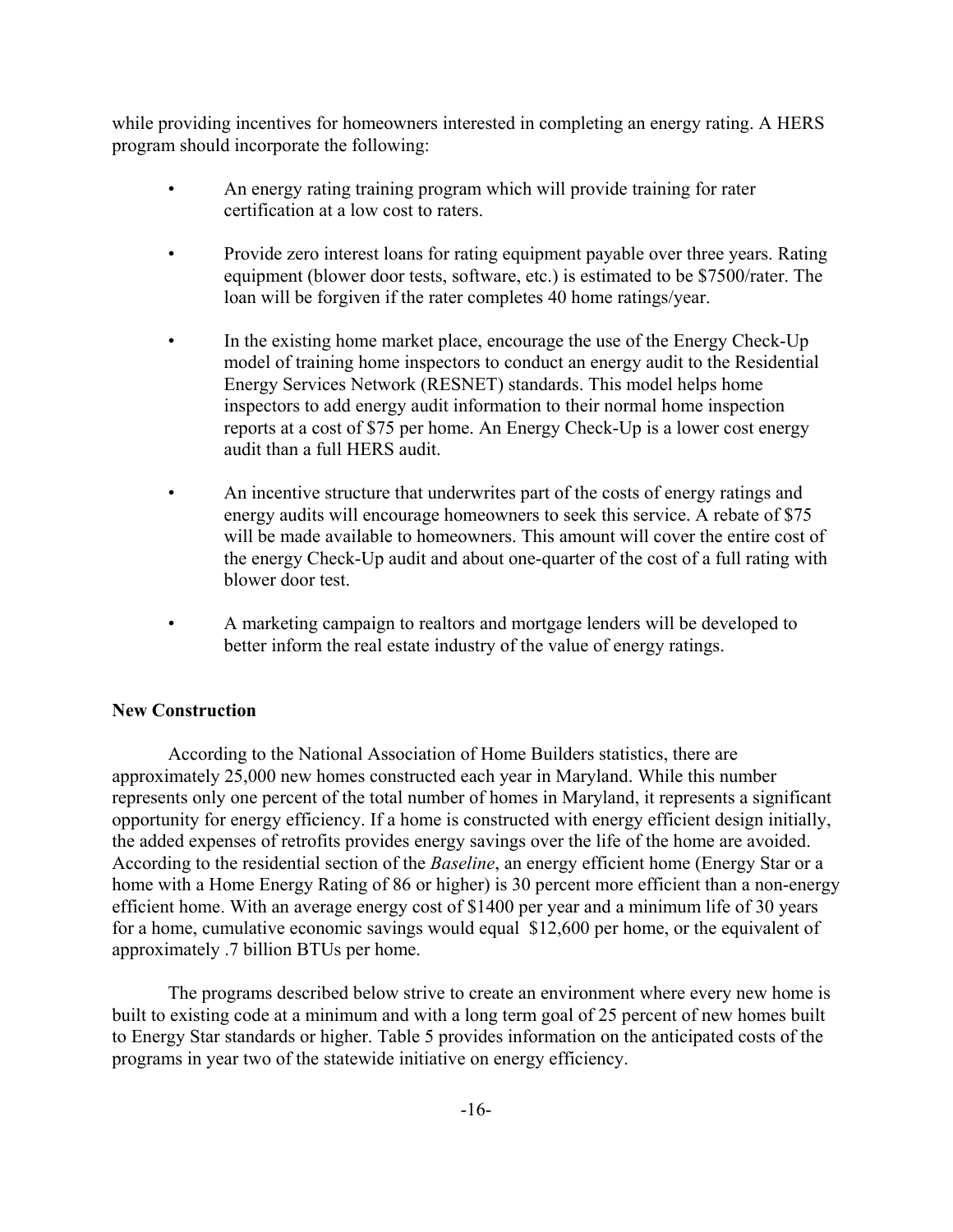|                            |                            | <b>Number of Builders,</b> |                       |                             |
|----------------------------|----------------------------|----------------------------|-----------------------|-----------------------------|
|                            |                            | <b>Developers and</b>      |                       |                             |
|                            | <b>Year 2 Budget</b>       | <b>Contractors</b>         | <b>Annual Energy</b>  | <b>Annual Economic</b>      |
| <b>Program Description</b> | $(0.5 \text{ mil charge})$ | <b>Participating</b>       | <b>Savings (Tbtu)</b> | <b>Savings \$</b>           |
| <b>Building Codes</b>      |                            |                            |                       |                             |
| Program                    | 676,500.00                 | 7,000                      |                       |                             |
| Model-Builder              |                            |                            |                       |                             |
| Program                    | 297,550.00                 | 15                         | 0.01                  | <sup>\$</sup><br>134,856.18 |
| <b>Builder Education</b>   |                            |                            |                       |                             |
| Program                    | 358,600.00                 | 300                        | 0.02                  | 271,083.60                  |
| <b>SUBTOTAL NEW</b>        |                            |                            |                       |                             |
| <b>HOMES</b>               | 1,332,650.00               | 7,315                      | 0.02                  | 405,939.78                  |

### **Table 5: New Homes Costs and Energy Savings**

#### I. Building Codes Program

Building codes are an effective and widely used strategy for ensuring that new buildings are relatively energy efficient. Maryland's residential building standards are based on the 2000 International Energy Conservation Code. However, while Maryland's energy codes are up to date, there is good evidence that many of the new homes being constructed are not up to code. A study in Massachusetts found that only 46 percent of newly constructed houses met the overall thermal performance requirement. Education and training programs provided for developers, builders and codes officials will help ensure that new homes are built to code and that they are as energy efficient as possible.

The primary strategy is to promote the enactment and implementation of existing building energy codes through outreach, technical assistance and education, in order to reduce energy consumption in buildings.

- Advocacy and outreach will provide analysis and information about the impact of energy-efficient building codes. These efforts will include periodic evaluations of the current rate of compliance in Maryland and nationwide as well as coordination with national energy codes organizations. Articles on the impact of energy codes will be prepared for trade journals, and an annual conference for Maryland code officials, builders and developers will be organized.
- On-site technical assistance will be available to local jurisdictions and builders to ensure understanding of current codes as well as monitor compliance and changes to the current codes. Three full-time "codes experts" will be available for site visits and technical assistance. These will not be codes enforcement officials. Instead, they will help open the lines of communications between builders,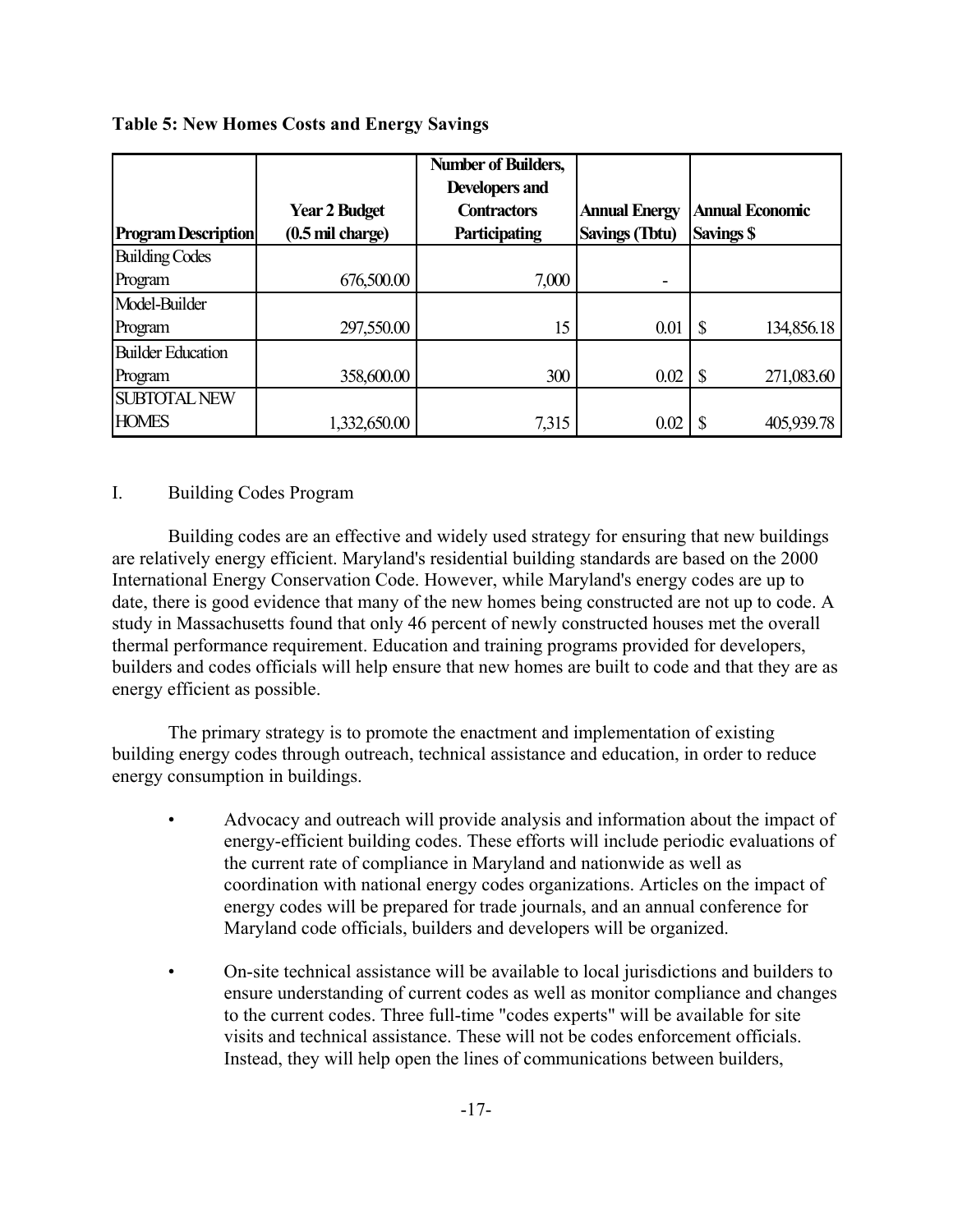developers and the codes experts.

• Educational programs for builders and code officials will expand upon current efforts of the Maryland Energy Administration and the Department of Housing and Community Development. Training programs for use of code compliance tools such as MECcheck and COMcheck will be included. Training will be advertised in trade journals and through local industry associations. There will be one workshop a month.

## II. Builder Model Home Program

The Builder Model Home Program will work with builders and developers to provide information and incentives for the construction of energy efficient model homes. Building energy efficient model homes and developing a sales and promotional package to see energy efficient options in new home construction will encourage the construction of energy efficient homes and will educate home buyers on the value of energy efficiency.

The strategy to encourage the construction of more energy efficient homes will incorporate the use of a direct incentive aimed at builders and the development of a marketing campaign for energy efficiency that will be carried out by builders and developers.

- To help cover the incremental costs of building and marketing energy efficient homes, incentives of up to \$10,000 will be offered to builders and developers who build an energy efficient model home. Energy Star homes and homes with an energy rating of 86 or higher will qualify for \$10,000. Additional marketing incentives ranging from \$1,000 to \$10,000 will be available to builders who build Energy Star Homes. (\$1,000 for a builder that builds one Energy Star Home and \$10,000 for a builder that builds ten or more Energy Star Homes.)
- Builders and developers will also be provided materials for use in the sale and marketing of energy efficient homes. Sales representatives will be instructed in how to sell energy efficiency as an important attribute in a new home.
- The program will be advertised through appropriate industry associations and trade journals.

## III. Builder and Subcontractor Energy Efficiency Education Program

An education program targeting builders and subcontractors will provide information on the design and construction of energy efficient homes. This education program will cover a broad number of topics including a review of new technologies in home construction, appropriate sizing of technologies and practices for construction of an energy efficient home.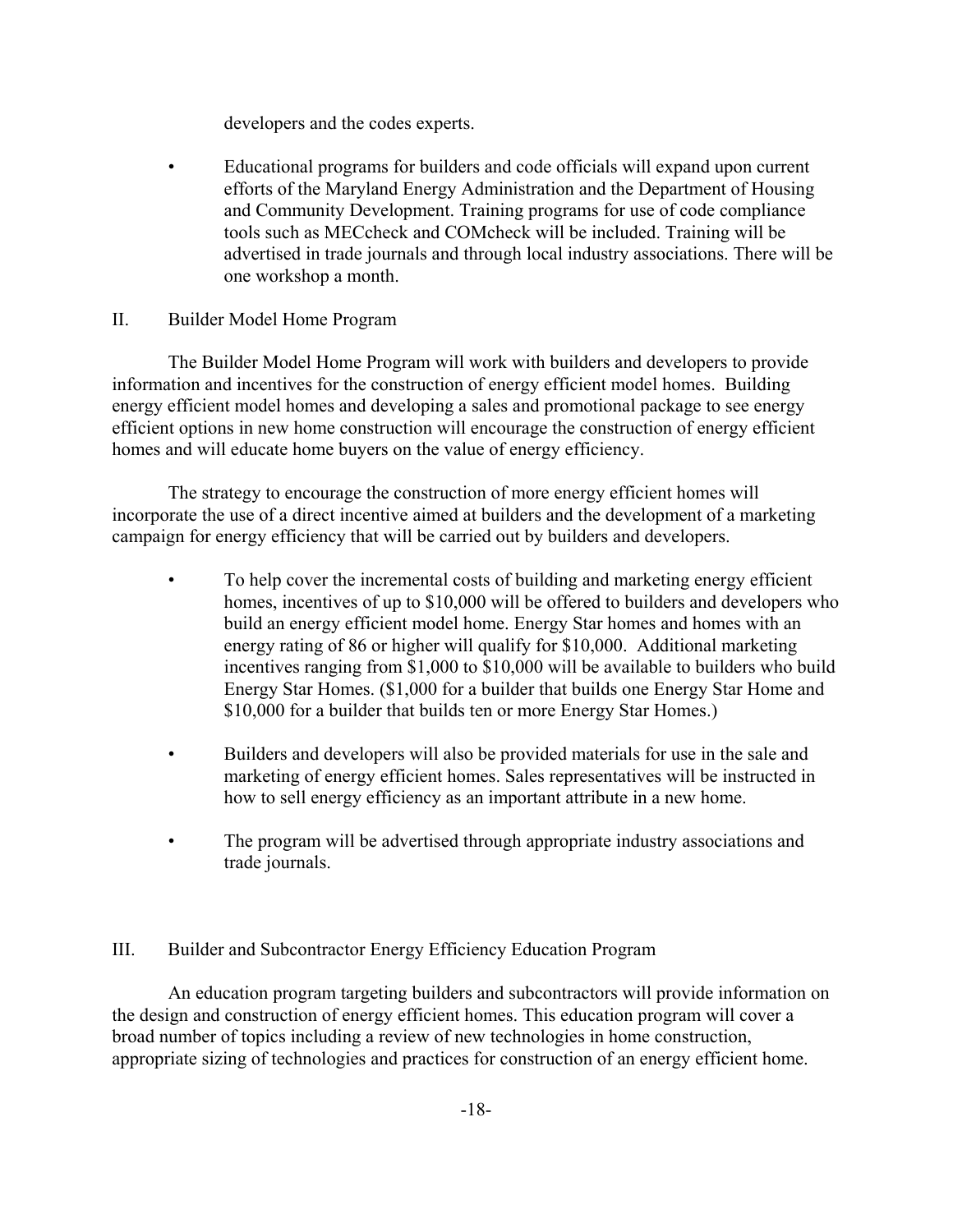The program will include a session on how to make the home more energy efficient without raising the cost to the homebuyer.

Efforts will focus on the development and distribution of educational materials and the development of an educational curriculum to be offered to builders and subcontractors at no cost. The following activities may be part of the homebuilder education program:

- An energy efficiency expert will write articles for periodicals such as the Home Builders Association of Maryland's bi-monthly magazine.
- Tools already available will be purchased and distributed to interested home builders and contractors (e.g., the Energy Efficient Building Association's *Building for Performance* video, a video series on energy efficient building practices, and *Builders' Guide* booklet, a field guide to energy efficient construction).
- A curriculum for builder education will be developed for use in the Maryland community college system. Courses such as *Duct Design, Equipment Sizing and Selection, Installation Standards, Retailer Window Training*, and *House as a System* will be created and made available at minimal cost to homebuilders. This curriculum development will also benefit realtors, lenders and others in the home construction and sales business.

## **Residential Appliances Programs**

The appliance market presents perhaps the largest opportunity for energy efficiency savings in the residential sector due to the ability to achieve relatively fast market penetration. According to the *Baseline*, the average lifetime expectancy of an appliance ranges from ten to thirteen years. Electronic and home office equipment have shorter life spans of three to ten years. The rate at which homeowners purchase new appliances is an important indication of the opportunities for energy efficiency in the residential sector. With each new appliance purchase there is an opportunity to purchase a product that performs the same task with less energy. The objectives of the programs listed below are: to change the consumers purchasing habits; to have consumers place a higher value on energy efficiency when shopping for appliances; and to have 50 percent of appliances purchased be Energy Star models. The key to seeing the shift in the market is education. The table below indicates estimated costs and benefits of the residential appliances programs. Table 6 provides an estimate of the costs and energy savings attributed to the residential appliances program for year two of the state wide initiative for energy efficiency, the first full year for energy programs.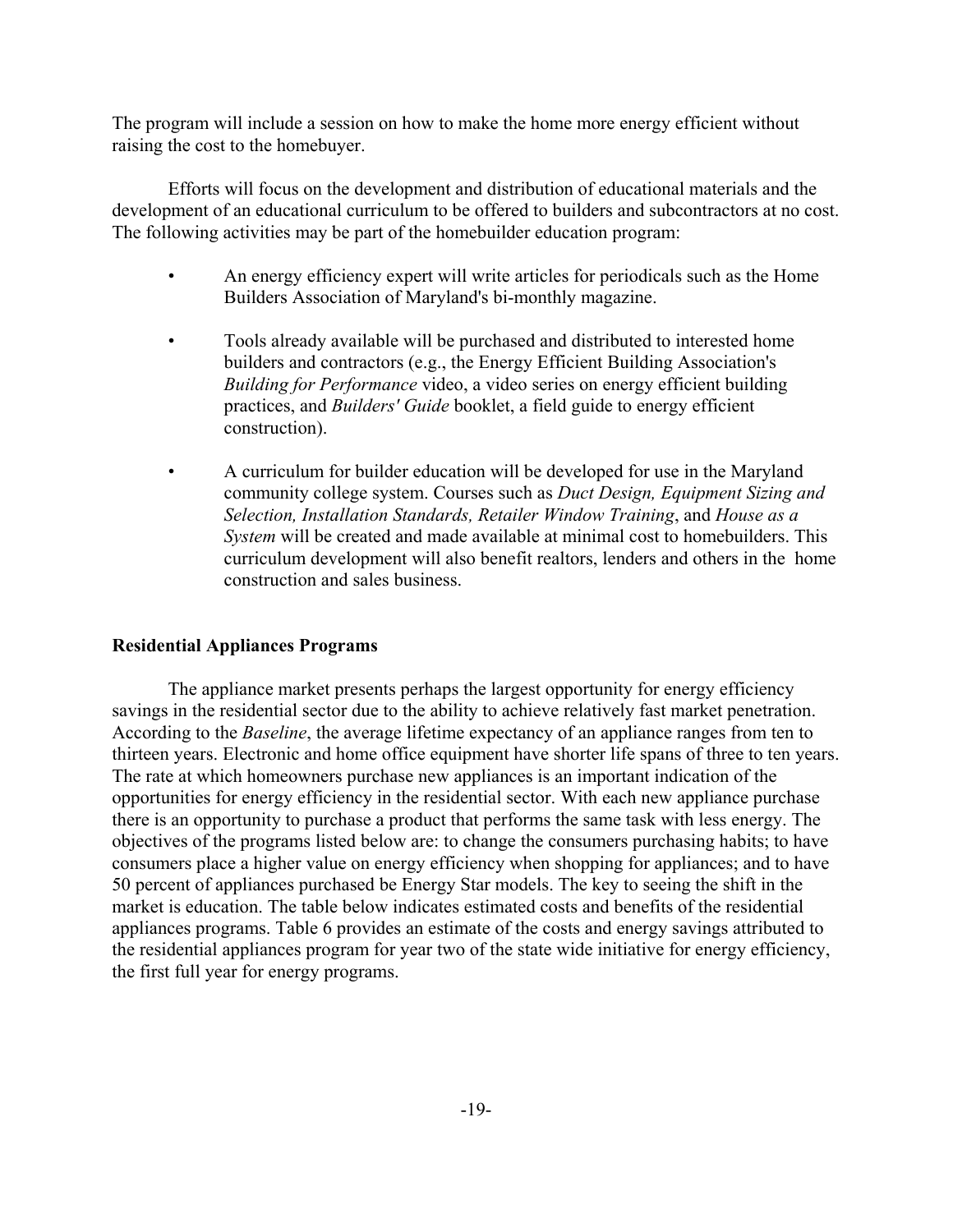|                            |    | <b>Year 2 Budget</b>       | <b>Number of Homes</b> |                           | <b>Annual Energy   Annual Economic</b> |
|----------------------------|----|----------------------------|------------------------|---------------------------|----------------------------------------|
| <b>Program Description</b> |    | $(0.5 \text{ mil charge})$ | <b>Participating</b>   | Savings (Tbtu) Savings \$ |                                        |
| <b>Energy Star</b>         |    |                            |                        |                           |                                        |
| Promotion                  |    | 4,884,000                  | 200,000                |                           | $\ast$                                 |
|                            |    |                            |                        |                           |                                        |
| Appliance Retirement   \$  |    | 2,196,590                  | $15,000$ *             |                           | $\ast$                                 |
| <b>Standards</b>           | ۰D |                            | 2,100,000              |                           |                                        |
| <b>SUBTOTAL</b>            |    |                            |                        |                           |                                        |
| <b>APPLIANCES</b>          | \$ | 7,080,590                  | 215,000                | $0.7$ \ $\$\$             | 12,306,000                             |

**Table 6: Residential Appliances Costs and Energy Savings**

\* Both programs work towards an overall increase in Energy Star appliances

## I. Energy Star Marketing Campaign

The program will promote the sale and purchase of Energy Star appliances and consumer products primarily through marketing, consumer education, and related activities. The program will be designed to compliment the appliances receiving tax incentives under the Clean Energy Incentive Act, as well as the promotion of the Energy Star label. The long-term goal will be to transform the appliance and consumer producers market to one in which efficient products are the market standard.

Key market barriers to overcome through this initiative are the lack of consumer awareness on the benefits of efficient models; the limited availability of efficient models in key retail outlets; the lack of retailer understanding of the efficiency ratings of appliances; and how to "sell" more efficient appliances with higher up-front costs.

The program will employ several strategies to address these barriers:

- Consumer education on the benefits of Energy Star appliances and consumer products;
- Marketing to raise the market visibility of these products, focusing particularly on promotion of the Energy Star brand integrated with Energy Star marketing in other product areas (e.g. lighting, windows and new homes) to the extent appropriate;
- Retail sales training and point-of-sale materials to help sales people more easily and effectively identify and market the benefits of efficient products; and
- Promotion of existing Energy Star tax incentives.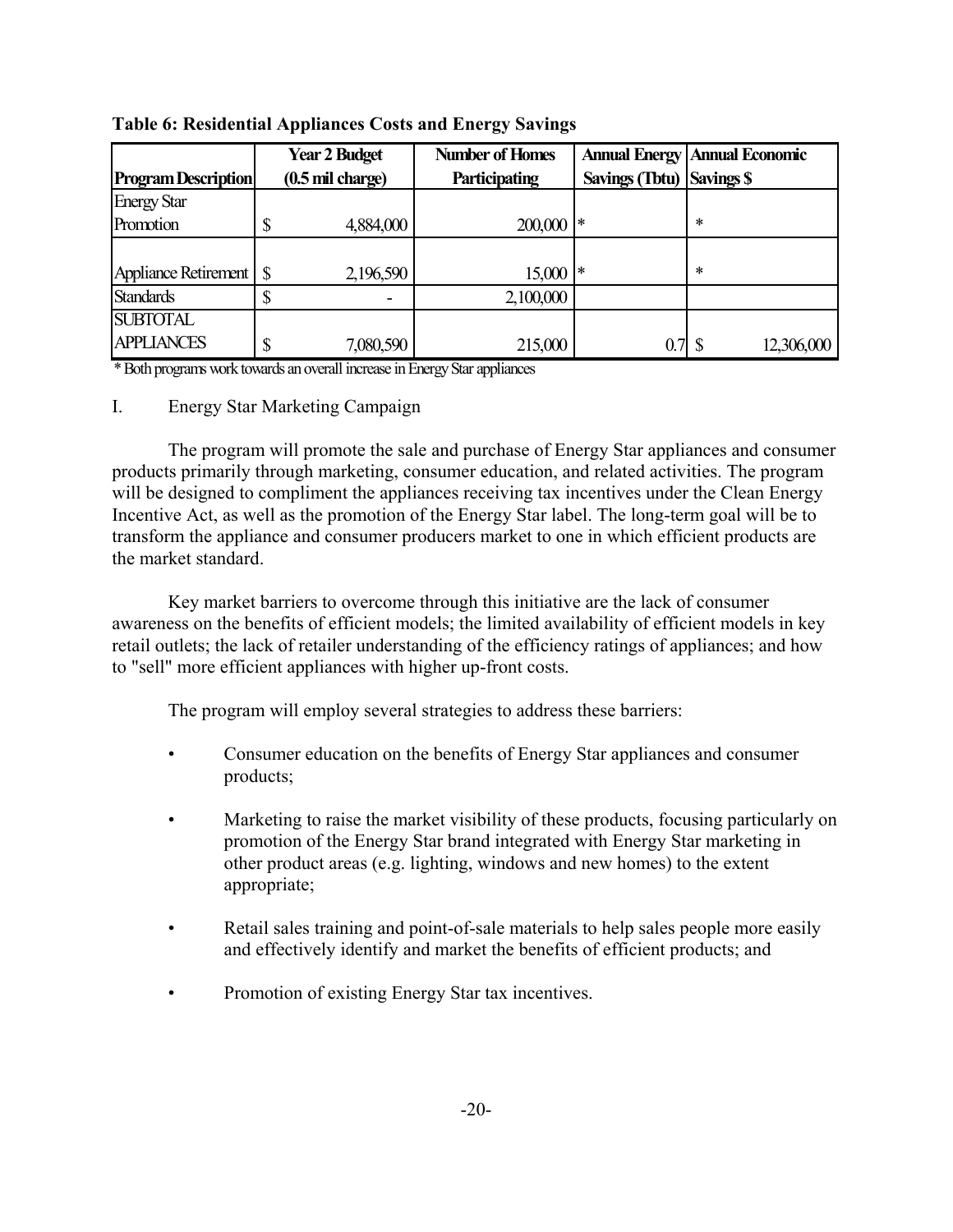## II. Appliance Retirement Program

Encouraging the sale and use of energy efficient appliances is only half of the equation of changing consumer energy use habits. There are significant secondary markets for used appliances. In particular, larger appliances such as refrigerators, room air conditioners, and clothes washers end up for sale in garage sales or as an additional appliance in the home. To fully appreciate the energy reductions of Energy Star appliances, it is important to use these appliances to replace older models. The appliance retirement program strives to remove older, inefficient appliances from the market place and to provide appropriate recycling and disposal of appliances.

The strategy of the appliance retirement program is to encourage consumers to retire older inefficient models and replace them with Energy Star models. The following activities will support the program:

- The program will work with recycling centers to arrange appliance drop-off dates and find the appropriate use of retired appliances.
- On designated days, residential customers can bring their old refrigerator, room air conditioner or clothes washer to the appropriate location, or pick-up will be scheduled in conjunction with the program administrator. Instead of having to pay a "dumping fee," the customer will be awarded a bounty of between \$50-\$100 for each appliance. In order to qualify for the bounty, the customer must show the receipt of the replacement appliance along with the accompanying Energy Star label. Energy Star models will not be eligible for the bounty.
- The program will be marketed along with other Energy Star promotional efforts.

## III. Expansion of Energy Star Tax Credit

Under this initiative, legislation to expand the *Clean Energy Incentive Act* which provides a tax credit for additional Energy Star appliances and equipment sold in the State of Maryland, would be proposed. As with the existing legislation, the state sales tax would be forgiven at the time of purchase. Appliances considered for the tax credit would be carefully analyzed to evaluate the impact of the tax credit of sales in the state, as well as the cost to the state in revenues lost. The Energy Star label and its implications will be promoted through the Energy Star Marketing campaign. Suppliers of Energy Star products would be informed of the tax credit program and would be offered point-of-sale marketing materials developed specifically to promote the tax incentive.

IV. State-Level Appliance and Equipment Efficiency Standards

The non-profit Northeast Energy Efficiency Partnerships, Inc. (NEEP) has organized a multi-state effort to review the energy efficiency standards for 16 different products and to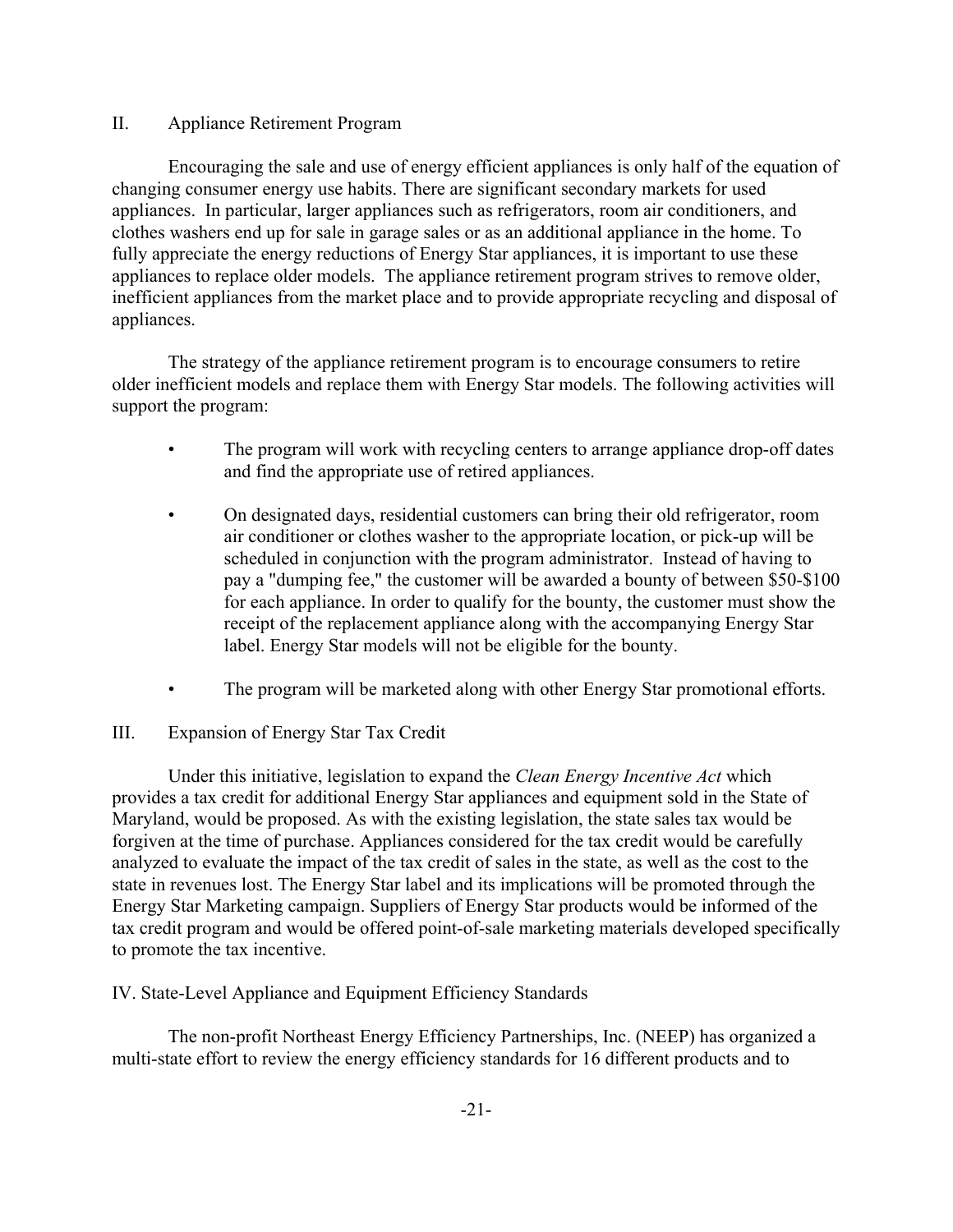analyze the effects of raising the standards. The Maryland Energy Administration has been participating in the Energy Efficiency Standards Project and will continue to participate in these activities on behalf of the State. The appliances for which energy efficiency standards are being considered are:

- Residential central air conditioners and heat pumps\*
- Torchieres
- (Ceiling fans)
- Furnace and heat pump fans\*
- Electronic equipment and power supplies (standby energy use)
- Unit and duct heaters
- Dry-type distribution transformers
- Refrigerated beverage vending machines
- (Commercial refrigerators and freezers)
- Traffic lights
- Exit signs
- Commercial coin-operated clothes washers
- (Beverage merchandisers)
- Ice-makers
- Commercial air-source packaged air conditioners and heat pumps (< 20 tons)<sup>\*</sup>
- Large packaged commercial air conditioners and heat pumps ( $>20$  tons)

While the state would have to seek an "exemption from federal preemption" to establish state-level standards for the products marked with an asterisk (\*), and those enclosed in parentheses are not yet "ripe" for the establishment of a standard, the other ten products are candidates for immediate enactment of an efficiency standard--one that economic analysis has shown to be highly cost-effective. A detailed analysis of the energy, economic, and environmental benefits that the state could achieve shows potential energy savings in the year 2010 of 1,170 GWh, demand reductions in 2010 of 240 MW, and net economic savings by 2020 of approximately \$700 million. This analysis assumes state-level standards go into effect in 2004 and 2005. All of the recommended standards are based on some kind of existing standard or program specification, such as standards recently adopted in California; specifications of the Federal Energy Star or Federal Energy Management Program; or an industry standard such as ASHRAE.

The Maryland Energy Administration will continue its work with NEEP on the development of state and regional energy efficiency standards. Where appropriate, MEA will make recommendations for specific appliance standards. These efforts will not duplicate standards-making at the federal level and will only supplement existing energy efficiency standards where practical.

## **2.4 LOW-INCOME RESIDENTIAL SUB-SECTOR**

Maryland currently undertakes limited energy efficiency and conservation programs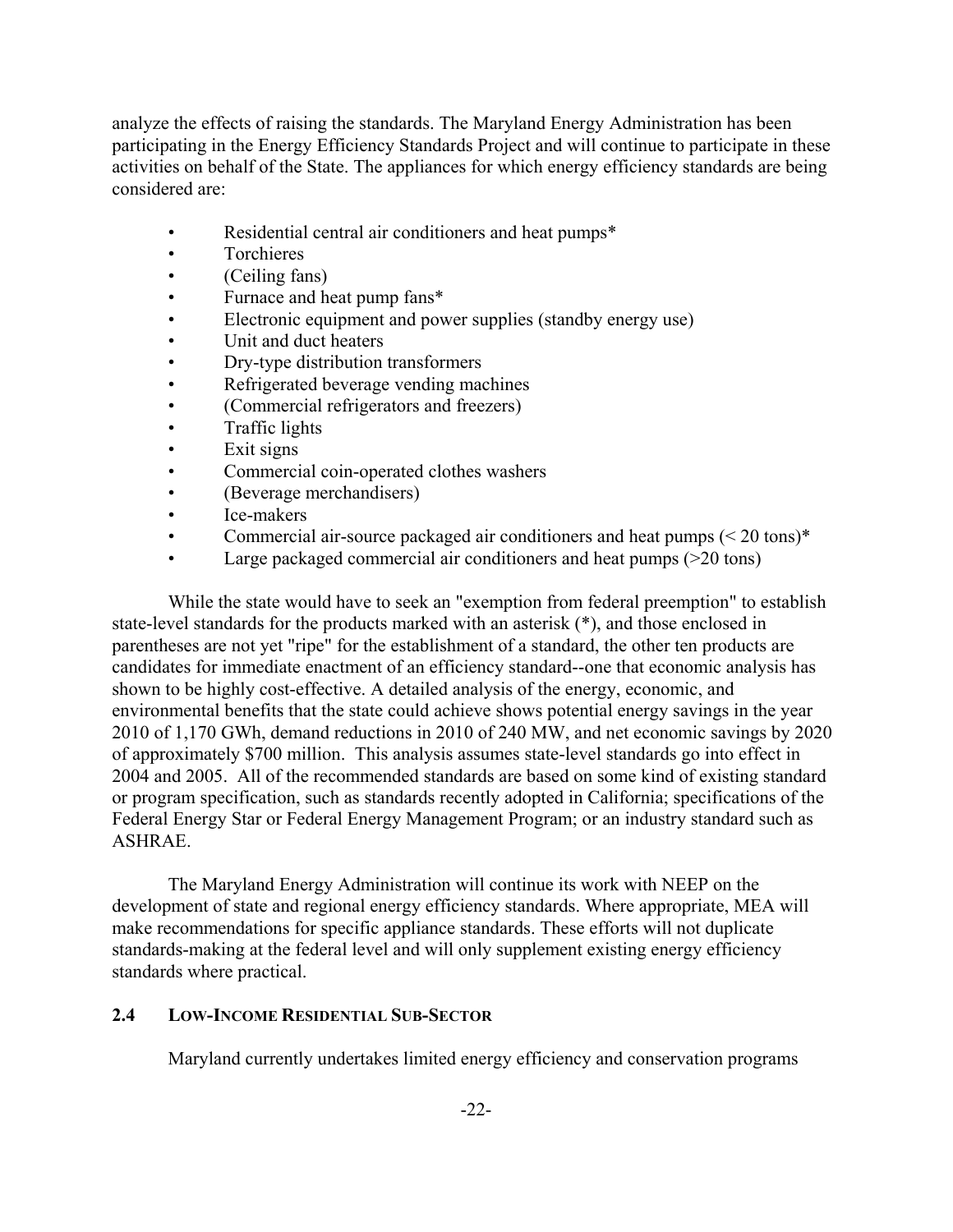targeted to low-income consumers. Under the Maryland Electricity Competition Act of 1999, the Electric Universal Service Protection (EUSP) program was established in the Department of Human Resources (DHR), Office of Home Energy Programs. As envisioned in the statute, a portion of the universal service was devoted to low-income weatherization for EUSP customers for electric usage reduction only. The Public Service Commission determined that the weatherization assistance available would only include traditional weatherization structural activities and exclude lighting and appliance replacement. Because of administrative problems, the program is not expected to deliver services until 2002.The program's effectiveness is further limited by the per customer approach which precludes multi-family dwellings.

The Weatherization Assistance Program (WAP) is a federally funded program to assist qualified homeowners regardless of the type of home heating fuel used. It is currently administered within the Department of Housing and Community Development (DHCD). Although significant increases were provided in the federal appropriation this year in response to last winter's rise in home heating costs, the current rate of deployment will require decades to complete eligible homes.

The Task Force recommends that all existing state programs for low-income energy efficiency and conservation be incorporated with a state-wide energy efficiency program. Under the coordinating agency/administration, programs should be designed to leverage combined funds to address low-income consumer education and access, appliance replacement, multifamily dwellings through community housing organizations, and home heating efficiencies regardless of fuel source. The Public Service Commission should facilitate the effectiveness of fund expenditures within current law with the coordinating agency/administration, and jointly recommend any legislative actions needed to assure delivery of energy efficiency programs to Maryland low-income consumers.

## **2.5 COMMERCIAL SECTOR**

The commercial sector represents 17 percent of total state energy consumption and over 40 percent of the state's electricity useage. According to the energy baseline for the commercial sector, in small commercial enterprises 75 percent of energy used is in the form of electricity. Lighting and space conditioning are the largest source of demand for energy in the commercial industry and are, therefore, the focus of the sample programs listed below.

There are over 85,000 commercial firms in Maryland, the majority of which conduct business from single locations. The vast majority of firms provide employment to a small number of people and are likely to operate in facilities that are only two to three times the size of an average single family detached home. These facts, combined with the recognition that energy costs typically represent less than five percent of the total operating costs, suggest that energy conservation and energy efficiency improvements may not be viewed as being as important as other aspects of business operations and management to commercial owners.

Given the limited size and resources of the typical commercial endeavor in Maryland,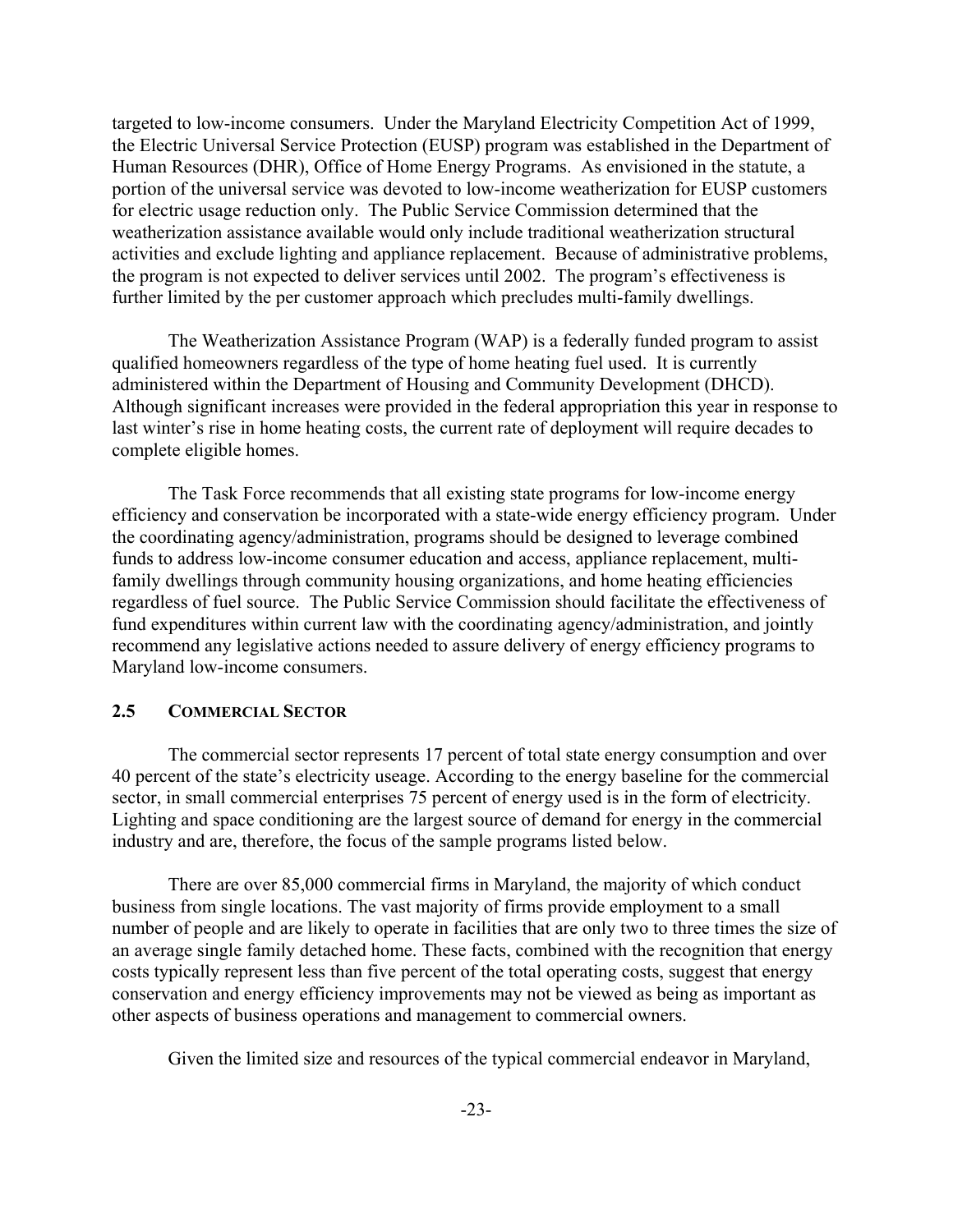such commercial firms tend to operate on personal (private) knowledge and have limited resources with which to seek out information regarding energy conservation and efficiency improvement opportunities. When this is the case, many of the market barriers dominating the residential market will be prevalent within the small commercial markets.

Lighting, space heating, space cooling, and water heating consume the majority of energy within the commercial sector, and electricity and natural gas represent the predominant energy sources.

## **2.5.1 COMMERCIAL SECTOR BARRIERS**

Some of the most important barriers to energy saving products, services, and practices are presented below.

*Energy Costs are Relatively Small.* The cost of electricity and natural gas are a small percentage of the total costs required to provide most commercial services. For most merchant wholesalers, retail trade, and service industries, energy costs typically account for less than five percent of total operating costs. Even energy-efficiency investments having high internal rates of return may represent absolute savings too small to attract attention.

*Access to funds.*Commercial businesses, especially small operations, have limited funds and few reserves to make purchases. Energy efficiency investments may not be a high priority for enterprises, and available capital will likely support other investments that maintain or induce greater productivity from the businesses. Small firms may not have the credit rating required to borrow capital from lending institutions. Lenders may have difficulty gauging the risk and returns necessary to extend credit towards energy efficiency projects since they do not possess the technical expertise. Instead of lending for capital projects, energy efficiency projects ask the lender to lend against the potential savings in energy cost.

*Reliability and Risk Aversion.* A commercial firm is focused on operating to provide products and services. Retrofits to currently operating equipment that only plays a supporting role may have a significant impact on profitability. Potential energy savings may not be worth risking the loss in profitability or may not represent an acceptable substitute for current equipment that reliably serves the firm.

*Information.* The superior quality of a product may not be observable to the purchaser. Energy bills do not present line items for the level of energy consumption attributable to each piece of end-use equipment, and savings attributable to specific energy efficiency projects may be difficult to immediately identify. Therefore, the ability to transfer the relative benefits of measures via word of mouth is inhibited. Firms interested in saving energy are therefore largely reliant upon manufacturers' data or contractor knowledge which may be viewed skeptically or assessed to be incomplete. Government agencies, trade associations, consumer guides, and utilities can also provide information.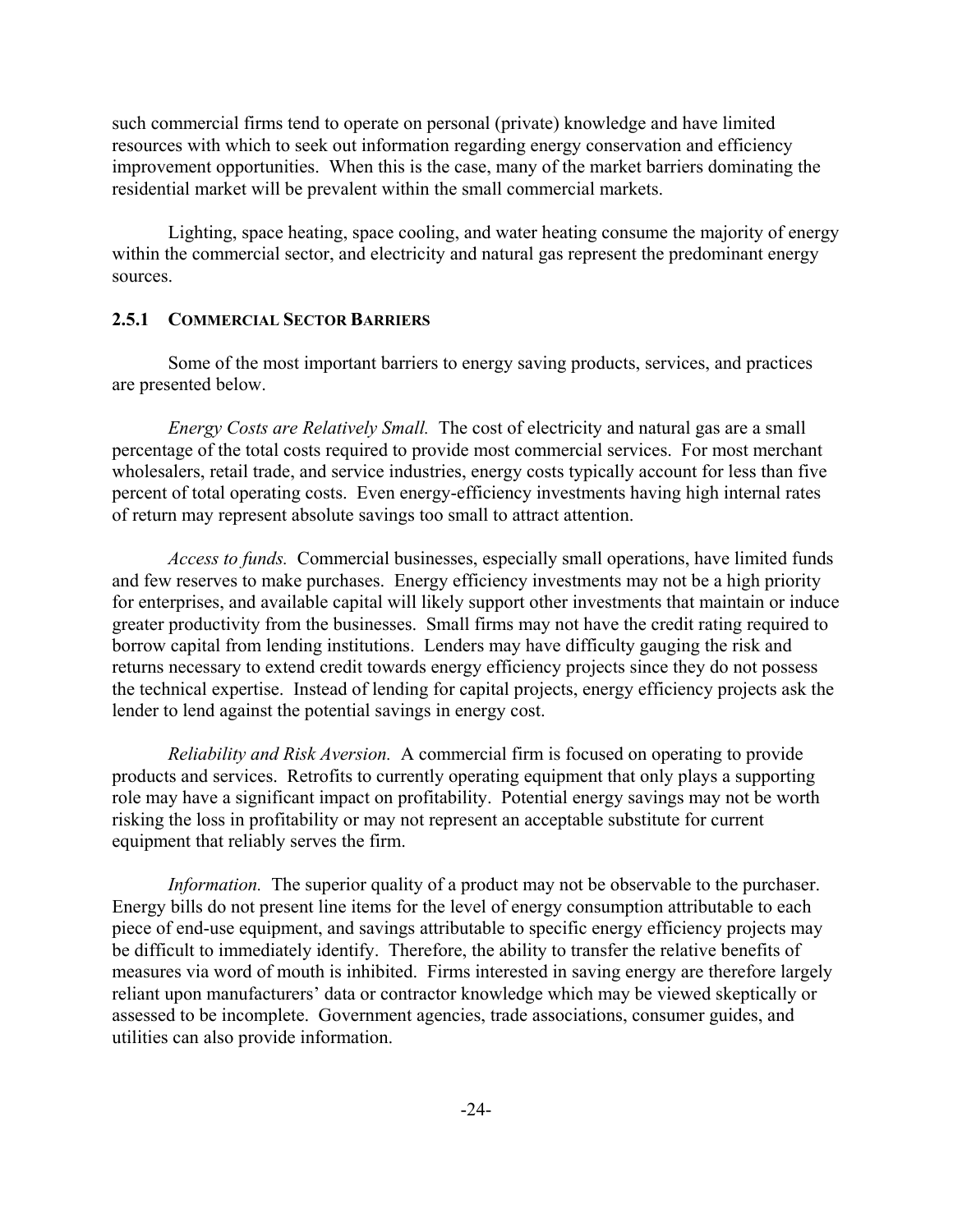*Lack of Skilled Personnel.* Most commercial firms hire personnel to focus on the primary scope of work. Most commercial firms in Maryland have fewer than ten employees. Commercial firms, therefore, may not have knowledgeable personnel on hand to select, install, and maintain the new energy-efficient equipment. Additionally, small commercial firms may not be able to afford additional personnel to focus on the businesses' energy requirements.

*Split Incentives.* In building leasing arrangements, there are different interests that may provide an incentive for one party to act opportunistically. A building owner whose tenant pays the utility bills has little incentive to supply equipment retrofits since the savings will accrue to the tenant. Likewise, a tenant that pays to occupy building space on a square foot basis has little incentive to act frugally in regards to energy consumption.

## **2.5.2 COMMERCIAL SECTOR ENERGY EFFICIENCY**

Table 7 provides a summary of some energy efficiency opportunities for the commercial sector. In total, these program opportunity areas represent maximum potential cumulative energy savings of 355 TBtu after ten years. All programs can be designed on an incremental basis, and most have the opportunity for significant leveraging with existing efforts. The program descriptions that follow represent a sample of energy efficiency programs that can be incorporated into a Maryland Energy Investment Program. Table 8 provides an estimate of the cost and benefits of these programs in year two with a .5 mills/kWh charge on electricity.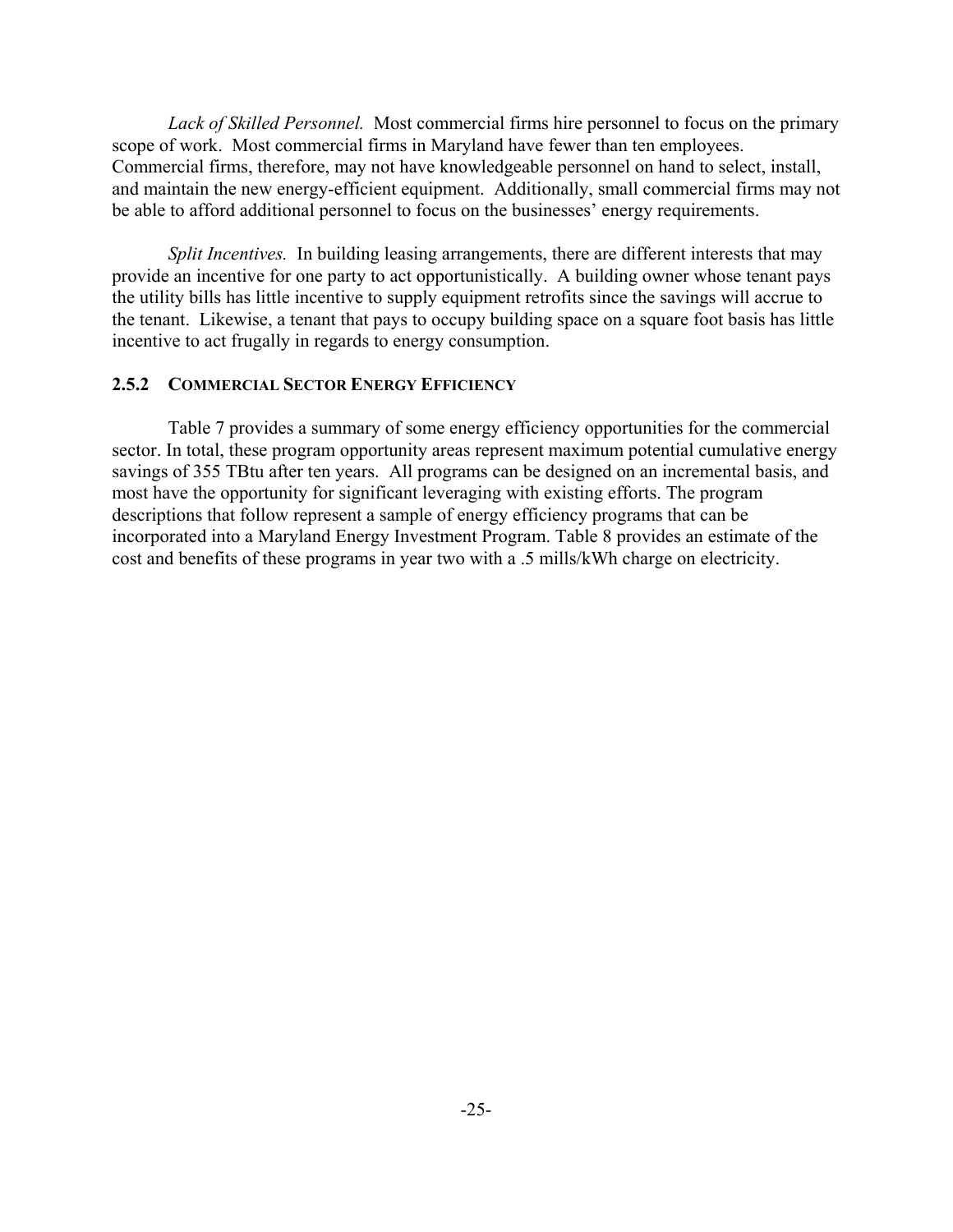| Program Opportunity                                                                                  | 1999    | Cumulative            | <b>Cumulative Energy</b> | Approach (1)                                                                                                              |
|------------------------------------------------------------------------------------------------------|---------|-----------------------|--------------------------|---------------------------------------------------------------------------------------------------------------------------|
| Area                                                                                                 | Primary | <b>Energy Savings</b> | Savings After 10         |                                                                                                                           |
|                                                                                                      | Energy  | After 3 Years         | Years (Tbtu)             |                                                                                                                           |
|                                                                                                      | (Tbtu)  | (Tbtu)                |                          |                                                                                                                           |
| Technical assistance and 165.6<br>information                                                        |         | $.2 - 1.5$            | $2.2 - 21.3$             | Audits and training; fact sheets, case studies,<br>manuals, awareness                                                     |
| Lighting                                                                                             | 28.0    | $.6 - 4.1$            | $5.2 - 53.0$             | Replace/retrofit aging equipment with<br>high efficiency and Energy Star<br>models.                                       |
| <b>Space Conditioning</b>                                                                            | 63.6    | $.2 - .7$             | $3.0 - 128.9$            | Replace/retrofit aging equipment with<br>high efficiency and Energy Star<br>models.                                       |
| <b>Space Heating</b>                                                                                 | 44.9    | $.1 - .32$            | $1.3 - 51.9$             | Replace/retrofit aging equipment with<br>high efficiency and Energy Star<br>models.                                       |
| <b>Space Cooling</b>                                                                                 | 12.8    | $.1 - .33$            | $1.5 - 66.6$             | Replace/retrofit aging equipment with<br>high efficiency and Energy Star<br>models.                                       |
| Ventilation                                                                                          | 6.0     |                       | $.2 - 10.4$              | Duct work, multi-speed motor<br>replacements, variable-air-volume<br>systems (if appropriate) and<br>operational controls |
| <b>Energy Star Buildings</b>                                                                         | 165.6   | $.03 - 1.57$          | $.46 - 23.2$             | Encourage construction and financing<br>of sound energy efficient whole-<br>building integrated design                    |
| Total                                                                                                |         | $1.2 - 8.5$           | $13.8 - 355.3$           |                                                                                                                           |
| Other program opportunities and approaches exist in addition to the ones<br>identified in the Table. |         |                       |                          |                                                                                                                           |

**Table 7: Summary of Likely Program Opportunities for the Maryland Commercial Sector**

identified in the Table.

Source: *The Maryland Energy Efficiency and Conservation*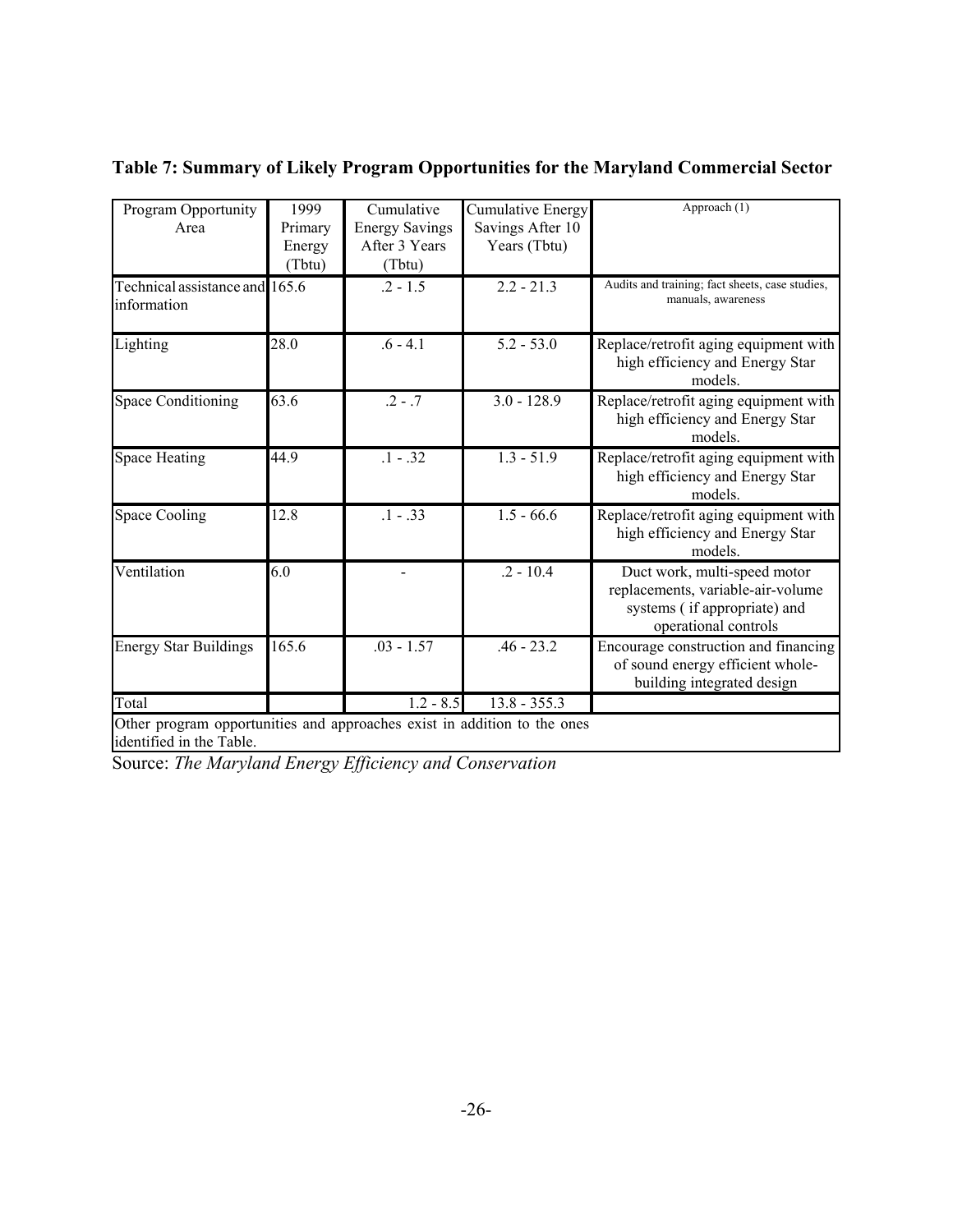| <b>Program Description</b>                     |              | <b>Year 2 Budget</b><br>$(0.5 \text{ mil charge})$ | <b>Number of Businesses</b><br>Participating | <b>Annual Energy</b><br><b>Savings (Tbtu)</b> | <b>Annual Economic</b><br><b>Savings \$</b> |
|------------------------------------------------|--------------|----------------------------------------------------|----------------------------------------------|-----------------------------------------------|---------------------------------------------|
| Operations and                                 |              |                                                    |                                              |                                               |                                             |
| Maintenance                                    | \$           | 539,000                                            | 90                                           | 0.01                                          | \$<br>158,220                               |
| <b>Small Commercial</b><br>Performance Program | $\mathbb{S}$ | 1,111,000                                          | 100                                          | 0.02                                          | \$<br>316,440                               |
| <b>Small Commerical</b><br>Lighting            | \$           | 1,287,000                                          | 100                                          | 0.01                                          | \$<br>246,120                               |
| <b>Street Lighting</b><br>Program              | \$           | 318,200                                            | 2,000                                        | 0.01                                          | \$<br>140,640                               |
| <b>SUBTOTAL</b><br><b>COMMERCIAL</b>           | \$           | 3,255,200                                          | \$<br>2,290                                  |                                               | 861,420<br>\$                               |

**Table 8: Commercial Sector Costs and Energy Savings**

## I. Operation and Maintenance

The goal of this program is to create sustainable, market-driven improvements in the resource efficiency of operation and maintenance ("O&M") practices in existing commercial buildings in Maryland. Operations and maintenance would include HVAC systems, whole buildings systems, sensors and controls, and lighting. This program will be designed to reach out to the small commercial business owner, as well as owners of rental properties. The objectives of the program are: to build market awareness and demand for resource efficient building O&M practices; build the capability for the implementation of such practices; and increase the use of resource efficient O&M in buildings.

Market barriers, which this program addresses include: limited customer awareness and information on the benefits of energy efficiency; internal structural and financial issues within customer organizations; and a lack of skills of building managers.

The program initially employs two key strategies to address these barriers:

- Develop and establish an ongoing program for building operator training and certification in resource efficient O&M practices. Such a program will lay the groundwork for subsequent O&M initiatives and help building owners and managers recognize the value of good building O&M practices. Scholarships for small commercial businesses will be made available.
- Test market intervention initiatives that help customers increase the resource efficiency of their O&M activities in buildings and prepare local case studies for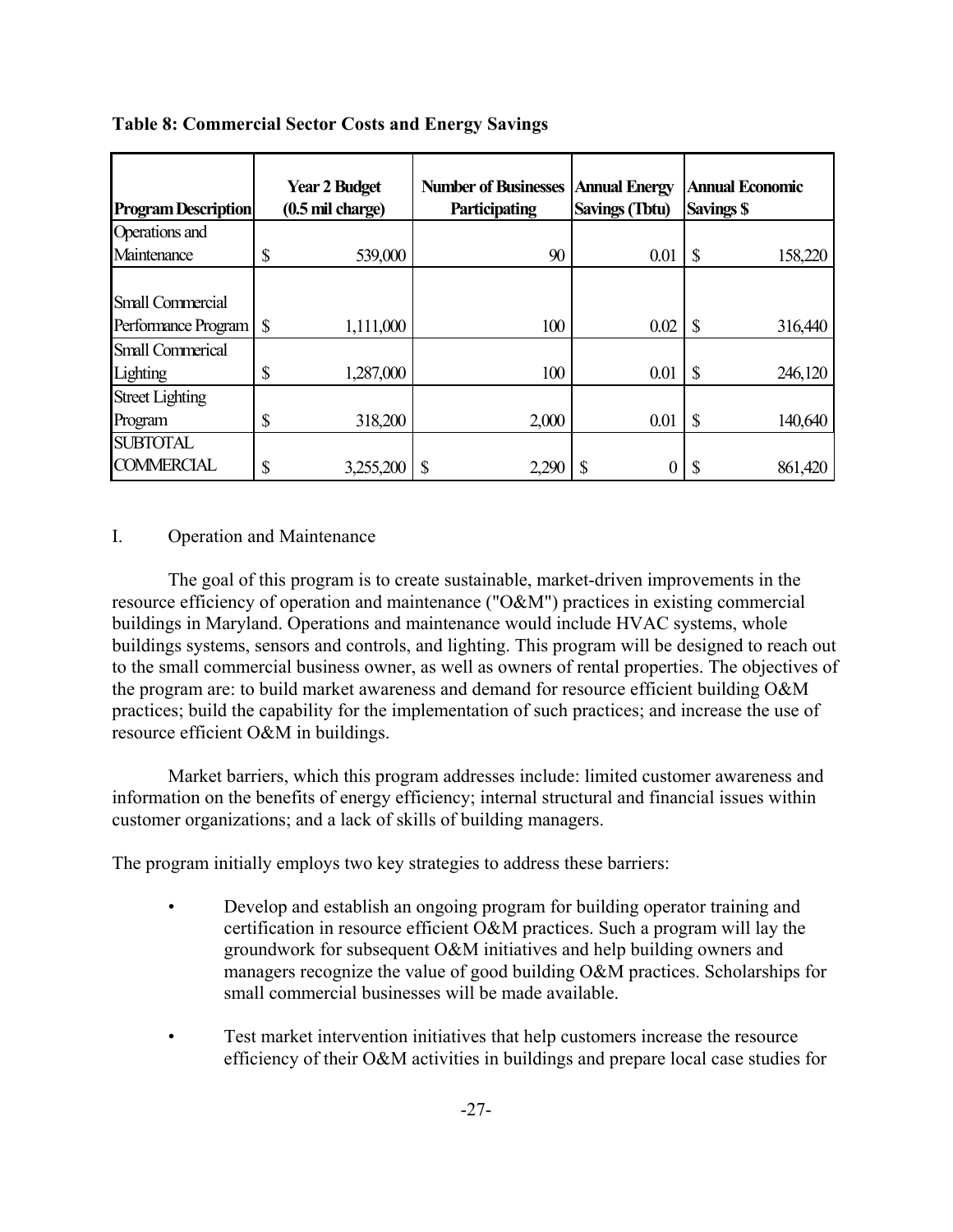specific business sectors.

### II. Small- and Medium-Sized Commercial Performance Program

Energy services companies (ESCOs) provide energy efficiency upgrades for business entities and help to provide financing agreements to help pay capital costs. The financing agreements can be performance based, where the ESCO is paid depending on the amount of energy saved; or fee-based, where the ESCO is paid a specific fee for specific services. The energy services industry has grown over the past several years, spurred on in part by large government contracts for services in state and federal facilities. With the exception of school systems, which are large enough to command the attention of energy service companies, most local governments have been left out of the energy services market due to their small size and more limited opportunities in energy efficiency. Likewise, the small commercial business does not command the attention of energy services companies. While there are still significant opportunities for energy savings in small- and medium-sized commercial enterprises, the scale of energy savings is generally not sufficient to attract investment by energy services companies. However, as noted in the *Baseline*, over 75 percent of commercial businesses are run from smallsized buildings and offices and with less than ten employees.

The objective of this program is to encourage both suppliers and consumers of energy services to invest in the installation of energy efficiency equipment within their facilities. The program will provide an incentive to energy services companies working with small sites. A small site is defined as a business entity with electricity consumption of one million kWh per year or less.

The participating ESCO would enter into a contract with the Administrator and will receive performance based incentives for eligible energy savings in small businesses. The contract between the ESCO and the business entity will be negotiated independently and can be performance-based or fee-based. Eligible energy efficiency measures must reduce electric energy consumption, and the reduction must be measurable and verifiable. Eligible measures can include lighting, motors, heating and cooling. Ineligible measures would be technologies below federal and state minimum standards and energy savings through operational changes (i.e., changing hours of operation).

The strategy to encourage energy efficiency in small commercial businesses may include:

Energy efficiency incentives paid to the ESCO for one full year of energy savings. The incentive structure may be a flat rate (five cents per kWh), or it may be determined by technology as in the New York program $11$ .

<sup>&</sup>lt;sup>11</sup>The NYSERDA version of this program provides incentives in the range of 10-28 cents. A specific rate would be determined afer a more detailed market analysis of what incentives may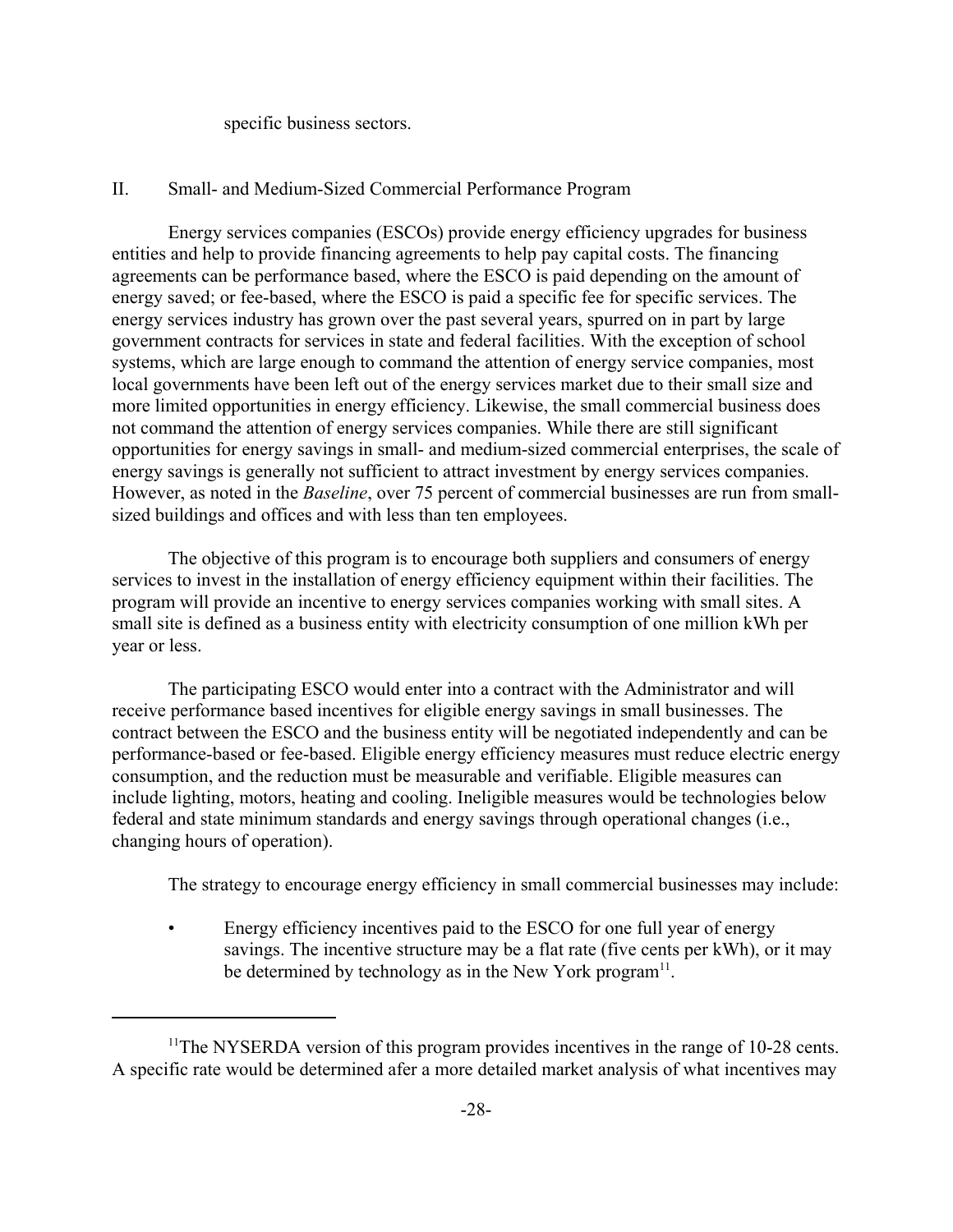- Monitoring and verification reporting will be required to validate energy savings.
- Aggressive marketing will accompany the program to inform businesses of the value of energy efficiency and to promote the incentive program.

# III. Commercial Lighting Program

Modeled after a program already in place in New York, the Small Commercial Lighting Program can help owners and managers of small commercial spaces improve the effectiveness and efficiency of their lighting. The program will provide tools and resources to businesses for lighting upgrades.

The program will employ a strategy that provides information and resources targeted to the small commercial business owner. Program elements may include:

- Tools and resources that give guidance on designing and installing effective, energy-efficient lighting that meets specific needs and provides better illumination;
- Training sessions for distributors and contractors on effective lighting design and implementation;
- Access to participating distributors and contractors who have been trained in the design concepts of effective, energy-efficient lighting; and
- Recognition for projects completed through the Small Commercial Lighting Program, including cash awards for best design and best energy efficiency upgrade.

# IV. Traffic Light Program

By replacing old incandescent bulbs in traffic lights with light-emitting diodes, or LEDs, a local government can drastically reduce the amount of electricity needed to illuminate traffic signals. Furthermore, LEDs dim rather than burn-out like incandescent bulbs, thus increasing public safety. LEDs use roughly 85 to 90 percent less electricity than an incandescent bulb and last up to ten years. Traffic lights usually use 150 watts per hour, but LEDs only need 15 watts. The average cost of an LED bulb is \$140. Adding in the cost of replacing the bulbs, the total cost per traffic signal is approximately \$175. A program partnering with local governments will offer a cost-share initiative where the local government will pay for half of the cost to change the traffic lights and the statewide energy efficiency program funded through electricity charges will

be required to encourage ESCOs to provide services to small- and medium-sized businesses.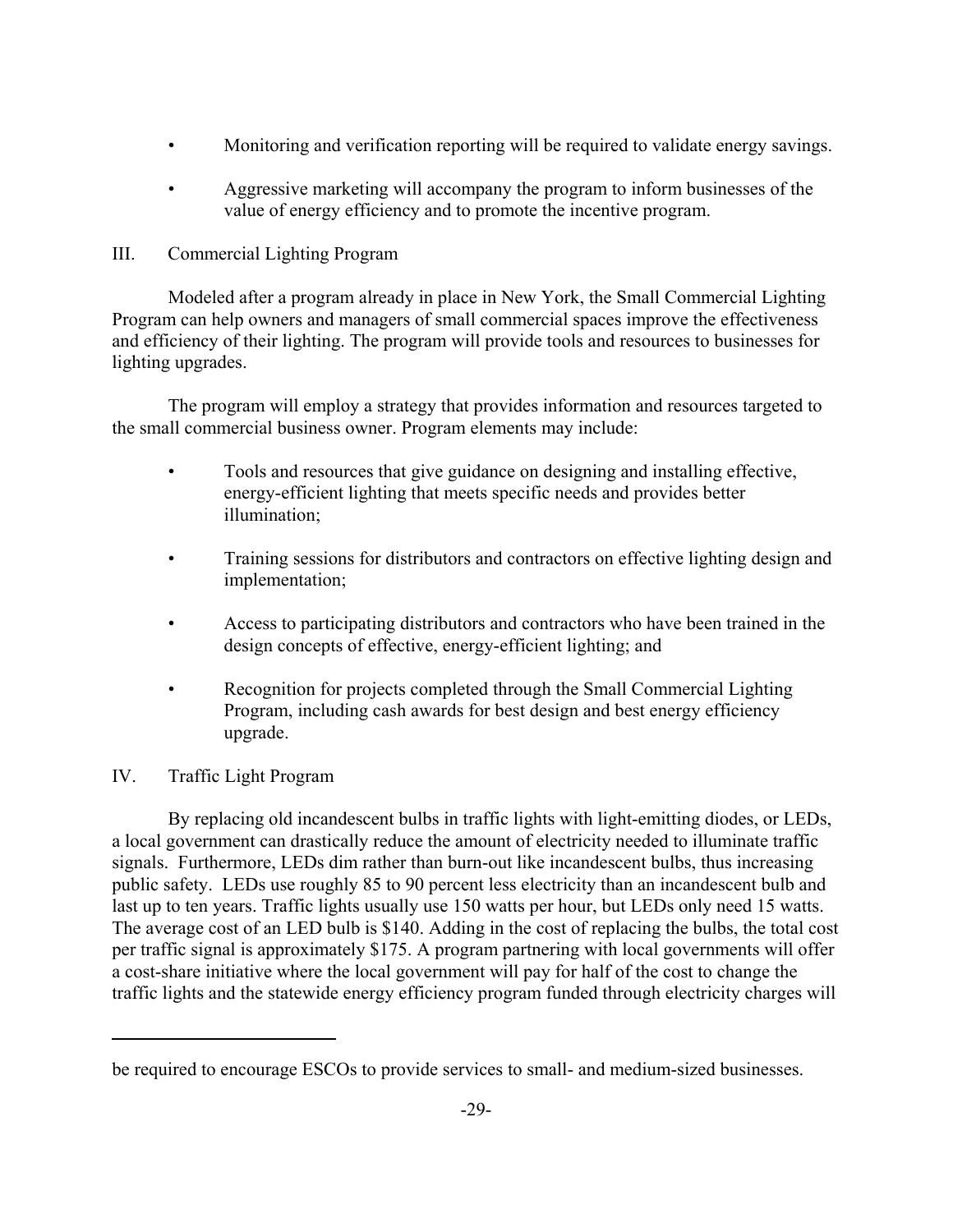pay for the other half of the costs.

### **2.6 AGRICULTURAL SUB-SECTOR**

Farming in Maryland is as varied as the state itself: truck crops and poultry in the East; dairy and beef in Central and West; and grain, swine, and other products throughout. Because of this diversity there are many different opportunities to save energy and to help farmers increase profit margins. These opportunities range from simple efficiencies of cropping methods that reduce the need for operating heavy equipment in the field, to technologically based solutions such as methane-to-energy projects that can reduce the consumption of propane for heating or for electricity when the gas is used to power on-farm generators. Heating chicken houses for which propane is used even in summer months; pumping for irrigation; running equipment in dairies and feed lots; 24-hour per day grain drying; lighting both indoor operations and outdoor lots; and refrigerating milk and other products are just some of the energy consuming processes that provide energy efficiency opportunities.

Maryland continues a decades long trend of losing not only farms but the total number of acres used in agricultural production. To the degree energy efficiency can make farming more profitable, it can help maintain land in agricultural production, thereby enhancing efforts of the state's Smart Growth Program.

Many of the energy efficiency solutions have associated direct benefits. Manure, or methane-to-energy processes, can divert manure from overburdened soils and help avoid harmful run-off from polluting streams and rivers, and ultimately the Chesapeake Bay. These processes can also solve many of the odor problems that have caused the curtailment of some hog operations. While photovoltaic solar electricity is still more expensive for grid-tied consumers, it is cheaper for some remote applications. In applications where water is pumped for livestock, in addition to providing economical power, it also allows the farmer to fence livestock out of available surface water and avoid both water pollution and bank erosion.

Agriculture is also a potential source of renewable energy. Biomass fuels can be used for heat or electricity production. Some waste products such as manures or toppings from timber are biomass byproducts. Others, such as switch grass, willows, etc., can be grown specifically as a biomass fuel. Grains can be used for ethanol to displace gasoline and diesel in motor vehicles. Biomass fuels are often cleaner than the fuels they displace, thus reducing air pollution. Renewable energy from farms can help reduce our dependence on foreign oil and provide new markets for overabundant commodities. Working with Maryland elected officials, the Department of Agriculture should urge the U.S. Congress to develop a national solution to MTBE that should include repealing the Clean Air Act's 2% oxygen by weight mandate and establishing a renewable fuel program.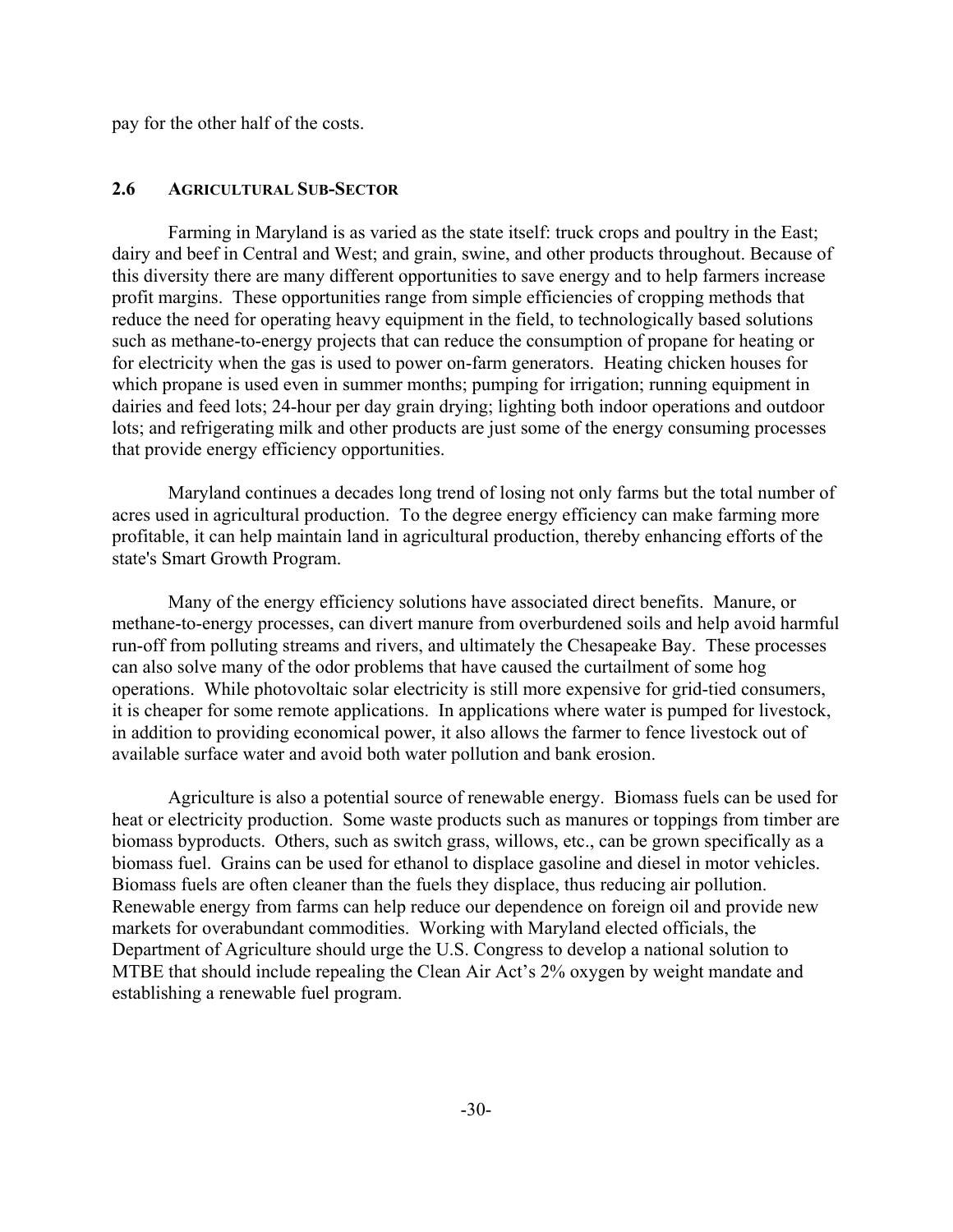# **2.7 INDUSTRIAL SECTOR**

The major energy-consuming industries in Maryland include chemicals, primary metals, food processing, and paper, with additional large amounts of energy used by many establishments engaged in diverse types of product manufacturing. According to the *Baseline*, the major energy end-uses are process heating (including steam systems), electric motors for machine drives, process cooling and refrigeration, electrochemical processes, facility space conditioning, and facility lighting.

# **2.7.1 INDUSTRIAL SECTOR BARRIERS**

In comparison with the residential and commercial economic sectors, it is widely felt by researchers that the fewest barriers to energy efficiency investment lie in the large industrial sector whose managers are typically motivated by cost minimization and market forces. In general, large industries have more financial and technical resources to identify and address energy issues. Nevertheless, there are a number of barriers to the adoption of energy-efficient technologies in industry, specifically in small- and medium-sized sized businesses.<sup>12</sup> The most important of these are identified below:

*Relative importance of energy cost.* Although energy is a crucial requirement of production, the cost of energy is a small percentage of the total cost of production of most goods. Therefore, for most industries it is a relatively small cost, although still significant. A possible greater concern is the reliability of energy supply.

*Willingness to invest.* Energy projects compete with other capital projects for management approval, and even with good past experience using proven technologies, a project to expand production, or for some other purpose, may be chosen over an energy project.

*Access to funds.* When energy prices are low, there is less incentive to invest in energy efficiency. In addition, energy prices may be subject to large fluctuations affecting the perceived risk of an investment. This may result in higher hurdles for project approval, if it is felt that the energy price might decrease over the lifetime of the project. On the other hand, if price increases or supply shortages are anticipated, an energy efficiency project may be evaluated against a less severe hurdle rate.

*Lack of skilled personnel.* Firms may find it easier to simply keep purchasing more energy than to find the personnel to select, install, and maintain the new energy-efficient technology. Energy service companies can play an important role by assuming these responsibilities.

<sup>12</sup>DOE, Interlaboratory Working Group. *Scenarios of U.S. Carbon Reductions: Potential Impacts of Energy Technologies by 2010 and Beyond*. LBNL -40533 and ORNL/CON-444, September 1997.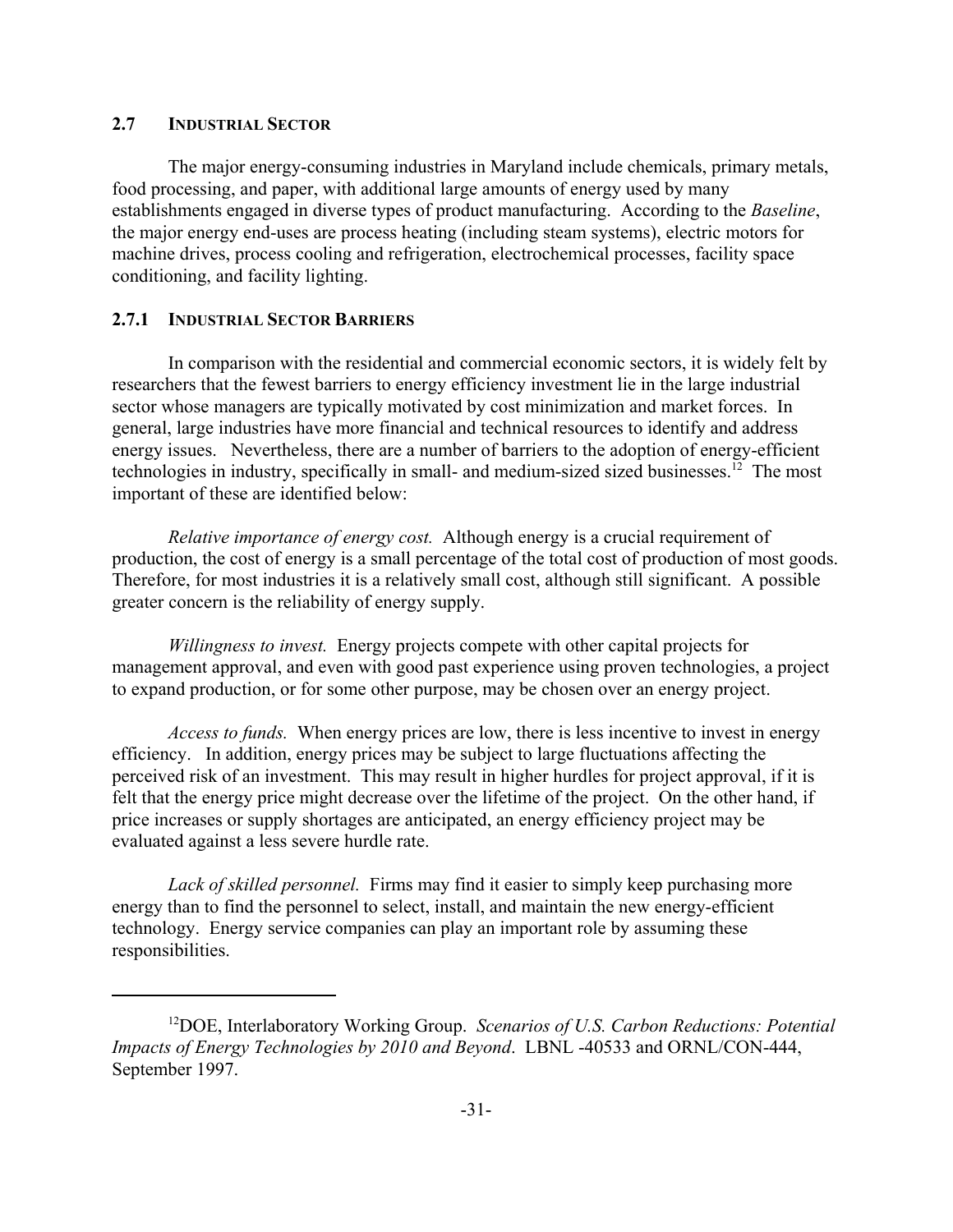*Reliability and aversion to risk.* A plant manager's primary concern is to keep the plant operating and producing a high-quality product. The cost of an unscheduled disruption or slip in product quality is great. Whatever its potential energy-savings impact, an innovation would not be accepted unless there was a high level of confidence that it would not decrease reliability.

*Invisibility*. Unlike investments that increase production capacity, energy-efficiency projects tend to be unseen in the plant or in the product. It may be difficult to demonstrate and quantify their actual impacts.

*Information and transaction costs.* An energy efficiency project cannot be identified and will not be approved without adequate information upon which to evaluate it. Probably the best information is objective evaluation of its performance in a similar situation. However, these data are usually not readily available except from within the company itself, and manufacturer or contractor data alone are less credible. Access to information is particularly a problem in smaller firms which do not have the staff resources to track new techniques. Government agencies, trade groups, and utilities can be helpful sources of information.

*Possible regulatory conflicts.* Although energy efficiency technologies generally cause reduced emissions due to the reduction in fossil fuel burned, industry may be reluctant to adopt new technologies that could have unforeseen negative impacts on environmental and occupational health and safety requirements. Also, these other regulatory concerns may reduce the management attention and financial resources that could be applied to energy improvements.

## **2.7.2 INDUSTRIAL SECTOR ENERGY EFFICIENCY**

Various types of program approaches are available for promoting improved energy efficiency in Maryland industry. Notably, many can be leveraged with existing, ongoing programs and efforts by state and federal agencies and private-sector organizations. These include development and demonstration of technology, information dissemination, supporting existing voluntary market promotion programs (e.g., Energy Star), investment-enabling measures, and various types of regulation (i.e., codes and standards). Programs also can be developed or adapted to meet changing conditions or address new markets.

Criteria for selecting potentially cost-effective energy efficiency programs are energy savings potential, need for assistance, and expected benefits for the effort to be expended. Of course, the largest industrial firms that consume a significant fraction of the energy also often have the best ability to analyze, educate, and implement efficiency approaches. Consequently, the smaller firms may be in need of more information and technical assistance with a great deal of untapped potential energy savings. The most likely opportunities for potential programs are outlined in Table 9 below.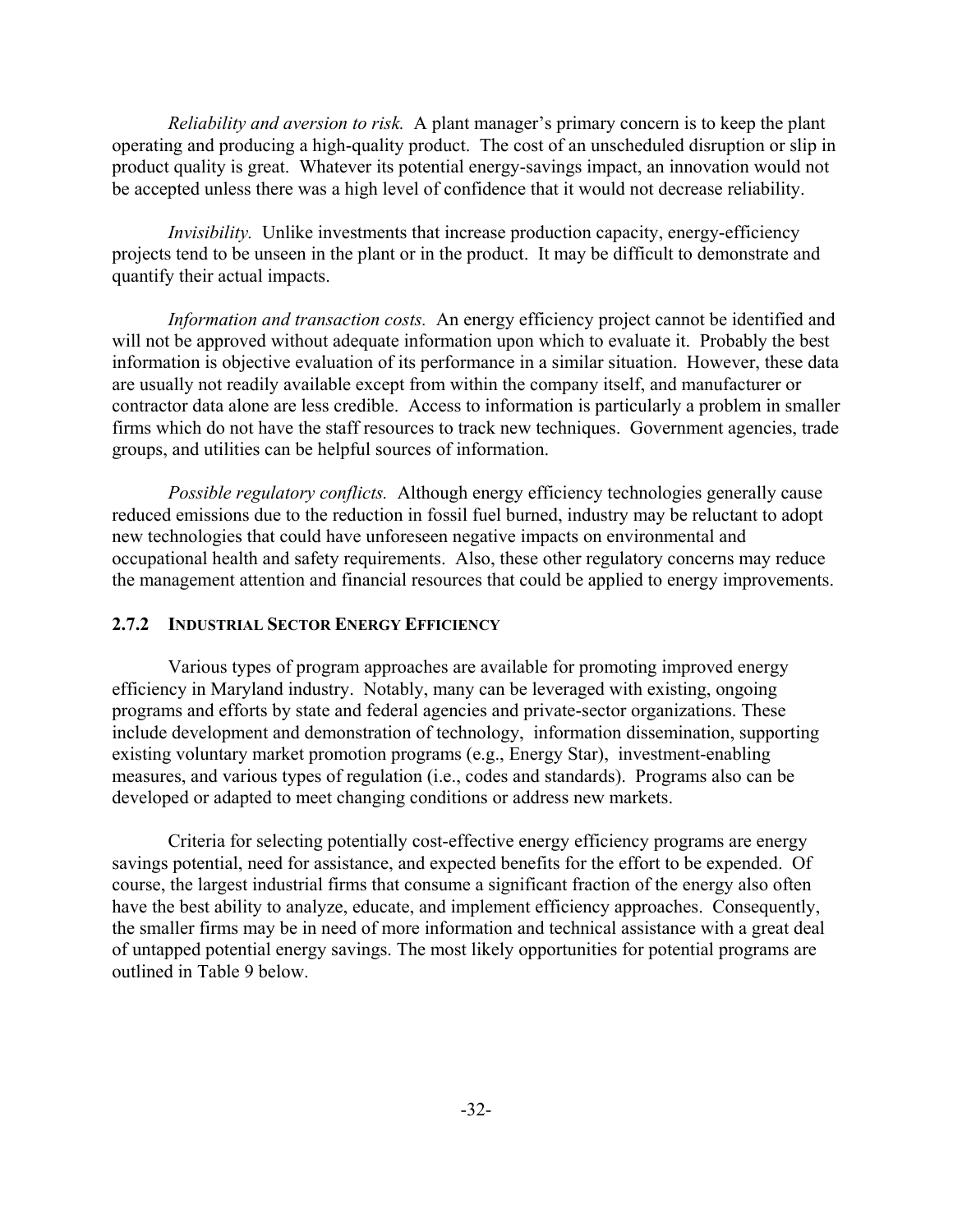| Program<br><b>Opportunity Area</b>      | 1999<br><b>Primary</b><br><b>Energy</b><br>(TBtu) | <b>Maximum</b><br><b>Annual Energy</b><br><b>Savings After</b><br>3 Years (TBtu) | <b>Maximum</b><br><b>Annual Energy</b><br><b>Savings After</b><br>10 Years<br>(TBtu) | Approach                                                                                          |
|-----------------------------------------|---------------------------------------------------|----------------------------------------------------------------------------------|--------------------------------------------------------------------------------------|---------------------------------------------------------------------------------------------------|
| Technical assistance<br>and information | 277.4<br>(entire)<br>sector)                      | 0.5                                                                              | 2.5                                                                                  | Continue/expand existing audits<br>and training; fact sheets, case<br>studies, manuals, awareness |
| Industrial steam<br>systems             | 90.0                                              | 3.6                                                                              | 18.0                                                                                 | Leverage participation in DOE<br>Steam Challenge, MEA program                                     |
| Electric motor<br>systems               | 17.6                                              | 0.6                                                                              | 3.0                                                                                  | Leverage DOE Motor<br>Challenge, industry-based<br>Motor Initiative                               |
| Industrial lighting                     | 2.7                                               | 0.2                                                                              | 1.0                                                                                  | "Green Lights" type promotion<br>campaign                                                         |
| Combined heat and<br>power              | 21.0<br>(in 2010)                                 | 2.0                                                                              | 10.0                                                                                 | Leverage participation in<br>Federal CHP Challenge                                                |
| Technology<br>Demonstrations            | N/A                                               | N/A                                                                              | N/A                                                                                  | Partnership in DOE Industries<br>of the Future                                                    |

**Table 9: Summary of Likely Program Opportunities for Maryland Industry**

Source: Table 4.10 of *The Maryland Energy Efficiency and Conservation Baseline* 

In total, these programs could save over 34 TBtu after ten years, or about 12% of current industrial primary energy use. All can be designed on an incremental basis, and most provide the opportunity for leveraging of existing efforts (federal or state).

Regardless of specific program approaches, it is critical that programs emphasize generic, cross-cutting technologies and practices that are broadly applicable to industry, cost-effective, and environmentally favorable. Where possible, these should be coordinated or combined with existing state and federal programs, in partnership with industry and public interest groups. Note that many topics applicable to the industrial sector, such as HVAC improvement, are also applicable to the commercial sector. The estimated costs and benefits for energy efficiency programs in the industrial sector are provided in Table 10.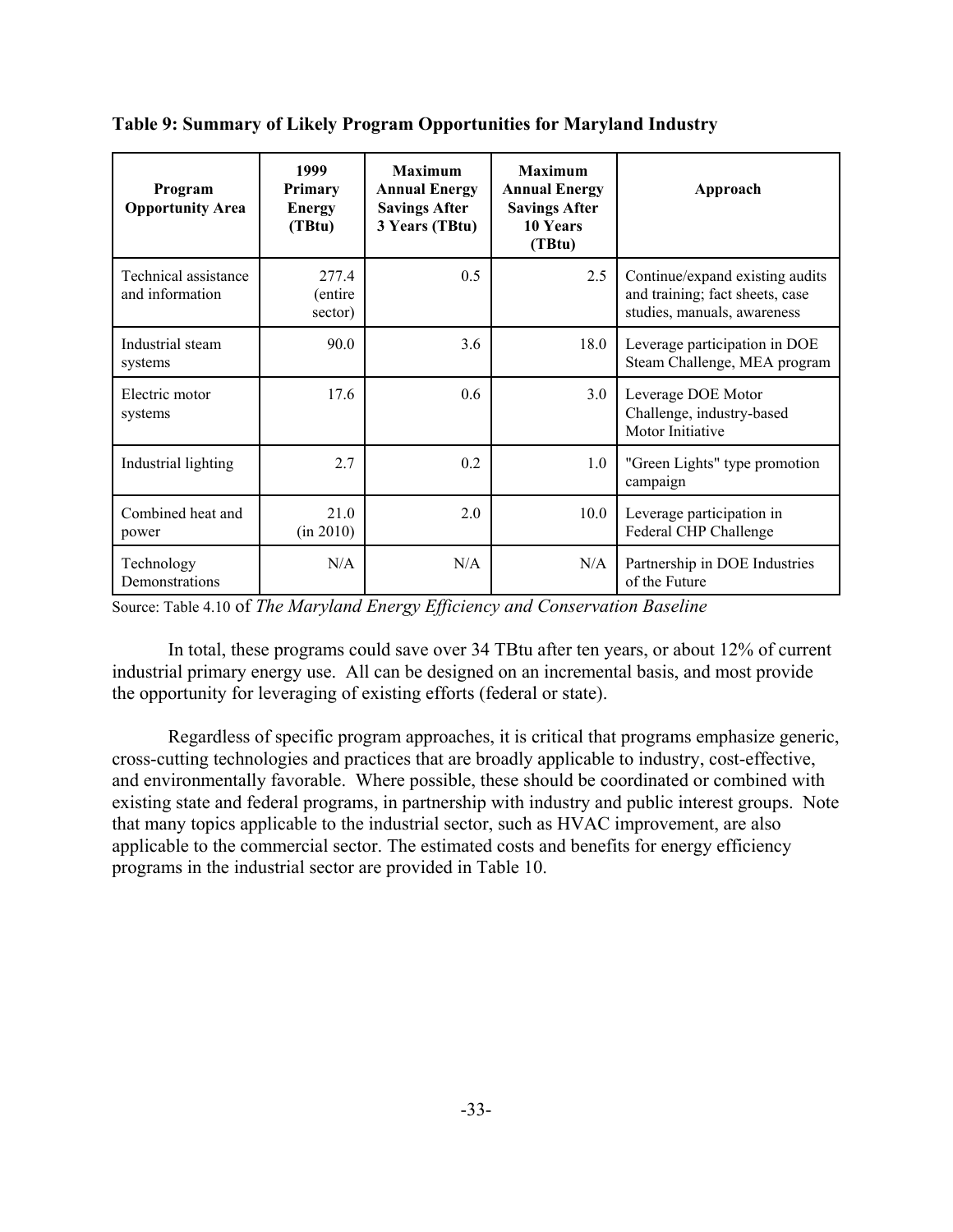| <b>Program Description</b>  | <b>Year 2 Budget</b><br>$(0.5 \text{ mil charge})$ |           | <b>Number of Businesses</b><br><b>Annual Energy</b><br><b>Savings (Tbtu)</b><br>Participating |         | <b>Annual Economic</b><br><b>Savings \$</b> |
|-----------------------------|----------------------------------------------------|-----------|-----------------------------------------------------------------------------------------------|---------|---------------------------------------------|
|                             |                                                    |           |                                                                                               |         |                                             |
| Small Industrial            |                                                    |           |                                                                                               |         |                                             |
| Performance Program         | S                                                  | 709,500   | 50                                                                                            | 0.01    | 193,380                                     |
| Motor Efficiency            |                                                    |           |                                                                                               |         |                                             |
| Program                     | Φ<br>D                                             | 339,900   | 150                                                                                           | 0.01    | 92,295<br>S                                 |
| <b>Technical Assistance</b> | D                                                  | ,248,500  | 60                                                                                            | 0.01    | 200,412                                     |
| <b>SUBTOTAL</b>             |                                                    |           |                                                                                               |         |                                             |
| <b>INDUSTRIAL</b>           |                                                    | 2,297,900 | 260                                                                                           | 0.02765 | 486,087                                     |

# **Table 10: Industrial Sector Costs and Energy Savings**

Note: The Motor Efficiency Program energy and economic savings do not include savings from motor optimization.

# I. Small and Medium Industrial Performance Program

This program is similar in scope to the Small and Medium Commercial Performance Program described above. As with the commercial sector, small industrial businesses do not attract much investment from energy services companies (ESCOs).

The objective of this program is to encourage both suppliers and consumers of energy services to invest in the installation of energy efficient equipment within their facilities. The program will provide an incentive to energy services companies working with small sites. A small site is defined as a business entity with electricity consumption of one million kWh per year or less.

The participating ESCO would enter into a contract with the Administrator and will receive performance-based incentives for eligible energy savings in small businesses. The contract between the ESCO and the business entity will be negotiated independently and can be performance-based or fee-based. Eligible energy efficiency measures must reduce electric energy consumption and the reduction must be measurable and verifiable. Eligible measure can include lighting, motors, heating and cooling. Ineligible measures would be technologies below federal and state minimum standards, and energy savings through operational changes (i.e. changing hours of operation).

The strategy to encourage energy efficiency in small industries may include:

Energy efficiency incentives paid to the ESCO for one full year of energy savings. The incentive may be a flat rate (e.g., five cents per kWh) or it may be determined by technology as in the New York program (e.g., lighting improvements for five cents per kWh).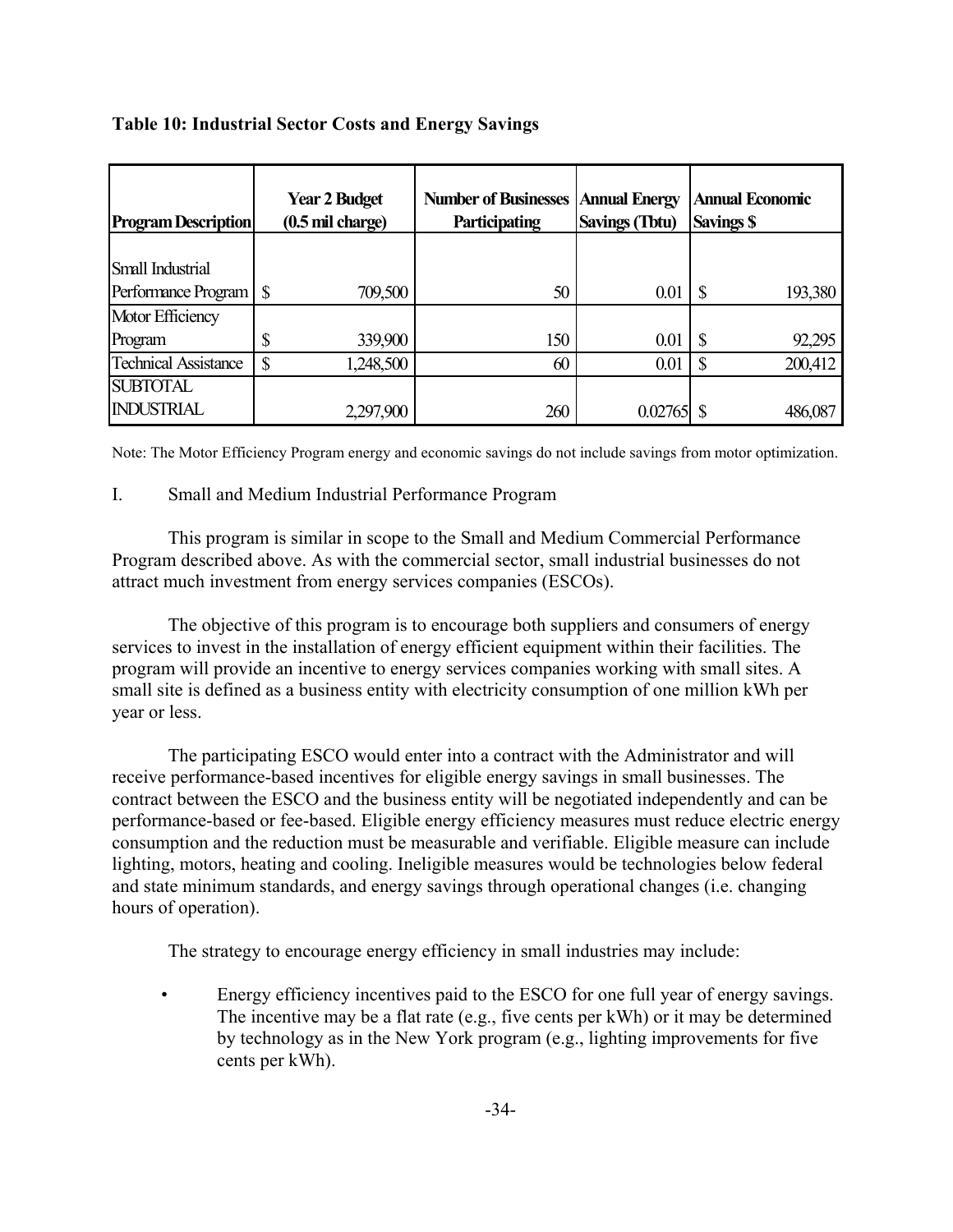- Monitoring and verification reporting will be required to validate energy savings.
- An aggressive marketing campaign will accompany the program to inform businesses of the value of energy efficiency and to promote the incentive program.

# II. Premium Efficient Motors Program

In the past, conservation efforts by electric utilities focused on providing rebates and incentives for efficient motor purchase directly to the industrial electric consumer. There is no doubt this approach was effective, albeit temporary. Unfortunately, often as soon as these rebate programs ended, many users and distributors of electric motors returned to their former habits of purchasing (and selling) the least expensive (and least efficient) motor to meet their needs.

Therefore, instead of simply getting industrial and commercial customers to buy premium-efficient motors, this program will educate the consumers so they understand why they should buy a premium efficient motor.

The program has a dual focus. On the sales side, the program will provide sales incentives to electric motor distributors and resellers, as well as training for sales staff. On the purchasing side, there will be training for plant engineers on motor system optimization and for design engineers on how to optimize systems. The activities of this initiative may include the following:

- For each qualifying motor sold, the distribution company will receive \$40. For every 15 qualifying motors sold, the company will receive an additional \$600 voucher to be used to actually install a premium-efficient motor for the customer of their choosing.
- Sales training will be provided to interested distribution companies.
- Basic training for plant engineers on motor system optimization opportunities and on the use of available software tools, such as Motor Master, will provide a basic understanding of motor efficiency.
- Advanced training for design engineers will provide information on how best to optimize different types of systems.

# III. Industrial Technical Assistance

The lack of information and knowledge of available resources is a pervasive barrier in the industrial sectors. The multi-faceted strategy of the Industrial Technical Assistance Program will provide the following training and informational resources to Maryland industries: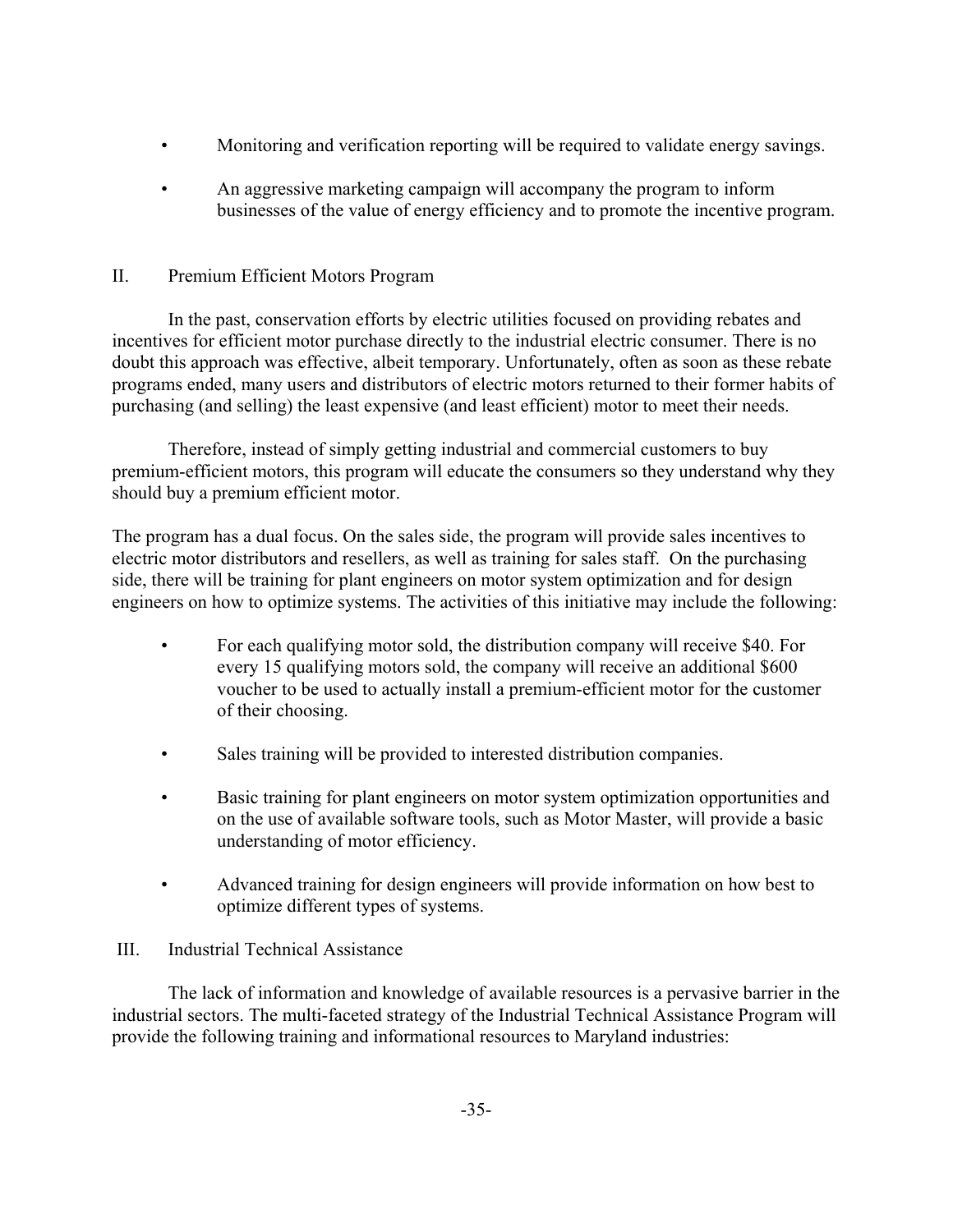- Specialized training will be designed to meet the needs of Maryland industries. The training will include information for plant managers as well as corporate decision-makers and financial officers. Training sessions will include development of an energy management plan, energy efficiency training for specific end-use technologies (e.g., steam systems, process heat, motors, pumps, etc.), and guidance for financing energy efficiency projects.
- A partnership with Maryland universities will model an initiative after the national Industrial Assessment Center process which helps subsidize universities that provide energy audit and efficiency services to small- and medium-sized industries at little or no cost. There are currently no Assessment Center universities in Maryland. Participating universities will receive an annual grant to support a faculty leader who will guide students through energy efficiency audits at little to no cost to the customer. These activities have been highly successful, benefitting both the students and participating companies. The experience under a state program would also give Maryland universities an opportunity to become a national Industrial Assessment Center when the Department of Energy solicits proposals in 2005.
- A marketing campaign will be directed towards industry to publicize the vast array of resources available from the U.S. Department of Energy. These resources include CD-ROM tools, best practices case studies, research and development funding, and technology verifications.

# **2.8 WATER MANAGEMENT SUB-SECTOR**

The process of evaluating energy usage within the state should include study of the energy needs required by vital infrastructure components such as water supply and treatment facilities, and the water distribution infrastructure. The Energy Conservation and Efficiency Task Force notes that the recommendations designed to conserve water issued by the Governor's Water Conservation Advisory Committee will also help reduce energy expenditures required to produce potable water and treat wastewater. The Task Force commends the work done by the Advisory Committee and State Government partners such as the Maryland Department of Environment for its potential for positive energy and environmental benefits.

In addition to those recommendations, as approximately two-thirds of the state's population is reliant upon public and private facilities to obtain water, the Task Force recommends that the state consider energy efficiency programs focusing on public water providers. Programs that promote conservation and efficiency in private water systems that utilize energy, such as well pumps, are also encouraged. Improvements in the existing water distribution infrastructure and possible methane reclamation from waste treatment facilities hold the potential for sizable water conservation and energy savings as well.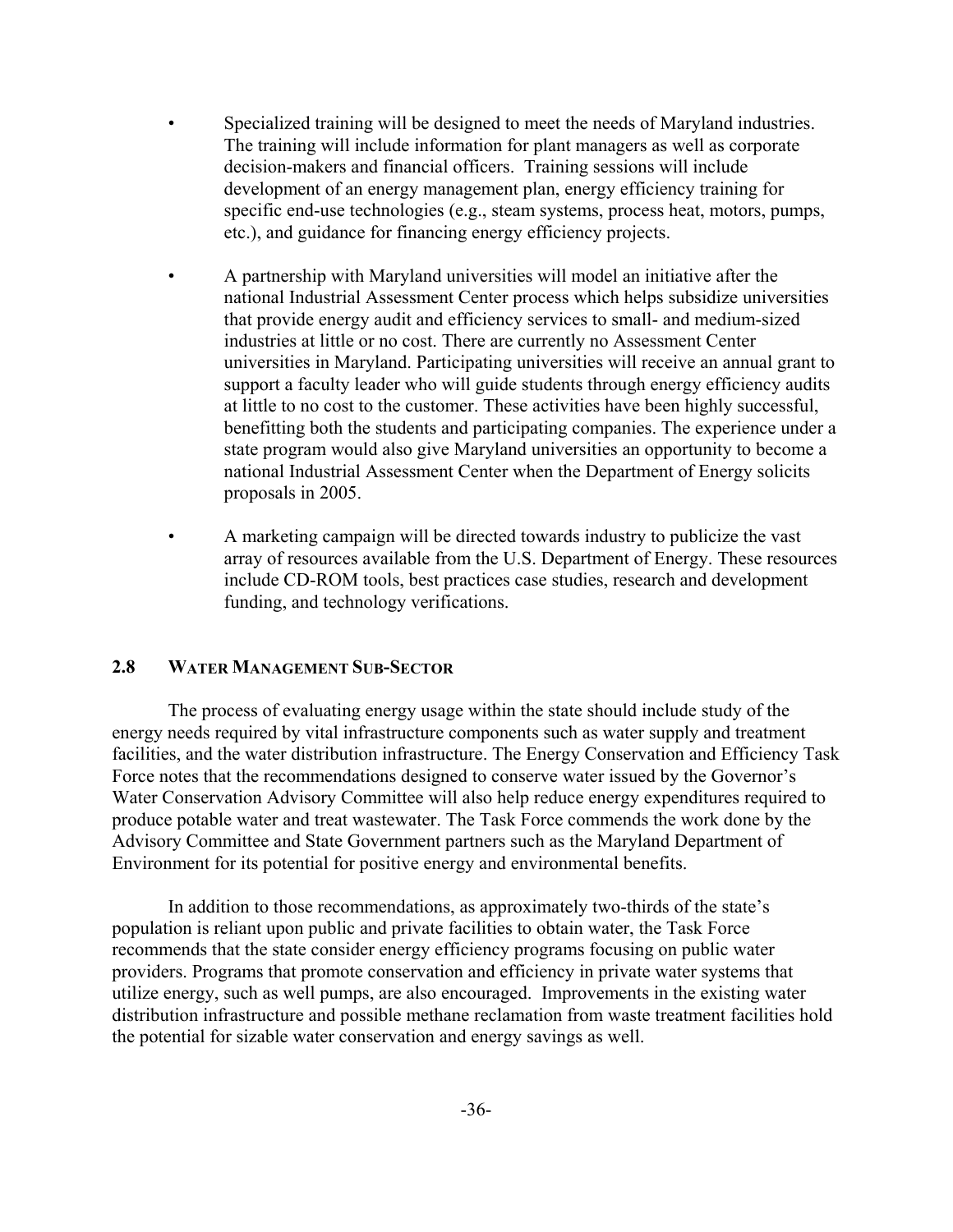The state should also recommend adoption of programs that promote the use of metering and submetering of water use which can produce sizable water and energy savings.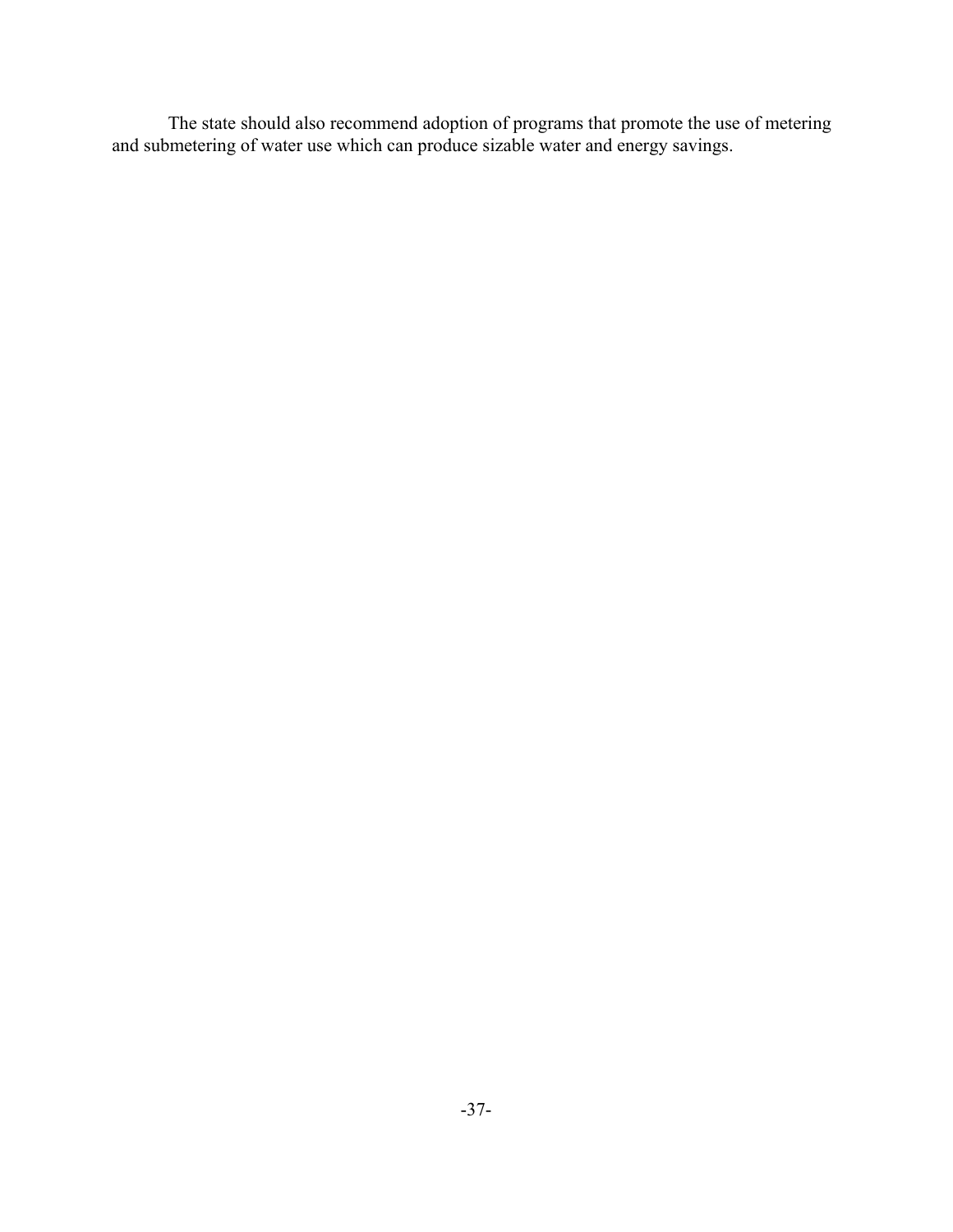## **Appendix A**

### **Terms and Definitions**

Various ideas circulate when discussing energy conservation, energy efficiency, and market transformation efforts.<sup>1</sup> To provide greater understanding, the following definitions for particular energy-related and market-related terms are extended and employed throughout the Report and *Baseline* study.

## **Energy-related Terms**

*Energy Conservation*: The case where energy use and the productive output or service decrease in unison.

Energy conservation identifies instances where, through a change in behavior, the actual use of equipment is reduced. The result is that less energy is consumed and the resources providing energy are saved. Importantly, however, the benefits from using the equipment or appliance can be reduced as well.

*Energy Efficiency*: When either the energy used as an input is reduced while still maintaining a given level of service, or there is an increase in the productive output of a piece of equipment while the same amount of energy is used as an input.<sup>2</sup>

Energy efficiency, therefore, provides a gauge by which similar building and system components, similar pieces of equipment, and various owner/operator practices can be compared to the amount of energy consumed. When the service from the appliance or equipment continues to be produced and utilized while the appliance or equipment uses less energy as an input, an increase in energy efficiency exists. As always, it is important to note that at least the same level of reliability is maintained whenever individual components are replaced within a building or a new piece of equipment is purchased and installed.

Changes in energy consumption nonetheless are also influenced by several interrelated weather, behavioral, and structural effects. These additional effects can make it difficult to specifically measure gains in efficiency. As a consequence, increases or decreases in energy efficiency are assessed and analyzed in a general manner according to energy use rates. Energy use rates, known as energy intensities, are commonly used to provide useful measures of energy

<sup>&</sup>lt;sup>1</sup>For a discussion on the concepts of energy conservation, energy efficiency, energy intensity, one source is the following: Department of Energy (DOE), Energy Information Administration (EIA), *Measuring Energy Efficiency in the United States' Economy: A Beginning*, *DOE/EIA-0555(95)/2*, (Washington, DC: U.S. Government Printing Office, 1995), 3- 6.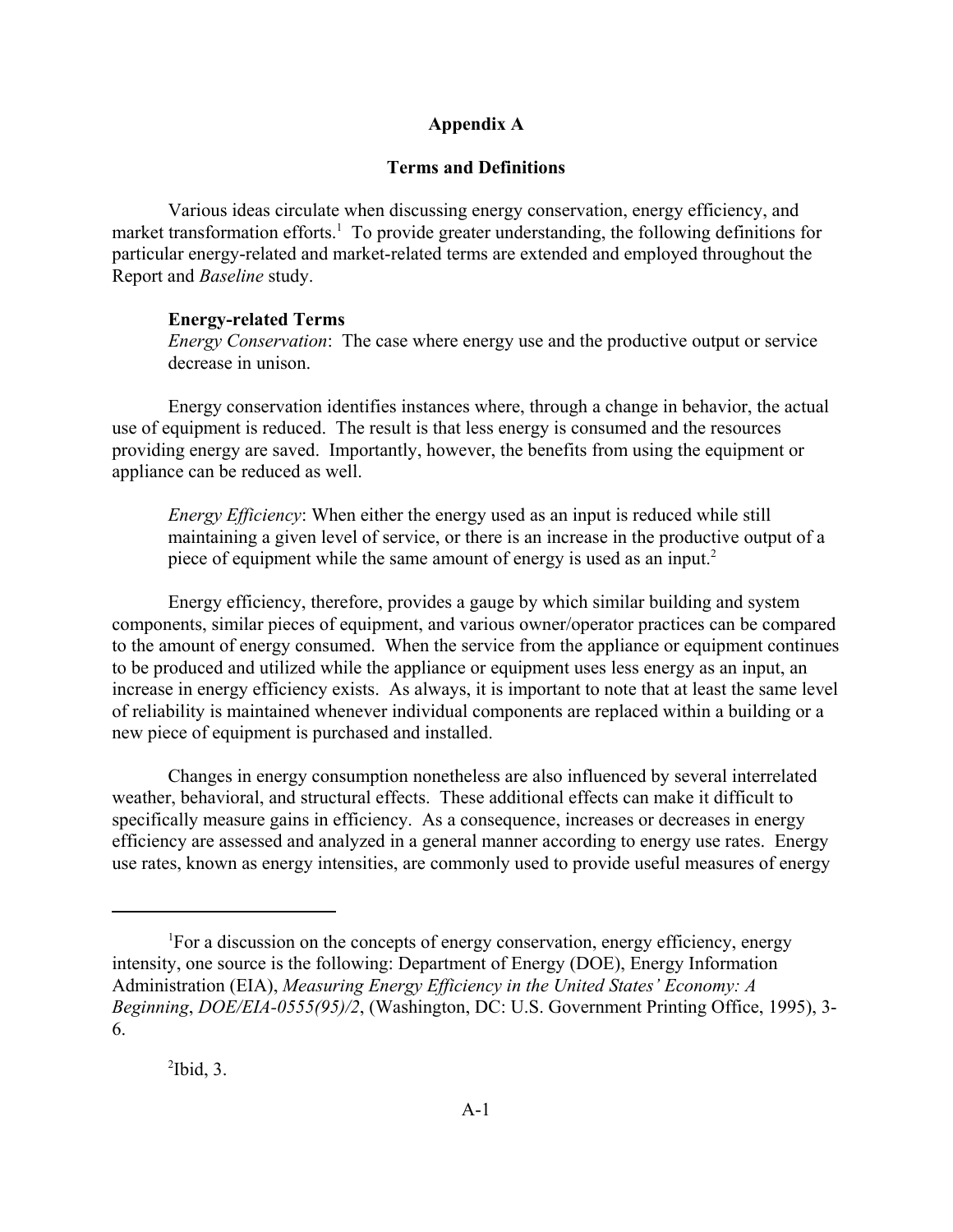efficiency.

*Energy Intensity*: The relationship between serviceable output and the energy consumed during use.

Accordingly, energy intensities are ratios between the amount of energy consumed and a "unit" of service or activity, that is, serviceable output. Serviceable output can be measured in a variety of ways, including square feet for building floor space, lumens for lighting, or horsepower for motors. In the residential sector, often the house itself is used as a measurable unit--which results in an amount of overall energy consumption. The energy amounts can be measured using a variety of widely accepted and recognized units including millions of cubic feet (natural gas), barrels (oil), tons (coal), British thermal units or Btus (applicable to a wide variety of fuels) or kilowatt-hours or kWh for electricity. Btus are often used to make comparison across the different fuel sources and virtually all energy measurement units are convertible into Btus. For instance, a measure of energy intensity can be presented as Thousand Btu per square foot of building space.

## **Market-related Terms**

Conserving energy and implementing energy efficiency measures reduce the market demand for energy so that less money is expended on fuels, other things equal. Purchasers of energy that incorporate economical conservation and efficiency measures do not have to spend as much money on energy and can put their freed funds to use towards other goods and services.

The actual level of investment in the marketplace for these energy efficiency measures is less than what is generally considered cost effective. The term "market barrier" is used to explain a set of conditions that result in this energy efficiency gap, the magnitude of which is a source of considerable discussion.<sup>3</sup>

Market Barrier: Any characteristic of the market that helps to explain the gap between cost effective and beneficial levels of investment versus the actual level of investment.<sup>4</sup>

4 Joseph Eto, Raph Prahl, and Jeff Schlegel, *A Scoping Study on Energy -Efficiency Market Transformation by California Utility DSM Programs, Report# LBNL-39058, UC-1322,* (Berkeley: Lawrence Berkeley National Laboratory, 1996), 7.

<sup>&</sup>lt;sup>3</sup>The term "market barrier" is commonly related to the economic concept of a market failure; however, behavioral and organizational models can also explain this efficiency gap. A market failure results when one of the underpinnings within the theoretic economic construct known as the perfectly competitive market is relaxed. It is within the ideal of a perfectly competitive market that private exchange between buyers and sellers in order to realize personal gains occurs; while, at the same time, the whole welfare of society is maximized by distributing scarce resources to their most productive end uses through the price mechanism. When one of the supports to perfect competition falters and does not hold, then a market failure results.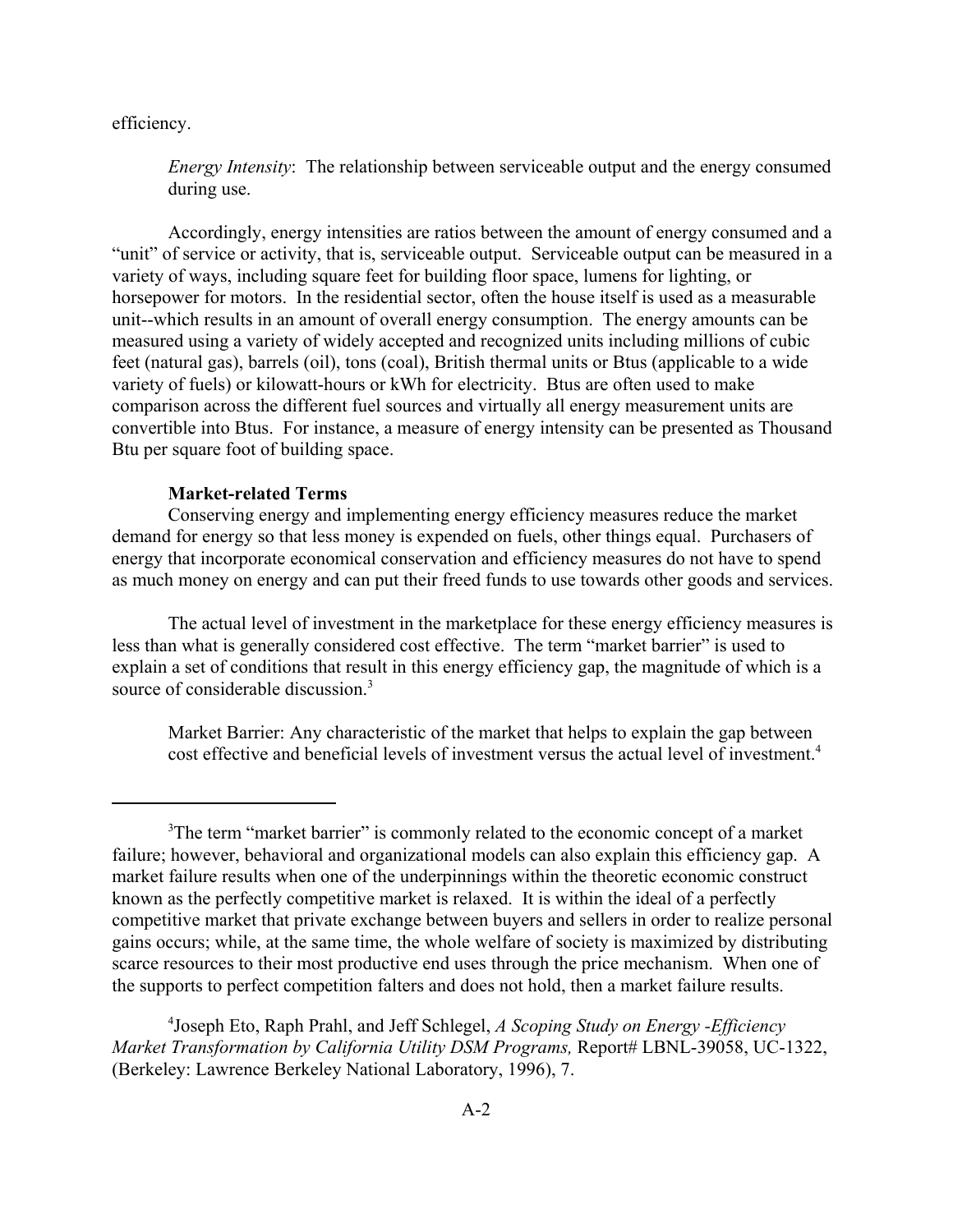Market barriers may be represented as market failures, organizational failures, or may represent rational behavior (Table 1).<sup>5</sup> Information barriers and transaction costs maybe be the most important of the market barriers. Information is a valuable commodity that tends to be under-provided in the private sector since information has certain public good attributes; the availability or supply of information does not diminish with use; and it is difficult to exclude people from the benefits. Other public goods, in addition to information, are regularly supplied by the government.

Full, or reasonably full, information allows the consumer to be a rational decision-maker. Obviously, there are costs associated with searching and learning about energy efficient products or services or of efficient practices. A decision-maker must be able to weigh the positive and negative attributes of similar, but distinct and substitutable, goods in the marketplace. Perfect information, therefore, allows decision-makers to understand and evaluate any performance uncertainty related to various products, services, and practices. Nonetheless, gathering information on reliability, reputation, and quality to assess claims and compare products may not be feasible, resulting in information asymmetries between buyer and seller.

A separate set of questions, apart from determining the existence and magnitude of any barriers in the market, involves deciding when, to what degree, and for what time period intervention in the market is warranted. An important goal, when designing efforts to stimulate marketplace change, is to ensure that the results of any set of programs continue to exist even after the programs end or are modified--a concept known as market transformation.

*Market Transformation*: A means by which a market intervention strategy reduces barriers in the market and results in a set of positive market effects. The market effects moreover continue to exist after the intervention strategies are altered or withdrawn.<sup>6</sup>

<sup>&</sup>lt;sup>5</sup>A.B. Jaffe and R.N. Stavins, "The Energy Efficiency Gap: What Does It Mean?", *Energy Policy,* May 1994, 804-810, as presented and extended by Steve Sorrell et al, *Barriers to Energy Efficiency in Public and Private Organizations,* Project JOS3CT970022, (Brighton, England: Sussex University, 2000), 22-26.

Joseph Eto, Raph Prahl, and Jeff Schlegel, *A Scoping Study on Energy -Efficiency Market Transformation by California Utility DSM Programs,*10.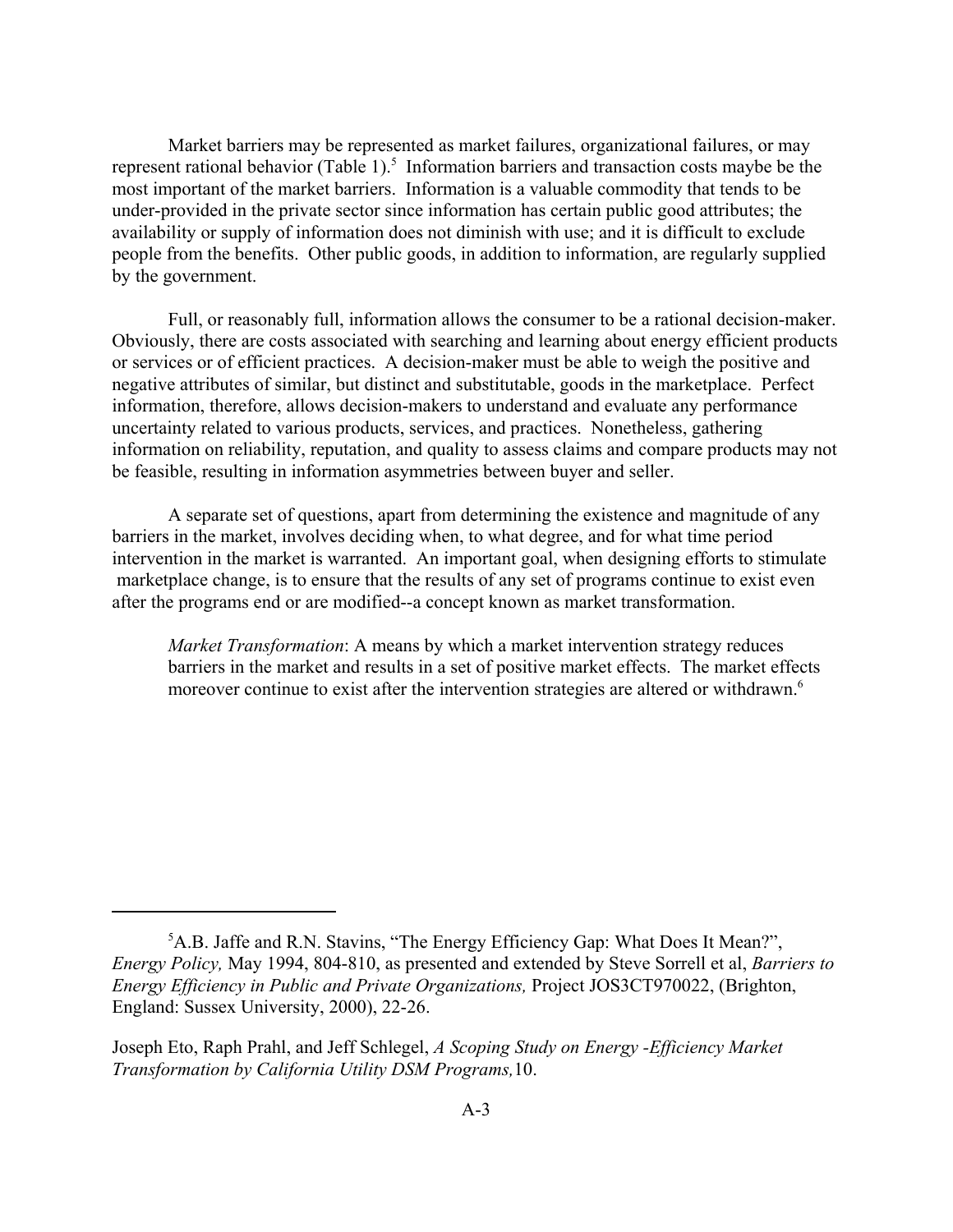| Perspective                       | Sub-<br>division         | <b>Barrier</b>                                                                                                                                                                                                                                                                                                                                                                                                                                                                                                                                                                                                                                                                                                  | Claim                                                                                                                                                                                                                                                                                                                                                                                                                                                                                                                                                                                                                                           |
|-----------------------------------|--------------------------|-----------------------------------------------------------------------------------------------------------------------------------------------------------------------------------------------------------------------------------------------------------------------------------------------------------------------------------------------------------------------------------------------------------------------------------------------------------------------------------------------------------------------------------------------------------------------------------------------------------------------------------------------------------------------------------------------------------------|-------------------------------------------------------------------------------------------------------------------------------------------------------------------------------------------------------------------------------------------------------------------------------------------------------------------------------------------------------------------------------------------------------------------------------------------------------------------------------------------------------------------------------------------------------------------------------------------------------------------------------------------------|
| Non market<br>Economic<br>failure |                          | Heterogeneity                                                                                                                                                                                                                                                                                                                                                                                                                                                                                                                                                                                                                                                                                                   | While a particular technology or measure may be cost effective on average, it may not be so in all cases.<br>This may explain the non-adoption of some technologies within sectors.                                                                                                                                                                                                                                                                                                                                                                                                                                                             |
|                                   |                          | Hidden costs                                                                                                                                                                                                                                                                                                                                                                                                                                                                                                                                                                                                                                                                                                    | Engineering-economic analyses fail to account for either the reduction in benefits associated with<br>energy efficient technologies, or the additional costs associated with them. As a consequence, the<br>studies tend to overestimate efficiency potential. Examples of hidden costs include overhead costs for<br>management, disruption, inconvenience, staff replacement and training, and the costs associated with<br>gathering, analyzing and applying information.                                                                                                                                                                    |
|                                   |                          | Access to<br>capital                                                                                                                                                                                                                                                                                                                                                                                                                                                                                                                                                                                                                                                                                            | If an organization has insufficient capital through either internal funds or borrowing, energy efficient<br>investments may be prevented from going ahead. In the public sector, additional borrowing may be<br>inhibited by public sector rules. In the private sector, companies may be reluctant borrow due to<br>concerns about the associated risks, the overall restrictions on borrowing and that the financing of<br>projects usually considers other ventures before energy efficiency projects. Where internal funds are<br>available, other priorities may take precedence, thereby also preventing the energy efficient investment. |
|                                   |                          | Risk                                                                                                                                                                                                                                                                                                                                                                                                                                                                                                                                                                                                                                                                                                            | The short paybacks required for energy efficiency investments may represent a rational response to risk.<br>This could be because efficiency investments represent a higher technical or financial risk than other<br>types of investment, or that business and market uncertainty encourages short time horizons.                                                                                                                                                                                                                                                                                                                              |
| Economic<br>Market<br>failure     | Imperfect<br>information | Lack of information may lead to cost effective energy efficiency opportunities being missed. This may<br>be considered a market failure in that information has public good aspects, which make it likely that it<br>will be under-supplied by markets. Furthermore, unlike energy supply, energy efficiency can consist of<br>a wide range of complex technologies and services, which are purchased infrequently and for which it is<br>difficult to determine their quality either before or after the purchase. As a consequence, the transaction<br>costs for obtaining and processing information on energy efficiency are higher than for energy supply.<br>Overconsumption of energy may be the result. |                                                                                                                                                                                                                                                                                                                                                                                                                                                                                                                                                                                                                                                 |
|                                   |                          | Split<br>incentives                                                                                                                                                                                                                                                                                                                                                                                                                                                                                                                                                                                                                                                                                             | Energy efficiency opportunities are likely to be foregone if the party cannot appropriate the full benefits<br>of that investment. For example, individual departments in an organization may not be accountable for<br>their energy use and therefore have no incentive to improve efficiency.                                                                                                                                                                                                                                                                                                                                                 |
|                                   |                          | Adverse<br>selection                                                                                                                                                                                                                                                                                                                                                                                                                                                                                                                                                                                                                                                                                            | Suppliers know more about the energy performance of a good than purchasers. The latter face<br>difficulties in both obtaining information prior to purchase and verifying performance subsequent to<br>purchase. As a result, purchasers will tend to select goods on the basis of visible aspects such as price,<br>and be reluctant to pay the price premium for high efficiency products. In some cases, inefficient<br>products will drive efficient products out of the market.                                                                                                                                                            |
|                                   |                          | Principal-<br>agent<br>relationships                                                                                                                                                                                                                                                                                                                                                                                                                                                                                                                                                                                                                                                                            | Principal-agent relationships occur when the interests of one party (the principal) depend on the actions<br>of another (the agent). This type of relationship is pervasive in hierarchical firms. It is characterized by<br>information asymmetry, since the principal lacks detailed information about the activities and<br>performance of the agent and, in particular, about the merits of individual investment projects proposed<br>by the agent. Such monitoring and control problems can lead principals to require stringent investment<br>criteria to ensure that only unambiguously high value projects are undertaken.             |

*Table 1. A classification of market barriers to energy efficiency*

Sources: A.B. Jaffe and R.N. Stavins, The Energy Efficient Gap: What Does It Mean?," *Energy Policy*, May 1994; and Steve Sorrell et al, *Barriers to Energy*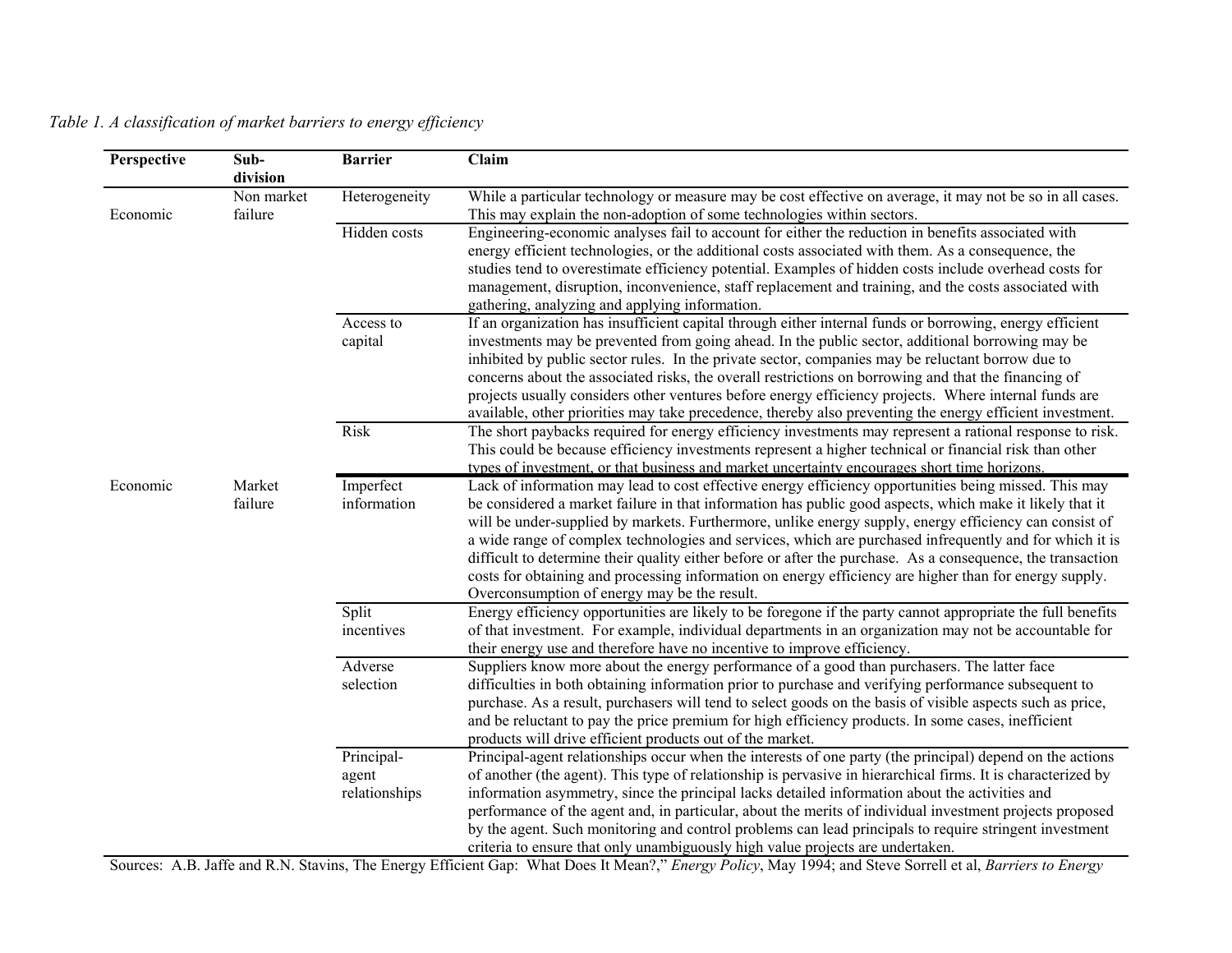*Efficiency in Public and Private Organizations,* June 2000

*Table 1. A classification of market barriers to energy efficiency (Continued)*

| Perspective            | Sub-                   | <b>Barrier</b>         | Claim                                                                                                                                                                                                          |
|------------------------|------------------------|------------------------|----------------------------------------------------------------------------------------------------------------------------------------------------------------------------------------------------------------|
|                        | division               |                        |                                                                                                                                                                                                                |
| Behavioral             | Bounded<br>rationality | Bounded<br>rationality | Actors do not make optimizing decisions in the manner assumed in standard economic models.<br>Instead, constraints on time, attention, and the ability to process information lead to reliance on              |
|                        |                        |                        | imprecise routines and "rules of thumb." These economize on scarce cognitive resources. A<br>consequence of this type of decision-making is that that actors may not maximize utility, even when               |
|                        |                        |                        | given good information and appropriate incentives. Hence, bounded rationality may be considered as<br>an additional barrier that does not fit into conventional economic models.                               |
|                        | The human              | Form of                | The cost of acquiring information is only one aspect of decision-making. Research demonstrates that                                                                                                            |
|                        | dimension              | information            | the form of information is critical. To be effective, information must be specific, personalized, vivid,<br>simple and available close in time to the relevant decision.                                       |
|                        |                        | Credibility            | Also critical is the credibility of the source and the trust placed in the source. Trust is particularly                                                                                                       |
|                        |                        | and trust              | encouraged through interpersonal contacts. If these factors are absent from information on energy<br>efficiency, inefficient choices will be made.                                                             |
|                        |                        | Inertia                | Agents resist change because they are committed to what they are doing and justify inertia by                                                                                                                  |
|                        |                        |                        | downgrading contrary information. Individuals also treat gains differently from losses, thereby                                                                                                                |
|                        |                        |                        | undervaluing opportunity costs; give greater weighting to certain outcomes than uncertain; and have a                                                                                                          |
|                        |                        |                        | strong desire to minimize regret. All these factors cause individuals to favor the status quo. Inertia<br>creates a bias against energy efficiency since (unlike energy purchasing) this involves investing in |
|                        |                        |                        | hardware with uncertain outcomes and represents a departure from the status quo.                                                                                                                               |
|                        |                        | Values                 | Energy efficiency has clear environmental benefits. Individuals motivated by environmental values                                                                                                              |
|                        |                        |                        | may therefore give a higher priority to efficiency improvements than those that are not. Efficiency                                                                                                            |
|                        |                        |                        | improvements are most likely to be successful if 'championed' by a key individual within top                                                                                                                   |
|                        |                        |                        | management. Hence, the environmental values of key individuals is a relevant variable in explaining                                                                                                            |
|                        |                        |                        | or organizational performance on energy efficiency.                                                                                                                                                            |
| Organization<br>theory |                        | Power                  | Organization can be viewed as political systems, characterized by conflicts between groups with<br>divergent interests. The influence of a particular group depends upon its formal authority, the control     |
|                        |                        |                        | it has of scarce resources (particularly finance) and its access to information. It is commonly the case                                                                                                       |
|                        |                        |                        | that energy management has a relatively low status and is viewed as a peripheral issue by top                                                                                                                  |
|                        |                        |                        | management. Lacking power, funds and management support, the scope for effective action may be                                                                                                                 |
|                        |                        |                        | circumscribed. This may constitute an organizational barrier to efficiency improvement.                                                                                                                        |
|                        |                        | Culture                | Organizations may encourage efficiency investment by developing a culture (values, norms and                                                                                                                   |
|                        |                        |                        | routines) that emphasizes and values environmental improvements. This is more likely to be                                                                                                                     |
|                        |                        |                        | successful if 'championed' by a key individual within top management. Hence, organizational culture                                                                                                            |
|                        |                        |                        | is a relevant variable in explaining organizational performance on energy efficiency.                                                                                                                          |

Sources: A.B. Jaffe and R.N. Stavins, The Energy Efficient Gap: What Does It Mean?," *Energy Policy*, May 1994; and Steve Sorrell et al, *Barriers to Energy Efficiency in Public and Private Organizations,* June 2000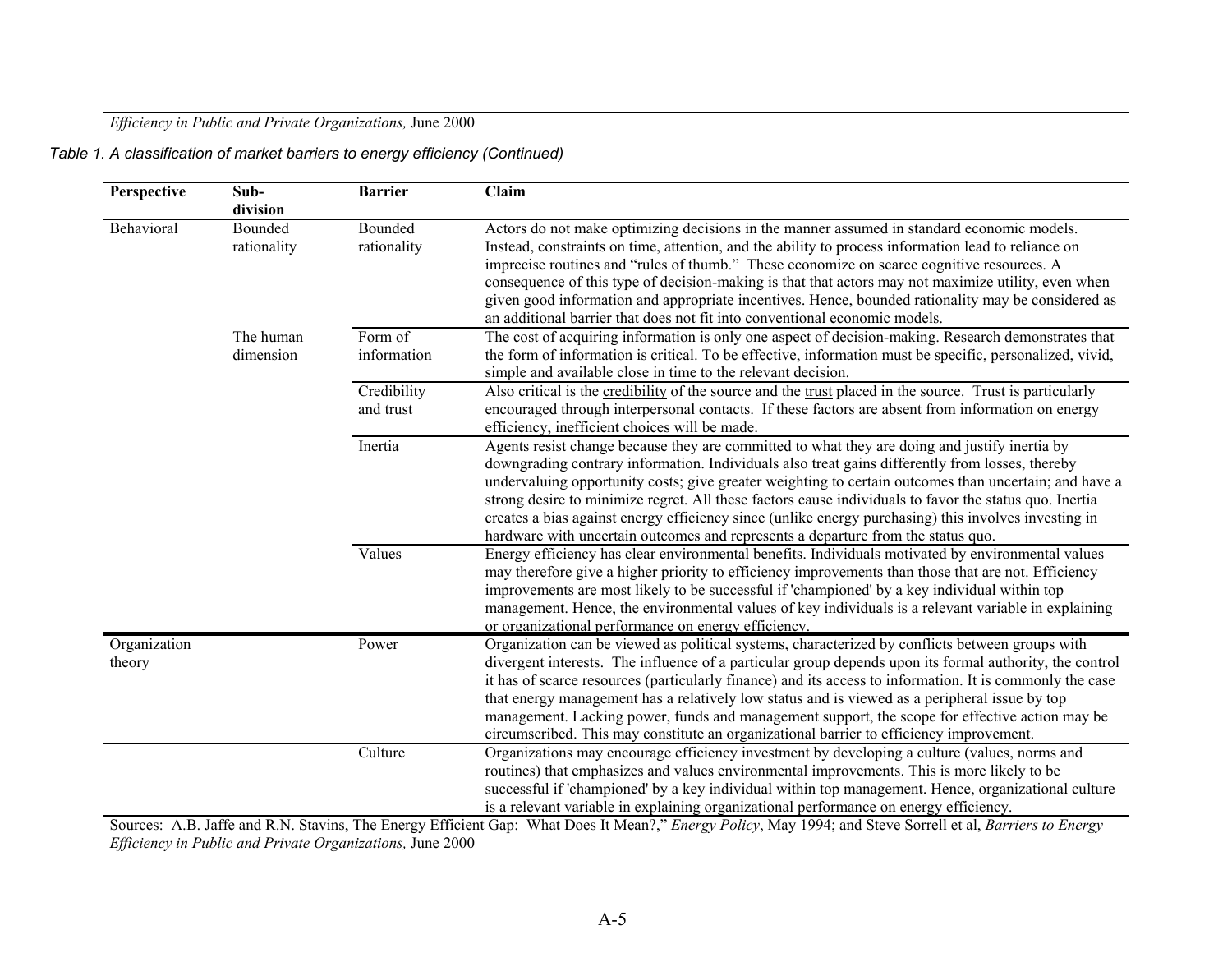# **Appendix B**

**Maryland Energy Efficiency and Conservation Baseline**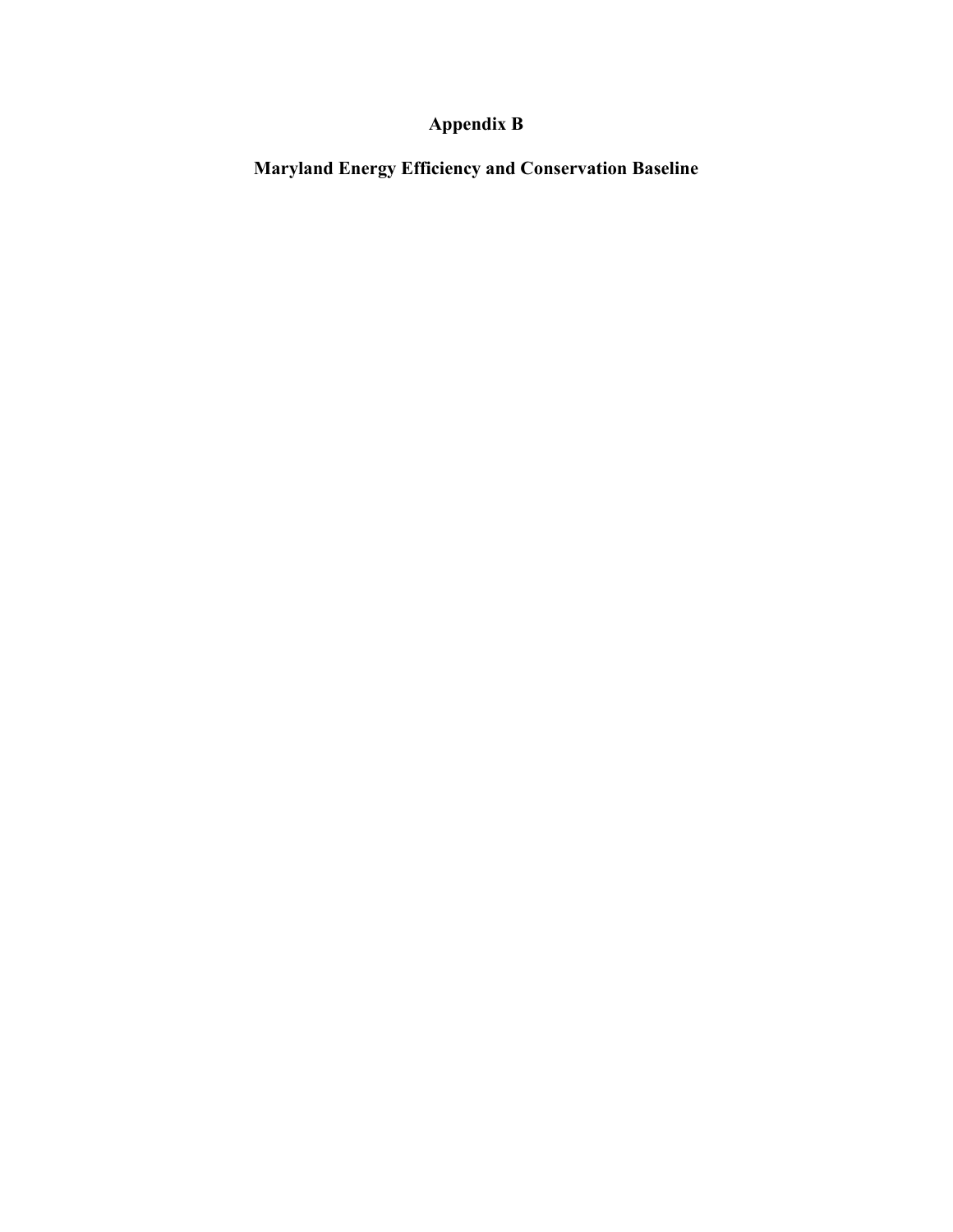## **Appendix C**

## **Background and History of Energy Conservation Efforts**

Initial efforts to encourage end-users to modify their energy consumption patterns were largely established in the 1970s in response to heightened public awareness of conservation issues, environmental issues, and the rising costs associated with energy production. The public's awareness for the need to conserve energy in part stemmed from rising petroleum demands that outstripped production capabilities and the subsequent oil embargo by the Organization of Petroleum Exporting Countries (OPEC) to achieve economic and political objectives. Conservation and efficiency efforts were also considered an instrument to combat pollution since electricity production, industrial processes, and transportation are the sources of roughly 90 percent of the nitrogen oxides and sulfur dioxides, and roughly 80 percent of carbon dioxide.1 Moreover, the 1970s were a time of high interest and inflation rates which contributed to the relatively higher capital costs associated with the investment, financing, and construction of new electric power facilities. The construction of a new high cost power plant served to increase the utility's rate base, comprised largely of older, less costly, and largely depreciated assets. The significant rate base increases associated with new plant construction during this period provided a strong financial incentive to explore methods to minimize the need for new plant construction.

Conservation and energy efficiency efforts were fostered and developed within markets and economic sectors through state and federal executive mandates and legislation efforts. Executive mandates and legislative efforts can require minimum fuel consumption standards; require government offices to attain specific energy use reduction goals; or require energy efficiency and conservation efforts to be considered within specific energy markets, such as the natural gas and electric markets. (In large part, similar direct support of energy saving measures in the coal and petroleum energy markets has not occurred since these markets are predominantly competitive and unregulated.)

The efficient use of motor gasoline within the petroleum-dependent transportation sector began with the federal Corporate Average Fuel Economy (CAFE) Standards, which were put in place in 1975, following the 1973-74 OPEC oil embargo, and first took effect in 1978. CAFE standards provide a minimum vehicle fuel economy performance for passenger cars and light trucks. An array of tax incentives and deductions to help defer the costs of alternative fuel vehicle (AFV) purchases was established through the Energy Policy Act of 1992. Federal efforts have also been established with respect to AFVs within local government and private fleets.

In addition to regulatory efforts to improve energy usage within the transportation sector, on-going improvements in the technical efficiency of motor vehicles have also transpired. Over the last decade, engine specific power, that is, horsepower per cubic inch, has improved by

<sup>&</sup>lt;sup>1</sup>Environmental Protection Agency, Office of Air Quality Planning and Standards, *National Air Quality and Emissions Trends Report, 1996*, as cited by Alan Nogee et al, *Power Solutions,* Union of Concerned Scientist, (Cambridge: UCS Publications, 1999), 5.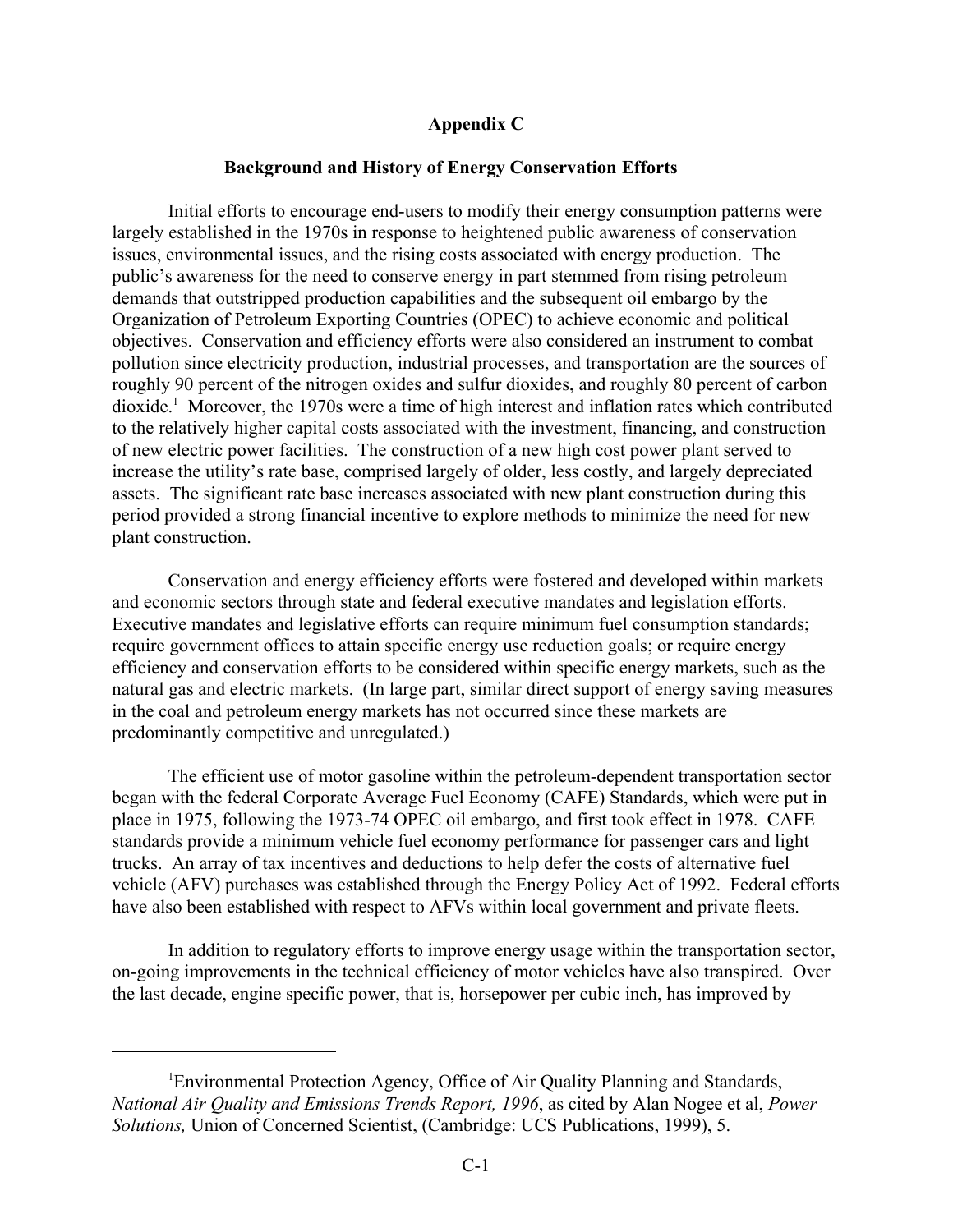nearly 50 percent.<sup>2</sup> It should be noted, however, that vehicle size over this period has tended to increase, thereby at least partially eroding the gains in engine efficiency.

Regulatory efforts to improve energy efficiency also occur with the implementation of minimum efficiency codes, standards and guidelines for appliances, building equipment, and building envelopes.<sup>3</sup> Federal, state, and local energy codes provide an approval and compliance process for the construction of new residential and commercial buildings. Building codes related to energy use allow for the construction of buildings that use only one-third as much energy through the use of technically feasible and cost effective practices and building materials.<sup>4</sup>

The efficiency standards for major household appliances were first established with the passage of The Energy Policy and Conservation Act (EPCA) of 1975. The Energy Policy Act of 1992 extended EPCA's coverage to commercial applications, including heating and air conditioning equipment, water heaters, certain lamps, distribution transformers, and electric motors.<sup>5</sup> As old equipment wears out and is replaced by new equipment, standards move marketplaces toward higher overall efficiency, and encourage some manufacturers to provide appliances and commercial equipment that surpass the minimum requirements. Greater efficiency over time, which contributes to an upward trend in energy savings, is partially supported by the codes or standards that apply to appliances, building equipment, and building envelopes.

Demand-side management (DSM) programs, typically managed by regulated electric and natural gas utilities, were also established throughout the United States. Consequently, demandside and supply-side resources were evaluated in tandem so that the set of programs best suited to serve the energy requirements of customers at the lowest cost could be selected. The integration of DSM programs into the utility resource planning process came to be known as Least Cost Planning or more formally as Integrated Resource Planning (IRP). A formal IRP process was implemented in Maryland for the electric industry, designed to select the best portfolio of options to meet anticipated load growth and provide reliable service over a ten- to twenty-year time frame.

Generally, DSM programs are programs implemented by a regulated utility solely within that utility's franchised service territory in order to modify a rate-payer's (i.e., customer's) energy consumption. State regulators initially evaluate the cost effectiveness of DSM programs

2 John DeCicco, *It's Not (just) Technology, It's the Market (stupid!): Consumer Information for Promoting Greener Cars,* (Washington, DC: ACEEE, 2000), 6.

 $3$ DOE, Office of Building Technology, State and Community Programs, "Codes & Standards," Available: http://www.eren.doe.gov/buildings/codes\_standards/, (September 25, 2001).

4 DOE, Office of Codes and Standards, "About the Office – Background," Available: http://www.eren.doe.gov/buildings/codes\_standards/aboffbck.htm (September 25, 2001).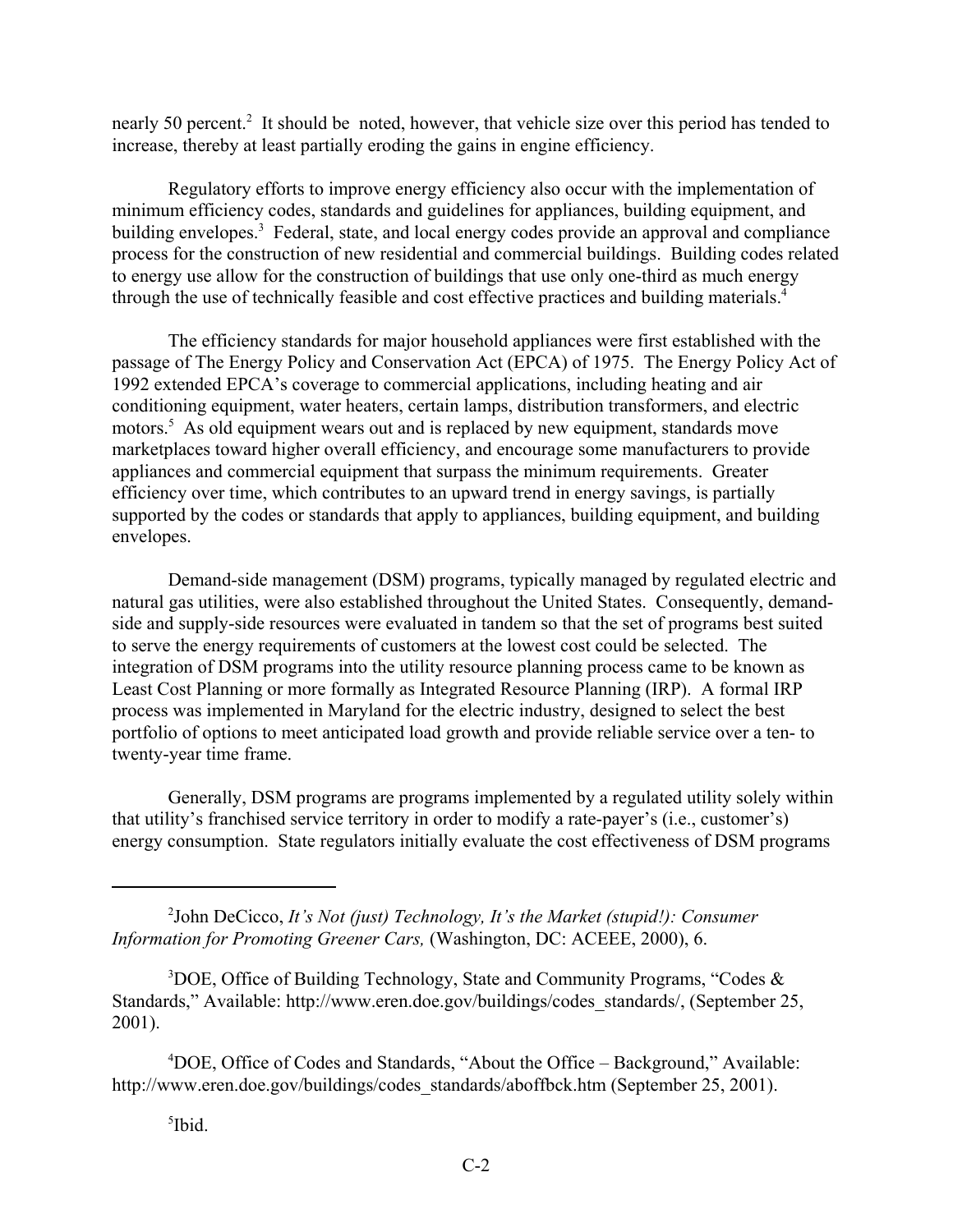and compare these costs with the additional costs of building new facilities. With the introduction of technological and regulatory changes generally in place by the mid-1990s, DSM and utility-sponsored energy conservation activities, as evaluated by commonly used costeffectiveness tests, became less attractive relative to supply-side options as a means of meeting growth in the demand for electric power.

# **Establishment and History of Maryland Utility DSM Efforts**

DSM programs are principally divided into load management programs and conservation programs. Electric utilities have tended to emphasize load management programs rather than conservation programs, though electric utilities have tended to provide the bulk of the conservation programs.<sup>6</sup> Natural gas utilities principally focus upon conservation programs.

Load management programs target and shift a customer's electric usage away from those times when energy is demanded by customers at a level close to the system's maximum capacity. Typically, energy use is greatest in the late afternoon of a hot summer day or on a cold winter day. Utilities experience seasonal and daily peak energy demands which is when consumers require the largest amount of energy from the utility's system. Load management programs serve to shift energy usage to off-peak time periods, allowing the existing plant facilities to provide energy more steadily and, therefore, more efficiently. The total amount of energy usage is generally not substantially affected and certain load management activities may actually cause slightly more energy to be consumed than would otherwise be the case.

Conservation programs affect energy usage; they are designed to reduce the customer's overall energy consumption. Conservation programs also reduce the amount of energy a utility can sell. The principal focus of utility-run conservation programs is to lower energy consumption during periods of peak demand. While allowing utilities to forestall the construction of new facilities, conservation programs also decrease total energy use.

Natural gas DSM efforts are largely limited in both their breadth and their scope when compared with electric DSM efforts (differences in the technological requirements necessary to provide energy largely accounts for this variation). Electric utilities operate DSM programs particularly to defer investments in new power plants. Natural gas utilities can use DSM programs to defer new storage facilities and transmission system/distribution system expansion. Natural gas DSM efforts were also limited in their time span of operation, when compared to the electric industry, because the natural gas industry undertook restructuring efforts several years before to similar efforts within the electric industry.

<sup>6</sup> Electricity, unlike most other commodities, must be produced instantaneously in the amounts demanded by consumers. Consequently, electric utilities must build facilities (or enter into contracts for power purchases) to cover periods of peak demand, and hence utilities tend to have excess capacity during the off-peak usage periods. Load management programs provide the utilities with a method to reduce the amount of capacity needed to serve on-peak loads and, to some extent, shift loads to off-peak periods, thus permitting more intensive use of total generating capacity.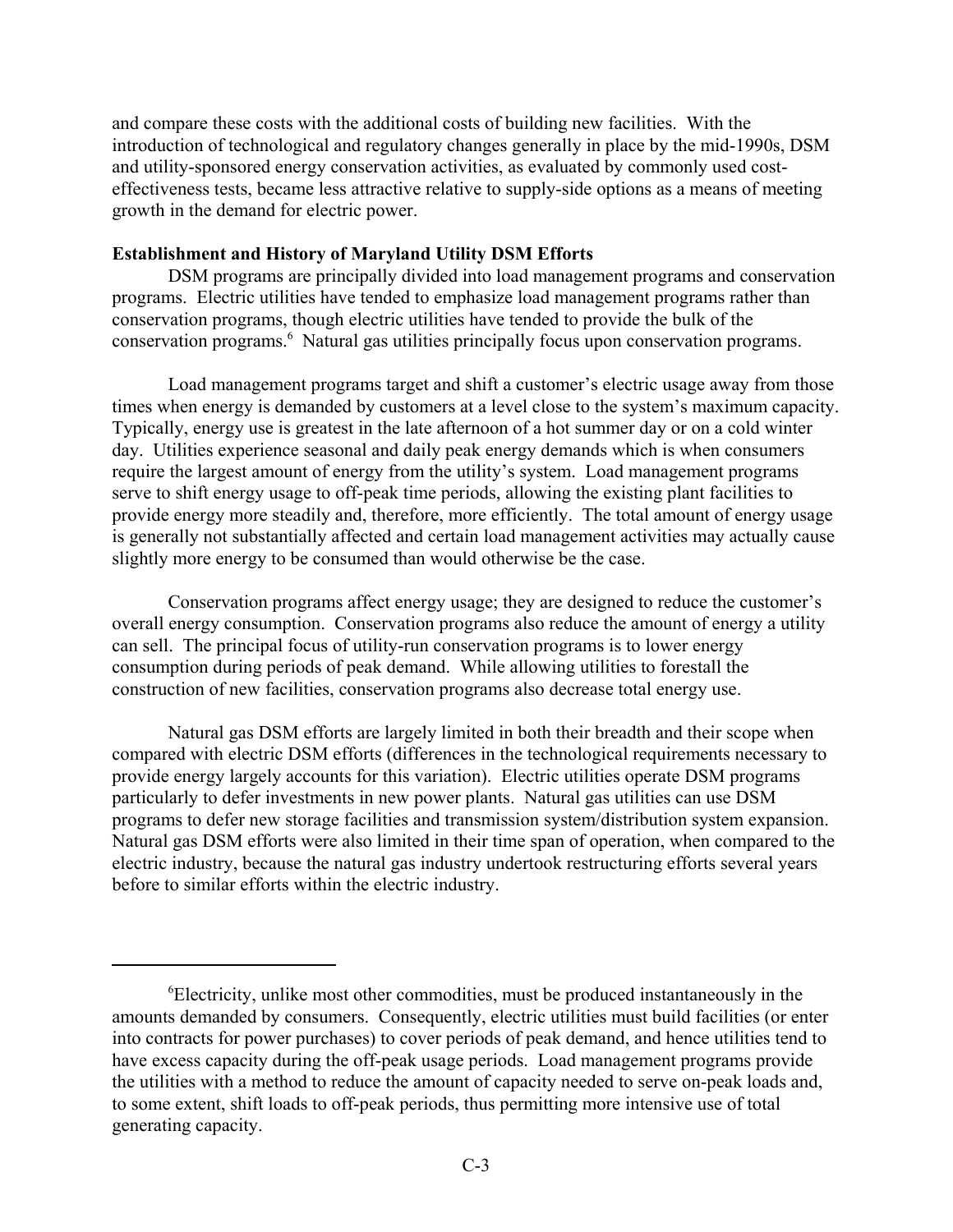Efforts to conserve and utilize energy sources more wisely have been promoted within Maryland since the early 1970s when the Maryland General Assembly: (1) required electric utilities to include provisions for energy conservation in their long range plans; and (2), required the Maryland Public Service Commission (PSC) to evaluate annually the plans on the basis of cost effectiveness. Maryland's electric utilities were specifically required to include "adequate provisions to promote energy conservation in order to decrease or moderate electric demand from the customer."7

In the late 1980s, rapid technological improvements in energy efficient end-use technologies (e.g., windows, lighting, heating, and cooling) resulted in the PSC's reemphasis on demand-side resources to moderate demand without affecting customer satisfaction.<sup>8</sup> As well, in 1990, the PSC's review of Maryland's electric utilities' long-range plans indicated that planned DSM programs would, on average, reduce peak load by 9 percent (and peak load growth by 29 percent); however, the DSM programs were only projected to reduce energy consumption by one percent or less.<sup>9</sup> The Potomac Electric Power Company (PEPCO), which serves Maryland's Washington, D.C. suburbs, was an exception with energy savings expected to reach five percent by  $2004.10$ 

In 1991, a new requirement was established by the Maryland General Assembly that both gas and electric utilities develop and implement programs and services that would encourage the efficient use and conservation of energy by consumers and utilities. Furthermore, the PSC was "empowered to require a utility to establish any such program or service the Commission [found to be] both appropriate and cost effective."<sup>11</sup> Electric utilities prepared and submitted formal integrated resource plans, while natural gas utilities submitted gas purchase and conservation plans.

Regarding the electric industry, Conservation Collaboratives were established from 1991 to 1994 with each of the electric utilities in the state, except Delmarva Power & Light Company (DP&L) which took a slightly different route and explored DSM efforts through its Challenge

8 PSC Staff Comments, *In the Matter of the Investigation by the Commission on its Own Motion of the Legal and Policy Issues Concerning Investments in Conservation and Energy Efficiency by Electric and/or Gas Utilities,* Case No. 8630, March 25, 1994.

<sup>9</sup>PSC, *Ten-Year Plan (1990-1999) of the Maryland Electric Utilities, (December, 1990),* VII.

 $10$ It should also be noted that load reductions and energy savings cannot be metered and are therefore provided as estimates.

<sup>11</sup>PSC, *Ten-Year Plan (1992-2001) of the Maryland Electric Utilities, (December, 1992),* 4.

<sup>7</sup> Section 59A of Article 78 (The Public Service Commission Law) of *The Annotated Code of Maryland*, as cited within the PSC, *Ten-Year Plan (1992-2001) of the Maryland Electric Utilities,* (1992), 3.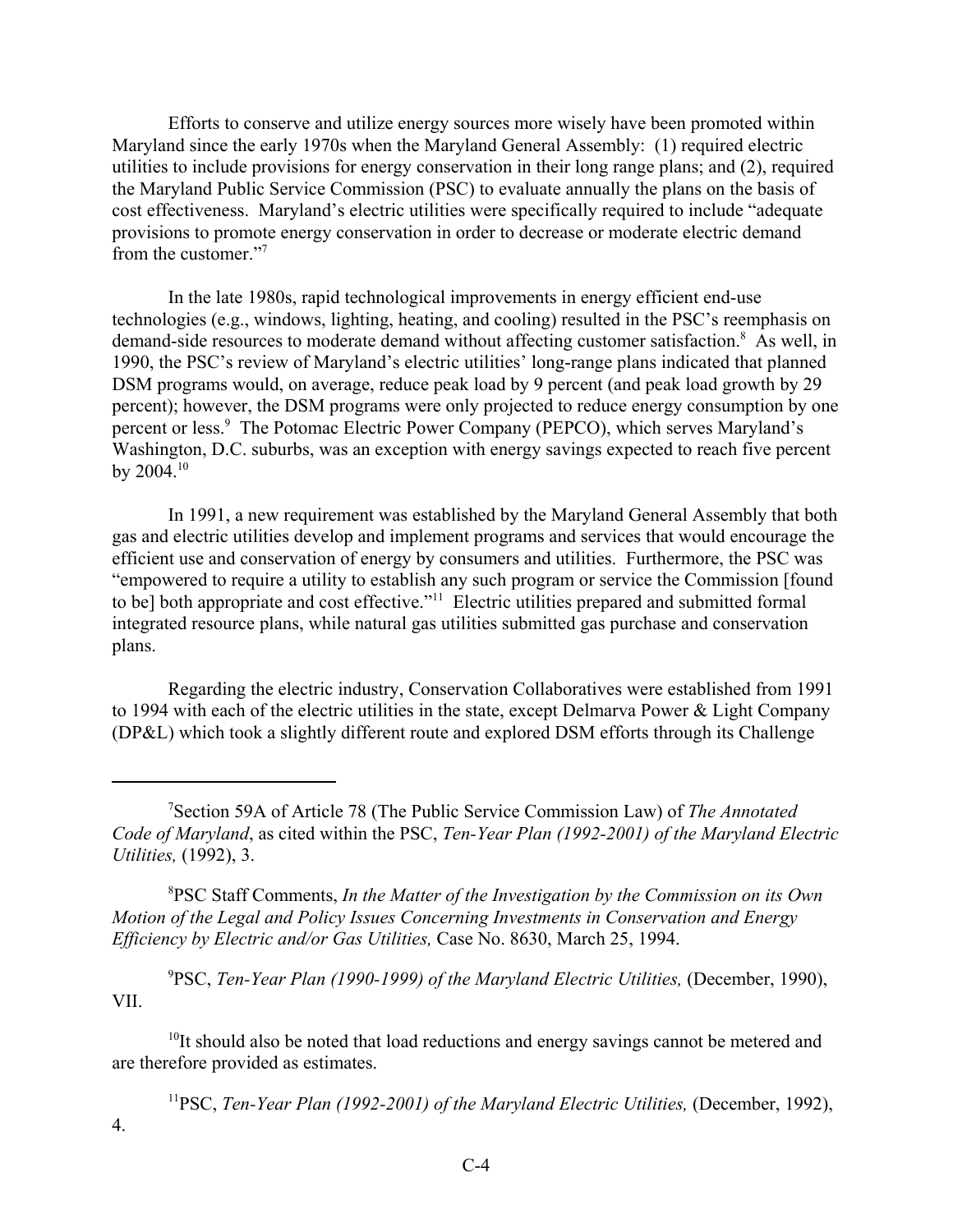2000 IRP process. The Conservation Collaboratives provided a forum for exchanging ideas in a cooperative environment.12 The collaborative process included Maryland agencies and interested customers, and was used to evaluate existing programs, design new programs, and determine changes within the programs to address structural and market barriers. A goal of the collaborative process was to find as many cost-effective energy conservation and DSM measures as possible, including rebates to individual customers, $<sup>13</sup>$  while providing all customer segments</sup> with an opportunity to participate.<sup>14</sup> In Maryland, utilities were compensated for lost revenues as well as provided with financial incentives for their conservation and DSM activities.

# **Implications of Technological Changes and Utility Industry Restructuring**

The natural gas and electric industries can be broadly examined according to three physical functions: production (or generation), long distance transmission (or transportation), and local distribution. Restructuring and technological developments are presented within this framework.

Regulatory changes to restructure the relevant markets were designed to encourage competitive entry in production, to provide equal access to the monopoly transmission facilities, and to unbundle essential services necessary to facilitate competitive entry into the market. Competitive entry permits new supply options that are often presented with lower associated costs. Restructuring at the wholesale level allowed transmission system access on a nondiscriminatory basis, among other things (facilitated by FERC Order No. 636 affecting the natural gas industry and Order Nos. 888 and 889 affecting the electric utility industry). Retail restructuring remains within the purview of the states, and movement towards retail open access has been uneven in the electric utility industry.

Technological changes within the electric industry gave rise to the possibility of new, low-cost options for the provision of electric power. The reduction in the size of plants needed to capture scale economies, along with the rise of new efficient modular generation technologies and low natural gas prices, established lower incremental costs associated with constructing and operating new generation facilities. The subsequent comparison of DSM programs and the new options in generation tended to weigh heavily in the favor of new capital projects. Programs designed to save energy contracted while energy supply sources expanded given the change in the economic paradigm.

Therefore, market restructuring within the natural gas and electric industries, as well the technological changes in electric generation, have resulted in the diminution of energy

<sup>12</sup> PSC, *Ten-Year Plan (1995-2004) of the Maryland Electric Utilities, (October, 1995),* II-9.

<sup>13</sup> Rebates have been a controversial aspect of DSM programs, especially with large industrial customers that present the argument that the costs of the rebate are spread amongst all customers within a class--or even between competitors--while the benefits of the rebate largely accrue to the program participants.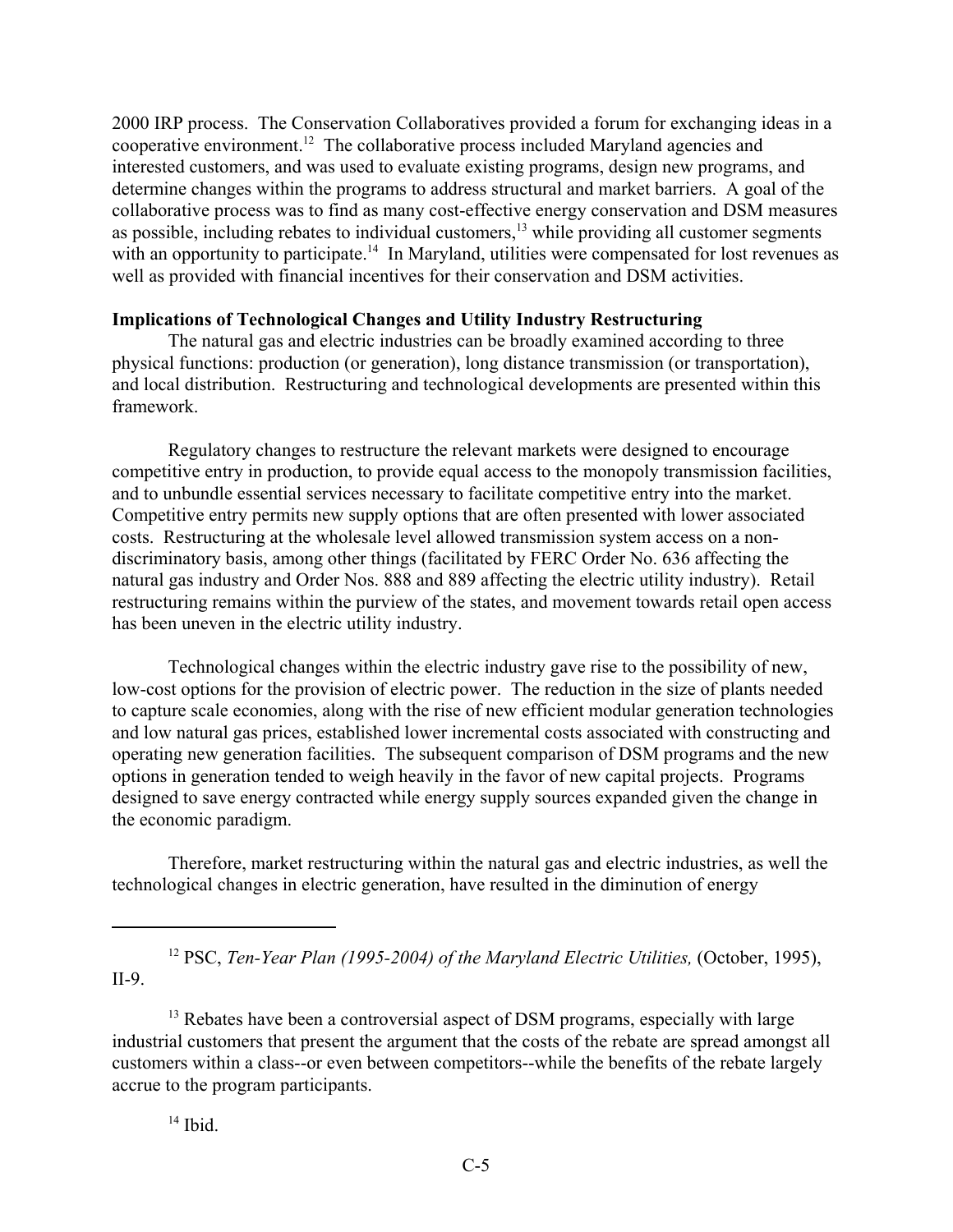conservation DSM programs, particularly conservation programs that are designed to reduce energy use. At each stage of market restructuring, new low-cost power options availed themselves to the utilities. Moreover, cost-effectiveness tests comparing the cost of energy conservation against these lower cost power supply options generally resulted in the DSM and energy conservation alternative being shown not to be cost-effective. In the face of new and cheaper supply options, it often became less costly for the utility to increase, rather than reduce, generation given that the marginal cost of new generation is below the embedded cost associated with the older, depreciated, existing power plants.

Market restructuring efforts in both the natural gas and electric industry began at the wholesale level and focused on transmission. Restructuring efforts occurred first in the natural gas industry. In 1992, the Federal Energy Regulatory Commission (FERC) restructured wholesale natural gas pipeline service (Order 636). As a result, the owners of the pipeline system that provided transportation services were required to provide equal rates and terms for the transmission service, as well as for the resale of natural gas (i.e., non-discrimination). The wholesale gas market was consequentially open to new entrants who could provide services at lower rates.

Similar federal activity occurred within the electric industry in 1992 and 1996. The Energy Policy Act of 1992 expanded the FERC's authority to order mandatory wholesale transmission service, and in 1996 the FERC opened wholesale power sales to competition (Order Nos. 888 and 889). The actions promoted wholesale competition by limiting the control utilities held over transmission facilities and thus allowed competitors to avail themselves of the transmission system on an equal basis. Wholesale customers were, therefore, provided with new, potentially lower-cost power supply options.

As a result of competition among wholesalers, the utility no longer compared the costeffectiveness of DSM programs solely to the construction of new power plants. Wholesale competition provided the utilities with alternative supply resources at potentially lower cost. Therefore, the cost effectiveness of DSM programs had to be compared to these newly available, lower-priced generation resources. To the extent that these new supply options were implemented, the economic effectiveness of DSM programs were constrained and reduced.

Retail restructuring efforts began first in the natural gas market in February of 1995 when the PSC and Maryland's three largest gas distribution companies (LDCs): Baltimore Gas & Electric (BGE), Washington Gas Light, and Columbia Gas of Maryland, conducted roundtable processes to unbundle services and implement restructuring within the retail gas market. Natural gas customer choice that allowed commercial and industrial customers the option of choosing their gas supplier was established in August 1995. Currently, all commercial and industrial customers served by these LDCs and over 80 percent of the state's residential customers can choose their gas supplier.<sup>15</sup>

<sup>15</sup>EIA, *Status of Natural Gas Residential Choice Programs by State as of March 2000: Retail Unbundling - Maryland*, Available:

http://www.eia.doe.gov/oil\_gas/natural\_gas/restructure/state/md.html (September 15, 2001)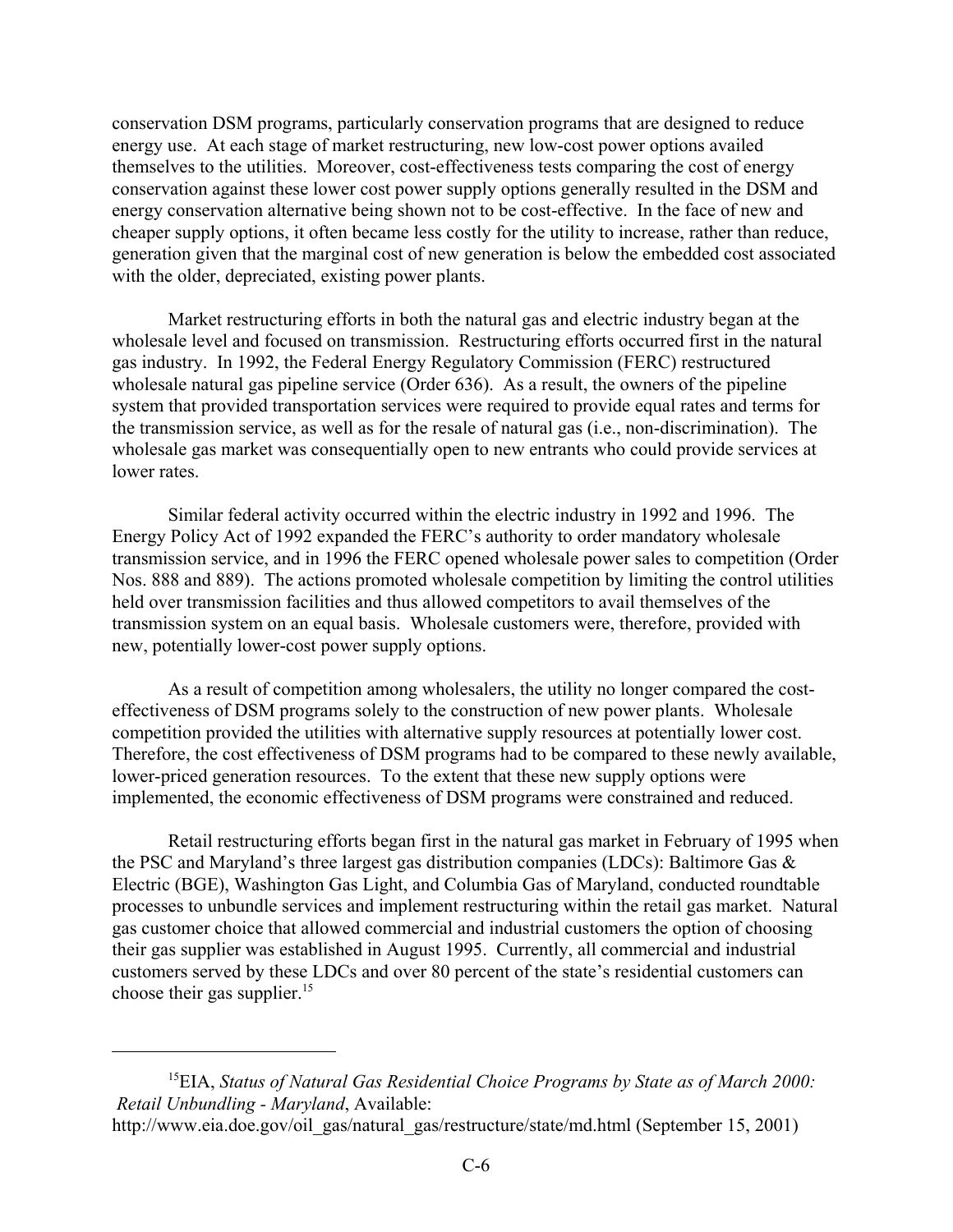Initial investigations into the role that retail competition could play within Maryland's electric markets were conducted in 1996 by the Maryland PSC (Case No. 8738). Three years later, in 1999, The Electric Customer Choice and Competition Act (The Act) was ratified and retail electric competition was launched within the State of Maryland. One requirement of The Act was that utilities sell-off or transfer their power plants to unregulated subsidiaries or unaffiliated entities. Local utilities would continue to provide transmission, distribution, and certain other services, while it was envisioned that end-users would purchase electricity from competing generators at various rates and in different packages.

The Maryland utilities consequently have embarked on selling their generation assets or transferring these assets to unregulated subsidies; as a result, the regulated portion of the utility now consists of the "wires" portion of the old companies: their transmission and distribution systems. The "wires" portion of the utilities now forms the sole basis of any comparison of costeffectiveness with respect to DSM programs. The bulk of the costs associated with providing and delivering power to an end-user, however, stems from the generation of power. With the elimination of the generation functions from regulation, the PSC no longer determines the need for additional supply resources as was the case prior to implementation of restructuring, and therefore, the relevance and comparison of DSM programs within an integrated resource planning process is limited.

# **Current DSM Activities**

Utility-sponsored DSM and energy conservation plays less of a role now than in the recent past due to changing regulatory policies, current market conditions, and technological innovations. DSM efforts in large part continue to exist in the form of electric load management programs. Most of the natural gas and electric distribution companies continue to provide conservation and energy efficiency information in newsletters, brochures, and on company websites. The section below discusses recent Maryland developments in electric conservation and energy efficiency programs.

#### *DSM Working Group*

During the transition to a restructured electric utility industry in the state, the role of electric DSM programs was taken up by the PSC when assembling the DSM Working Group. The PSC recognized the possibility of significant market barriers, particularly for the residential and small commercial customers, and that a public benefit funding (PBF) charges may have to be incorporated within customer rates to facilitate energy conservation and DSM programs.<sup>16</sup> A "PBF charge" is a charge paid by customers in proportion to their usage or through another assessment mechanism. PBF charges are generally measured in mills, i.e., tenths-of-a-cent. The DSM Working Group arrived at a consensus on two points: (1) "that DSM conservation programs, as they are presently justified, administered by regulated utilities and funded by ratepayers, should not be continued in a deregulated electric energy market,"<sup>17</sup> and (2) that future proposals to determine appropriate and cost-effective conservation programs should be

16PSC, *Report on Energy Efficiency and Conservation Programs*, (February 2001), 14.

<sup>17</sup>PSC, Hearing Examiners Division - Final Report Concerning the Generic Electric Industry Restructuring Roundtable. Case No. 8738, May 3, 1999, DSM-2.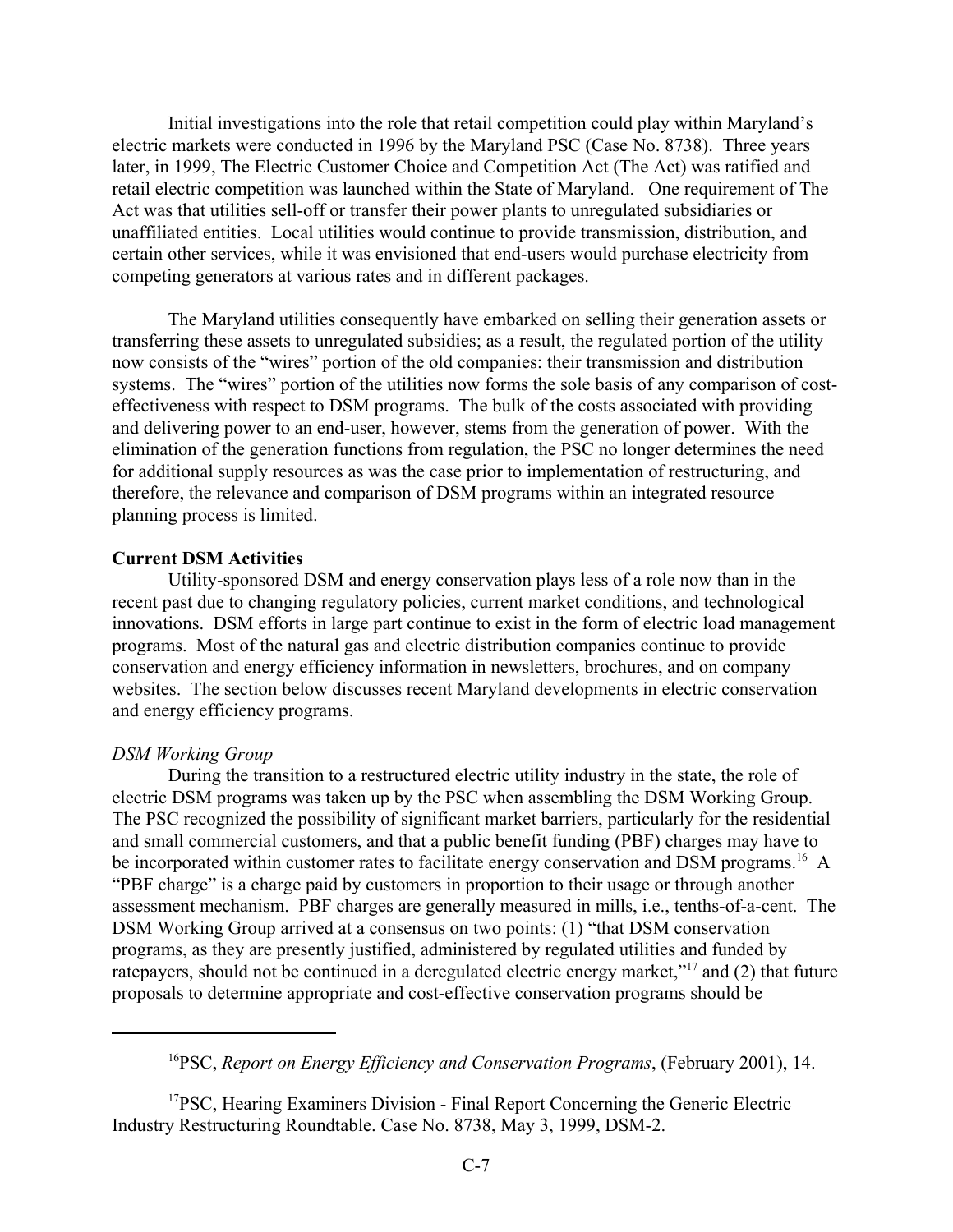considered. The DSM Working Group also concluded that existing direct load control programs, such as air conditioner cycling, should continue to be operated by the electric utilities.

# *The Act*

The Electric Customer Choice and Competition Act of 1999 states that the Maryland PSC shall ensure that the adoption of electric choice "does not adversely impact the continuation of cost-effective energy conservation and efficiency programs."18 The Act further required the PSC to offer a report to the General Assembly on the status of programs designed to encourage and promote the efficient use and conservation of energy, and recommend an appropriate funding level. Impacts on state employment levels, the environment, rates, and cost-effectiveness were also to be considered within the report. The findings of the PSC report are summarized later in this section.

# *Settlement Process*

In 1999, the four investor-owned electric utilities in the state (BGE, PEPCO, Delmarva Power and Light, and Potomac Edison) reached settlement agreements with the PSC with respect to industry restructuring. The settlement agreements conformed with the Act, expedited competitive access, capped rates, provided for standard offer service, and created provisions for the utilities to recapture stranded costs. Standard-offer service is provided to customers that choose not to pursue service from an alternative provider. Stranded costs are utility costs which would be recoverable under regulation, but not within a competitive marketplace.<sup>19</sup> BGE and Potomac Edison, moreover, both agreed to a non-bypassable surcharge on residential customers of up to one mill per kilowatt-hour. The surcharge would fund conservation, renewable resources, and technical assistance programs. To date, that surcharge, and the programs that might be funded with that surcharge, have not been implemented.

The historic DSM surcharge implemented within a regulated utility setting have also been terminated for BGE and PEPCO, but will continue to be collected through 2003 within standard offer service rates.<sup>20</sup> Delmarva Power and Light's DSM surcharge will continue through May of  $2002.<sup>21</sup>$ 

20PSC, *Report on Energy Efficiency and Conservation Programs*, (February 2001), 25.

 $^{21}$ Ibid.

<sup>18</sup>Maryland General Assembly, Senate, 1999 Regular Session, Senate Bill 300, The Electric Customer Choice and Competition Act, April 8, 1999, 7-211(b)(3), Available: http://mlis.state.md.us/1999rs/billfile/sb0300.htm (August 21, 2001).

<sup>&</sup>lt;sup>19</sup>These higher or "uneconomic" regulated utility costs which become "stranded" with the initiation of competition, can include the cost of uneconomic long-term power purchase contracts that the utility may have entered into long ago, and certain regulatory assets. The PSC verified that these costs were legitimate and prudently incurred under regulation, consequently, within Maryland the utilities have an opportunity to recover a level of stranded costs over a specific period of time.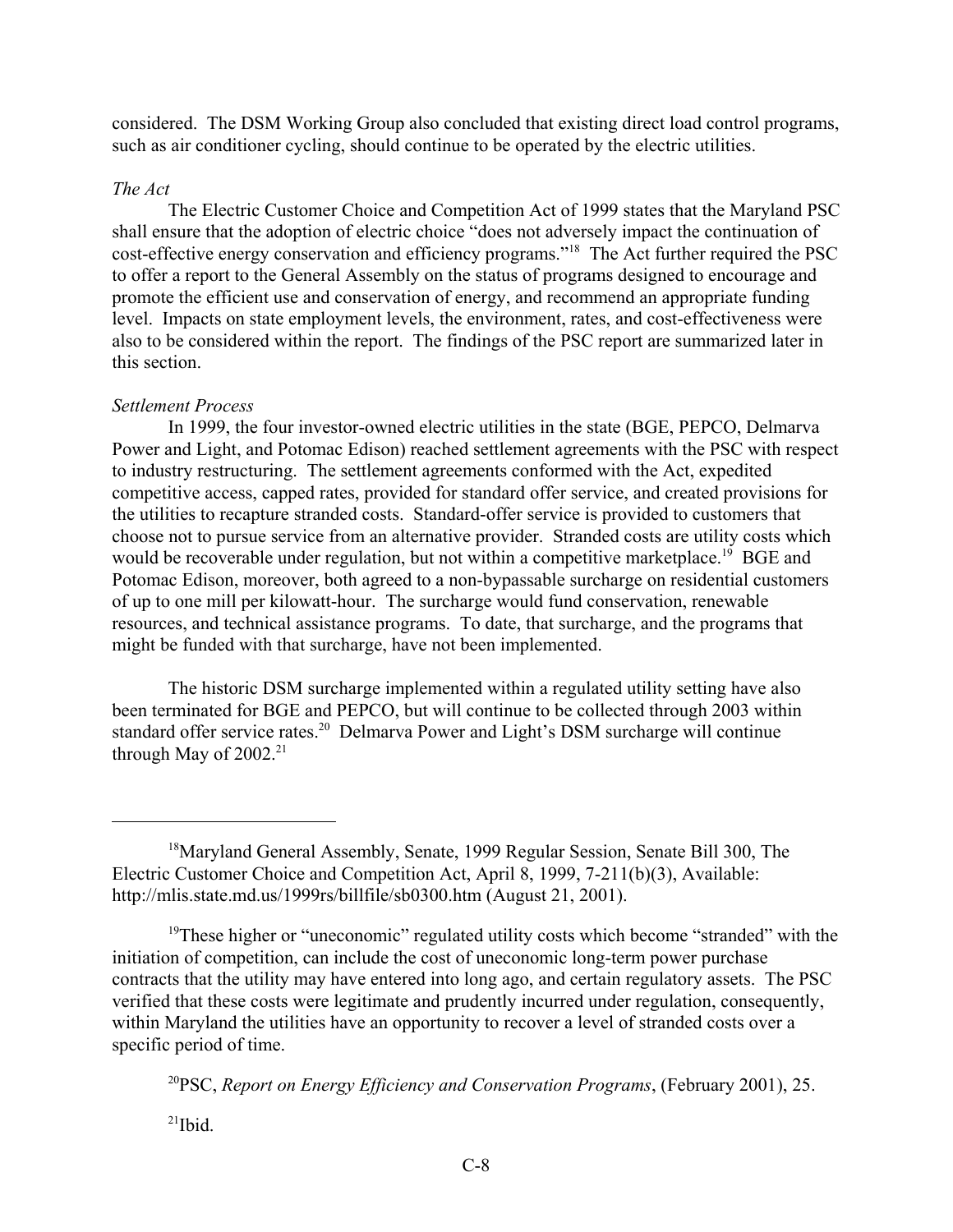## *Commission Working Groups & Report Associated with Restructuring*

The PSC generated a report on the current status of programs designed to encourage and promote the efficient use and conservation of energy as required under The Act. PSC staff initially requested program proposals from interested parties. Staff's opinion regarding these proposals was that "the compilation [had] not achieved its purpose and an alternative strategy should be considered and adopted by the Commission."<sup>22</sup> It is noted that several participants in the process, including the Northeast Energy Efficiency Partnership (NEEP) in concert with the Maryland Energy Administration, the Department of Natural Resources, and the Public Service Commission staff (in its final report), each recommended program approaches to promote energy efficiency and conservation in Maryland.

#### *Legislation*

Maryland has also enacted the Maryland Clean Energy Incentive Act, which provides tax incentives to state citizens for the purchase of energy efficient vehicles, equipment, and appliances, along with incentives related to renewable energy. With respect to energy efficient equipment, the law provides full or partial sales tax exemptions for electric and hybrid vehicles, high-efficiency HVAC equipment, fuel cells used in buildings to generate heat and electricity, and energy efficient appliances that carry the Energy Star label.<sup>23</sup>

Additionally, the Income Tax Credit for Green Buildings provides a tax credit for buildings that meet certain "green" criteria, including a specified level of energy efficiency, as well as tax credits for solar photovoltaics, wind turbines, and fuel cells associated with these buildings.

## *Maryland Green Buildings Council*

On March 13, 2001, Governor Glendening established by Executive Order, the Maryland Green Buildings Council, in part, to develop the High Efficiency Green Buildings Program to utilize "energy efficiency and environmentally responsible approaches in the design, construction, operations, maintenance, and deconstruction of all new and, to the extent possible, existing state-owned and leased facilities."<sup>24</sup> An additional responsibility of the standing council is to "consider additional state energy efficiency, energy production and sustainability issues and policies."25

 $^{25}$ Ibid., Section B,  $(6)$ ,  $(b)$ .

 $2^{2}PSC$ , Comments and Exhibits of the Staff of the Public Service Commission of Maryland, Case No. 8738, October 18, 2000, 2.

 $^{23}$ Maryland General Assembly, Maryland Clean Energy Incentive Act, Available: http://mlis.state.md.us/2000rs/billfile/hb0020.htm, (September 20, 2001)

 $^{24}$ Governor of Maryland – Parris N. Glendening, State of Maryland Executive Orders and Proclamations – 2001, Executive Order 01.01.2001.02: Sustaining Maryland's Future with Clean Power, Green Buildings and Energy Efficiency, March 13, 2001, Section B, (1).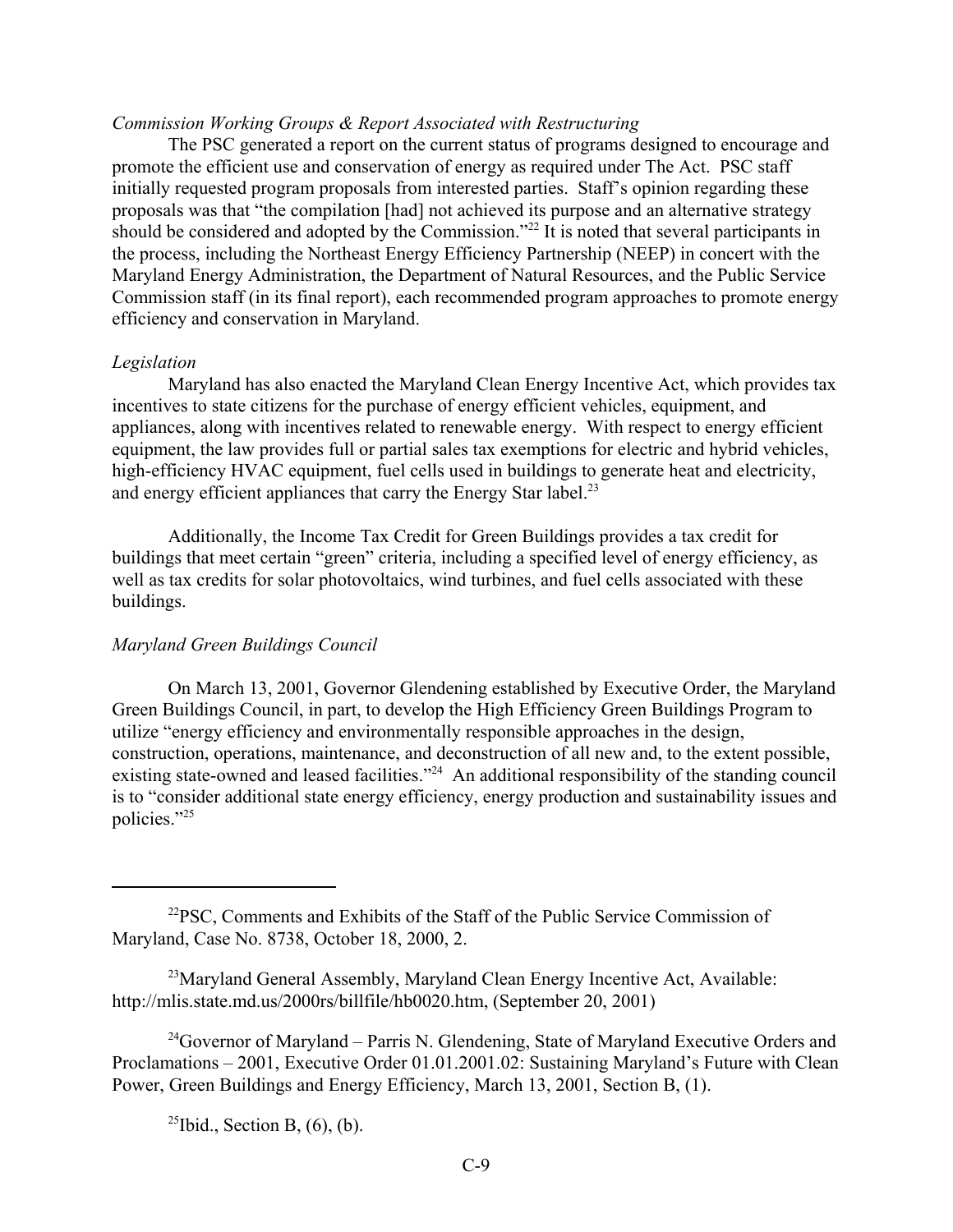## *Energy Conservation and Efficiency Task Force*

On June 1, 2001, Governor Glendening created by Executive Order, the Task Force on Energy Conservation and Efficiency to take up and re-address energy conservation and energy efficiency efforts within the State of Maryland. The Task Force is to provide a report to the Governor which in part would be designed to provide the basis for developing and establishing a set of programs that save energy, address market barriers, and transform markets.

### *Market Participants*

Utility industry restructuring has provided a fillip for the development of energy service companies (ESCOs) that operate to reduce energy consumption for, generally, the larger commercial and industrial facilities. ESCOs can deliver energy improvements by incorporating particular products or services (e.g., high-efficiency lighting or HVAC) within the physical plant of these firms. The dollar value of the resulting energy savings are traditionally split between the two parties. ESCOs, like all businesses, strive to capture the largest profits by targeting particular market segments. Some utilities have also created subsidiaries that operate as ESCOs, benefitting from the experience gained while running the utility-sponsored DSM programs. Concern exists regarding the private market's ability to provide energy savings to small commercial and residential customers.

### **DSM and Electric Efficiency Efforts in Other States**

Twenty-four states and the District of Columbia have either restructured their state's electric industries via legislation or, in the case of New York, with the issuance of a comprehensive regulatory order.<sup>26</sup> California was an early leader in introducing retail restructuring in 1996. Currently, Maryland is one of the states that is in the process of restructuring its electric industry. However, despite the restructuring efforts within almost half the states, the other (26) states have not actually carried out similar structural changes, and, accordingly, the electric utilities within these states are still required to consider demand-side management (DSM) programs as part of the integrated resource planning process.<sup>27</sup>

Electric utility-sponsored energy efficiency efforts have involved all electric utilities, whether they are investor owned, publicly owned, cooperatively run, or federally-managed. In 1997, the Department of Energy's Energy Information Administration (EIA) reported that "the future of electric utility sponsored energy efficiency programs is uncertain due to competition.... [where] a utility would have little incentive to reduce energy sales."<sup>28</sup> At the same time, fewer of

28EIA, *U.S. Electric Utility Demand-Side Management 1996*, Document No. DOE/EIA-0589(96), (Washington, D.C.: GPO, 1997), 7. Hereafter referred to as *U.S. Electric Utility DSM.*

 $^{26}$ EIA, "Status of State Electric Industry Restructuring Activity as of September 2001," Available: http://www.eia.doe.gov/cneaf/electricity/chg\_str/regmap.html (September 23, 2001)

 $27A$  majority of the remaining states have commission or legislative investigations ongoing regarding restructuring. The recent supply shortages and drastic price increases in California have seriously suppressed the interest of many of theses states to continue forward with introduction retail competition.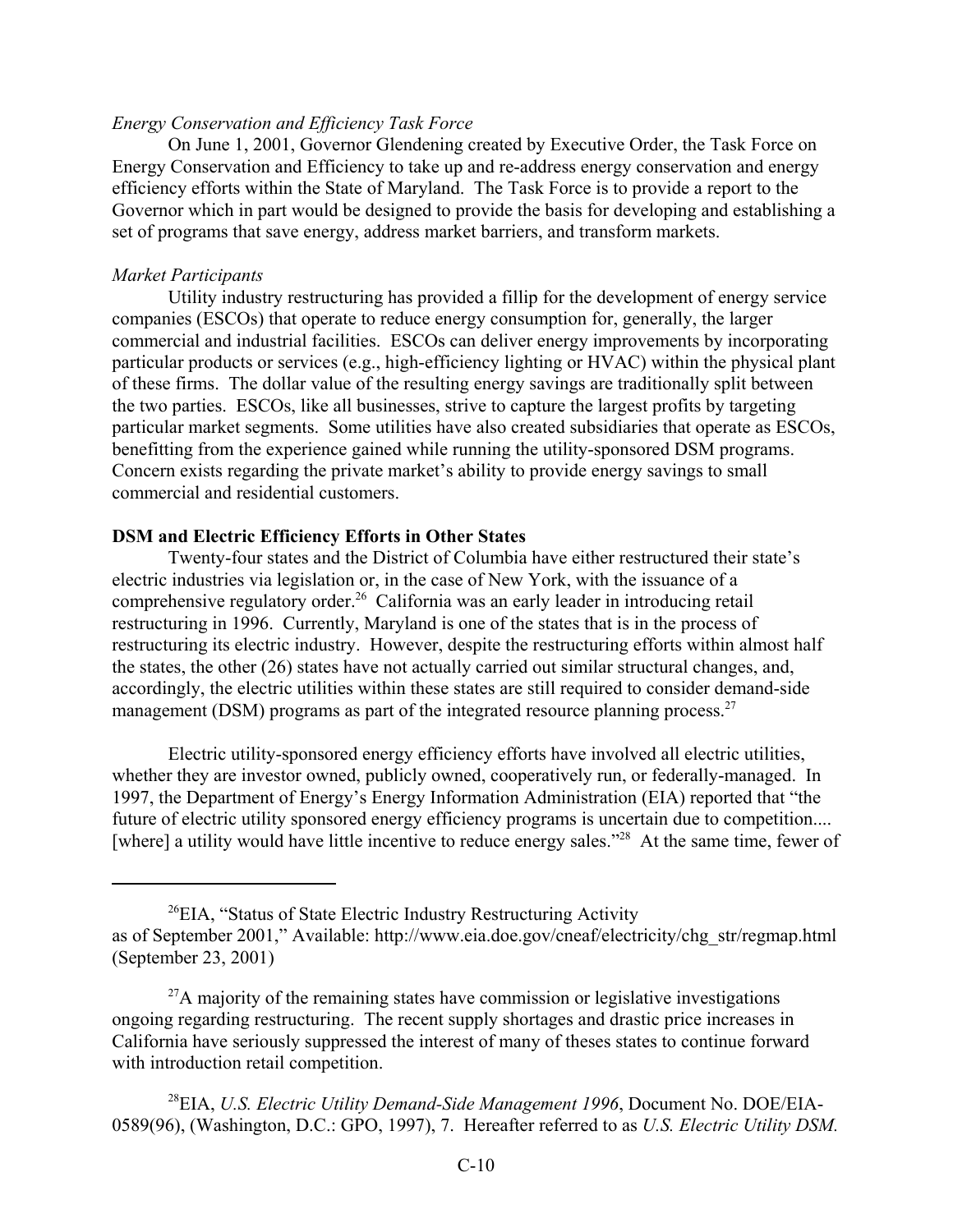the large utilities reported having DSM programs to the EIA. Decreases in the number of utilities having DSM programs were initially two percent per year in 1996 and 1997, but drops in participation increased to 9 percent in 1998, and ten percent in 1999.<sup>29</sup>

The large utilities offered the majority of the DSM programs, and of the large electric utilities, the investor-owned utilities (IOUs) achieved the bulk of the resulting energy savings, as shown in Table 2, below.

| Federal<br><b>U.S. Total</b> | 5,911<br>57,421 | 6,452<br>61,842 | 6,910<br>56,406 | 1,713<br>49,167 | 1,742<br>50,563 |
|------------------------------|-----------------|-----------------|-----------------|-----------------|-----------------|
| Cooperative                  | 230             | 523             | 622             | $51*$           | 578             |
| <b>Publicly Owned</b>        | 3,218           | 4,486           | 4,298           | 4,130           | 4,540           |
| <b>Investor Owned</b>        | 48,060          | 50,382          | 44,576          | 43,273          | 43,704          |
|                              | 1995            | 1996            | 1997            | 1998            | 1999            |

**Table 2. U.S. Electric Utility DSM Program Energy Savings by Class of Ownership, 1995 Through 1999 (Million Kilowatt hours)**

Notes: Totals may not equal sum of components because of independent rounding.

\* The apparently anomalous 1998 energy savings figure for electric cooperatives is as provided by EIA and no explanation or reason for the value of this figure is available.

Source: Energy Information Administration, Form EIA-861, "Annual Electric Utility Report." As reported within the EIA's "Electric Utility Demand Side Management 1999 Executive Summary," Table 2.

The 1998 and 1999 data in Table 2 are provided for electric utilities with sales greater than or equal to 150,000 megawatt hours (MWh); in the prior years, utilities with sales greater than or equal to120,000 MWh are included. IOUs accounted for 86.4 percent of the energy savings in 1999; publically owned utilities accounted for 9 percent; cooperatives, 1.1 percent; and federally owned utilities, 3.4 percent. In 1999, annual electric sales were 3,312 billion kilowatt-hours, and energy savings from the large electric utilities increased to 50.6 million kilowatt-hours; thus representing 1.5 percent of the annual electric sales.<sup>30</sup> Energy conservation

<sup>29</sup>EIA, *U.S. Electric Utility DSM 1995; U.S. Electric Utility DSM 1996, and U.S. Electric Utility DSM 1997 through 1999 Executive Summaries.* 

<sup>30</sup>Calculated from EIA, *U.S. Electric Utility DSM 1999 Executive Summary*, Table 2., Available: http://www.eia.doe.gov/cneaf/electricity/dsm99/dsm\_sum99.html (September 24, 2001)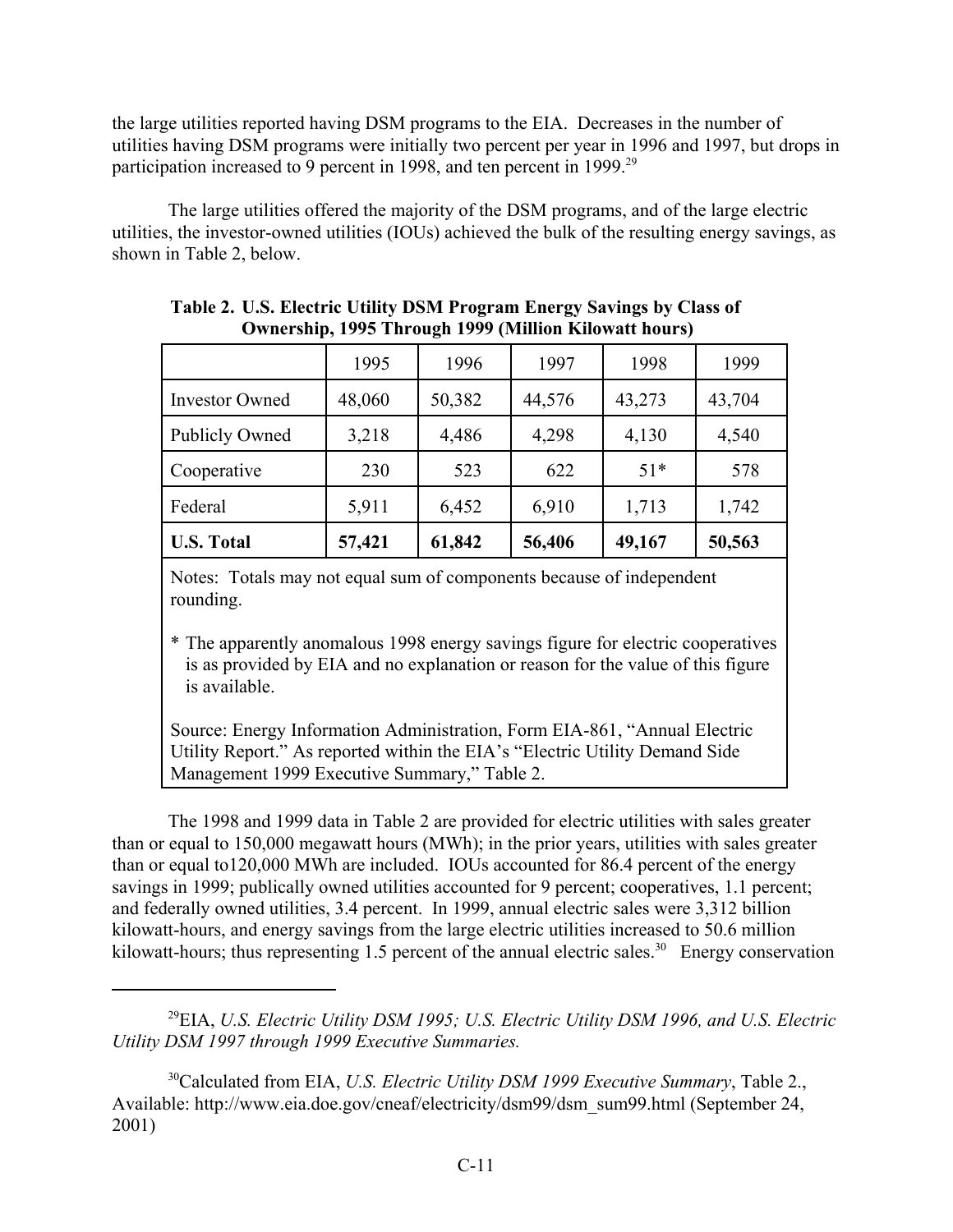and energy efficiency programs accounted for over 98 percent of this energy savings; load management programs provided the remainder.<sup>31</sup>

Between 1990 and 1997, both energy savings and peak load reductions attributable to utility-run DSM programs were expanding on a national level. Energy savings increased due to growing utility participation rates and an expansion of DSM programs. Energy savings continued to increase even in the late 1990's when the large utilities began to withdraw from offering DSM programs. This was in part due to increasing participation rates within the established programs that were still available to established service customers. Table 3 shows a general decrease in energy savings and peak load reductions attributable to DSM programs. However, it should be noted that the decline in energy savings can partially be explained by new definition and classification of large electric utilities (120,000 MWh to 150,000 MWh of sales in 1998 and 1999). Table 3 also indicates that the cost of energy savings on a dollar per megawatthour basis was declining over the relevant time period, suggesting that the remaining programs had greater financial viability.

<sup>31</sup>Calculated from EIA, *U.S. Electric Utility DSM 1999 Executive Summary*, Table 3.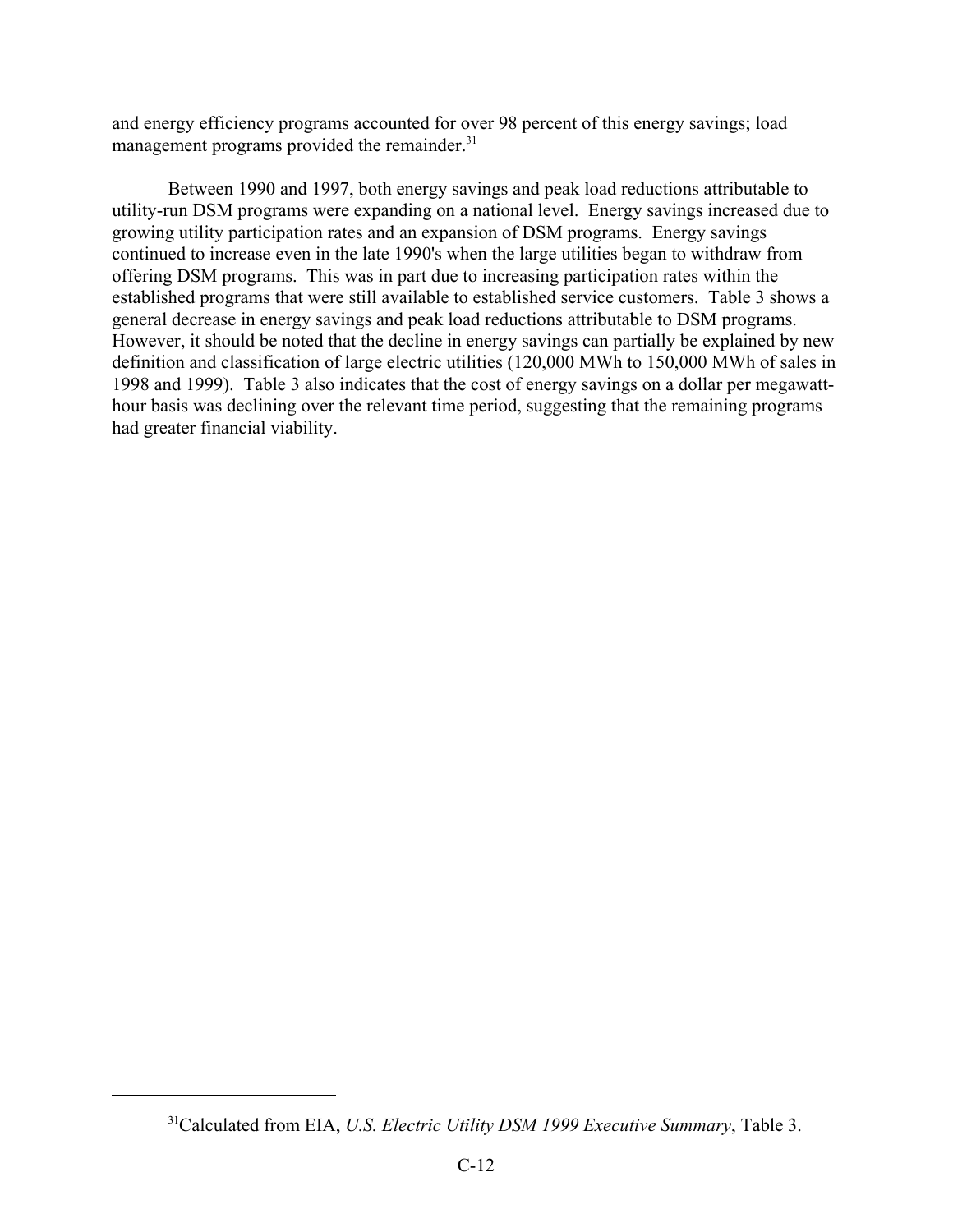|                                                                | 1995      | 1996      | 1997      | 1998      | 1999      |
|----------------------------------------------------------------|-----------|-----------|-----------|-----------|-----------|
| <b>Energy Savings</b><br>(million KWh)                         | 57,421    | 61,842    | 56,406    | 49,167    | 50,563    |
| <b>Actual Peak</b><br><b>Load Reductions</b><br>(megawatts)    | 29,561    | 29,893    | 25,284    | 27,231    | 26,455    |
| <b>Potential Peak</b><br><b>Load Reductions</b><br>(megawatts) | 47,029    | 48,344    | 41,237    | 41,430    | 43,570    |
| Cost in 1999\$<br>(thousand<br>dollars)                        | 2,269,715 | 1,817,675 | 1,593,810 | 1,401,232 | 1,423,644 |
| Cost of Energy<br>Savings<br>(\$ per MWh)                      | 39.53     | 29.39     | 28.26     | 28.50     | 28.16     |

**Table 3. U.S. Electric Energy DSM Savings, Actual and Potential Peak Load Reductions, Cost and Cost per KWh in Real 1999 Dollars**

Data for 1998 and 1999 are provided for electric utilities with sales to ultimate consumers or sales for resale greater than or equal to 150,000 megawatt hours; the prior years' data are for utilities with sales of 120,000 MWh or more. Totals may not equal sum of components because of independent rounding.

Source: EIA, Form EIA-861, "Annual Electric Utility Report." As reported within the EIA's "Electric Utility Demand Side Management 1999 Executive Summary," Table 1.

Table 4, below, presents the total number of utilities involved in DSM/energy efficiency programs for the last year for which the EIA conducted the relevant analysis: 1996. The DSM/ energy efficiency programs are described by program type and include the residential, commercial, and industrial sectors. Utilities conducted various analyses to compile a list of potentially useful DSM programs, and determined the cost-effectiveness of the programs using diverse screening methods and company-specific assumptions. Programs continue to be monitored and evaluated, and Table 4 provides guidance into the types of utility-run DSM programs that have been successful throughout the U.S.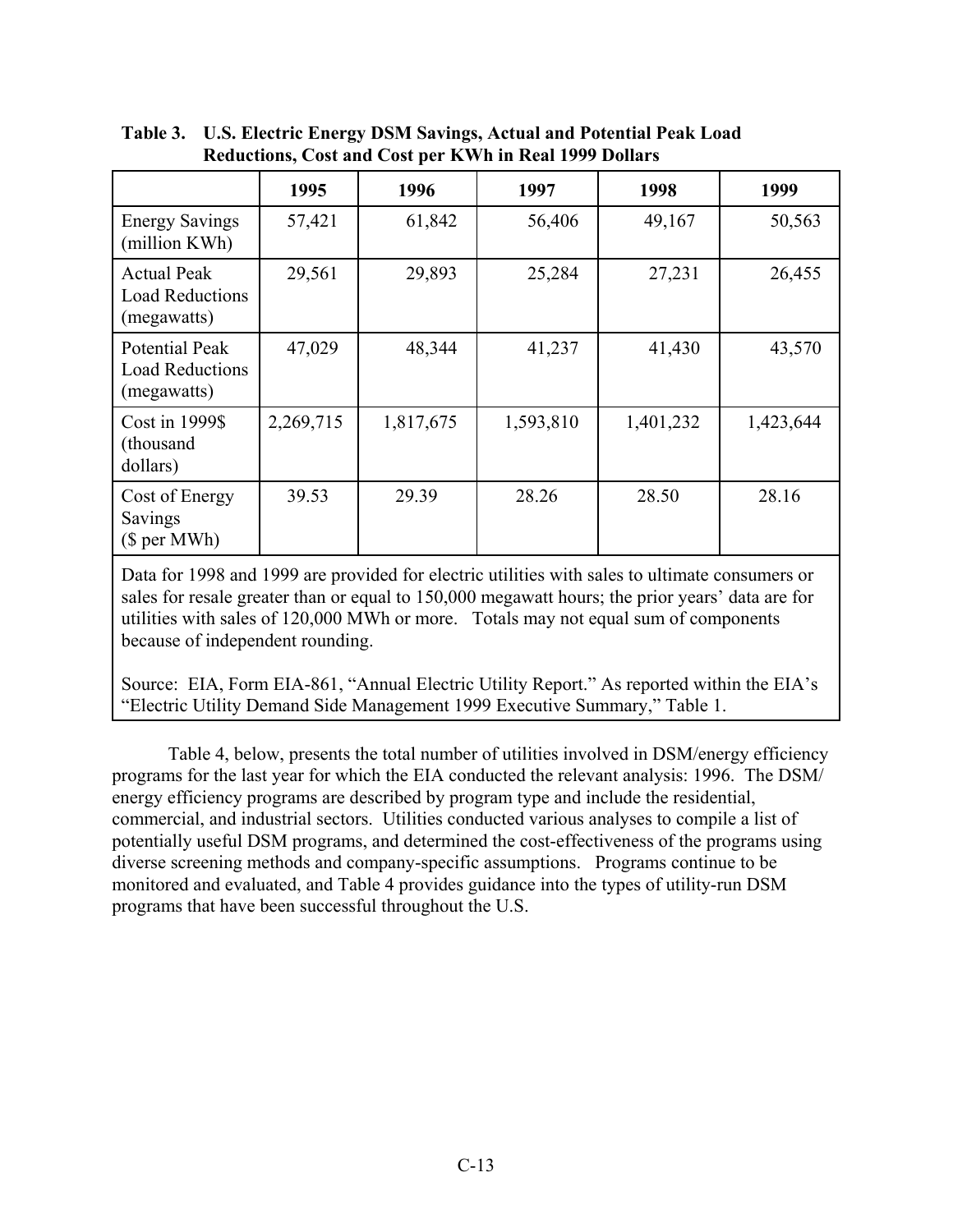|                               | Sectors     |            |            |
|-------------------------------|-------------|------------|------------|
| <b>ITEM</b>                   | Residential | Commercial | Industrial |
| <b>End Uses</b>               |             |            |            |
| Heating System                | 278         | 195        | 107        |
| Cooling Systems               | 274         | 217        | 130        |
| Water Heating                 | 292         | 159        | 101        |
|                               | 181         | 214        | 181        |
| Building Shell                | 192         | 128        | 86         |
| New Construction              | 207         | 132        | 93         |
|                               | 130         | 65         | 42         |
|                               |             | 143        | 164        |
| Process Heat                  |             | 47         | 80         |
|                               |             | 9          | 22         |
| Other Systems                 | 15          | 22         | 27         |
| <b>Program Types</b>          |             |            |            |
| Energy Audits                 | 303         | 263        | 198        |
| Rebates                       | 256         | 196        | 133        |
|                               | 138         | 91         | 62         |
| Other Incentives <sup>1</sup> | 83          | 69         | 63         |
| Other Programs                | 50          | 47         | 45         |

# **Table 4. Number of U.S. Electric Utilities with DSM Energy Efficiency Programs by End Uses and Program Types by Sector, 1996**

 $\mathcal{L}_\text{max}$ <sup>1</sup> This category reflects programs that offer cash or noncash awards to electric energy efficiency deliverers, such as appliance and equipment dealers, building contractors, and architectural and engineering firms that encourage consumer participation in a demand-side management program and adoption of recommended measures.

Notes: Data represent the total number of electric utilities that focus energy efficiency activities on specific end uses and program types.

Source: Energy Information Administration, Form EIA-861, "Annual Electric Utility Report." As the data is presented within EIA, *U.S. Electric Utility Demand-Side Management 1996*, Document No. DOE/EIA-0589(96), (Washington, D.C.: GPO, 1997), Table 4.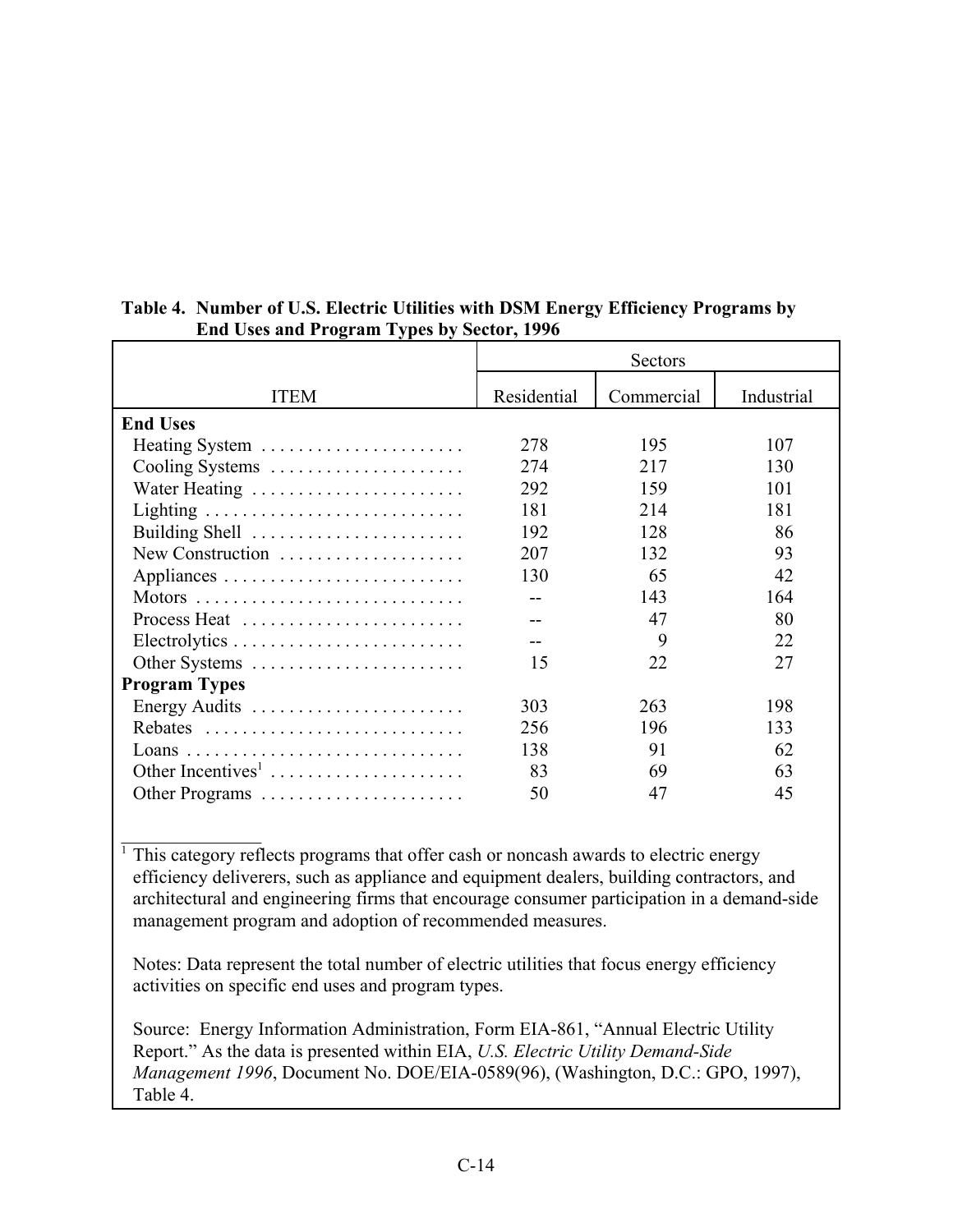In 1996, most utilities reported having more energy efficiency programs for residential customers than for the commercial and industrial sectors. However, the commercial sector programs resulted in the highest energy savings (47 percent of the total) followed by the residential sector, 33 percent; industrial, 17 percent; and other miscellaneous programs (3 percent). These results are quantified in Table 5, below. One interpretation of these data is that the commercial and industrial sector programs produce a larger amount of energy savings per application due to scale economies.

**Table 5. U.S. Electric Utility DSM Program Energy Savings by Sector, 1995 and 1996**  (Million Kilowatt Hours)

| Sector                                                                                        | 1995   | 1996   |
|-----------------------------------------------------------------------------------------------|--------|--------|
|                                                                                               | 20,253 | 20,585 |
|                                                                                               | 26,187 | 29,186 |
|                                                                                               | 9,620  | 10,493 |
|                                                                                               | 1,360  | 1,578  |
| $ $ U.S. Total $\ldots \ldots \ldots \ldots \ldots \ldots \ldots \ldots \ldots \ldots \ldots$ | 57,421 | 61,842 |

Notes: • Data are provided for electric utilities with sales to ultimate consumers or sales for resale greater than or equal to 120,000 megawatt hours. • Totals may not equal sum of components because of independent rounding.

Source: Energy Information Administration, Form EIA-861, "Annual Electric Utility Report." As the data is presented within EIA, *U.S. Electric Utility Demand-Side Management 1996*, Document No. DOE/EIA-0589(96), (Washington, D.C.: GPO, 1997), Table 5.

Efforts to secure electric energy savings within the 24 states implementing retail restructuring programs are being undertaken in most of the states via a Public Benefit Funds (PBF) charge. One favorable aspect of the PBF is that it can be collected by the regulated "wires" company as a nonbypassable charge. PBFs are used to fund not only a variety of energy efficiency programs, but also other programs including renewable energy, low income customer assistance, and research and development.

For use as a comparison between the states, Table 6, below, presents in four columns the PBF information for 16 states.<sup>32</sup> Other states do not necessarily preclude commercial and/or industrial sector involvement. In Table 6, the first two columns introduce the total budget allocations for public benefit funds and each state's total mills per kWh charge. The next two columns, presented in bold and labeled under the heading "Energy Efficiency Program Sector Funding," provides both the funding allocations assigned directly to energy efficiency programs and, as well, what the comparable mills per kWh charge would be solely for the portion of the PBF delegated for use in energy efficiency programs.

<sup>&</sup>lt;sup>32</sup>Legislation enacted in New Mexico and Washington, D.C. provide for PBFs (1.1 mills and 0.8 mills, respectively) with allocations to energy efficiency to be determined; moreover, the states of Nevada, New Hampshire, and Texas are considering PBF programs.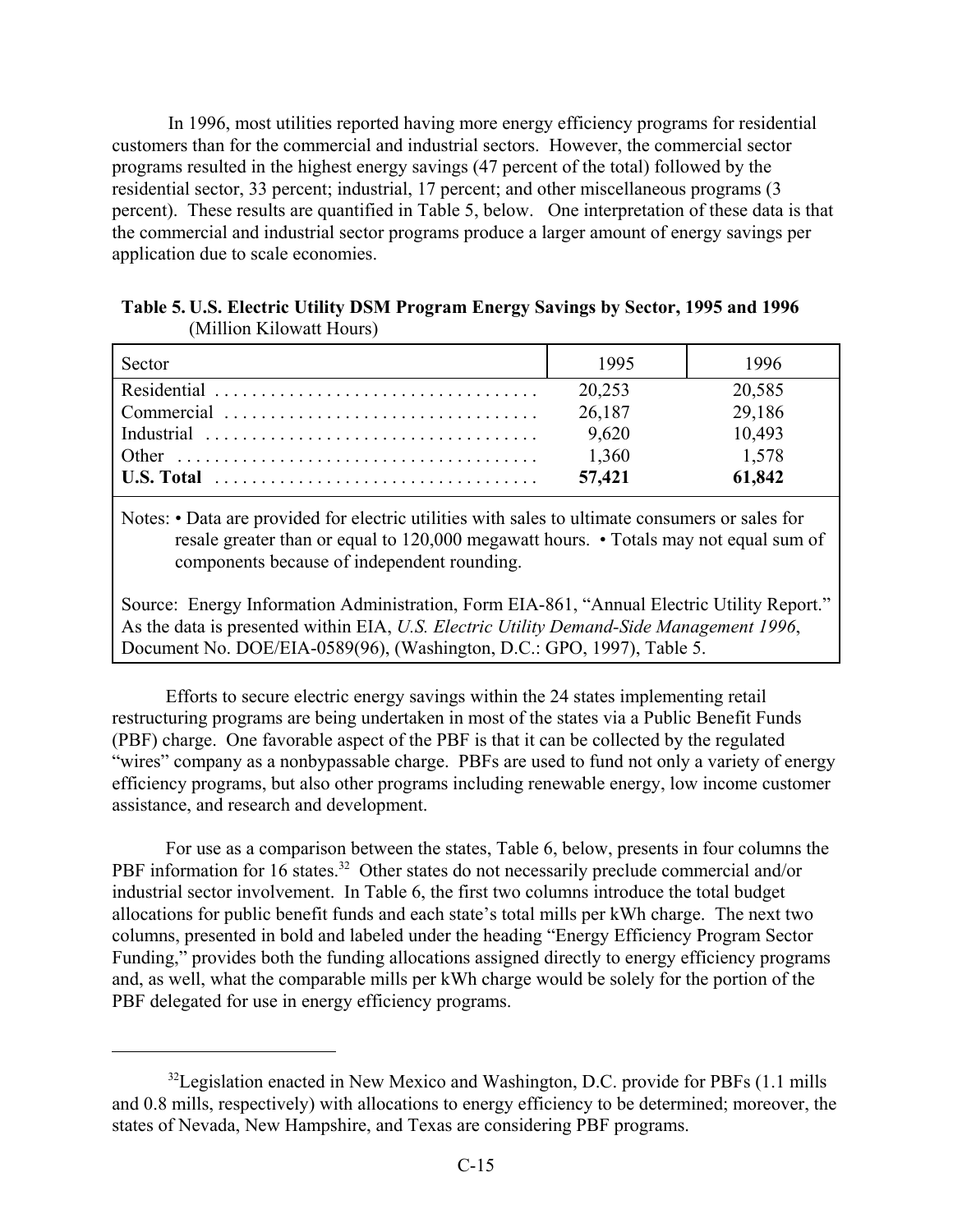Of the 16 states implementing a mills per kWh charge to fund energy efficiency programs, a charge of approximately one mill per kWh is roughly the median for states that have implemented such programs. A one mill per kWh charge is within the band of funding level surcharges provided for within the mid-Atlantic states of Delaware, New Jersey, New York, and Pennsylvania. As noted in the table, the full New Jersey SBC funding level is \$235 million (3.6 mills per kWh). About half of the New Jersey amount is to be used to pay for prior incurred costs and one-half on new energy efficiency programs.<sup>33</sup> New York figures, moreover, do not include approximately \$100 million per year of energy efficiency under government and power authority programs that would roughly increase allocations by another mill per kWh.

<sup>33</sup>Cherie Gregoire, Valerie S. Milonovich, and Jay Spoor, *State-by-State Restructuring Public Benefits Programs, Interim Report*, prepared be the New York State Energy Research and Development Authority, Energy Analysis Program, (New York: NYSERDA, 2000), 35.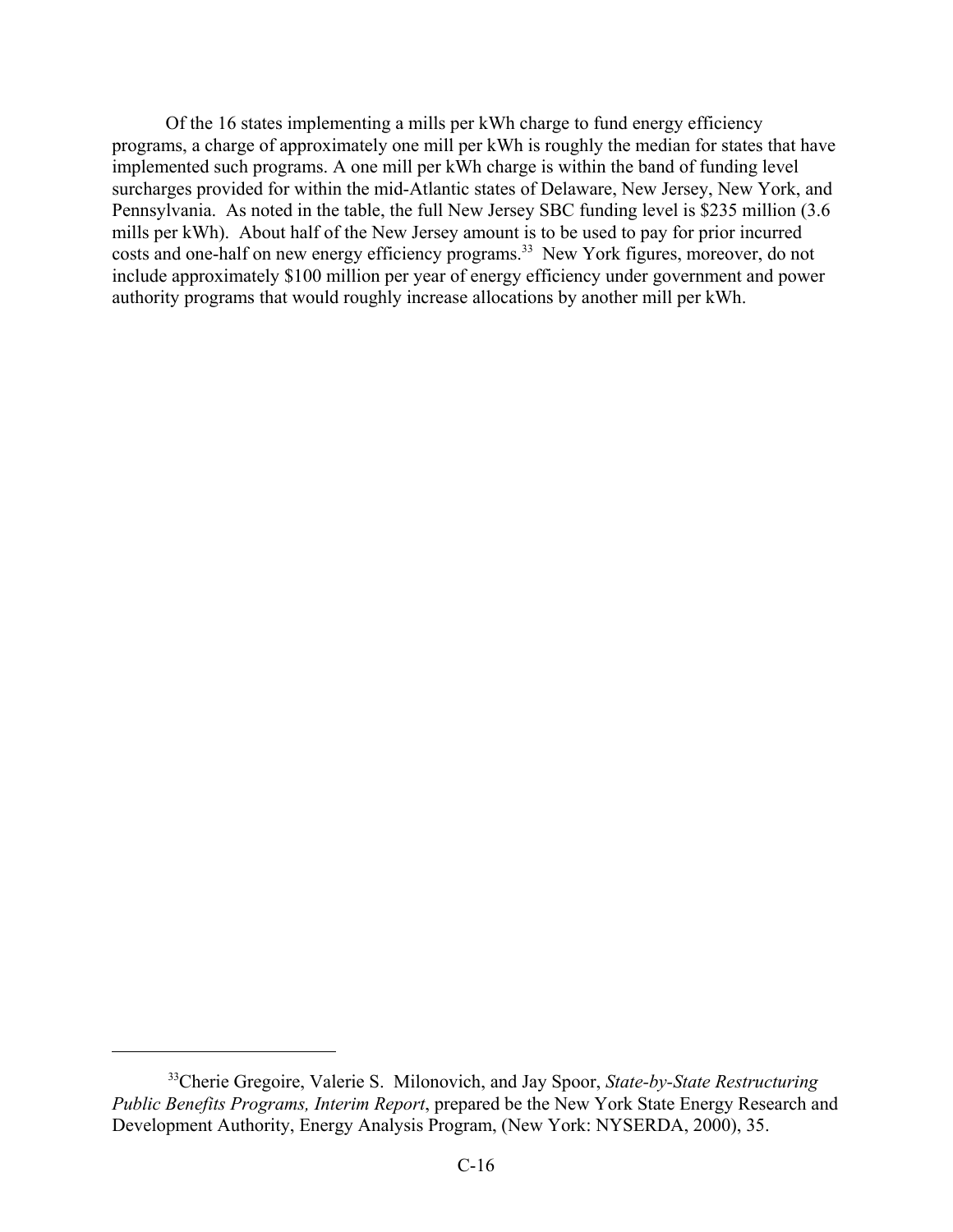|                                                                           |                               |            |                | <b>Energy Efficiency</b>                                    |
|---------------------------------------------------------------------------|-------------------------------|------------|----------------|-------------------------------------------------------------|
|                                                                           |                               |            |                | <b>Program Sector</b>                                       |
|                                                                           |                               |            |                | <b>Funding</b>                                              |
|                                                                           | Total                         |            |                |                                                             |
|                                                                           | Annual                        | Total      |                |                                                             |
|                                                                           | <b>PBF</b>                    | Mills per  |                | <b>Mills</b> per                                            |
| <b>State</b>                                                              | Funds                         | kWh        | <b>Funding</b> | kWh                                                         |
| Arizona                                                                   | \$28.0                        | 1.4        | \$<br>8.0      | 0.4                                                         |
| California                                                                | \$525.0                       | 3.0        | \$228.0        | 1.3                                                         |
| Connecticut                                                               | \$117.7                       | 4.0        | \$87.0         | 3.0                                                         |
| Delaware                                                                  | 2.6<br>\$                     | 0.3        | \$<br>1.5      | 0.18                                                        |
| Illinois                                                                  | \$83.0                        | 0.7        | \$<br>3.0      | 0.03                                                        |
| Maine                                                                     | \$22.7                        | 2.3        | \$17.2         | 1.5                                                         |
| Massachusetts                                                             | \$160.0                       | 3.7        | \$130.0        | 3.0                                                         |
| Montana                                                                   | \$14.0                        | 1.1        | \$<br>8.9      | 0.7                                                         |
| New Jersey*                                                               | \$129.0                       | 1.96       | \$89.5         | 1.35                                                        |
| New York**                                                                | \$150.0                       | 1.5        | \$83.0         | 0.83                                                        |
| Ohio                                                                      | \$115.0                       | 0.8        | \$15.0         | 0.1                                                         |
| Oregon                                                                    | 60.0<br>\$                    | 1.9        | \$31.5         | 1.0                                                         |
| Pennsylvania                                                              | \$98.0                        | 0.8        | \$11.0         | 0.1                                                         |
| Rhode Island                                                              | \$16.5                        | 2.6        | \$14.0         | 2.1                                                         |
| Vermont                                                                   | <b>TBD</b>                    | <b>TBD</b> | \$13.1         | 2.5                                                         |
| Wisconsin                                                                 | \$111.2                       | 2.2        | \$62.0         | 1.2                                                         |
|                                                                           |                               | (Average)  |                | (Average)                                                   |
|                                                                           |                               | 1.88       |                | 1.21                                                        |
| $\ast$<br>Full New Jersey SBC funding is \$235 million (3.6 Mills), \$107 |                               |            |                |                                                             |
| million will be used to pay off costs of prior programs, with \$127       |                               |            |                |                                                             |
| million for new programs in Energy Efficiency, Low Income,                |                               |            |                |                                                             |
| Renewable Energy, and R&D.                                                |                               |            |                |                                                             |
| ** New York funding level to be revised for 2002.                         |                               |            |                |                                                             |
| Source: Martin Kushler and Patti Witte, ACEEE, Summary Table of           |                               |            |                |                                                             |
|                                                                           |                               |            |                | Public Benefit Programs and Electric Utility Restructuring, |
|                                                                           | March 2001 Update, Available: |            |                |                                                             |
|                                                                           |                               |            |                | http://www.aceee.org/briefs/mktabl.htm (October 9, 2001).   |

**Table 6. State PBF Efforts** 

The organization and development of energy saving programs within the states that are restructuring varies, but most tend to outline the basic parameters of each target market and describe some of the central programs. Some programs have been determined to operate more effectively and to deliver greater benefits if they are implemented on a statewide basis. A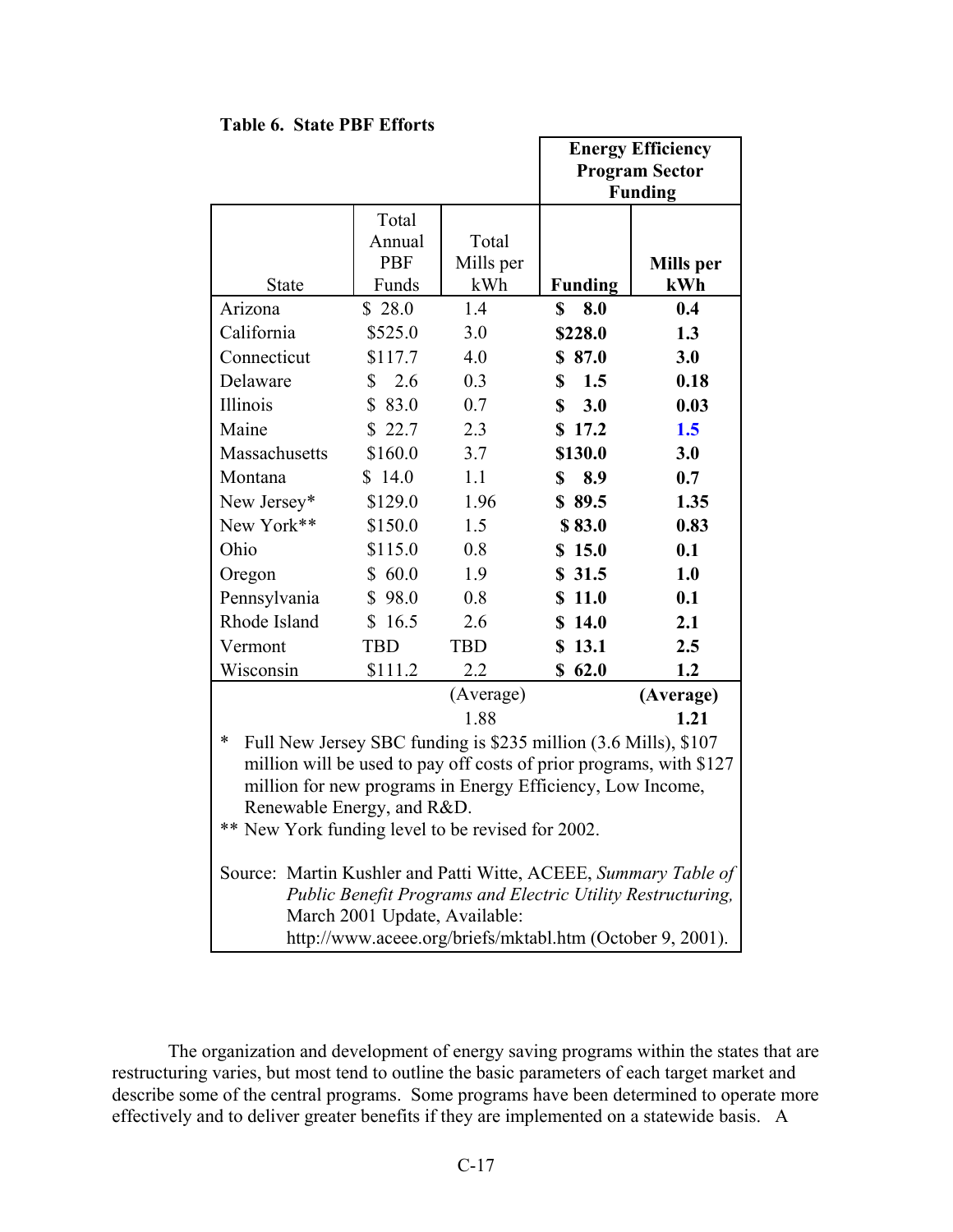common rationale used to allocate funds among energy efficiency programs considers each customer segment's energy usage. Some states have discussed placing a cap on the total amount collected for larger energy-intensive manufacturers.

A second approach used in certain other states is to pursue energy savings pivots upon principal end-uses that encompass the broad sector descriptions. Such a viewpoint would develop, for example, a lighting program and apply that program across all economic sectors that require lighting. This approach would be developed when a program administrator with general oversight and responsibility for the set of energy saving programs employs multiple subcontractors to implement the various components of the overall energy efficiency program. The program administrator, who is held accountable for achieving desired outcomes, selects subcontractors with the level of expertise required to design and implement specific programs. Subcontractors are evaluated according to agreed-upon metrics and are subsequently assessed via the achievement of specific market outcomes. A program administrator may take this approach to avoid redundancy and limit the operation and management expenses related to the programs; therefore, a subcontractor's experience may be weighted towards a specific technological application rather than experience garnered within a specific economic sector.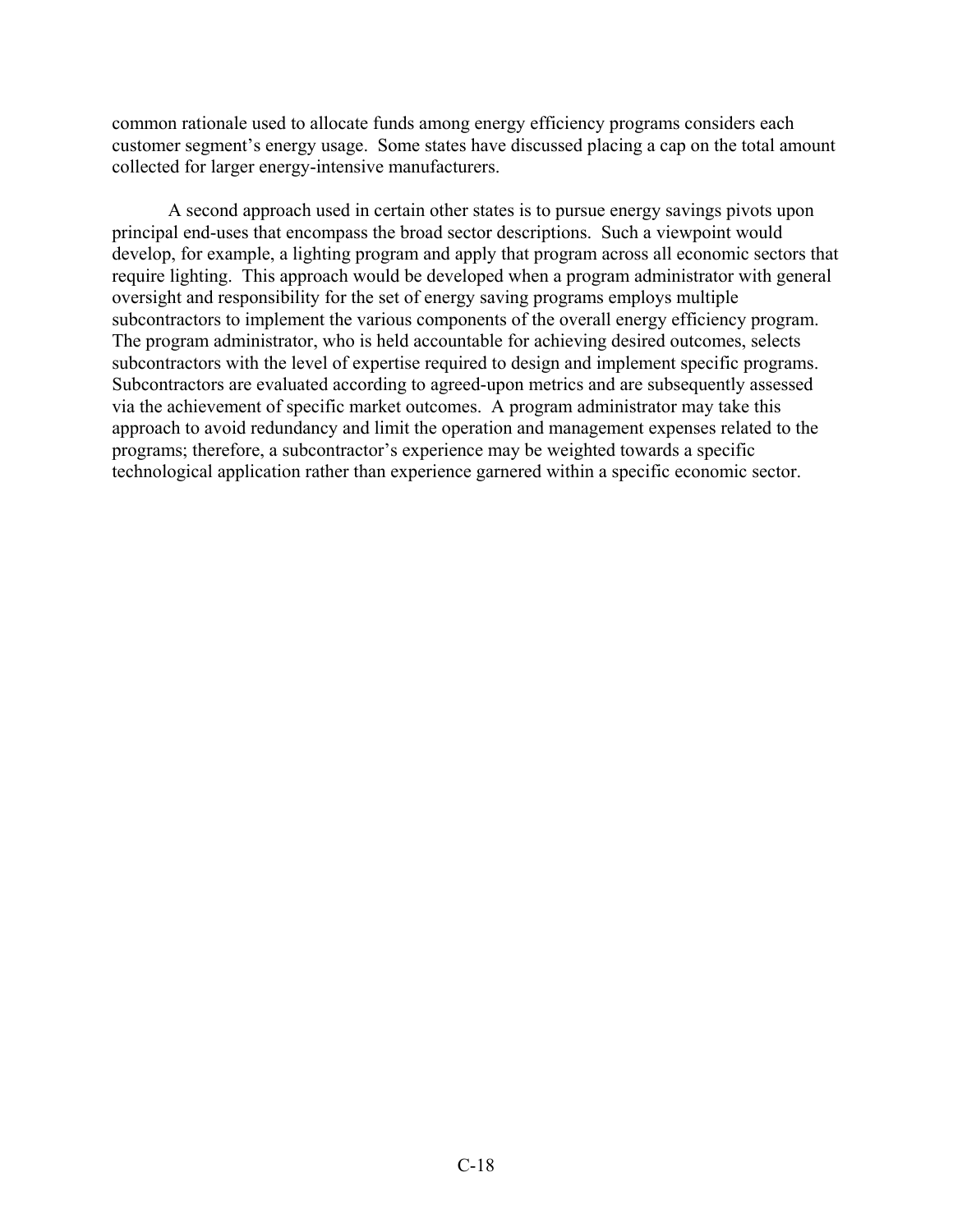# **Appendix D**

# **Cost-Effectiveness Tests**

 Different parties (i.e., utilities, consumers, and society as a whole) will have different criteria by which DSM programs are judged cost-effective and suitable for implementation. State regulatory commissions have developed and approved several standardized cost tests to judge the efficacy of utility-run DSM programs: the utility cost test, the participant cost test, the total resource cost test, and the rate impact measure test.<sup>34</sup> These cost tests are also known by other names, but are designed to rank and prioritize programs around a net present value and cost benefit evaluation. Several of these cost tests can consider costs other than those directly attributable to the consumer implementing a particular measure (e.g., environmental and health externalities). The state regulatory commissions do not always approve all four of the cost tests for use, but rather determine that a subset of the cost tests should be utilized in determining cost effectiveness. Utility-run DSM programs within Maryland have traditionally relied upon the total cost resource test to determine cost-effectiveness. Many of the utilities' traditional tests of cost-effectiveness in comparison to supply options, however, do not apply within a restructured environment.

Below is a brief presentation of the four dominant cost-effectiveness tests included to provide a general understanding.

## *Utility Cost Test*

The Utility Cost Test is used to screen DSM programs that operate within a regulated market structure. The test may be applicable to the regulated "wires" portion of the electric utility in Maryland. The focus of this test is on the utility and not upon any participants within the DSM program; therefore, participant costs are excluded from consideration. The Utility Cost Test measures the net change in the utility's revenue requirement (i.e., that level of revenue requested to cover expenses and provide a reasonable return on invested capital) brought about by a (potential) utility-run DSM program. Within the Utility Cost Test, the DSM costs are compared with the reduction in costs incurred by the utility which result from the reduced energy and demand obligations.

# *Participant Cost Test*

With the Participant Cost Test, the benefits and costs of a DSM program weigh a participating customer's energy bill against any of the expenses incurred by the customer. (Rebates, if determined to be a viable option, are also considered as a benefit to the participant.) If the energy-saving measure saves more money on a customer's energy bill than the expenses undertaken to obtain the energy-savings, then the program is assessed to be cost-effective.

# *Total Resource Cost Test*

The Total Resource Cost Test compares the total amounts that the regulated utility and the participants spend on an energy-saving measure to the total amount of avoided supply side resources (e.g., fuel, new power plant capacity). (Transfer payments between the two groups,

<sup>34</sup>EIA, *U.S. Electric Utility DSM 1996*, 2.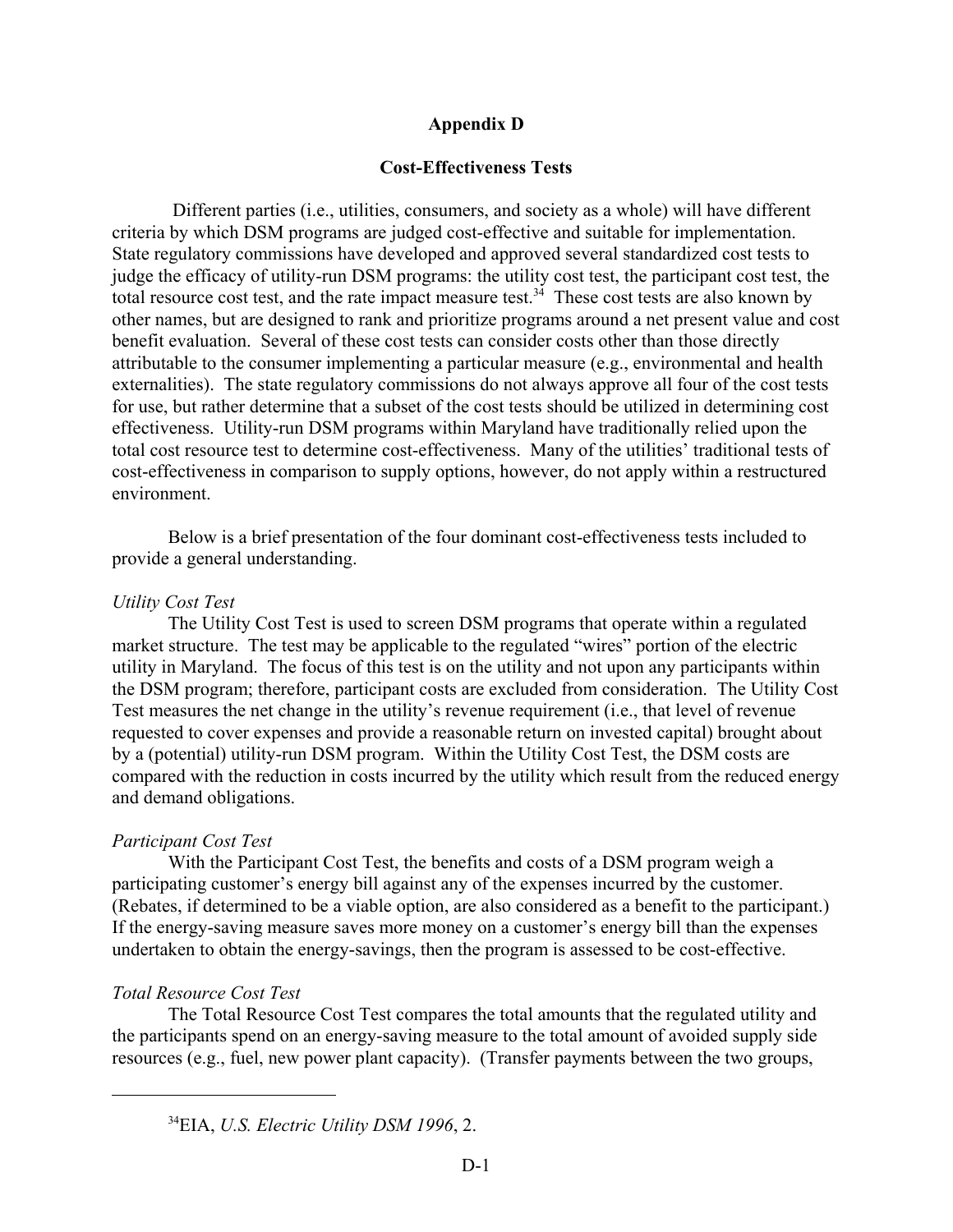such as reduced rates or rebates are not considered, but all costs associated with the program are weighed.) If the costs associated with supply resources outweigh the DSM program costs, the DSM program is determined to be--in the aggregate--cost-effective, and regulated costumers, on average, would save more money. A DSM program that is cost-effective under the Total Resource Cost test may lead to higher rates, but the rate is more than offset by the overall savings in the average customer's monthly bill.

# *Rate Impact Measure Test*

The Rate Impact Measure Test considers the direction and the degree to which rates change for all customers within a group as a result of the program's implementation. The rate impact measure test is the most stringent cost-effectiveness test. As energy savings increase, rates may increase to allow for utility cost coverage. The Rate Impact Measure Test, therefore, determines the effects not only upon the participating customers that may benefit from an energy-saving measure, but considers the customers that are ineligible or unable to participate, and consequently, not only see higher rates, but higher overall energy bills. A particular measure is assessed to be cost-effective if non-participants see no increase in their utility bills. Sometimes this test is referred to as the "no losers" test.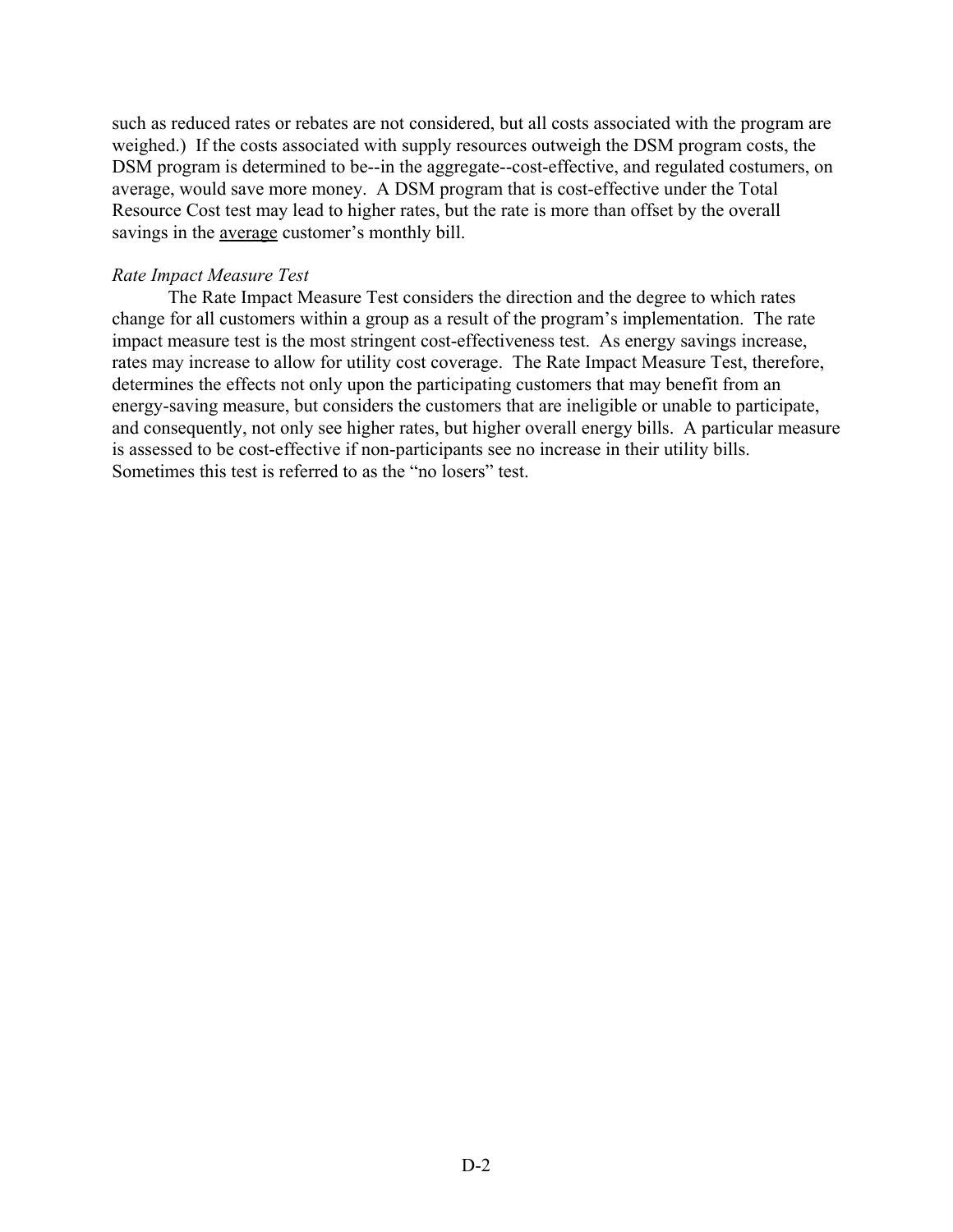## Appendix E

# Recommendations from the Industry Advisory Panel Concerning the Work of the Task Force on Energy Conservation and Efficiency

December 4, 2001

As members of the Industry Advisory Panel for the Governor's Task Force on Energy Conservation and Efficiency, Allegheny Energy, Baltimore Gas & Electric (BGE), Pepco Energy Services (PES), and Southern Maryland Electric Cooperative (SMECO) applaud the efforts of the Task Force to further examine energy use within Maryland and to identify additional energy conservation and efficiency opportunities. We appreciate the opportunity to observe and advise the Task Force as it performs its work, as well as this opportunity to share our experience and expertise concerning energy efficiency and electricity use within the State. We offer the following recommendations for the Task Force's consideration as it develops its proposals concerning future publicly-funded energy conservation programs, and we ask that they be included as an attachment to the Task Force's final report to the Governor.

We are joined in submitting these recommendations by Choptank, Conectiv Power Delivery (Conectiv), Potomac Electric Power Company (Pepco), and Washington Gas Light Company.

## RECOMMENDATIONS

E-1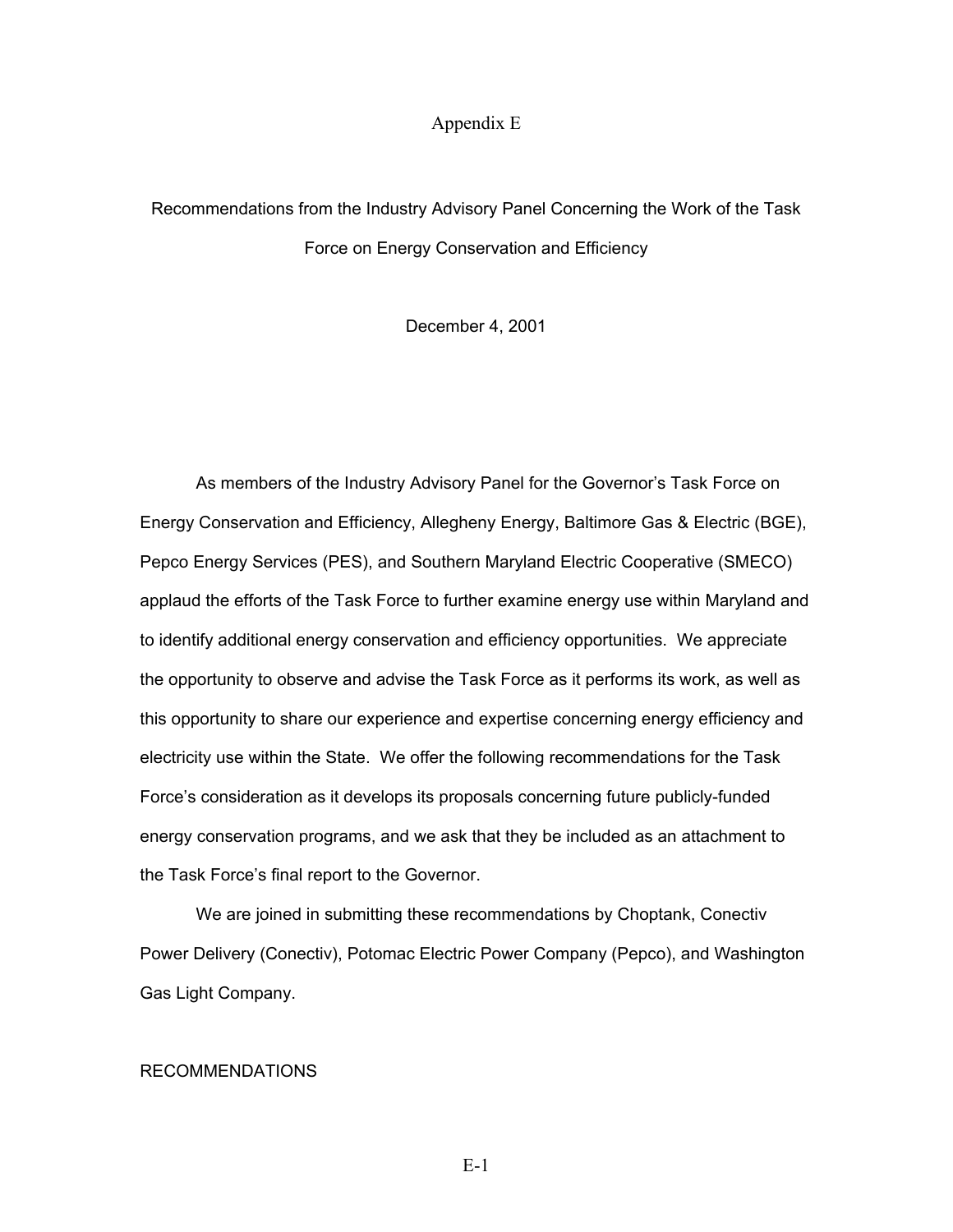- C *The competitive market should be permitted and encouraged to provide energy efficiency services.* A robust market for energy efficiency already exists within Maryland. Therefore, the use of public funds for the purpose of providing rebates or other financial incentives directly to customers is unnecessary and would be a disincentive to customers, particularly industrial or commercial classes, to invest their own funds in energy efficiency and conservation measures.
- C *Maryland's efforts to encourage energy efficiency and conservation should emphasize the continued development of private sector energy efficiency markets to the point where the State no longer needs to be involved.*As such, energy efficiency building codes and equipment standards, coupled with the limited and judicious use of tax incentives, should be considered because they will lead to more permanent market transformation.
- C *Any energy efficiency programs must be demonstrated to be cost-effective for participants and should not impose an economic burden on nonparticipants.* Specifically, the direct electricity cost savings derived from any expenditure of public funds to reduce electric energy and demand consumption must exceed program costs. Non-pecuniary societal benefits and costs that are impossible to reasonably measure should not be incorporated in any costeffectiveness analyses. Many of these difficult to measure benefits and costs are already internalized thanks to existing regulations imposed upon electricity suppliers. The Electric Customer Choice and Competition Act of 1999 specifically requires that the implementation of the Act not adversely impact the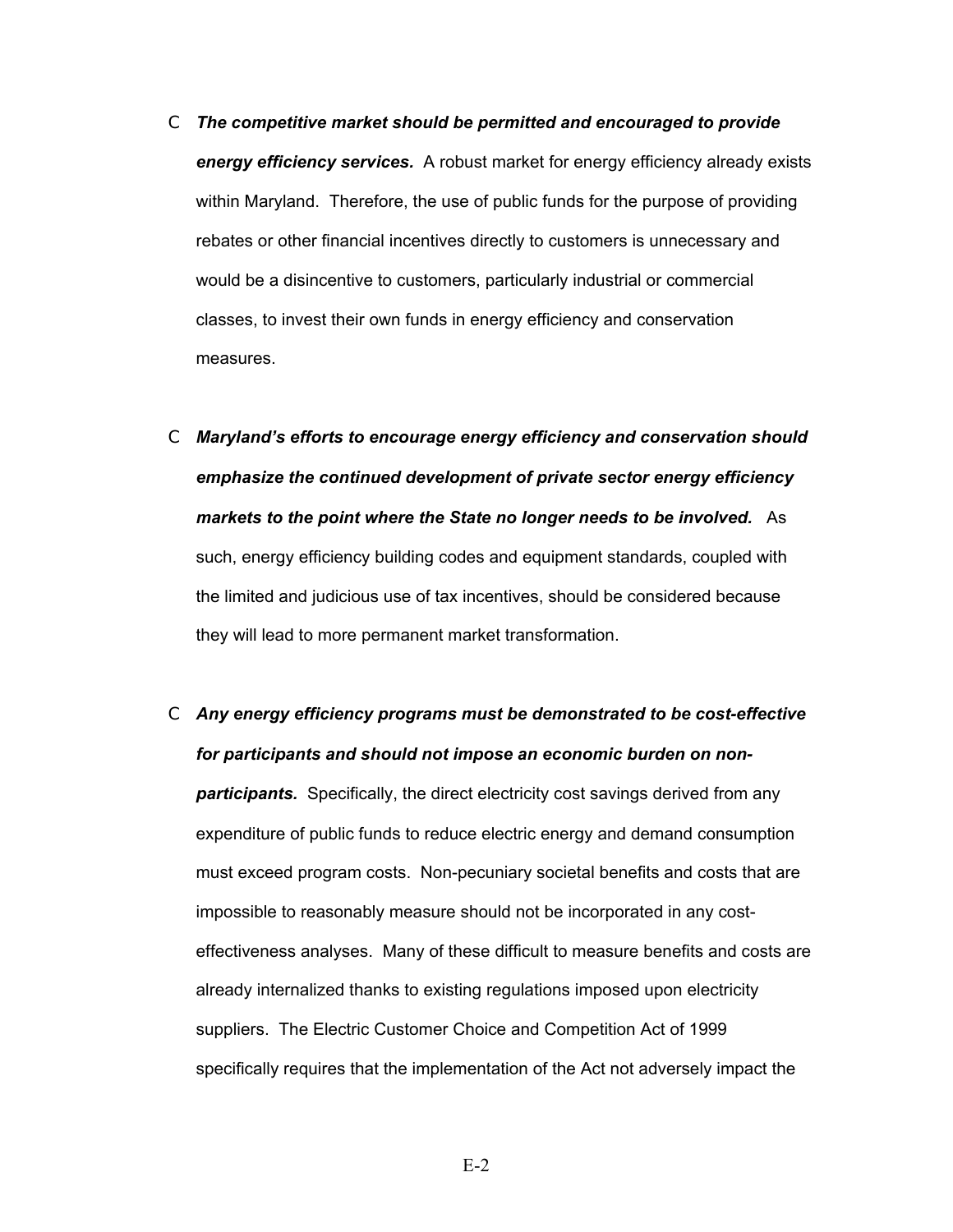"continuation of cost effective" energy programs. Clearly, the Legislature intended that such programs be funded only if they were determined to be cost effective.

- C *Energy efficiency rebates should be avoided in the development of any state-mandated energy efficiency and conservation programs, because they are costly and distort competitive markets.*
- C *Any public energy efficiency programs should be funded from general State funds rather than through surcharges imposed on electric distribution bills.* The energy efficiency programs contemplated by the Task Force are not limited to saving electricity. They constitute a new, statewide social program and as such, no particular industry should be singled out as the program's collection agent. For example, a home energy efficiency measure such as insulation saves whatever fuel is used to heat the home, i.e., gas, oil, electricity, etc. Therefore, it would be inappropriate to impose the cost of such measures only on electricity customers when based on a per kilowatthour charge. Furthermore, imposing such costs on electricity customers would offset or eliminate electric rate reductions resulting from the transition to competition and would place an undue financial burden on low income customers.
- C *If any additional cost burdens are placed on electric distribution companies, a funding mechanism must be established to provide cost recovery.* Electric delivery rates have been frozen or capped for these companies well into the future. Additional cost burdens related to the provision of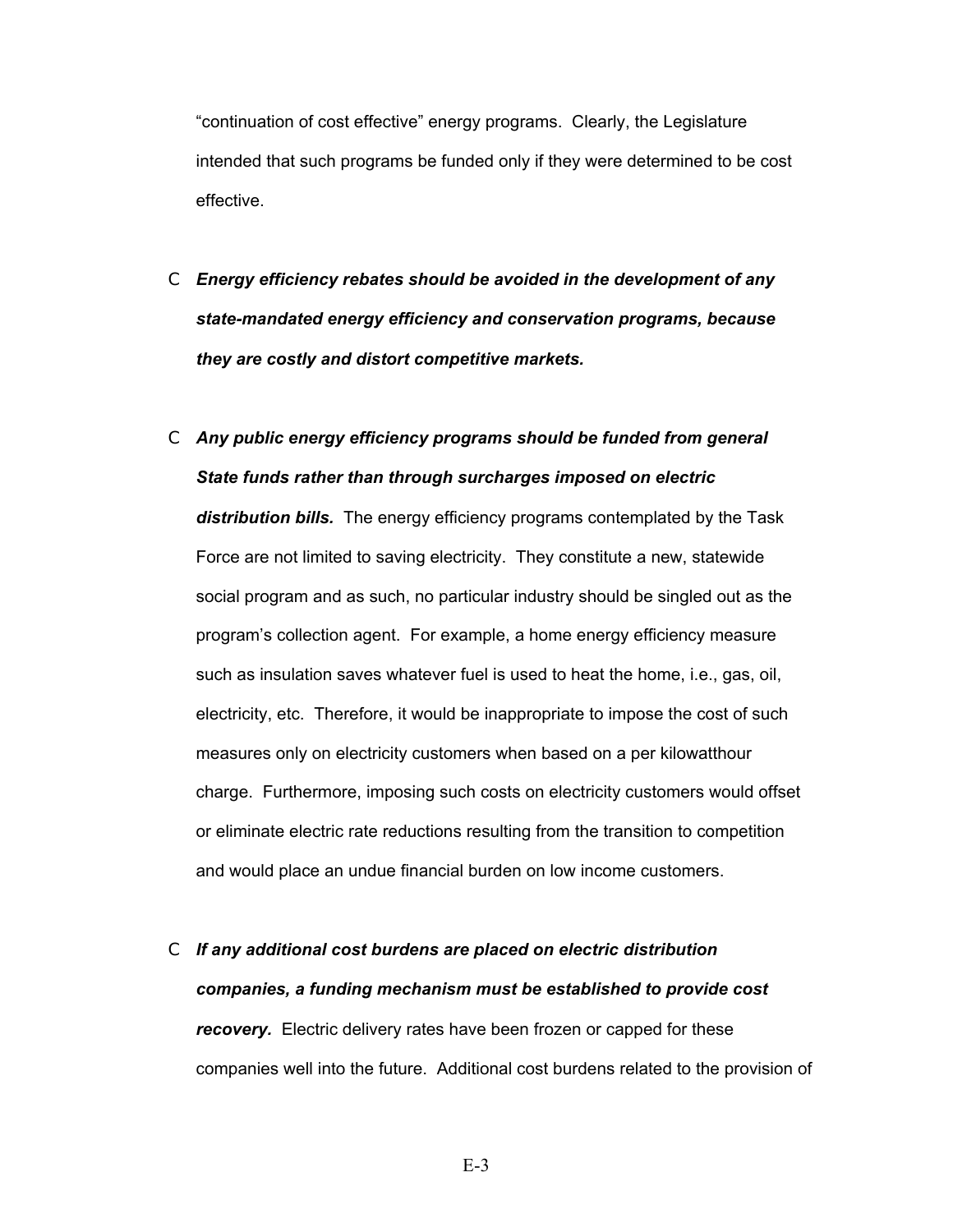mandated energy efficiency services would impair the financial health of these companies, unless a timely full cost recovery mechanism is established. Furthermore, surcharges placed on electricity bills should be developed by classof-service, i.e., those classes of customers eligible to participate in newly offered conservation services should pay for those programs.

- C **The Maryland Public Service Commission should continue to be responsible for reviewing and verifying the cost-effectiveness of any proposed publicly funded energy efficiency programs, approving the implementation of programs demonstrated to be cost-effective, and approving any resulting surcharges placed on electric utility distribution bills.** The Commission has historically had these responsibilities and should maintain them. Commission cost-effectiveness review is required by the Electric Customer Choice and Competition Act of 1999, Section 7-211.
- C *Any publicly-funded energy efficiency programs should be evaluated for cost-effectiveness under requirements established prior to the initiation of the program.*
- C *A sunset provision should be established for any publicly-funded energy efficiency programs that may be established so that they will be evaluated and discontinued when determined no longer cost effective and/or when the private sector is capable of providing these resources.* We recommend that an energy efficiency oversight board be established that includes

E-4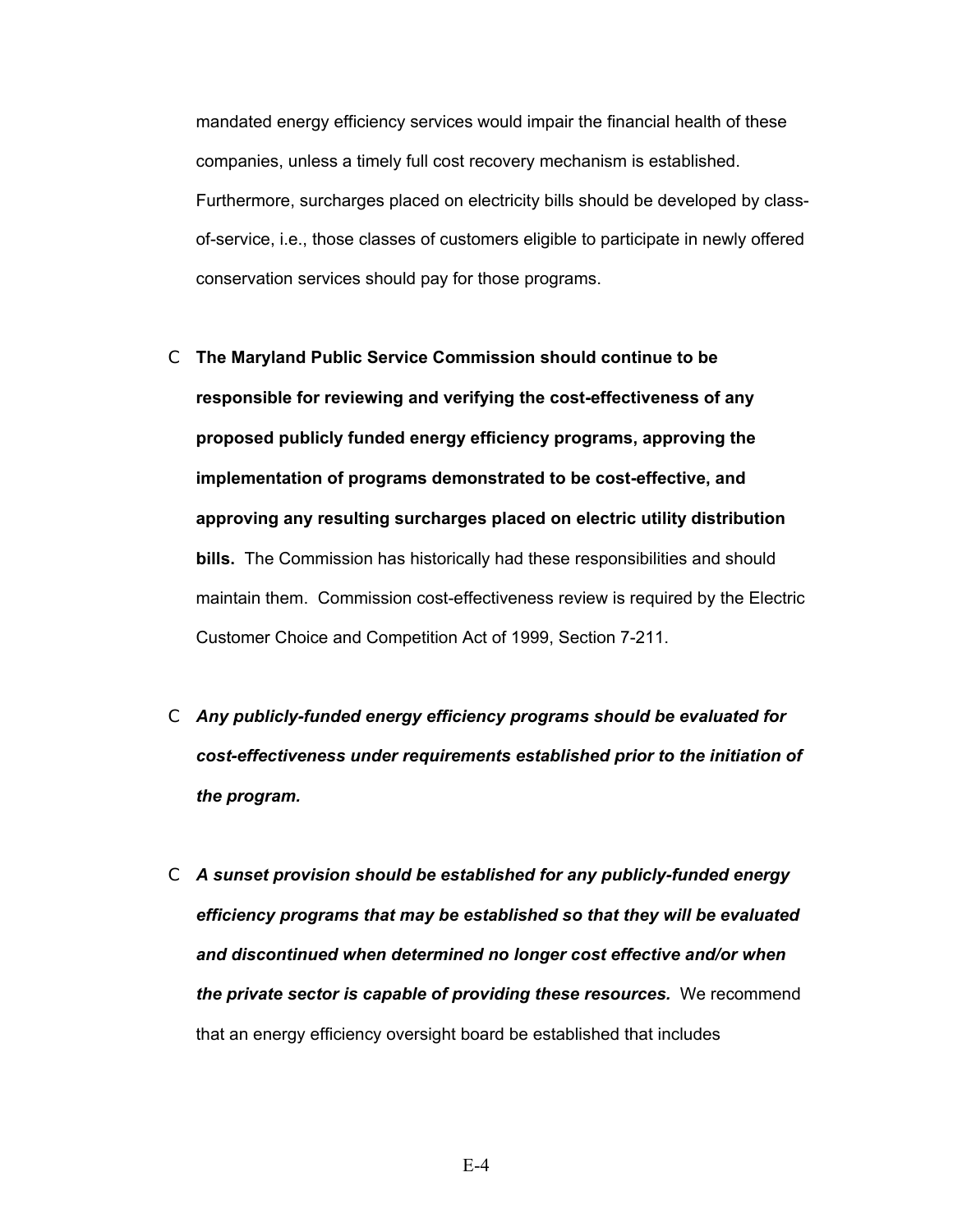representatives of electric utilities, energy industry members, customers and regulators.

- C *Contractors within the market, including non-regulated utility affiliates, should provide any publicly-funded program offerings through a competitive RFP selection process.*Such a process would support and encourage the existing private competitive energy efficiency industry and avoid the development of costly and unnecessary government bureaucracies.
- C *A publicly-funded energy efficiency education program geared toward residential customers should be a central component of any governmentfunded energy efficiency or conservation programs.* Such a program would make the public aware of energy efficiency and conservation opportunities already available in the private sector, and would likely provide near-term energy efficiency benefits.
- C *Utilities and competitive suppliers should be encouraged to offer pricesensitive load programs to permit appropriate price signals to reach customers.*

## **BACKGROUND**

The Industry Advisory Panel's recommendations for the Task Force's consideration are based upon their decades-long involvement in Maryland's efforts to encourage energy efficiency. According to the Maryland PSC Staff, electric peak demand savings attributable to utility DSM programs exceeded 1,802 MW as of 1995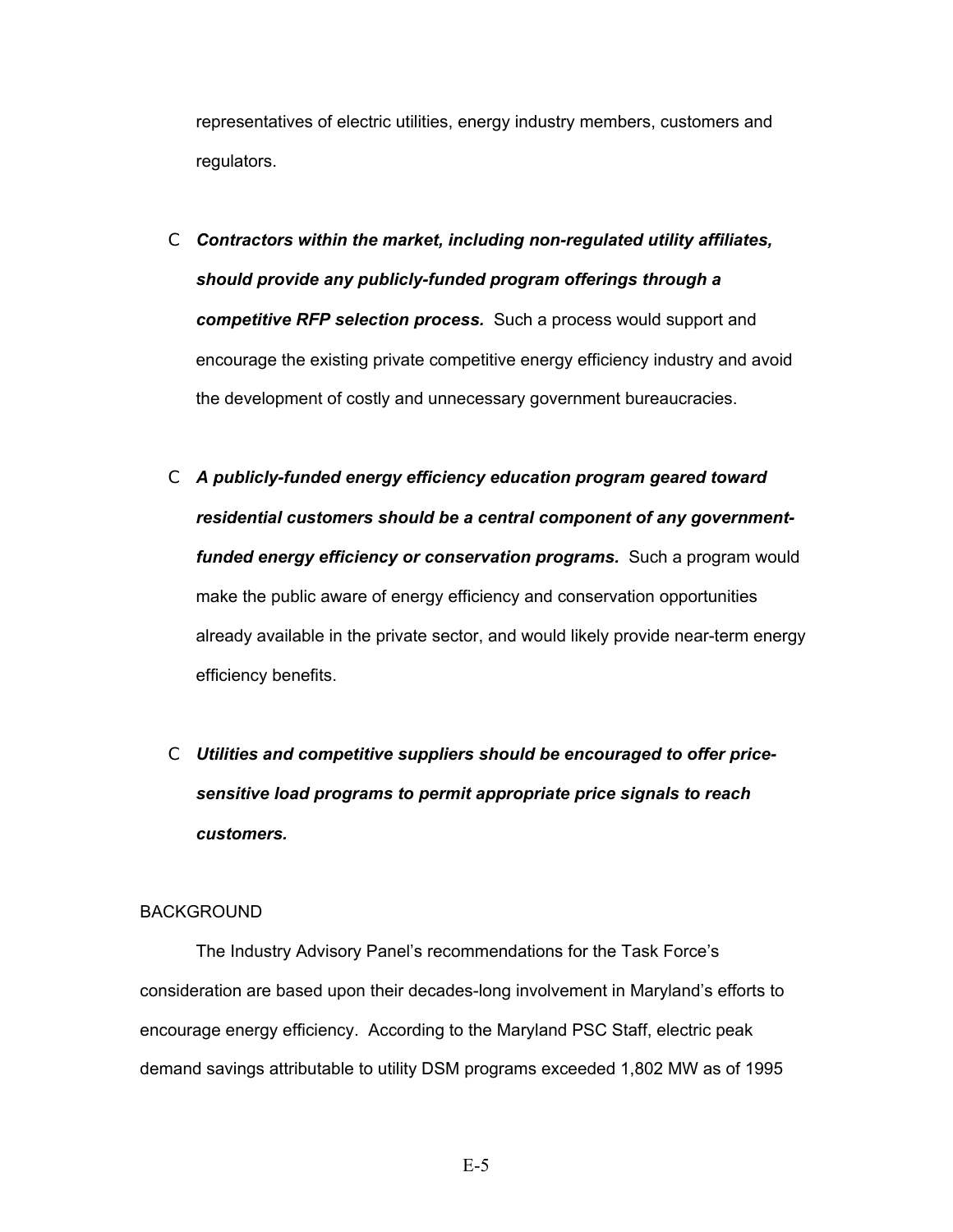and were projected to exceed 3,000 MW by 2010. (Report On Energy Efficiency And Conservation Programs, Maryland Public Service Commission, February 2001, p. 15.) Assuming that a new power plant has a size of approximately 400 MW and assuming the reserve requirement is 19.5 percent, these utility DSM programs have helped defer the construction of 5.3 power plants in 1995 and are projected to avoid the construction of approximately 9 power plants by  $2010^{35}$  However, note that the construction of power plants is a deregulated market activity and that the actual impact of these DSM programs on the number of new power plants constructed can not be easily predicted.

During the last two decades, the utilities have offered their customers a wide array of energy efficiency and load management programs, ranging from time-of-use electricity pricing to direct control peak demand reduction programs to extensive energy efficiency loan and rebate programs. In addition to providing direct energy and demand savings, these programs have encouraged the development of an active energy efficiency market within the State and have raised the regional market for electricity to a higher efficiency level. Energy efficiency improvements were achieved in all customer segments through utility sponsored efficiency measures impacting end-uses and building envelopes. With the exception of time-of-use rates, all of these energy efficiency program offerings were subject to frequent and rigorous cost-effectiveness screening using methodologies approved by the Maryland Public Service Commission (PSC).

During the 1990s, the electric utilities worked closely with the PSC to establish active conservation collaboratives, comprised of PSC staff, the Office of the People's Counsel, utility representatives, State agencies, and interested customers, to identify, develop and implement cost-effective conservation programs as well as evaluate them.

<sup>&</sup>lt;sup>35</sup> It is important to note that the sizes of several recently planned generation plant expansions in Maryland are larger than 400 MW; if these larger plant sizes were used in this calculation, the number of power plants deferred would be reduced.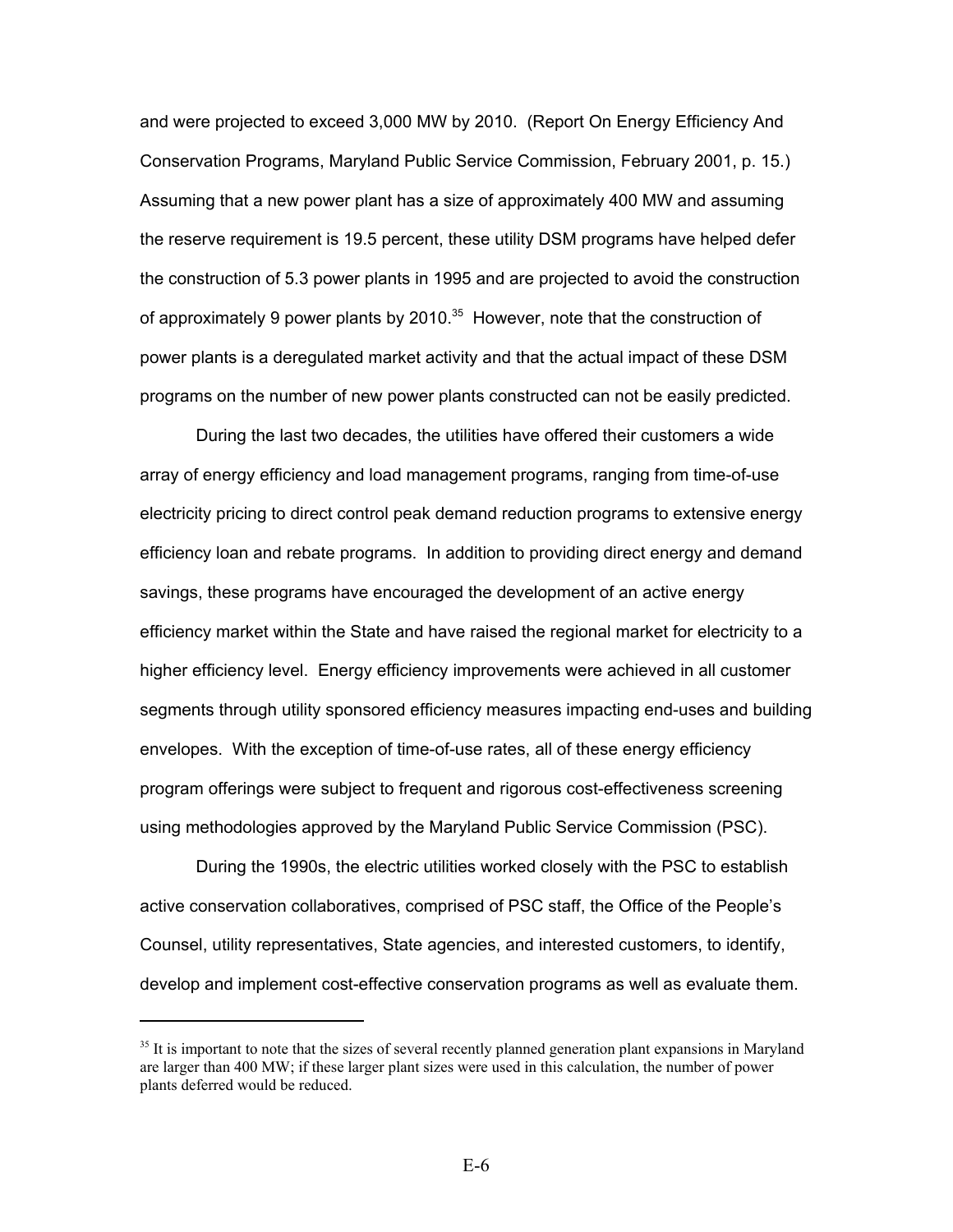The Commission reserved for itself the final authority to approve energy efficiency programs recommended by the collaboratives.

By the late 1990s, the number of cost-effective energy efficiency programs declined largely due to a reduction in avoided electric utility capital costs and a transformation of the regional electricity market to a higher efficiency level, which resulted in an increase in the number of program participants who were considered "free riders".36 When conservation programs were no longer determined to be cost-effective, the collaboratives recommended changes to make the programs cost-effective or recommended their elimination. The Commission decided whether to accept changes to the programs, or to authorize their discontinuance. By 1999, the majority of utilitysponsored energy efficiency programs were determined to be no longer cost-effective and were discontinued by the Commission. The members of the collaboratives were unable to identify additional cost-effective energy efficiency program offerings; therefore, few new programs were recommended and established.

While the extensive Maryland electric utility energy efficiency program offerings of the 1990s provided significant electric energy and demand savings, they also resulted in significant increases in the electric rates of Maryland electricity consumers. Funding for the energy efficiency programs was obtained through per kilowatt-hour surcharges on all electricity bills. The increased costs of electricity for all customers resulting from these surcharges increased the number of customer complaints about the funding of conservation programs, particularly among larger commercial and industrial customers.

In 1999, the Maryland Legislature approved the Electric Customer Choice and Competition Act, which established retail electricity supplier choice for Maryland electricity consumers. As a result of this legislation, Maryland's investor-owned

<sup>&</sup>lt;sup>36</sup> "Free riders" are program participants who would have made the energy efficiency improvement without receipt of any of the additional incentives provided by a specific conservation program.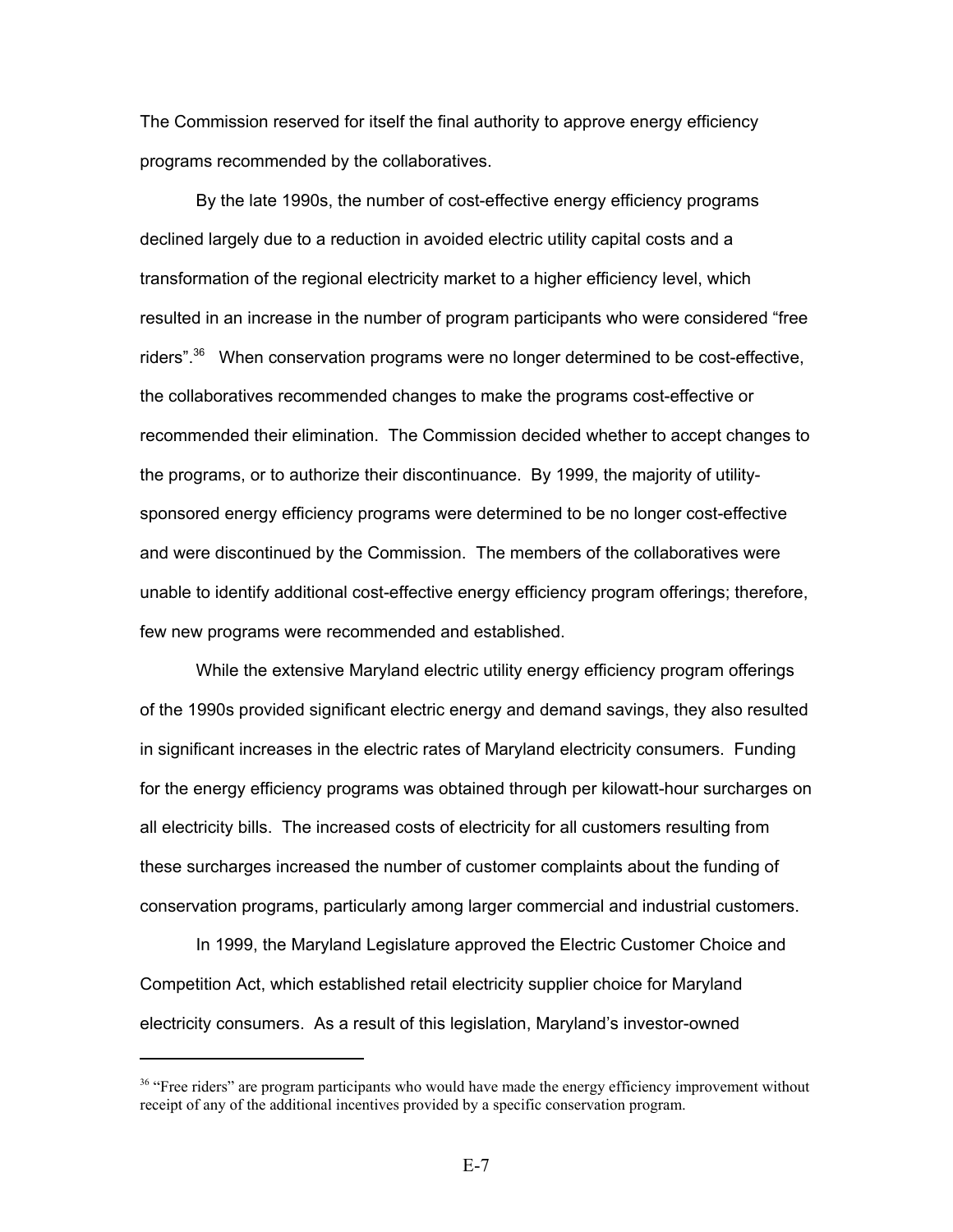electricity utilities entered into settlement agreements with the stakeholders in the restructuring process which established accelerated time schedules for the introduction of competition, addressed utility stranded costs issues, and reduced electricity prices for a "transition period".<sup>37</sup> These settlement agreements were then reviewed and approved by the Commission. As a result of these agreements, the electric generation market in Maryland is no longer regulated; Maryland consumers are free to choose alternate suppliers of electricity; and Maryland electricity consumers are enjoying the benefits of reduced electricity rates.

The Act established an Electric Universal Service Program (EUSP), which created a surcharge on all electric distribution bills to fund arrearage retirement, bill payment assistance, and installation of weatherization measures that reduce electricity consumption. (Section 7-512.1 of the Maryland Public Utilities Companies Article.) The current annual budget for these programs statewide is \$34 million.

The Legislature required that the Maryland Public Service Commission, in consultation with the Maryland Energy Administration, prepare a report to the Legislature by February 1, 2001 concerning the status of electric energy efficiency programs and recommending future funding levels. (Section 7-211 (c) of the Maryland Public Utilities Companies Article.) In response to this requirement, on May 12, 2000, the PSC established a proceeding within Case No. 8738 to examine the future of publicly-funded electric energy efficiency programs in Maryland. Extensive oral and written comments were submitted as part of this proceeding. The following organizations offered their comments concerning appropriate publicly-funded energy efficiency programs in Maryland:

<sup>&</sup>lt;sup>37</sup> A transition period of three to seven years was established for each utility to ensure the continued supply of reliable, reasonably priced electricity for Maryland consumers during the transition to a competitive electricity supply market.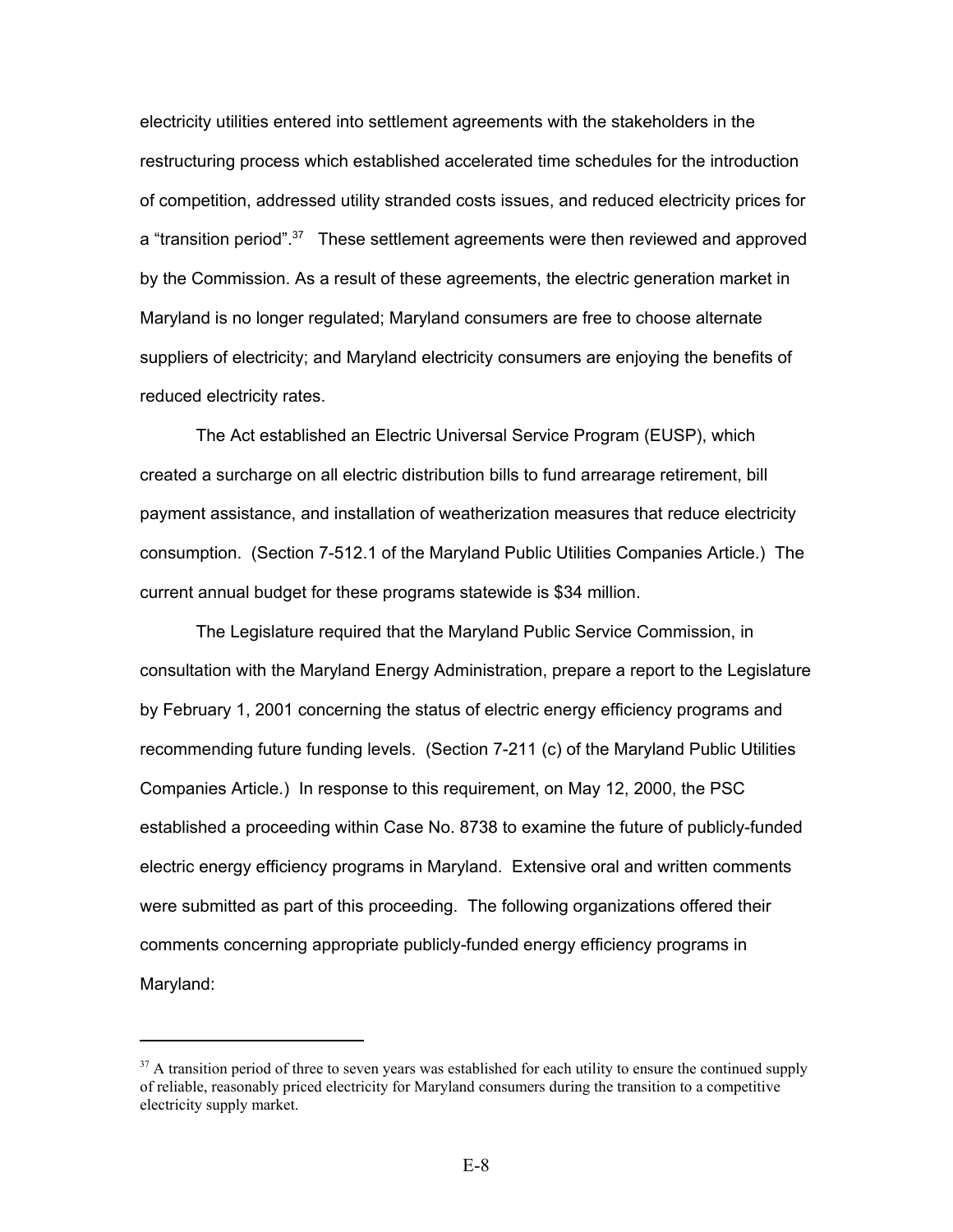- < Baltimore Gas & Electric Company
- < Conectiv Power Delivery
- < Allegheny Power Company
- < Potomac Electric Power Company
- < Southern Maryland Electric Cooperative
- < Alliance to Save Energy
- < American Council for an Energy Efficient Economy
- < Chesapeake Bay Foundation
- < Maryland Public Interest Research Group
- < National Resources Defense Council
- < Northeast Energy Efficiency Partnerships
- < Bethlehem Steel
- < Eastalco
- < Maryland Industrial Group
- < Town of Berlin
- < U.S. Department of Energy
- < Columbia Gas of Maryland
- < Curtis Engine and Equipment Company
- < Mid-Atlantic Petroleum Distributors Association
- < Office of People's Counsel
- < Maryland Public Service Commission Staff
- < Washington Gas Light Company
- < Maryland Energy Administration
- < Maryland Department of Natural Resources
- < Maryland Department of the Environment

Based upon information gathered through this proceeding, the PSC prepared, in consultation with the Maryland Energy Administration, a detailed report entitled "Report on Energy Efficiency and Conservation Programs" (Report). This report was submitted to the Legislature in February 2001, in compliance with Section 7-211 (c) of the Maryland Public Utilities Companies Article. The utilities suggest that it would be valuable for members of the Task Force on Energy Conservation and Efficiency to review the Report and overall record developed through the lengthy conservation proceeding established as part of Case No. 8738 prior to the finalization of any recommendations to the Governor.

Among the Report's highlights are a number of recommendations regarding the future of publicly-funded electricity conservation programs in Maryland, including:

C Demand side management programs are valuable and in the public interest.